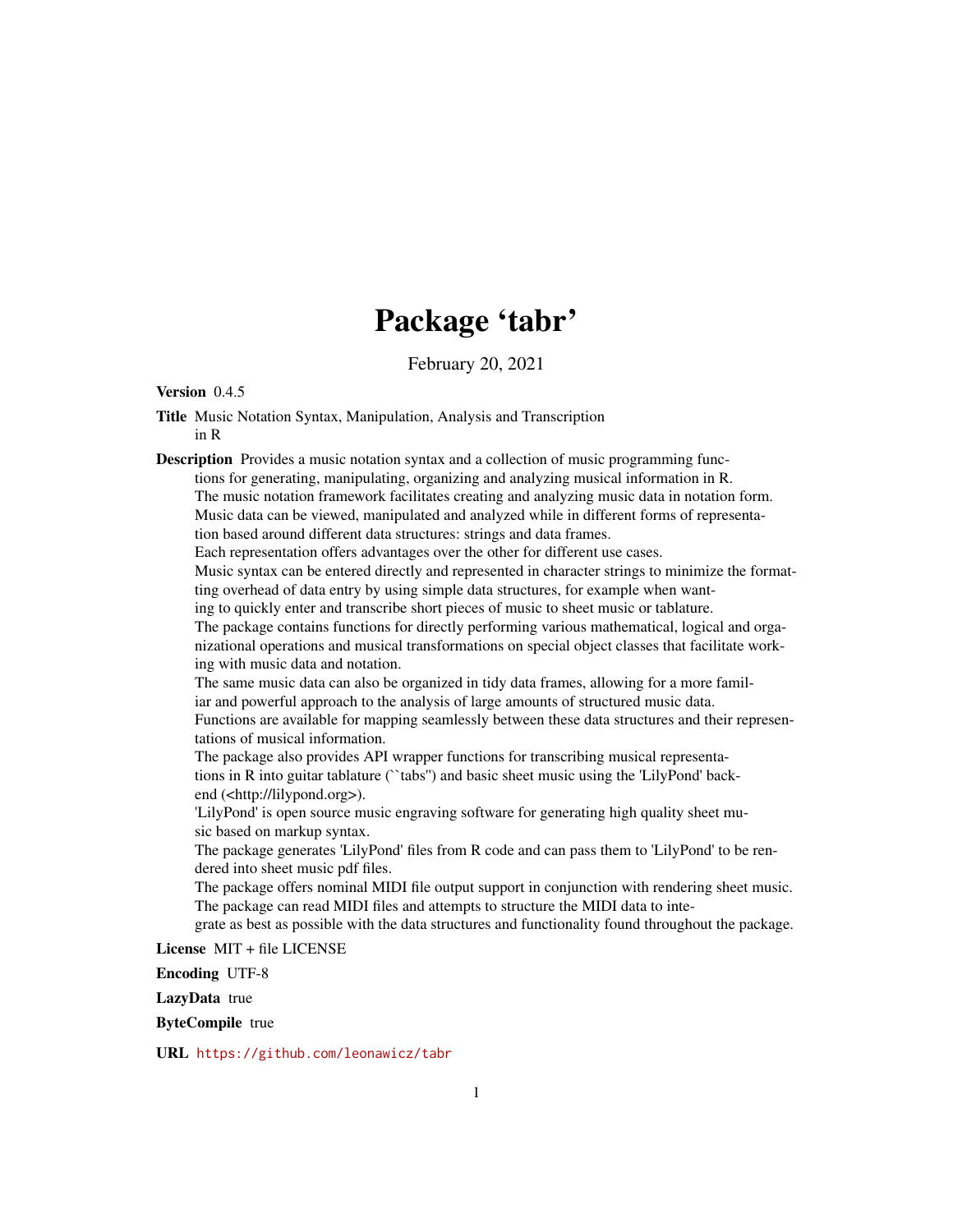# BugReports <https://github.com/leonawicz/tabr/issues>

**Depends**  $R$  ( $>= 2.10$ )

SystemRequirements LilyPond v2.23.0+ (only needed for rendering sheet music or writing MIDI files)

Imports magrittr, tibble, dplyr, purrr, tidyr, crayon, ggplot2

Suggests testthat, knitr, rmarkdown, covr, kableExtra, gridExtra, htmltools, fansi, tuneR, png

VignetteBuilder knitr

RoxygenNote 7.1.1

NeedsCompilation no

Author Matthew Leonawicz [aut, cre] (<https://orcid.org/0000-0001-9452-2771>)

Maintainer Matthew Leonawicz <mfleonawicz@gmail.com>

Repository CRAN

Date/Publication 2021-02-20 22:20:06 UTC

# R topics documented:

| $\overline{4}$ |
|----------------|
| 5              |
| 5              |
| $\overline{7}$ |
| 8              |
| 9              |
| 11             |
| 14             |
| 15             |
| 16             |
| 17             |
| 18             |
| 19             |
| 20             |
| 21             |
| 22.            |
| 23             |
| 24             |
| 24             |
| 26             |
| 27             |
| 28             |
| 29             |
| 32             |
| 33             |
| lyrics<br>34   |
|                |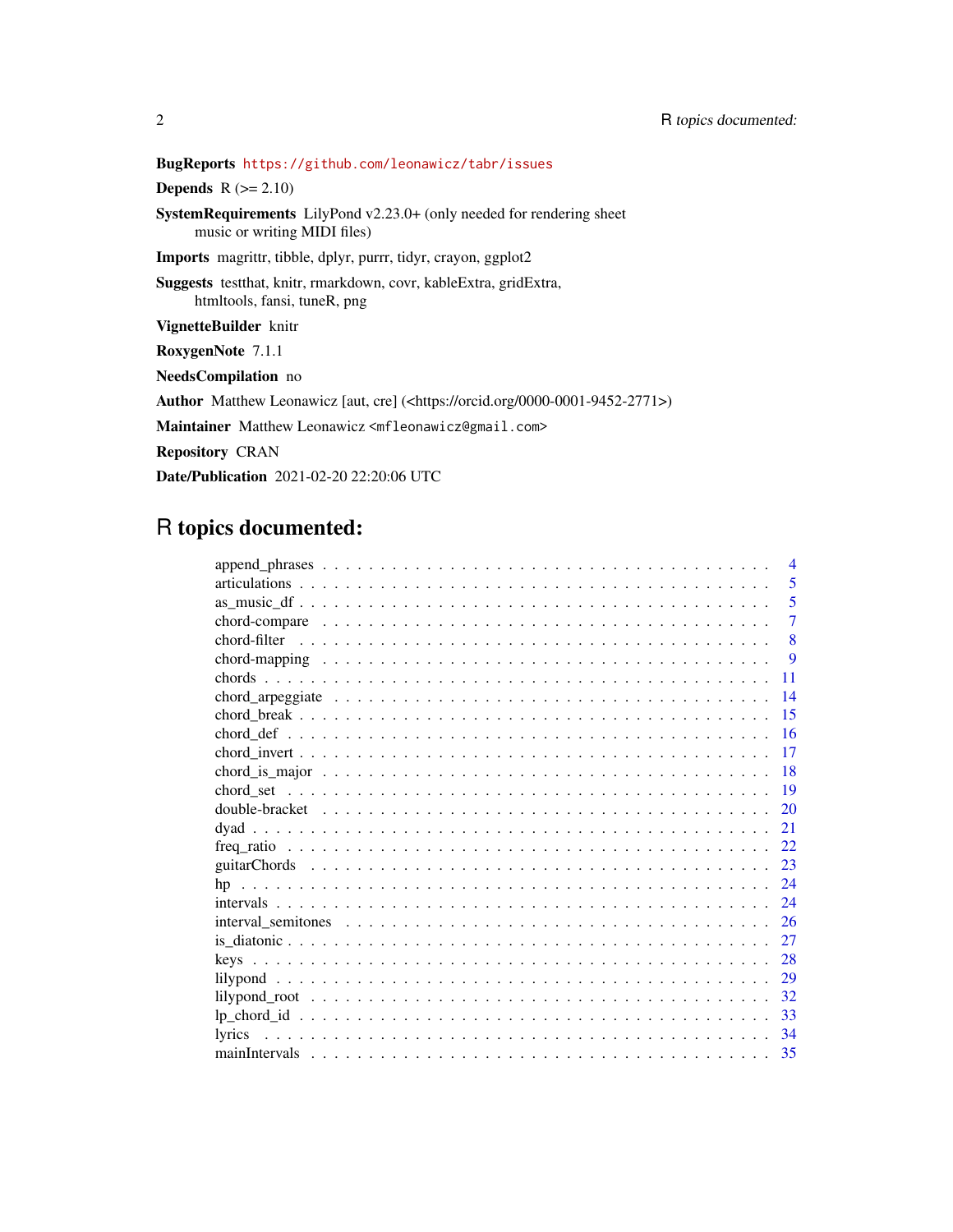|              | 35   |
|--------------|------|
|              | 37   |
|              | 38   |
| music        | 40   |
|              | 42   |
| notate       | 43   |
|              | 44   |
|              | 45   |
|              | 47   |
|              | - 49 |
|              | 50   |
|              | 53   |
|              | 54   |
|              | 55   |
|              | 56   |
|              | 58   |
|              | 59   |
|              | 61   |
|              | 63   |
|              | 64   |
|              | 65   |
|              | 68   |
|              | 71   |
|              | 72   |
|              | 73   |
|              | 75   |
|              |      |
|              | 80   |
|              | 81   |
|              | 82   |
|              | 84   |
|              | 86   |
|              | 87   |
|              | 88   |
|              | 91   |
|              | 92   |
|              | 93   |
|              | 94   |
| tabr         | 97   |
| tabr-c       | 98   |
| tabr-head    | 99   |
|              |      |
| tabr-methods |      |
| tabr-rep     |      |
| tabr-rev     |      |
|              |      |
|              |      |
| tie          |      |
|              |      |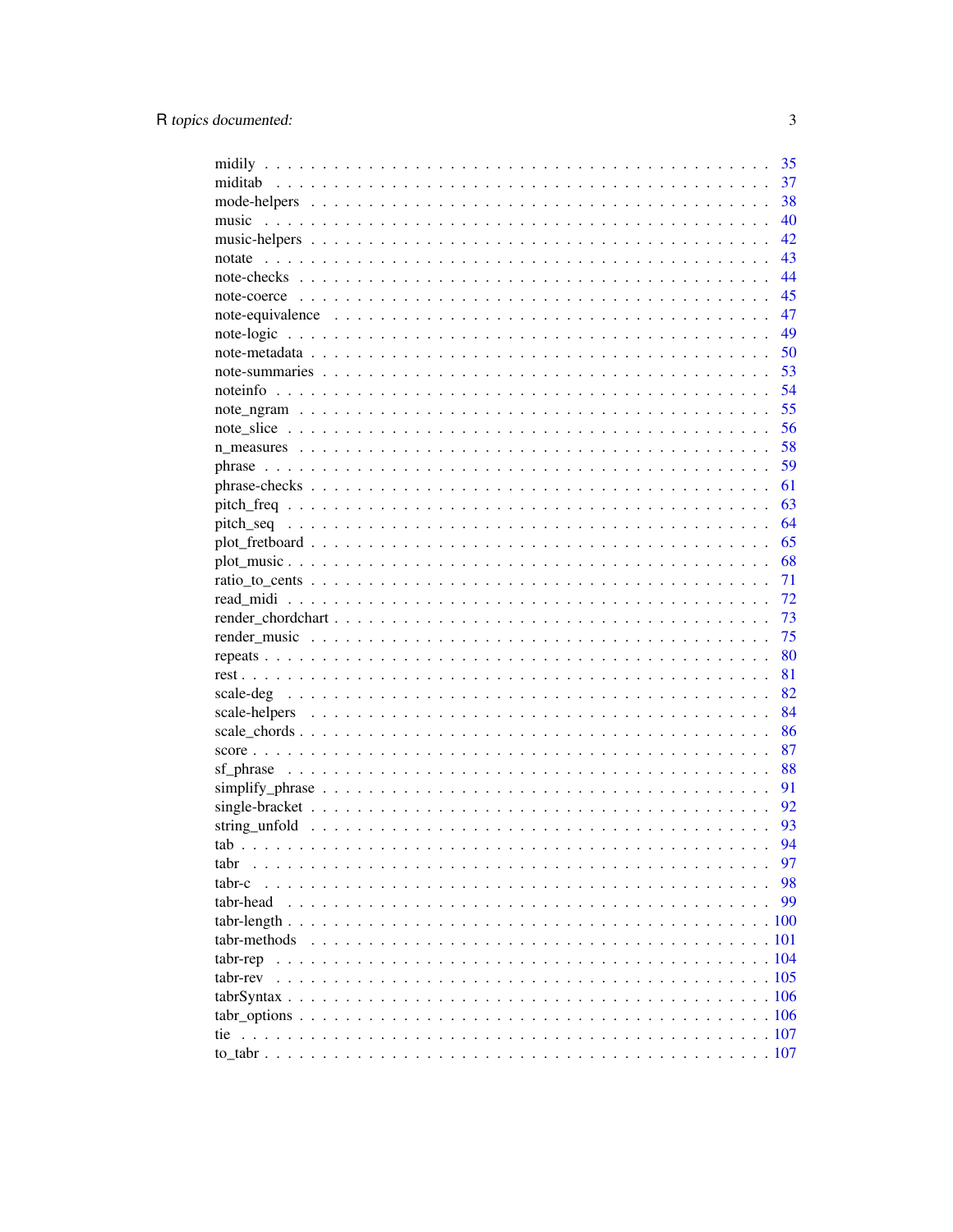<span id="page-3-0"></span>

| Index | 118 |
|-------|-----|

append\_phrases *Concatenate and repeat*

#### Description

Helper functions for concatenating musical phrases and other strings together as well as repetition. The functions pc and pn are based on base functions paste andrep, respectively, but are tailored for efficiency in creating musical phrases.

#### Usage

 $pc(...)$ 

 $pn(x, n = 1)$ 

#### Arguments

| $\cdot$ $\cdot$ $\cdot$ | character, phrase or non-phrase string. |
|-------------------------|-----------------------------------------|
| x                       | character, phrase or non-phrase string. |
| n                       | integer, number of repetitions.         |

#### Details

These functions respect and retain the phrase class when applied to phrases. They are aggressive for phrases and secondarily for noteworthy strings. Combining a phrase with a non-phrase string will assume compatibility and result in a new phrase object. If no phrase objects are present, the presence of any noteworthy string will in turn attempt to force conversion of all strings to noteworthy strings. The aggressiveness provides convenience, but is counter to expected coercion rules. It is up to the user to ensure all inputs can be forced into the more specific child class.

This is especially useful for repeated instances. This function applies to general slur notation as well. Multiple input formats are allowed. Total number of note durations must be even because all slurs require start and stop points.

#### Value

phrase on non-phrase character string, noteworthy string if applicable.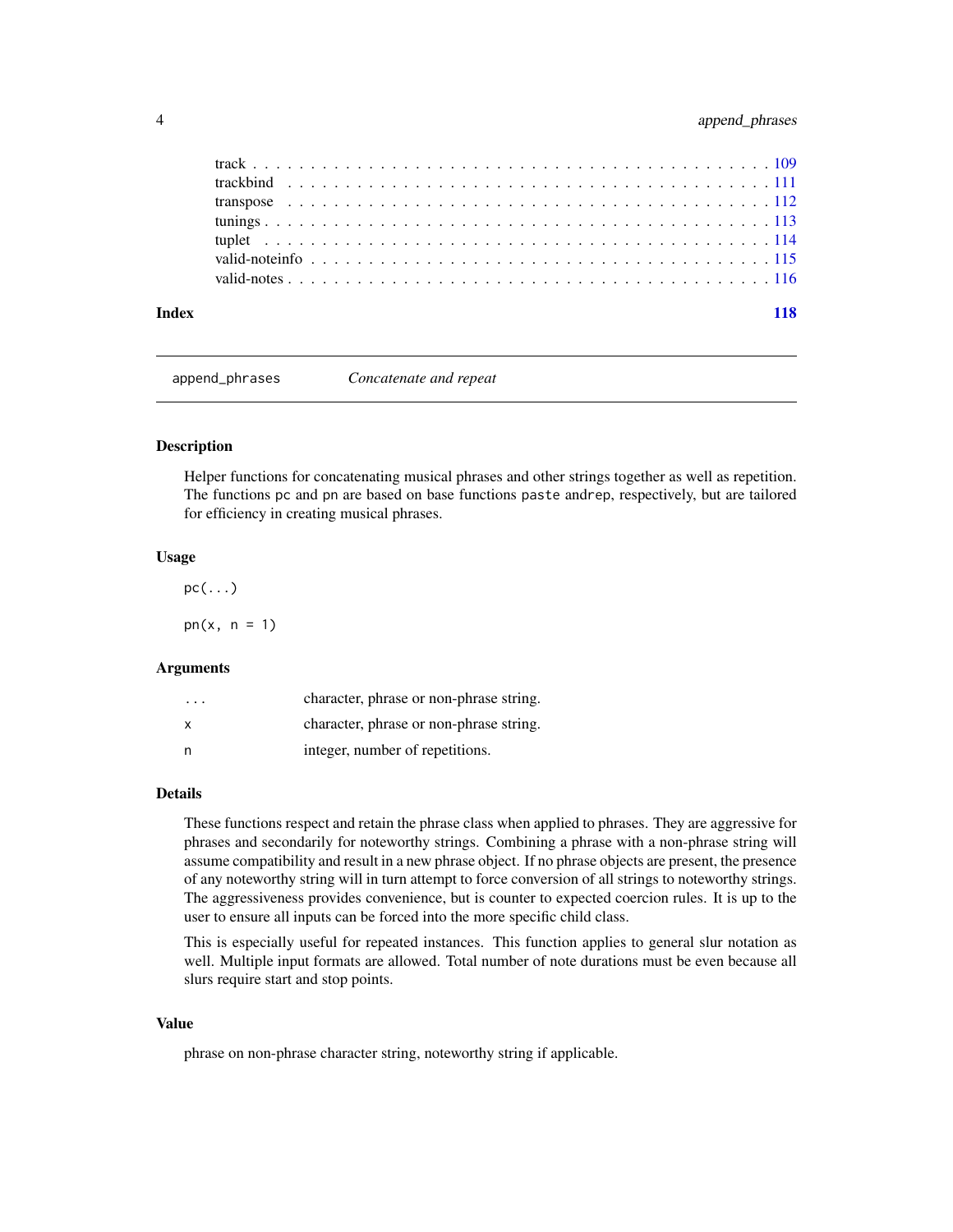# <span id="page-4-0"></span>articulations 5

#### Examples

```
pc(8, "16-", "8^{\wedge}")pn(1, 2)
x <- phrase("c ec'g' ec'g'", "4 4 2", "5 432 432")
y <- phrase("a", 1, 5)
pc(x, y)pc(x, pn(y, 2))
pc(x, "r1") # add a simple rest instance
class(pc(x, y))class(pn(y, 2))
class(pc(x, "r1"))
class(pn("r1", 2))
class(pc("r1", "r4"))
```
articulations *Single note articulations and syntax*

#### Description

A data frame containing categorized sets of articulations that can be used in phrase construction.

#### Usage

articulations

#### Format

A data frame with 3 column and 44 rows.

as\_music\_df *Noteworthy string to data frame*

# Description

Convert a noteworthy string to a tibble data frame and include additional derivative variables.

#### Usage

```
as_music_df(
 notes,
  info = NULL,
 key = NULL,
  scale = "diatonic",
 chords = c("root", "list", "character"),
  si_format = c("mmp_abb", "mmp", "ad_abb", "ad")
\mathcal{E}
```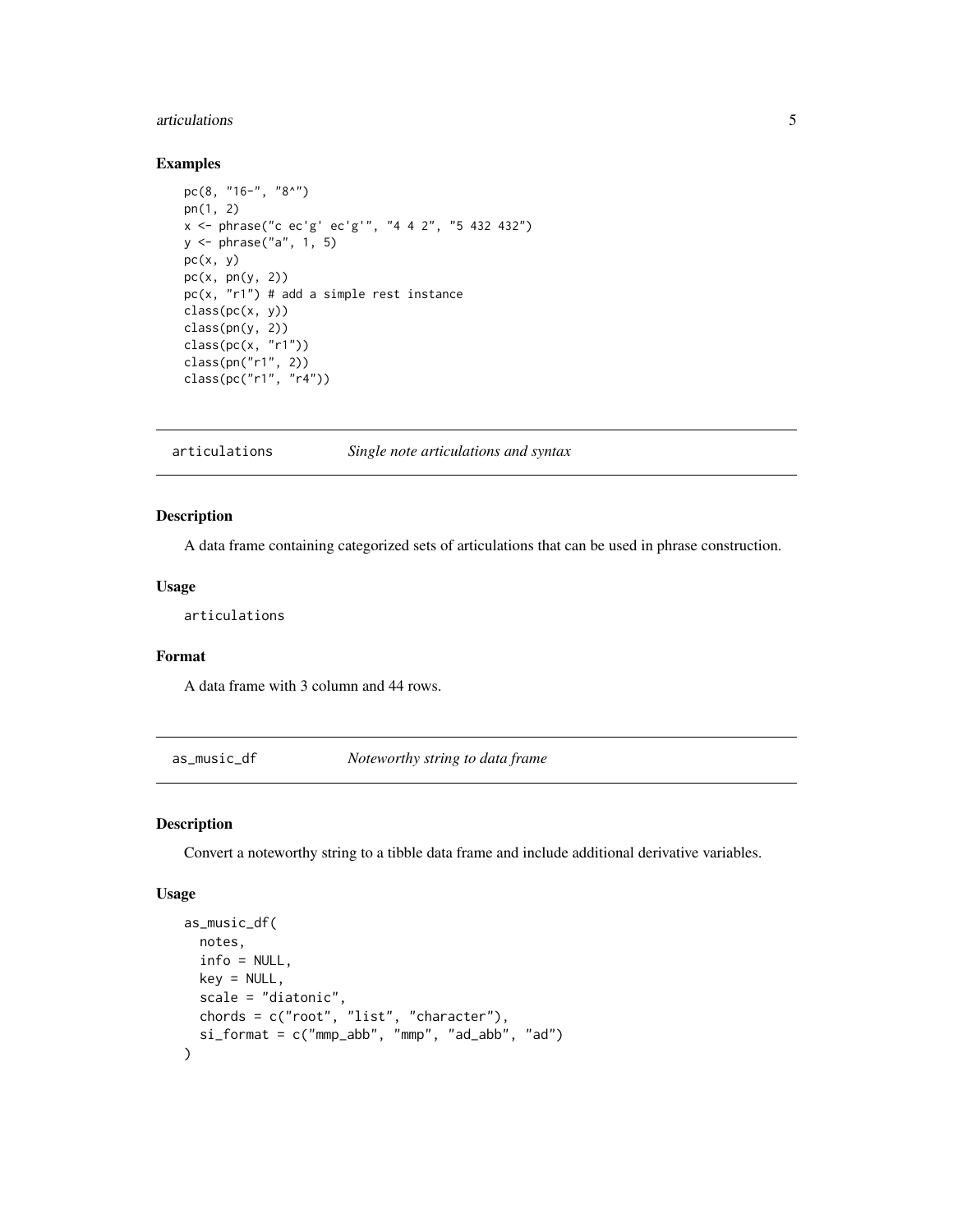#### Arguments

| notes     | character, a noteworthy string. Alternatively, a music object or a phrase object,<br>in which case info is ignored.                                                                                         |
|-----------|-------------------------------------------------------------------------------------------------------------------------------------------------------------------------------------------------------------|
| info      | NULL or character, a note info string.                                                                                                                                                                      |
| key       | character, key signature, only required for inclusion of scale degrees.                                                                                                                                     |
| scale     | character, defaults to "diatonic". Only used in conjunction with key, this can<br>be used to alter scale degrees. Not any arbitrary combination of valid key and<br>valid scale is valid. See scale_degree. |
| chords    | character, how to structure columns containing multiple values per chord/row of<br>data frame. See details.                                                                                                 |
| si format | character, format for scale intervals. See scale_interval.                                                                                                                                                  |

#### Details

If info is provided or notes is a phrase object, the resulting data frame also contains note durations and other info variables. The duration column is always included in the output even as a vector of NAs when info = NULL. This makes it more explicit that a given music data frame was generated without any time information for the timesteps. Other note info columns are not included in this case.

For some derived column variables the root note (lowest pitch) in chord is used. This is done for pitch intervals and scale intervals between adjacent timesteps. This also occurs for scale degrees.

chord = "root" additionally collapses columns like semitone, octave, and frequency to the value for the root note so that all rows contain one numeric value. chord = "list" retains full information as list columns. chord = "character" collapses into strings so that values are readily visible when printing the table, but information is not stripped and can be recovered without recomputing from the original pitches.

# Value

a tibble data frame

```
x <- "a, b, c d e f g# a r ac'e' a c' e' c' r r r a"
as_music_df(x, key = "c", scale = "major")as_music_df(x, key = "am", scale = "harmonic_minor", siformat = "ad_abb")a <- notate("8", "Start here.")
time <- paste(a, "8^*2 16-_ 4.. 16( 16)( 2) 2 4. t8- t8 t8- 8[accent]*4 1")
d1 <- as_music_df(x, time)
d1
# Go directly from music object to data frame
m1 <- as_music(x, time)
d2 <- as_music_df(m1)
identical(d1, d2)
# Go directly from phrase object to data frame
```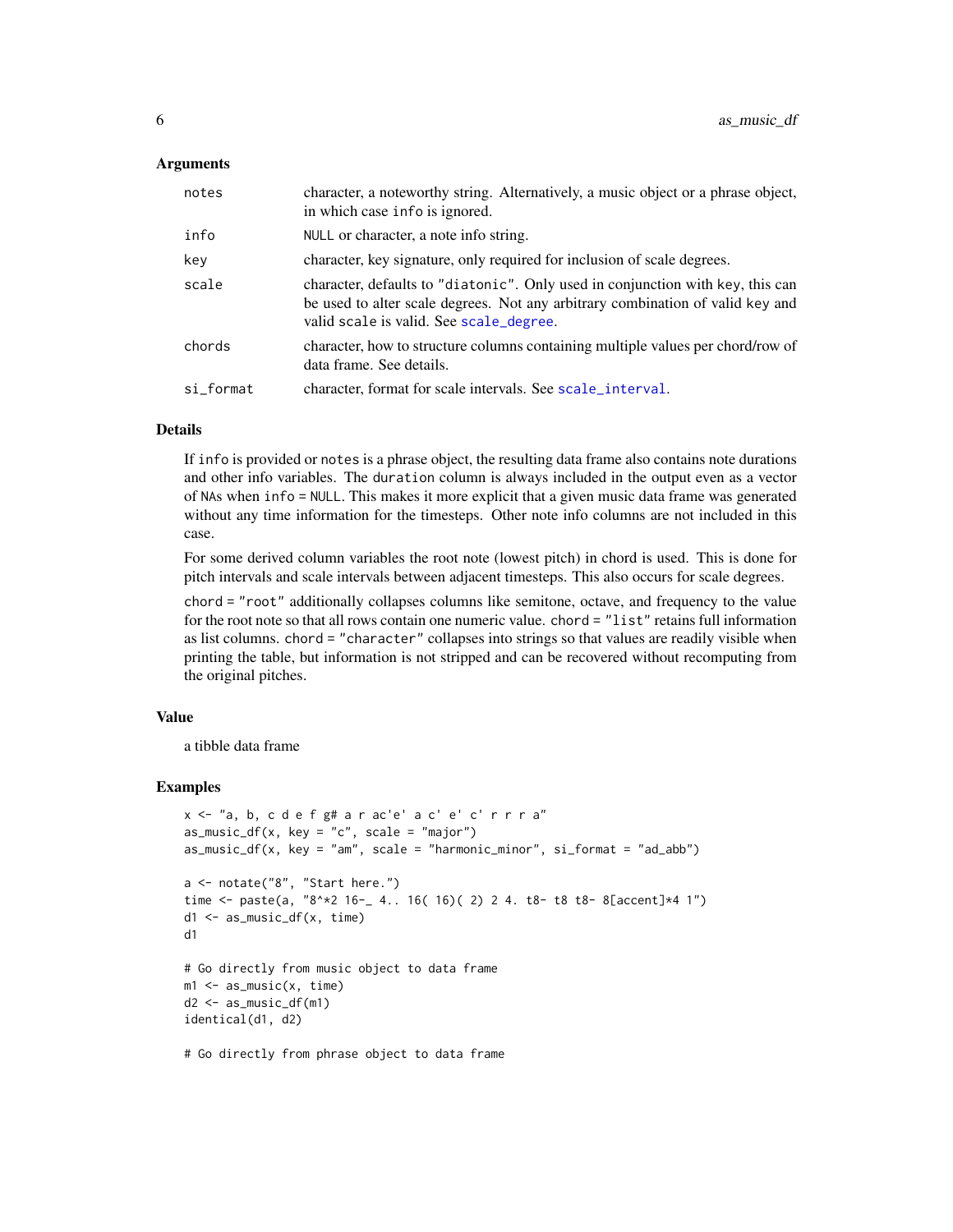```
p1 <- phrase("a b cgc'", "4-+ 4[accent] 2", 5)
identical(as_music_df(as_music("a4-+;5 b[accent] cgc'2")), as_music_df(p1))
```
chord-compare *Rank, order and sort chords and notes*

#### Description

Rank, order and sort chords and notes by various definitions.

# Usage

```
chord_rank(notes, pitch = c("min", "mean", "max"), ...)
chord_order(notes, pitch = c("min", "mean", "max"), ...)
chord_sort(notes, pitch = c("min", "mean", "max"), decreasing = FALSE, ...)
```
#### Arguments

| notes      | character, a noteworthy string.                                                                |
|------------|------------------------------------------------------------------------------------------------|
| pitch      | character, how ranking of chords is determined; lowest pitch, mean pitch, or<br>highest pitch. |
| $\cdots$   | additional arguments passed to rank or order.                                                  |
| decreasing | logical, sort in decreasing order.                                                             |

# Details

There are three options for comparing the relative pitch position of chords provided: comparison of the lowest or root note of each chord, the highest pitch note, or taking the mean of all notes in a chord.

#### Value

integer for rank and order, character for sort

```
x <- "a2 c a2 ceg ce_g cea"
chord_rank(x, "min")
chord_rank(x, "max")
chord_rank(x, "mean")
chord_order(x)
chord_order(x, "mean")
chord_sort(x, "mean")
```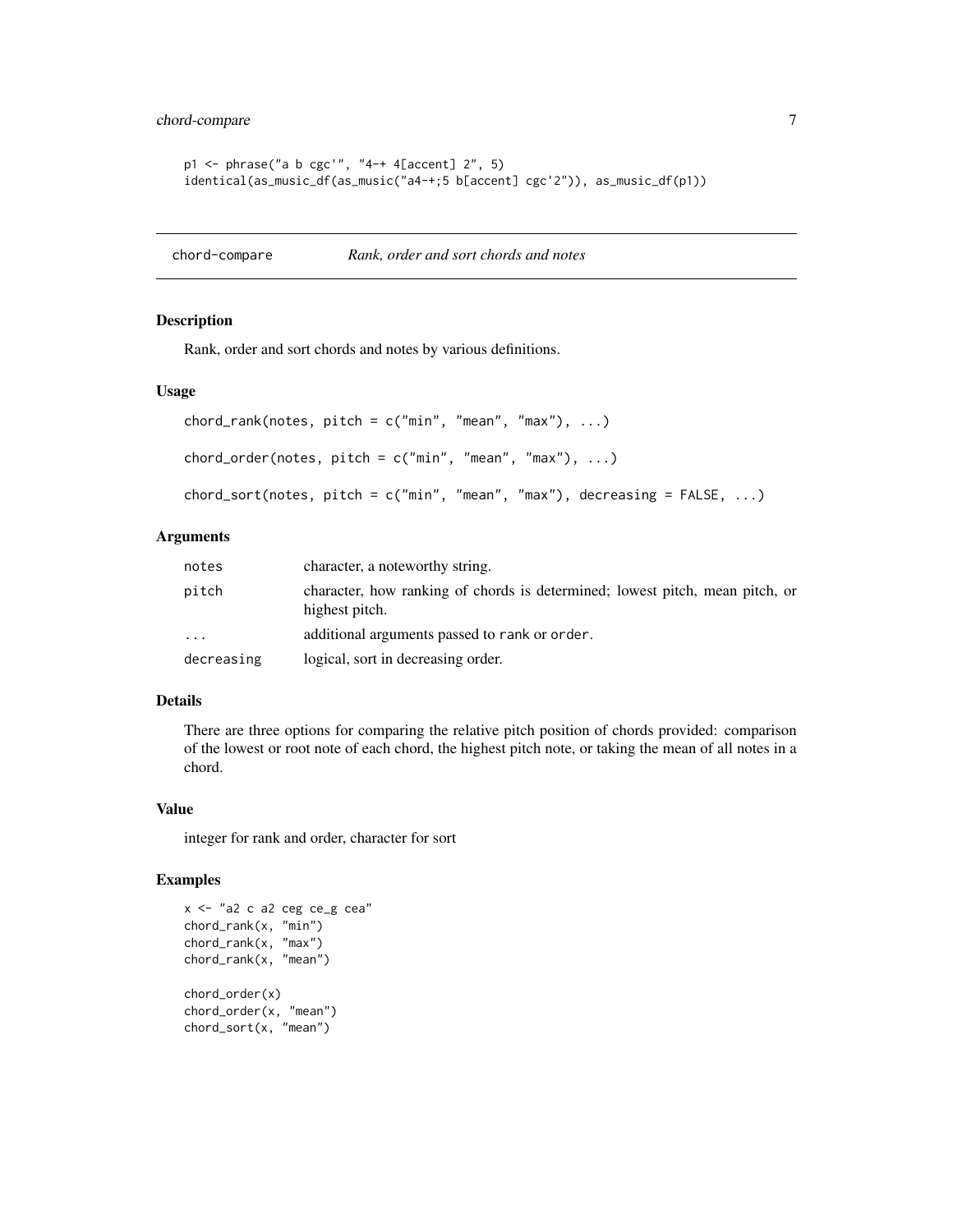<span id="page-7-0"></span>

Filter or slice chords to extract individual notes.

#### Usage

chord\_root(notes)

chord\_top(notes)

chord\_slice(notes, index)

# Arguments

| notes | character, a noteworthy string.                                       |
|-------|-----------------------------------------------------------------------|
| index | integer, the order of a note in a chord by pitch (not scale degrees). |

# Details

These functions extract notes from chords such as the root note, the highest pitch, specific position among the notes by pitch, or trim chords to simplify them. They operate based only on ordered pitches.

For chord\_slice, any entry that is empty after slicing is dropped. An error is thrown is index is completely out of bounds for all chords.

# Value

a noteworthy string

```
x <- "a_2 c#eg# e_gc egc,cc'"
chord_root(x)
chord_top(x)
identical(chord_slice(x, 1), chord_root(x))
chord_slice(x, 2)
chord_slice(x, 4)
chord_slice(x, 3:5)
```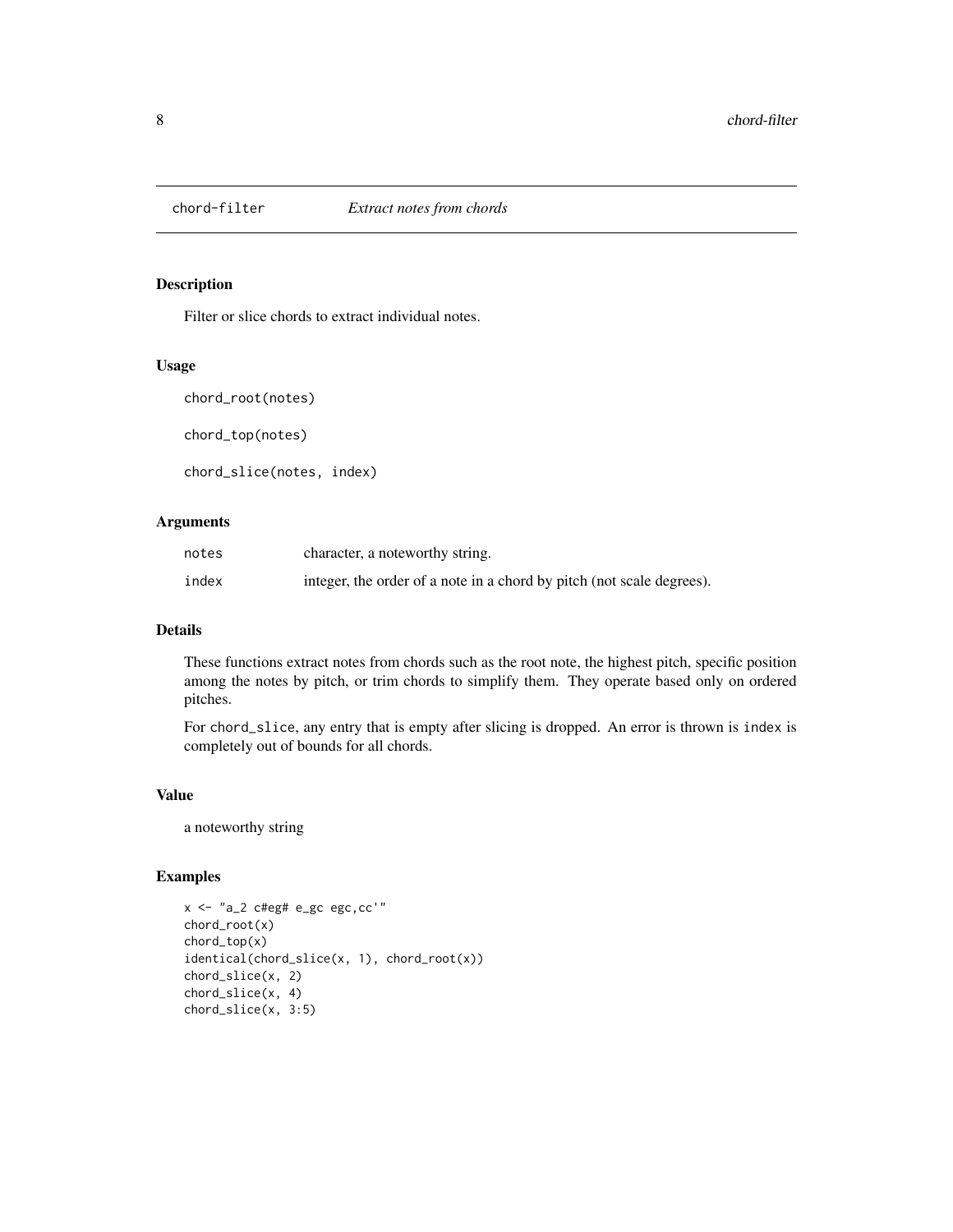<span id="page-8-0"></span>chord-mapping *Chord mapping*

# Description

Helper functions for chord mapping.

# Usage

```
gc_info(
  name,
  root_octave = NULL,
  root_fret = NULL,
 min_fret = NULL,
 bass_string = NULL,
  open = NULL,
 key = "c",ignore_octave = TRUE
\mathcal{E}gc_fretboard(
 name,
  root_octave = NULL,
  root_fret = NULL,
 min_fret = NULL,
 bass_string = NULL,
  open = NULL,
 key = "c",ignore_octave = TRUE
\mathcal{L}gc_notes_to_fb(
 notes,
  root_octave = NULL,
  root_fret = NULL,
 min_fret = NULL,
 bass_string = NULL,
  open = NULL
)
gc_notes(
  name,
  root_octave = NULL,
  root_fret = NULL,
 min_fret = NULL,
 bass_string = NULL,
  open = NULL,
```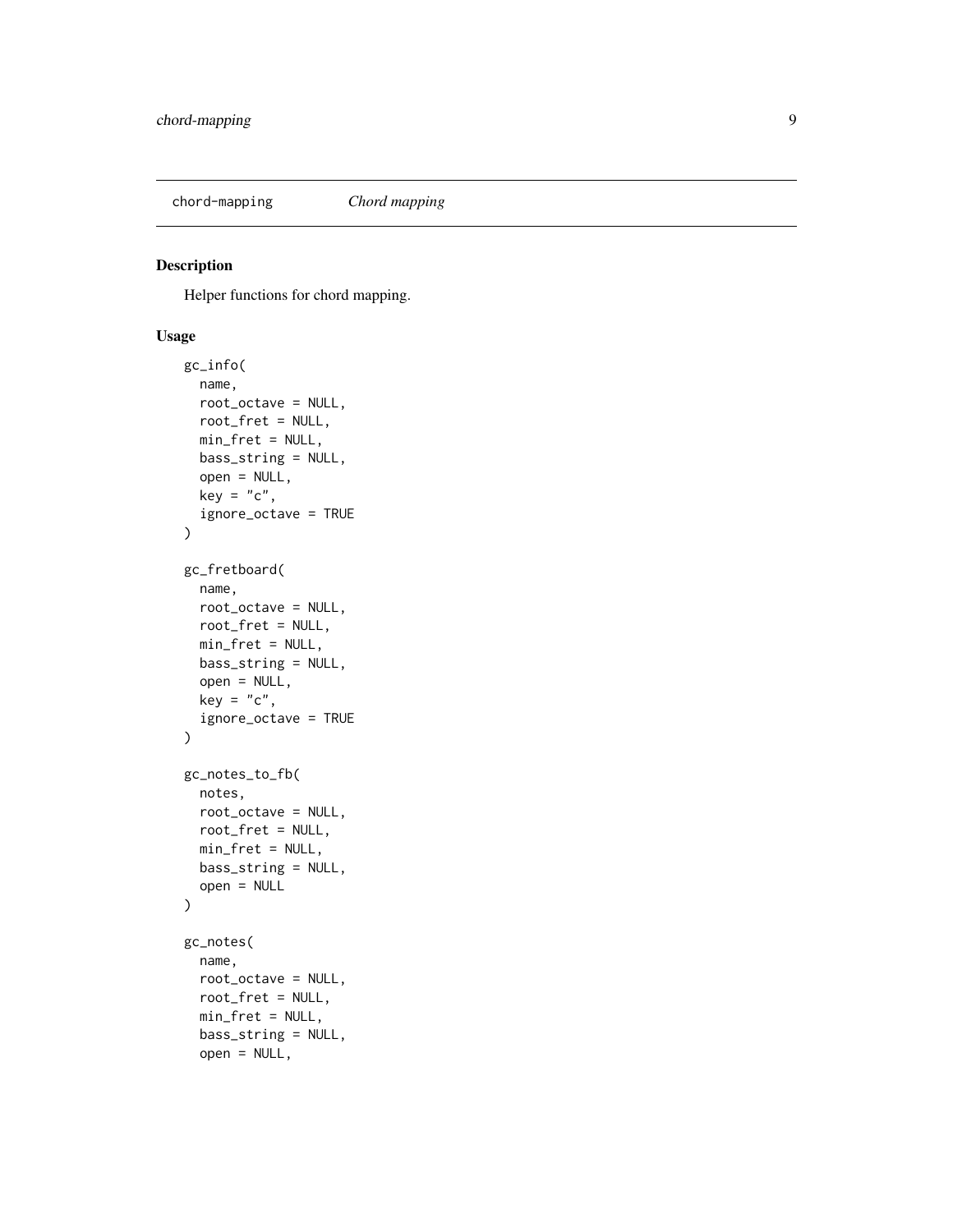# 10 chord-mapping chord-mapping chord-mapping

```
key = "c",ignore_octave = TRUE
\lambdagc_is_known(notes)
gc_name_split(name)
gc_name_root(name)
gc_name_mod(name)
```
# Arguments

| name          | character, chord name in tabr format, e.g., "bM b_m b_m7#5", etc.                                                           |
|---------------|-----------------------------------------------------------------------------------------------------------------------------|
| root_octave   | integer, optional filter for chords whose root note is in a set of octave numbers.<br>May be a vector.                      |
| root_fret     | integer, optional filter for chords whose root note matches a specific fret. May<br>be a vector.                            |
| min_fret      | integer, optional filter for chords whose notes are all at or above a specific fret.<br>May be a vector.                    |
| bass_string   | integer, optional filter for chords whose lowest pitch string matches a specific<br>string, $6, 5$ , or 4. May be a vector. |
| open          | logical, optional filter for open and movable chords. NULL retains both types.                                              |
| key           | character, key signature, used to enforce type of accidentals.                                                              |
| ignore_octave | logical, if TRUE, functions like gc_info and gc_fretboard return more results.                                              |
| notes         | character, a noteworthy string.                                                                                             |

# **Details**

These functions assist with mapping between different information that define chords.

For gc\_is\_known, a check is done against chords in the guitarChords dataset. A simple noteworthy string is permitted, but any single-note entry will automatically yield a FALSE result.

gc\_info returns a tibble data frame containing complete information for the subset of predefined guitar chords specified by name and key. Any accidentals present in the chord root of name (but not in the chord modifier, e.g., m7\_5 or m7#5) are converted according to key if necessary. gc\_notes and gc\_fretboard are wrappers around gc\_info, which return noteworthy strings of chord notes and a named vector of LilyPond fretboard diagram data, respectively. Note that although the input to these functions can contain multiple chord names, whether as a vector or as a single space-delimited string, the result is not intended to be of equal length. These functions filter guitarChords. The result is the set of all chords matched by the supplied input filters.

gc\_name\_split splits a vector or space-delimited set of chord names into a tibble data frame containing separate chord root and chord modifier columns. gc\_name\_root and gc\_name\_mod are wrappers around this.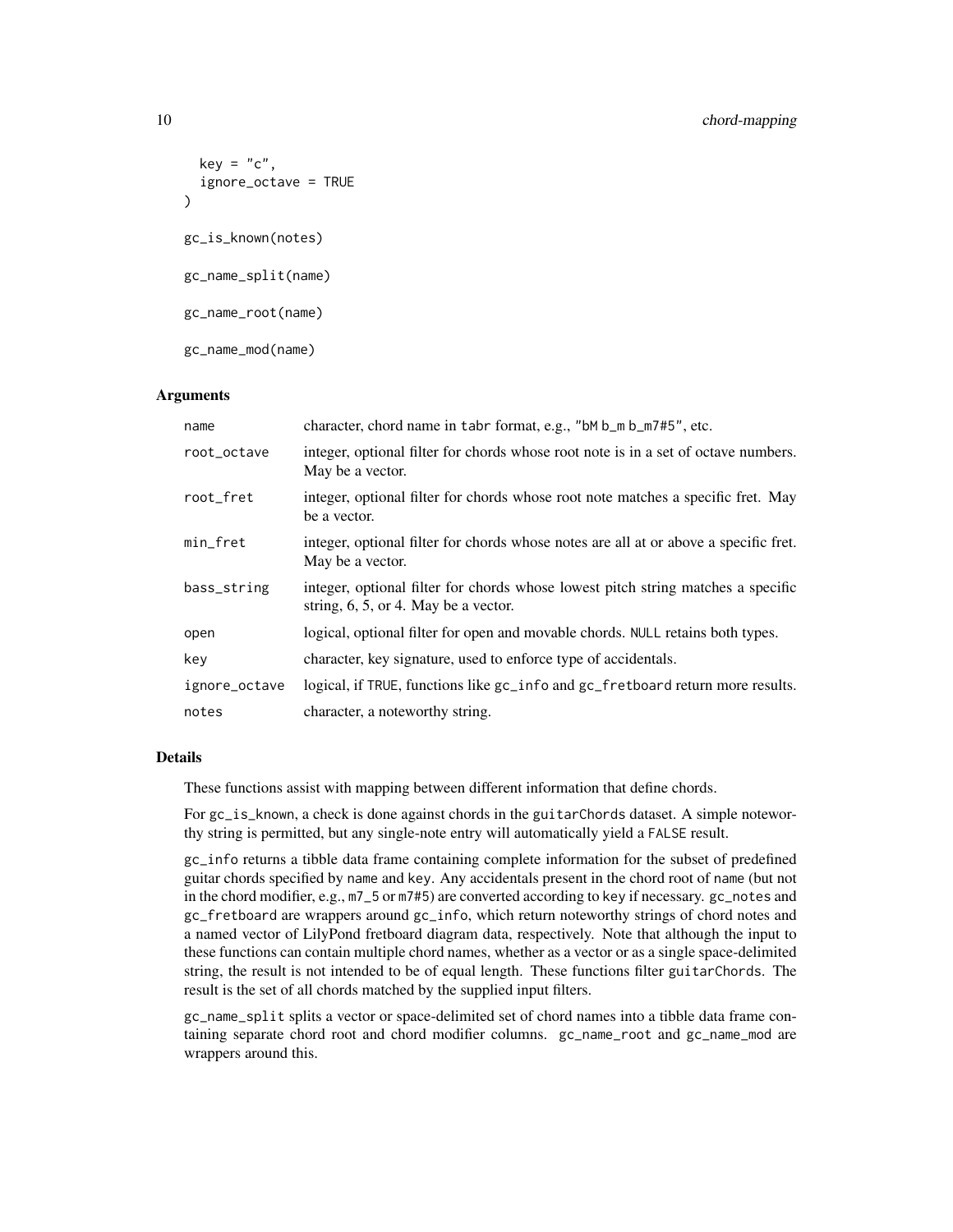#### <span id="page-10-0"></span>chords 21 and 22 and 22 and 22 and 23 and 23 and 23 and 23 and 24 and 25 and 26 and 26 and 26 and 26 and 26 and 26 and 26 and 26 and 26 and 26 and 26 and 26 and 26 and 26 and 26 and 26 and 26 and 26 and 26 and 26 and 26 an

# Value

various, see details regarding each function.

#### Examples

```
gc_is_known("a b_,fb_d'f'")
gc_name_root("a aM b_,m7#5")
gc_name_mod("a aM b_,m7#5")
gc_info("a") # a major chord, not a single note
gc_info("ceg a#m7_5") # only second entry is a guitar chord
gc_info("ceg atm7_5", key = "f")gc_info("a,m c d f,")
gc_fretboard("a,m c d f,", root_fret = 0:3)
gc_notes_to_fb("a,eac'e' cgc'e'g'")
x \leq gc_notes("a, b,", root_fret = 0:2)
summary(x)
```
# chords *Chord constructors*

#### Description

These functions construct basic chord string notation from root notes.

#### Usage

```
chord\_min(notes, key = "c", octaves = "tick")chord_maj(notes, key = "c", octaves = "tick")
chord\_min7(notes, key = "c", octaves = "tick")chord\_dom7(notes, key = "c", octaves = "tick")chord_7s5(notes, key = "c", octaves = "tick")
chord_maj7(notes, key = "c", octaves = "tick")
chord\_min6(notes, key = "c", octaves = "tick")chord_maj6(notes, key = "c", octaves = "tick")
chord\_dim(notes, key = "c", octaves = "tick")
```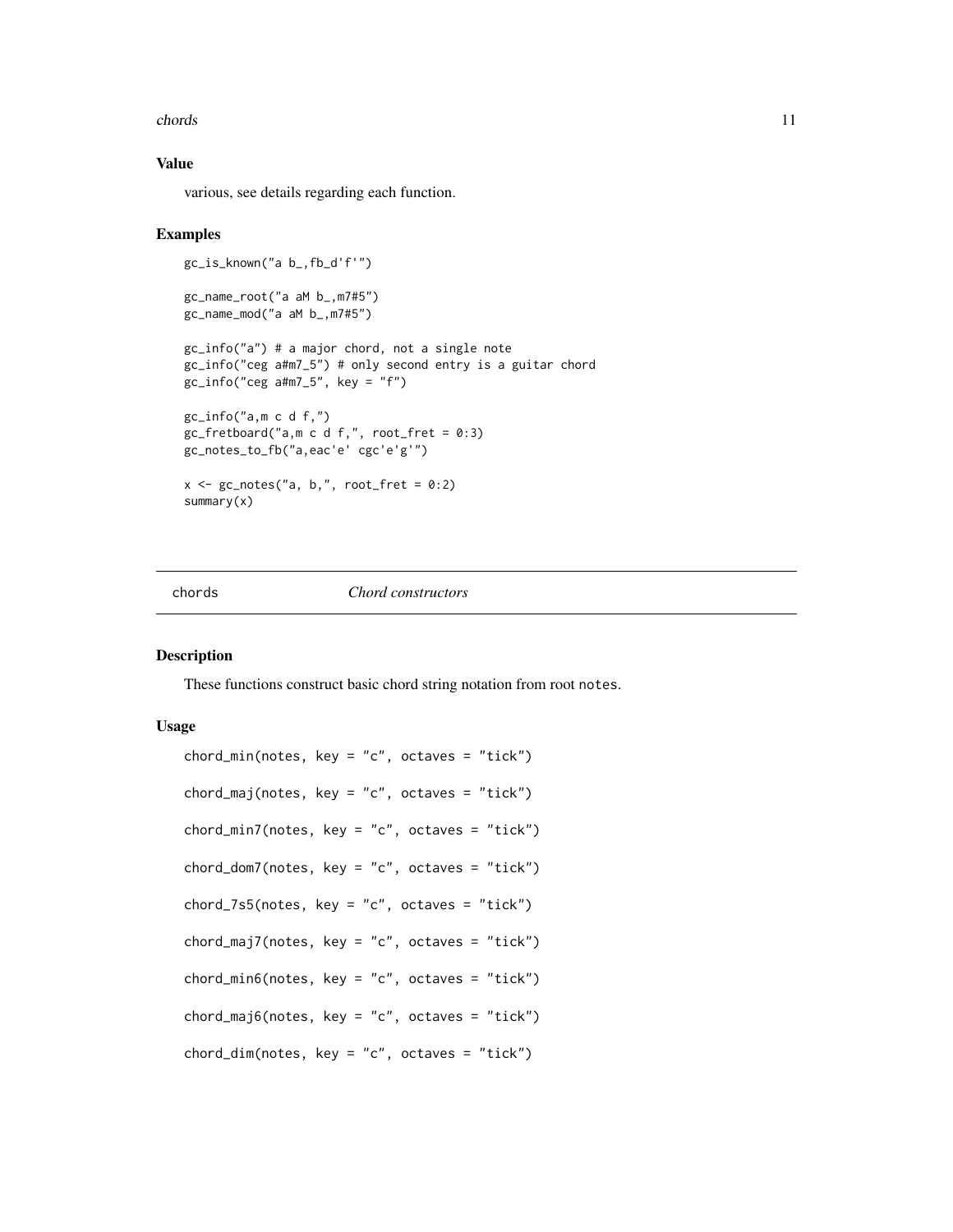12 chords and the chords of the chords of the chords of the chords of the chords of the chords of the chords of the chords of the chords of the chords of the chords of the chords of the chords of the chords of the chords o

 $chord\_dim7(notes, key = "c", octaves = "tick")$  $chord_m7b5(notes, key = "c", octaves = "tick")$ chord\_aug(notes, key = "c", octaves = "tick") chord\_5(notes, key = "c", octaves = "tick") chord\_sus2(notes, key = "c", octaves = "tick") chord\_sus4(notes, key = "c", octaves = "tick")  $chord\_dom9(notes, key = "c", octaves = "tick")$  $chord_7s9(notes, key = "c", octaves = "tick")$  $chord_m$ aj $9(notes, key = "c", octaves = "tick")$  $chord\_add9(notes, key = "c", octaves = "tick")$ chord\_min9(notes, key = "c", octaves = "tick") chord\_madd9(notes, key = "c", octaves = "tick") chord\_min11(notes, key = "c", octaves = "tick") chord\_7s11(notes, key = "c", octaves = "tick") chord\_maj7s11(notes, key = "c", octaves = "tick") chord\_11(notes, key = "c", octaves = "tick") chord\_maj11(notes, key = "c", octaves = "tick") chord\_13(notes, key = "c", octaves = "tick")  $chord\_min13(notes, key = "c", octaves = "tick")$  $chord_maj13(notes, key = "c", octaves = "tick")$  $xm(notes, key = "c", octaves = "tick")$  $xM(notes, key = "c", octaves = "tick")$  $xm7(notes, key = "c", octaves = "tick")$  $x7(notes, key = "c", octaves = "tick")$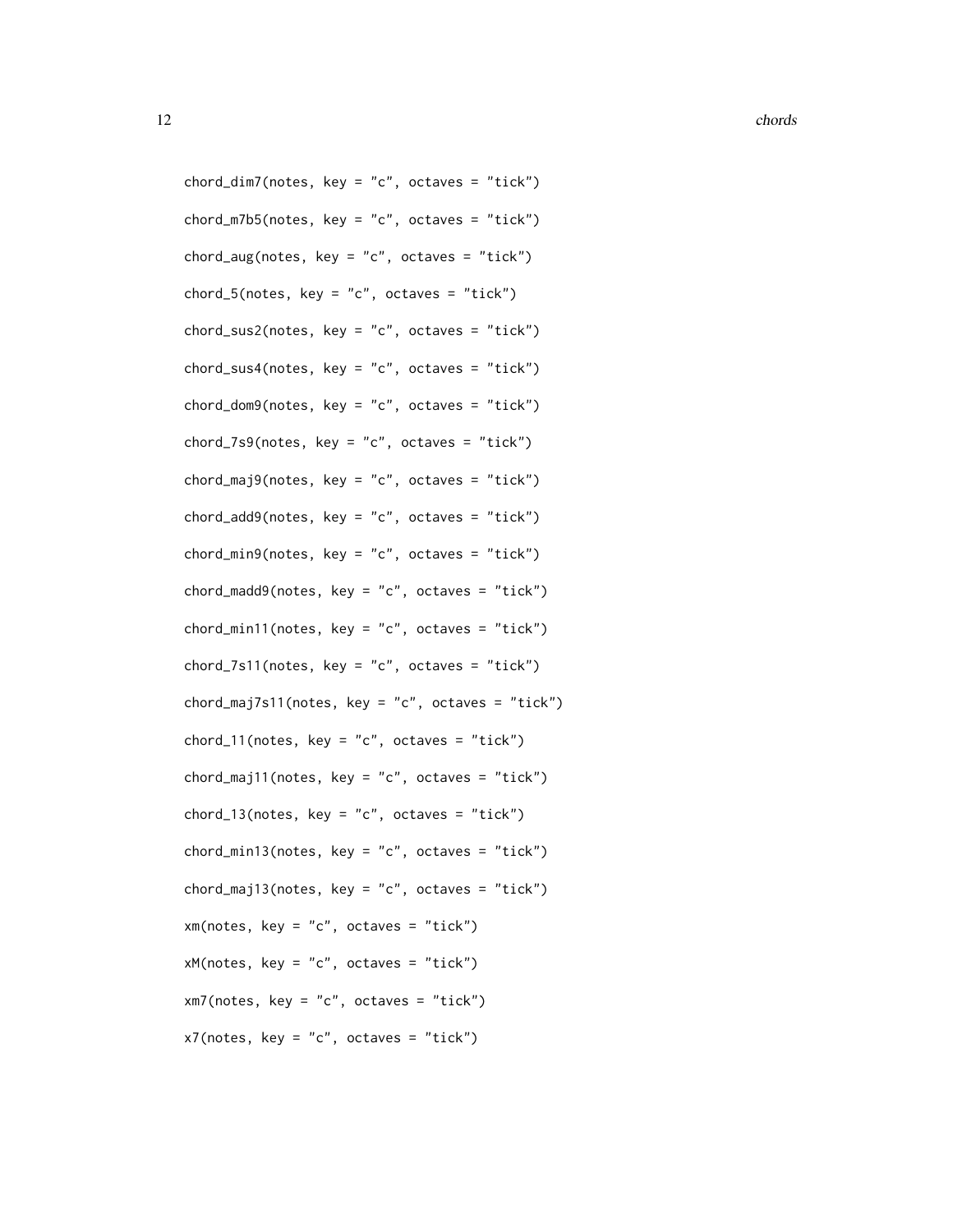$x7s5(notes, key = "c", octaves = "tick")$  $x$ M7(notes, key = "c", octaves = "tick")  $xm6(notes, key = "c", octaves = "tick")$  $xM6(notes, key = "c", octaves = "tick")$ xdim(notes, key = "c", octaves = "tick") xdim7(notes, key = "c", octaves = "tick") xm7b5(notes, key = "c", octaves = "tick") xaug(notes, key = "c", octaves = "tick")  $x5(notes, key = "c", octaves = "tick")$  $xs2(notes, key = "c", octaves = "tick")$  $xs4(notes, key = "c", octaves = "tick")$  $x9(notes, key = "c", octaves = "tick")$  $x7s9(notes, key = "c", octaves = "tick")$  $xM9(notes, key = "c", octaves = "tick")$  $xadd9(notes, key = "c", octaves = "tick")$  $xm9(notes, key = "c", octaves = "tick")$ xma9(notes, key = "c", octaves = "tick")  $x$ m11(notes, key = "c", octaves = "tick")  $x7s11(notes, key = "c", octaves = "tick")$ xM7s11(notes, key = "c", octaves = "tick")  $x_1$ 11(notes, key = "c", octaves = "tick")  $xM11(notes, key = "c", octaves = "tick")$  $x_13(notes, key = "c", octaves = "tick")$ xm13(notes, key = "c", octaves = "tick")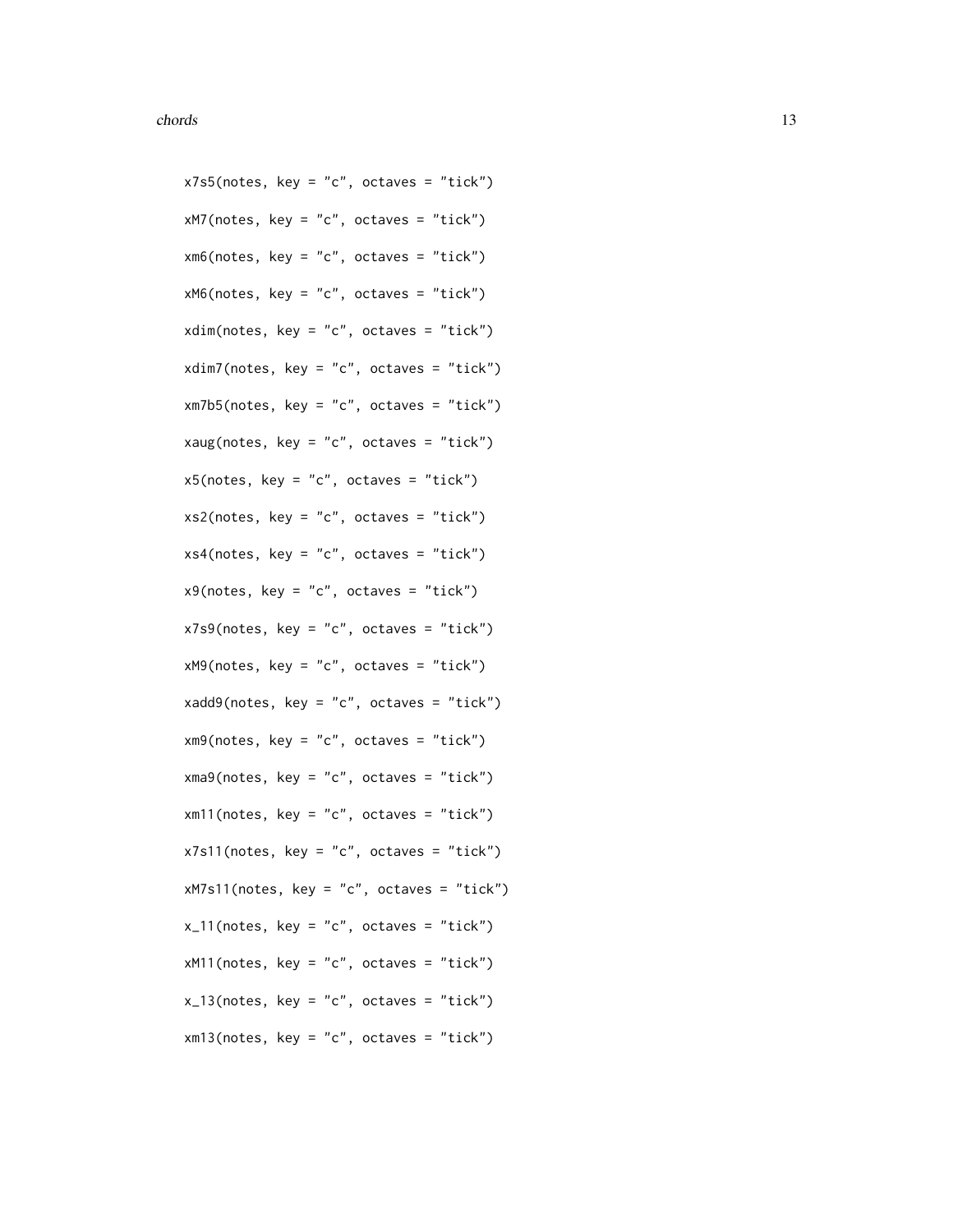# <span id="page-13-0"></span>14 chord\_arpeggiate

 $xM13(notes, key = "c", octaves = "tick")$ 

# Arguments

| notes   | character, a noteworthy string of chord root notes. |
|---------|-----------------------------------------------------|
| kev     | key signature. See details.                         |
| octaves | character, passed to transpose.                     |

# Details

Providing a key signature is used only to ensure flats or sharps for accidentals. An additional set of aliases with efficient names, of the form  $x*$  where  $*$  is a chord modifier abbreviation, is provided to complement the set of chord\_\* functions.

These functions create standard chords, not the multi-octave spanning types of chords commonly played on guitar.

# Value

character

# See Also

[transpose](#page-111-1)

# Examples

```
chord_min("d")
chord_maj("d")
xM("d")
xm("c f g")
xm("c, f, g,", key = "e"')
```
chord\_arpeggiate *Arpeggiate a chord*

#### Description

Create an arpeggio from a chord.

#### Usage

```
chord_arpeggiate(
  chord,
  n = 0,
 by = c("note", "chord"),
 broken = FALSE,
  collapse = FALSE
)
```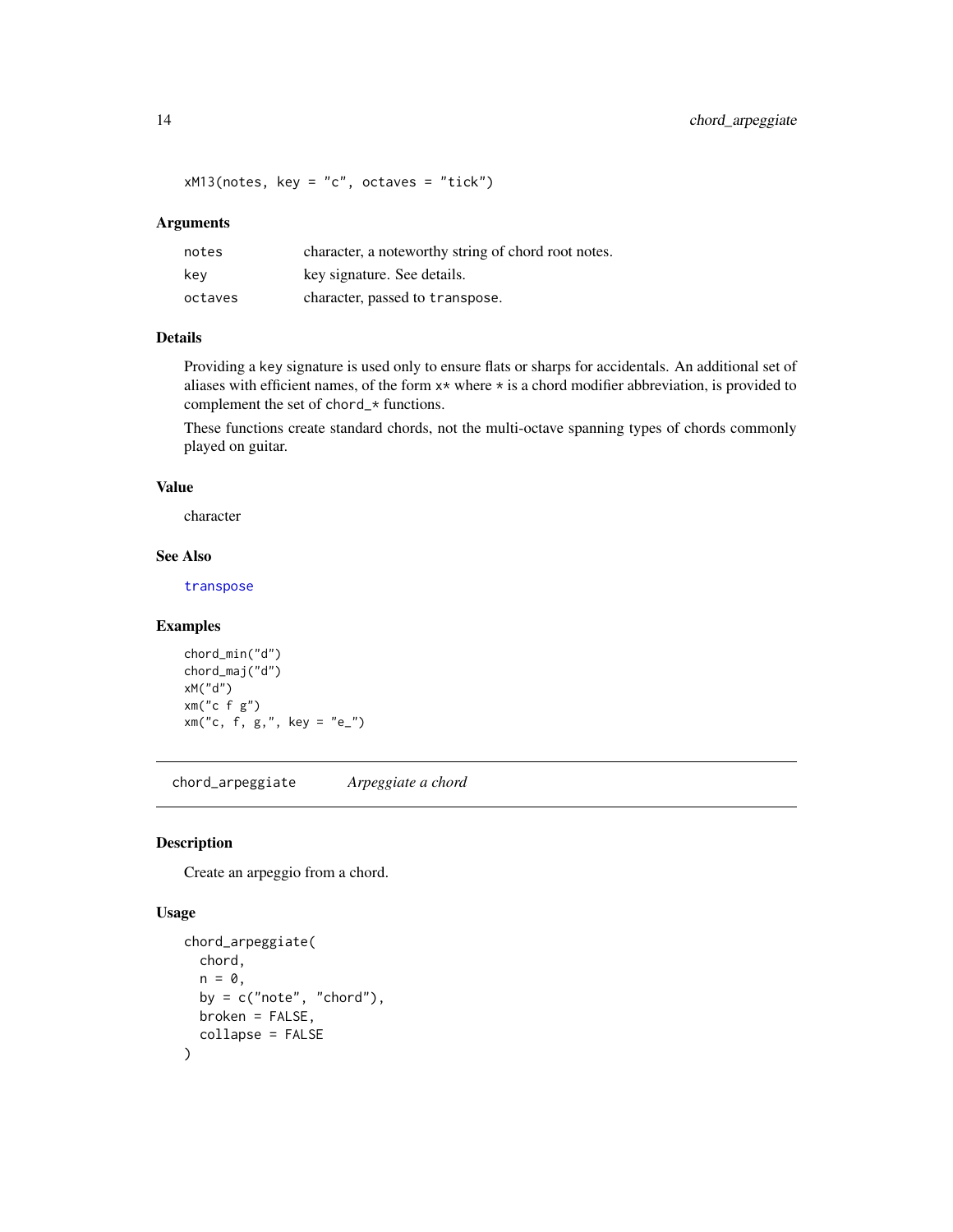# <span id="page-14-0"></span>chord\_break 15

#### Arguments

| chord    | character, a single chord.                                                                                                                             |
|----------|--------------------------------------------------------------------------------------------------------------------------------------------------------|
| n,       | integer, number of steps, negative indicates reverse direction (decreasing pitch).                                                                     |
| by       | whether each of the n steps refers to individual notes in the chord (an inversion)<br>or raising the entire chord in its given position by one octave. |
| broken   | logical, return result as an arpeggio of broken chords.                                                                                                |
| collapse | logical, collapse result into a single string ready for phrase construction.                                                                           |

# Details

This function is based on chord\_invert. If  $n = 0$  then chord is returned immediately; other arguments are ignored.

#### Value

character

# Examples

```
chord_arpeggiate("ce_gb_", 2)
chord_arpeggiate("ce_gb_", -2)
chord_arpeggiate("ce_gb_", 2, by = "chord")
chord_arpeggiate("ce_gb_", 1, broken = TRUE, collapse = TRUE)
```
chord\_break *Broken chords*

# Description

Convert chords in a noteworthy string or vector to broken chords.

# Usage

chord\_break(notes)

#### Arguments

notes character, noteworthy string that may contain chords.

# Value

character

# Examples

chord\_break("c e g ceg ceg")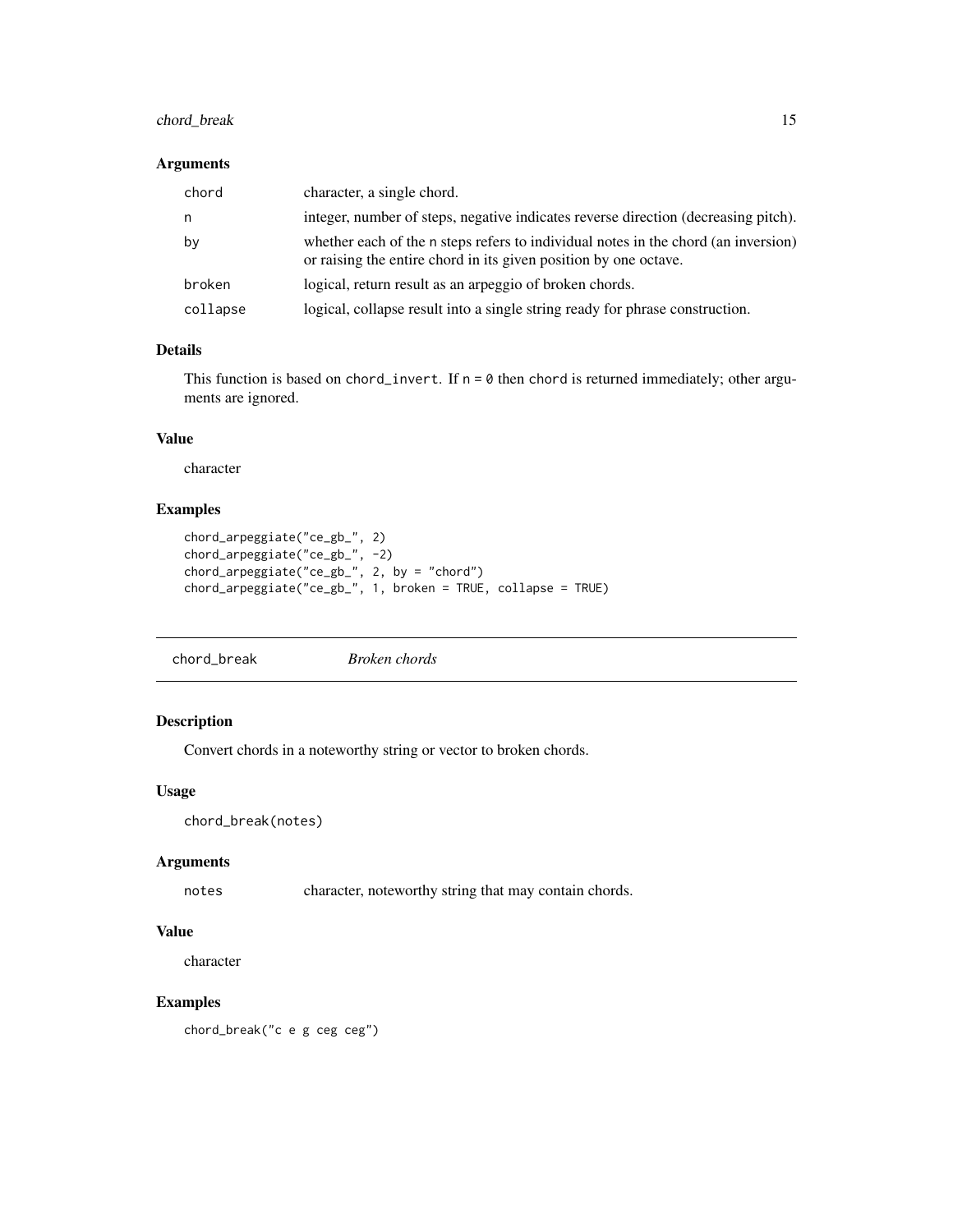<span id="page-15-0"></span>

Function for creating new chord definition tables.

#### Usage

chord\_def(fret, id, optional = NA, tuning = "standard",  $\ldots$ )

# Arguments

| fret      | integer vector defining fretted chord. See details.                                                                                    |
|-----------|----------------------------------------------------------------------------------------------------------------------------------------|
| id        | character, the chord type. See details.                                                                                                |
| optional  | NA when all notes required. Otherwise an integer vector giving the indices<br>offret that are considered optional notes for the chord. |
| tuning    | character, string tuning. See tunings for predefined tunings. Custom tunings<br>are specified with a similar value string.             |
| $\ddotsc$ | additional arguments passed to transpose.                                                                                              |

# Details

This function creates a tibble data frame containing information defining various attributes of chords. It is used to create the guitarChords dataset, but can be used to create other pre-defined chord collections. The tibble has only one row, providing all information for the defined chord. The user can decide which arguments to vectorize over when creating a chord collection. See examples.

This function uses a vector of fret integers (NA for muted string) to define a chord, in conjunction with a string tuning (defaults to standard tuning, six-string guitar). fret is from lowest to highest pitch strings, e.g., strings six through one.

The id is passed directly to the output. It represents the type of chord and should conform to accepted tabr notation. See id column in guitar Chords for examples.

Note that the semitones column gives semitone intervals between chord notes. These count from zero as the lowest pitch based on the tuning of the instrument, e.g., zero is E2 with standard guitar tuning. To convert these semitone intervals to standard semitone values assigned to pitches, use e.g., pitch\_semitones("e2") (40) if that is the lowest pitch and add that value to the instrument semitone interval values. This is the explanation, but doing this is not necessary. You can use [chord\\_semitones](#page-62-1) to compute semitones directly on pitches in a chord.

#### Value

a data frame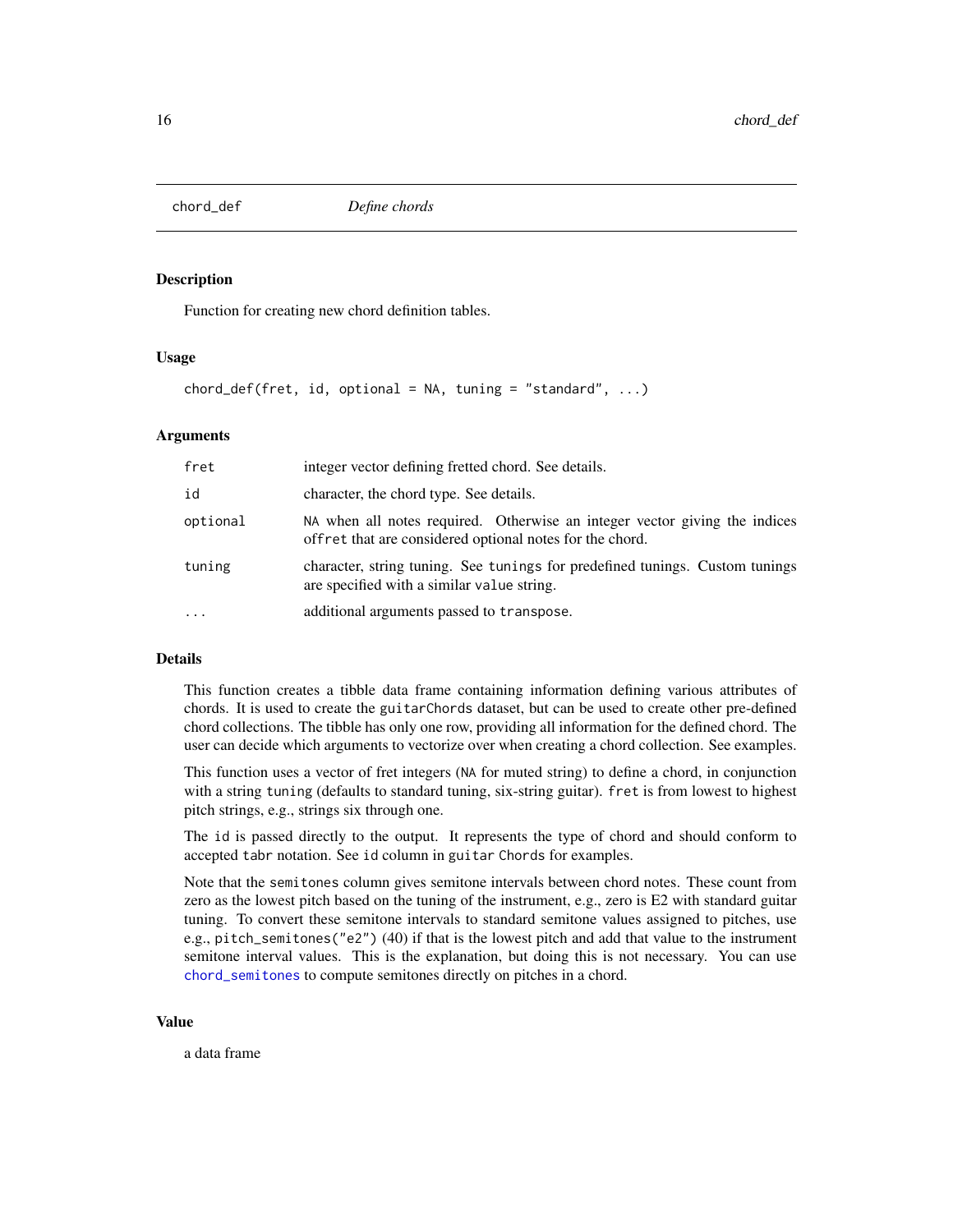# <span id="page-16-0"></span>chord\_invert 17

#### Examples

```
frets \leq -c(NA, 0, 2, 2, 1, 0)chord_def(frets, "m")
chord_def(frets, "m", 6)
purrr::map_dfr(c(0, 2, 3), ~chord_def(frets + .x, "m"))
```
chord\_invert *Chord inversion*

#### Description

This function inverts a single chord given as a character string. If  $n = 0$ , chord is returned immediately. Otherwise, the notes of the chord are inverted. If  $abs(n)$  is greater than the number of inversions (excluding root position), an error is thrown.

#### Usage

 $chord\_invert(chord, n = 0, limit = FALSE)$ 

# Arguments

| chord | character, a single chord.                                                                          |
|-------|-----------------------------------------------------------------------------------------------------|
| n     | inversion.                                                                                          |
| limit | logical, limit inversions in either direction to one less than the number of notes<br>in the chord. |

#### Details

Note that chord\_invert has no knowledge of whether a chord might be considered as in root position or some inversion already, as informed by a key signature, chord name or user's intent. This function simply inverts what it receives, treating any defined chord string as in root position.

Octave number applies to this function. Chords should always be defined by notes of increasing pitch. Remember that an unspecified octave number on a note is octave 3. When the chord is inverted, it moves up the scale. The lowest note is moved to the top of the chord, increasing its octave if necessary, to ensure that the note takes the lowest octave number while having the highest pitch. The second lowest note becomes the lowest. It's octave does not change. This pattern is repeated for higher order inversions. The opposite happens if n is negative.

The procedure ensures that the resulting inverted chord is still defined by notes of increasing pitch. However, if you construct an unusual chord that spans multiple octaves, the extra space will be condensed by inversion.

#### Value

character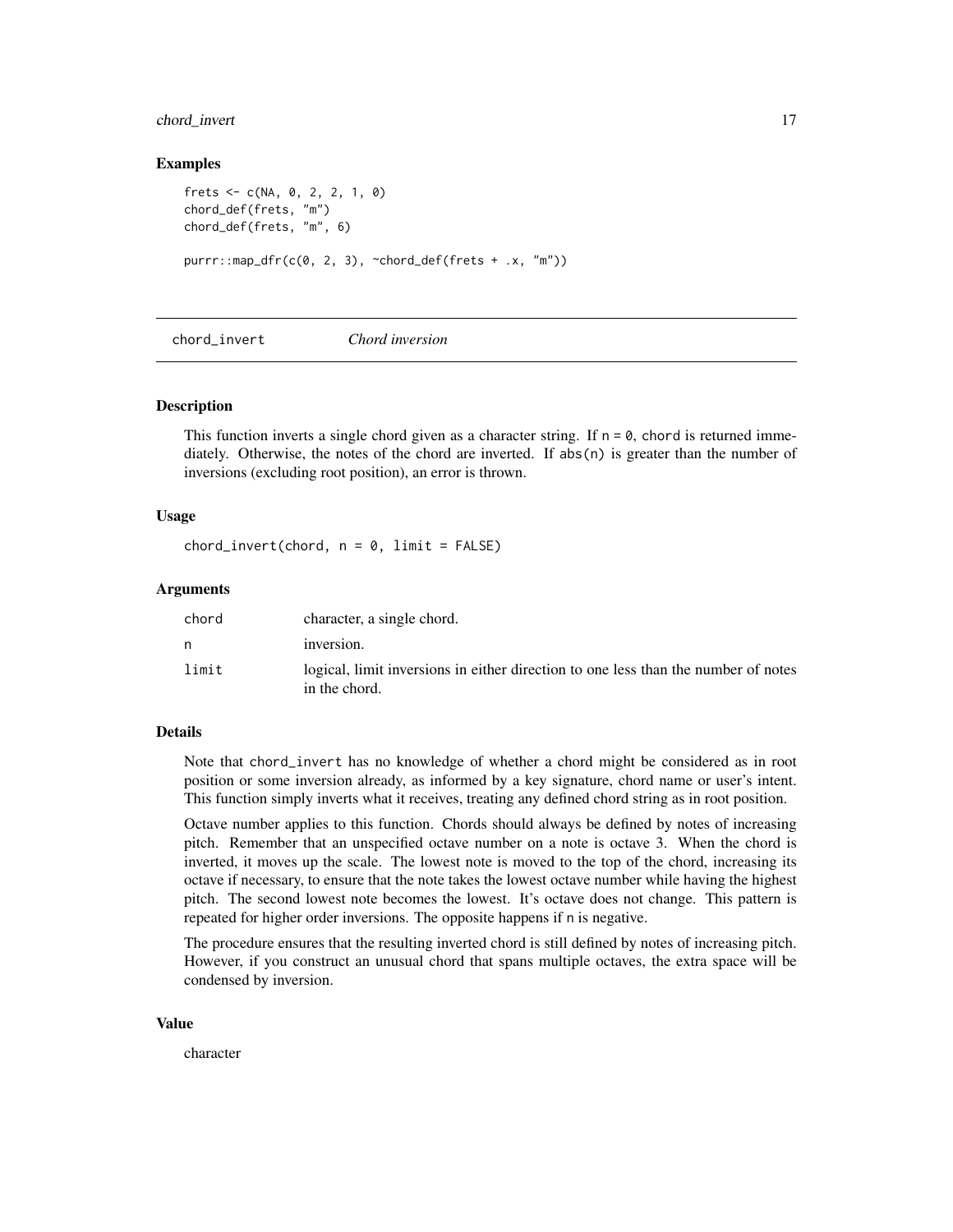#### Examples

```
chord_invert("ce_gb_", 3)
```
chord\_is\_major *Check if chords are major or minor*

#### Description

Check if chords are major or minor where possible.

#### Usage

```
chord_is_major(notes)
```
chord\_is\_minor(notes)

# Arguments

notes character, a noteworthy string.

# Details

These functions operate based only on ordered pitches. They do not recognize what a human might interpret and name an inverted chord with a root other than the lowest pitch. This imposes limitations on the utility of these functions, which scan the intervals for a minor or major third in a chord whose notes are sorted by pitch.

In several cases including single notes or no major or minor third interval present, NA is returned. TRUE or FALSE is only returned if such an interval is present. If more than one is present, it is based on the lowest in pitch. It prioritizes major/minor and minor/major adjacent intervals (recognizing a common triad). If these do not occur adjacent, the lowest third is selected. This is still imperfect, but a useful method. Second and higher unknown chord inversions are problematic.

# Value

logical vector

```
x \le - "c cg, ce ce_ ceg ce_gb g, ce g, ce_ e_,g, c e_,g, ce_ e_,g, c"
chord_is_major(x)
identical(chord_is_major(x), !chord_is_minor(x))
```
<span id="page-17-0"></span>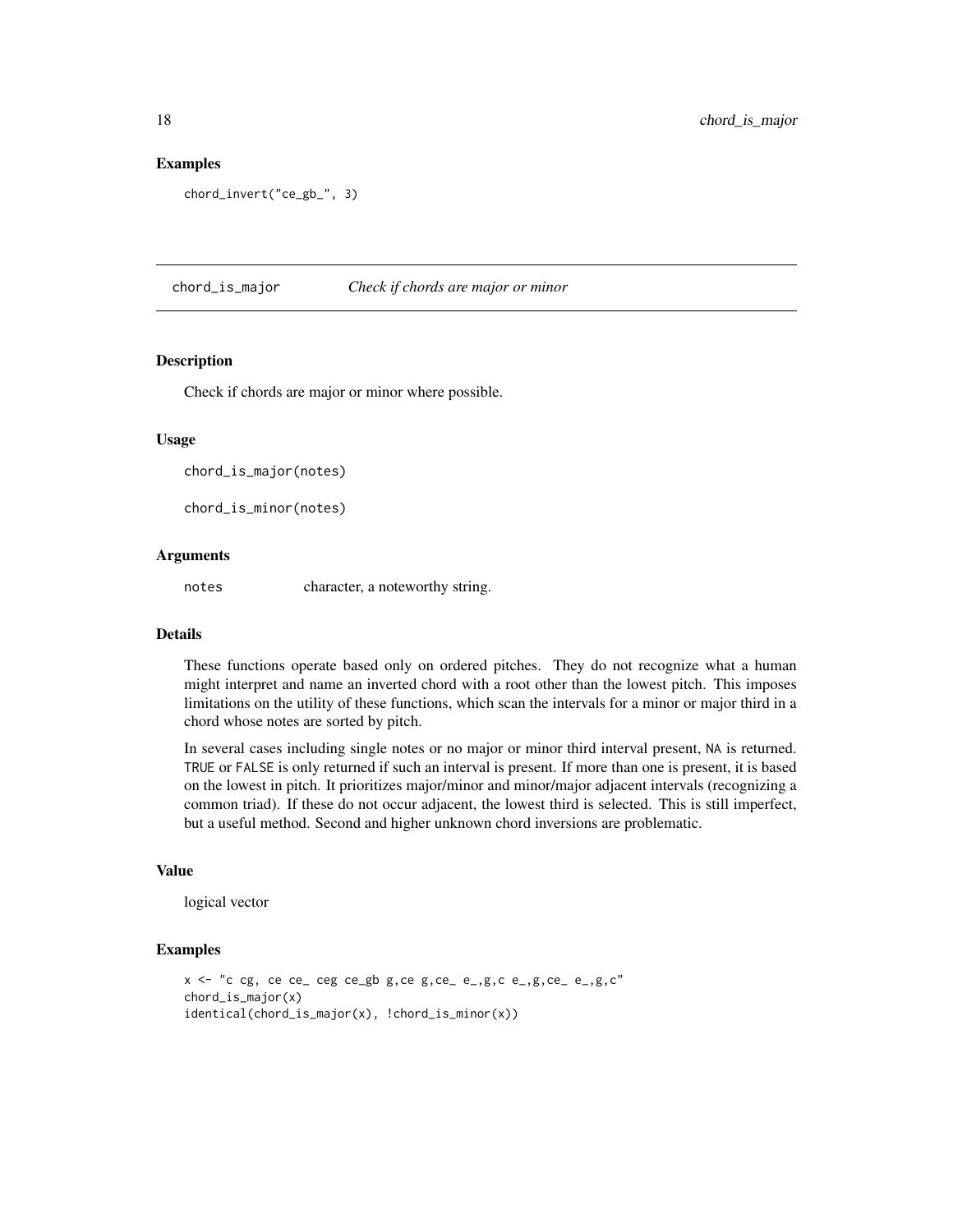<span id="page-18-0"></span>

Generate a chord set for a music score.

# Usage

chord\_set(x,  $id = NULL, n = 6$ )

#### **Arguments**

| $\mathsf{x}$ | character, n-string chord description from lowest to highest pitch, strings n<br>through 1. E.g., "xo221o". You can use spaces or semicolons when 2-digit<br>fret numbers are present, e.g., "8 10 10 9 o". Do not mix formats. Leading x<br>are inferred if the number of entries is less than n. |
|--------------|----------------------------------------------------------------------------------------------------------------------------------------------------------------------------------------------------------------------------------------------------------------------------------------------------|
| id           | character, the name of the chord in LilyPond readable format, e.g., "a:m". Ig-<br>nored if x is already a named vector.                                                                                                                                                                            |
| n.           | number of instrument strings.                                                                                                                                                                                                                                                                      |

#### Details

The chord set list returned by chord\_set is only used for top center placement of a full set of chord fretboard diagrams for a music score. chord\_set returns a named list. The names are the chords and the list elements are strings defining string and fret fingering readable by LilyPond. Multiple chord positions can be defined for the same chord name. Instruments with a number of strings other than six are not currently supported.

When defining chords, you may also wish to define rests or silent rests for chords that are to be added to a score for placement above the staff in time, where no chord is to be played or explicitly written. Therefore, there are occasions where you may pass chord names and positions that happen to include entries r and/or s as NA as shown in the example. These two special cases are passed through by chord\_set but are ignored when the chord chart is generated.

#### Value

a named list.

```
chord_names <- c("e:m", "c", "d", "e:m", "d", "r", "s")
chord_position <- c("997x", "5553x", "7775x", "ooo22o", "232oxx", NA, NA)
chord_set(chord_position, chord_names)
```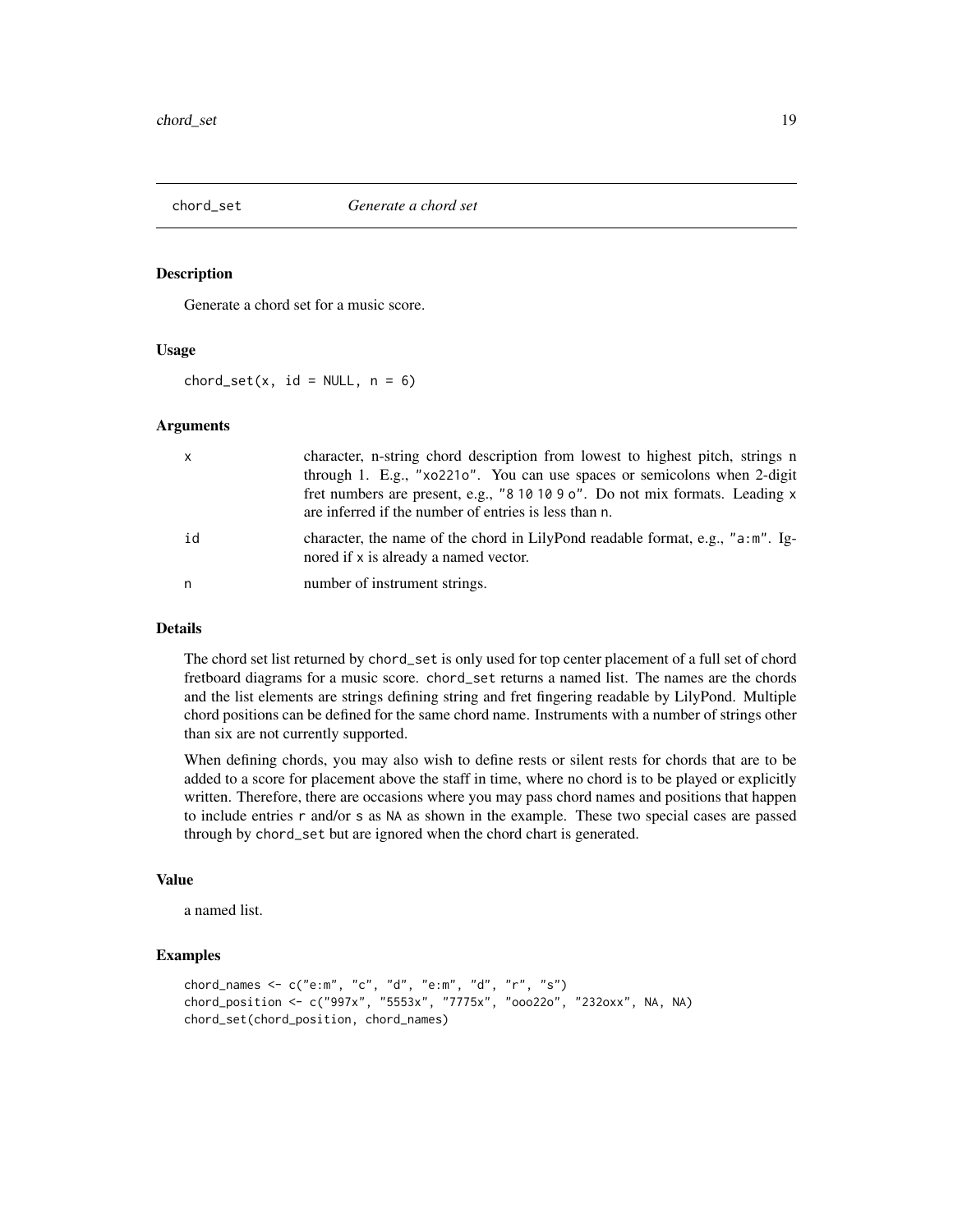<span id="page-19-0"></span>

Double bracket indexing and assignment. See [tabr-methods](#page-100-1) for more details on methods for tabr classes.

#### Usage

```
## S3 method for class 'noteworthy'
x[[i]]
## S3 method for class 'noteinfo'
x[[i]]
## S3 method for class 'music'
x[[i]]
## S3 method for class 'lyrics'
x[[i]]
## S3 replacement method for class 'noteworthy'
x[[i]] <- value
## S3 replacement method for class 'noteinfo'
x[[i]] <- value
## S3 replacement method for class 'music'
x[[i]] <- value
## S3 replacement method for class 'lyrics'
x[[i]] <- value
```
# Arguments

| $\mathsf{x}$ | object.                    |
|--------------|----------------------------|
|              | index.                     |
| value        | values to assign at index. |

# See Also

[tabr-methods](#page-100-1), [note-metadata](#page-49-1)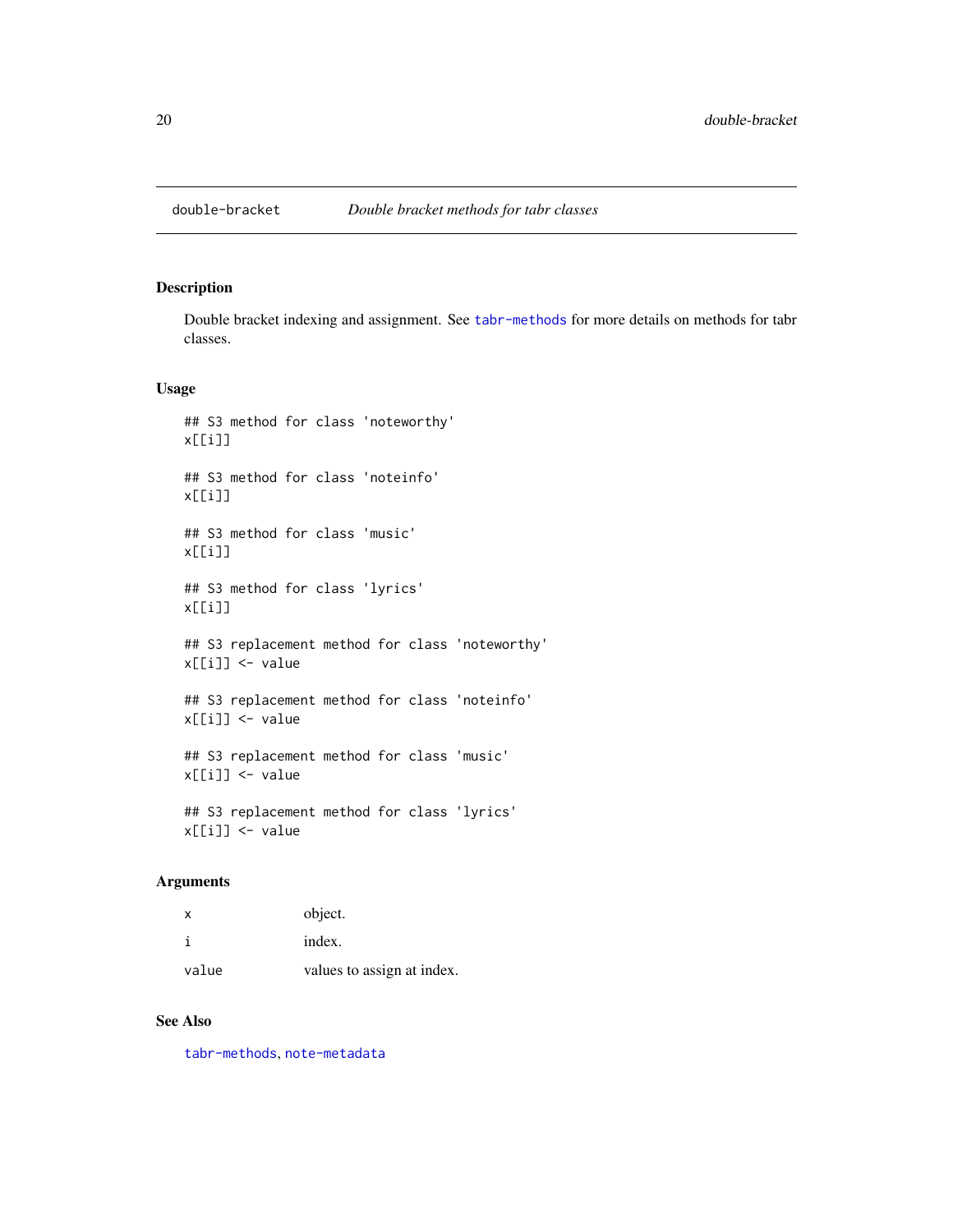#### <span id="page-20-0"></span>dyad 21 active 2012 and 21 active 2012 and 2012 and 2012 and 2012 and 2012 and 2012 and 2012 and 201

# Examples

```
# noteworthy class examples
x <- as_noteworthy("a, b, c ce_g")
x[[3]]
x[[2]] \leftarrow paste0(transpose(x[2], 1), "~")
x
# noteinfo class examples
x <- as_noteinfo(c("4-", "t8(", "t8)", "t8x"))
x[[3]]
x[[3]] <- c("t8]")
x
# music class examples
x \le - as_music("c, -4 c, 1 c'e_'g'4-. *2")
x[[3]]
x[[3]] <- "c'e'g'8"
x
```
#### dyad *Construct a dyad*

# Description

Construct a dyad given one note, an interval, and a direction.

# Usage

```
dyad(
 notes,
 interval,
 reverse = FALSE,
 octaves = c("tick", "integer"),
 accidents = c("flat", "sharp"),key = NULL
)
```
# Arguments

| notes                     | character, a noteworthy string, single notes only, no chords. Number of timesteps<br>must equal the length of interval. |
|---------------------------|-------------------------------------------------------------------------------------------------------------------------|
| interval                  | integer or character vector; semitones or interval ID, respectively. See details.                                       |
| reverse                   | logical, reverse the transposition direction. Useful when interval is character.                                        |
| octaves, accidentals, key |                                                                                                                         |
|                           | See transpose.                                                                                                          |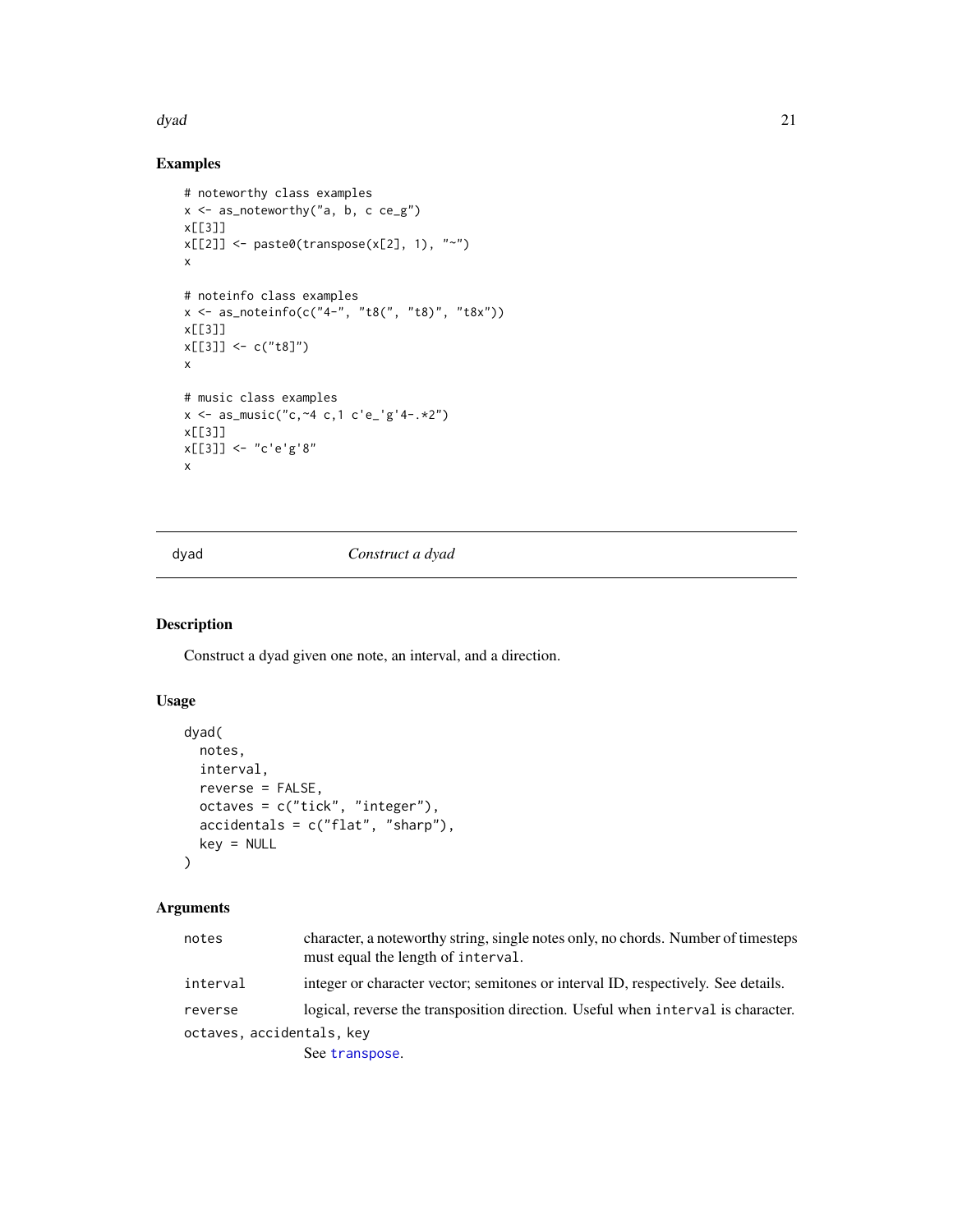# Details

The interval may be specified by semitones of by common interval name or abbreviation. See examples. For a complete list of valid interval names and abbreviations see [mainIntervals](#page-34-1). key enforces the use of sharps or flats. This function is based on transpose. notes and interval may be vectors, but must be equal length. Recycling occurs only if one argument is scalar.

# Value

character

#### See Also

[mainIntervals](#page-34-1)

# Examples

```
dyad("a", 4)
x <- c("minor third", "m3", "augmented second", "A2")
dyad("a", x)
dyad("c'", x, reverse = TRUE)
x <- c("M3", "m3", "m3", "M3", "M3", "m3", "m3")
dyad(letters[c(3:7, 1, 2)], x)
x <- c("P1", "m3", "M3", "P4", "P5", "P8", "M9")
dyad("c", x)
dyad("c", x, reverse = TRUE)
dyad("d e", "m3")
```
freq\_ratio *Frequency ratios*

# Description

Obtain frequency ratios data frame.

#### Usage

freq\_ratio(x, ...)

# Arguments

| $\mathbf{x}$            | noteworthy or music object, or a numeric vector or list of numeric vectors for<br>frequencies.                                                                |
|-------------------------|---------------------------------------------------------------------------------------------------------------------------------------------------------------|
| $\cdot$ $\cdot$ $\cdot$ | additional arguments: ratios, which is one of "all" (default), "root", or<br>"range" for filtering results. For frequency input, you may also specify octaves |
|                         | and accidentals. See details and examples.                                                                                                                    |

<span id="page-21-0"></span>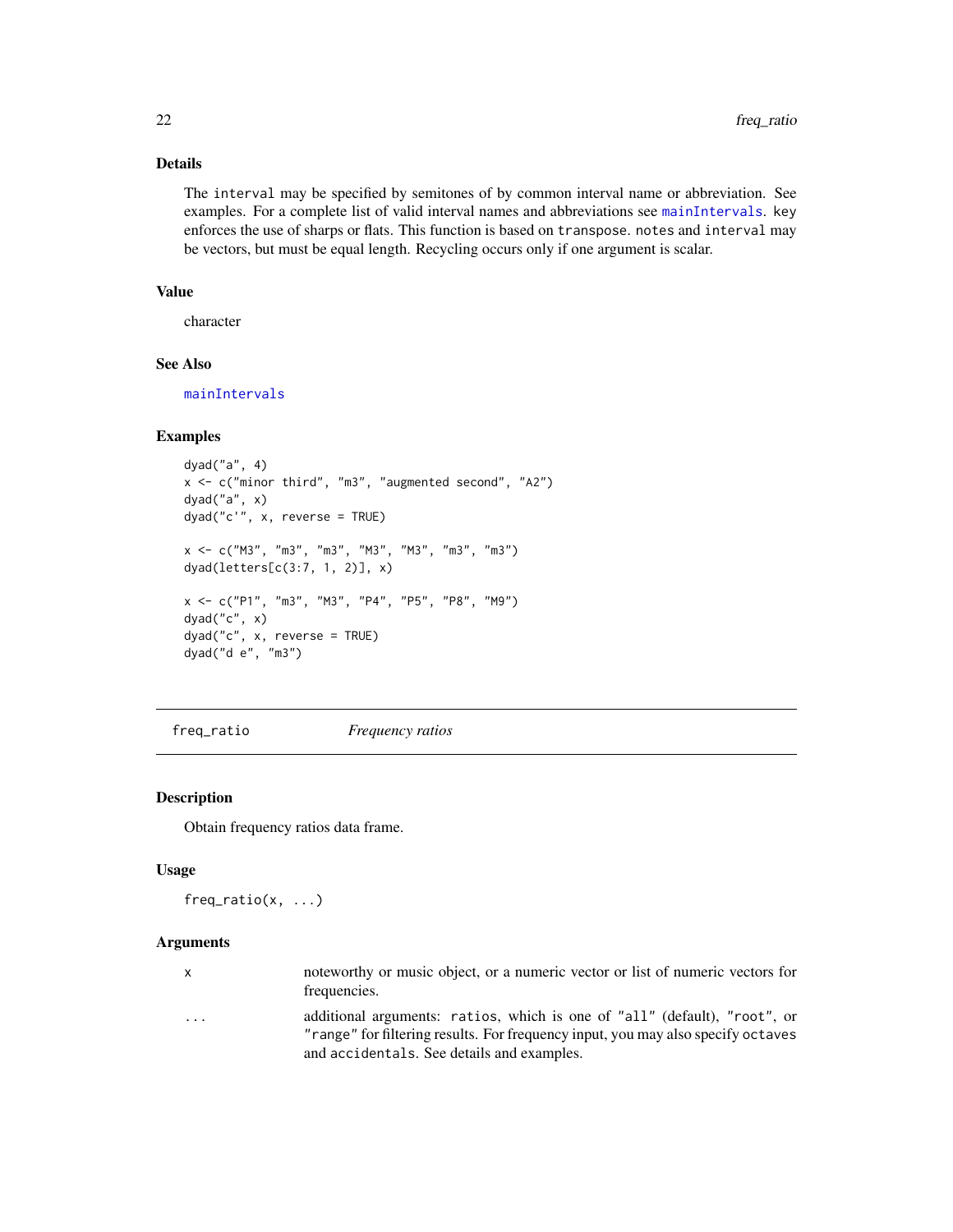# <span id="page-22-0"></span>guitarChords 23

# Details

This generic function returns a data frame of frequency ratios from a vector or list of frequencies, a noteworthy object, or a music object. For frequency inputs, a list can be used to represent multiple timesteps. Octave numbering and accidentals are inferred from noteworthy and music objects, but can be specified for frequency. See examples.

By default ratios are returned for all combinations of intervals in each chord (ratios = "all"). ratios = "root" filters the result to only include chord ratios with respect to the root note of each chord. ratios = "range" filters to only the chord ratio between the root and highest note.

# Value

a tibble data frame

#### Examples

```
x \leftarrow as_music("c4 e_g g ce_g")(fr < -freq\_ratio(x))x <- music_notes(x)
identical(fr, freq_ratio(x))
x < - chord_freq(x)
identical(fr, freq_ratio(x))
freq\_ratio(x, accidents = "sharp")freq_ratio(x, ratios = "root")
freq_ratio(x, ratios = "range")
```
guitarChords *Predefined guitar chords*

# Description

A data frame containing information for many predefined guitar chords.

#### Usage

```
guitarChords
```
#### Format

A data frame with 12 columns and 3,967 rows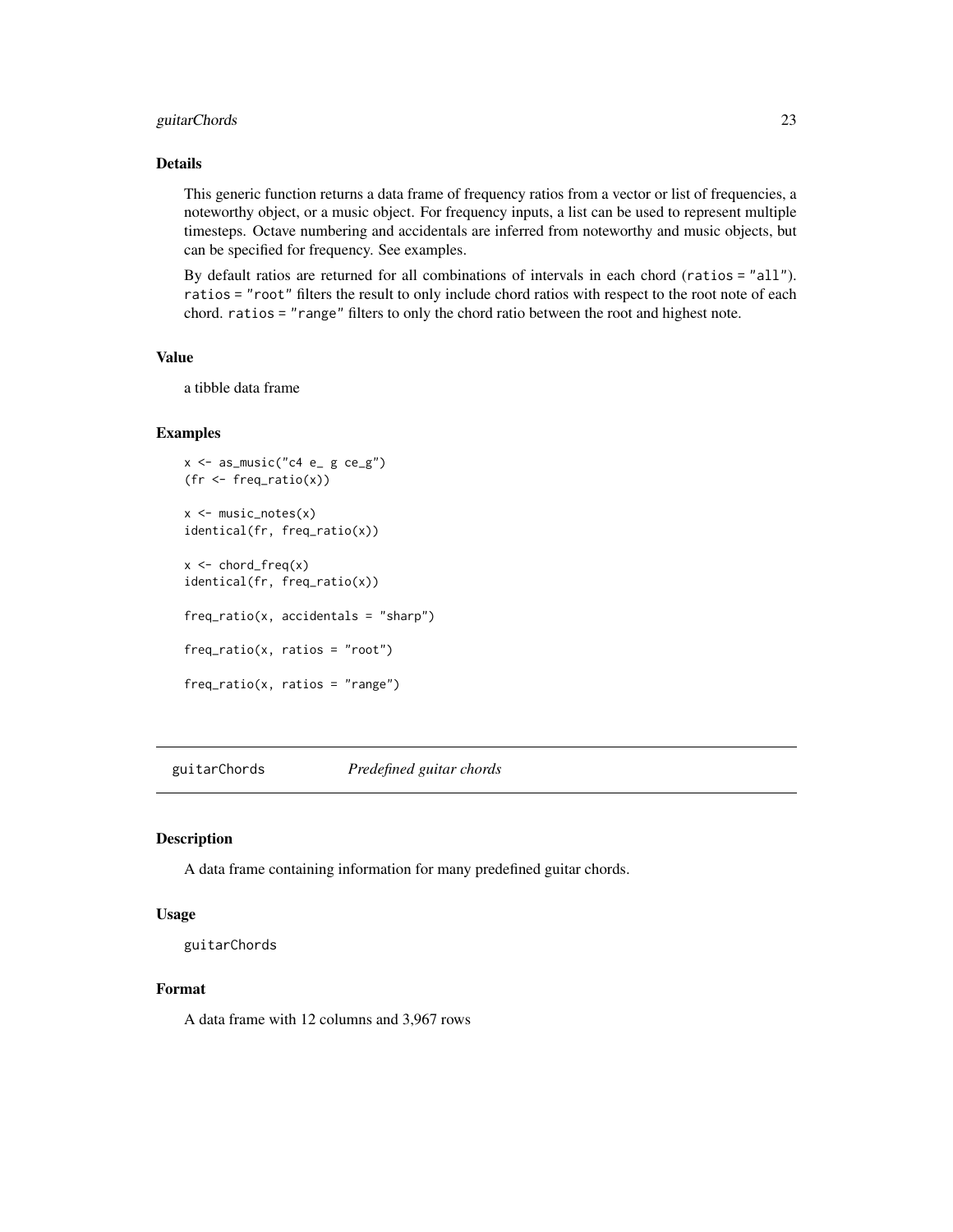Helper function for generating hammer on and pull off syntax.

#### Usage

 $hp(\ldots)$ 

#### Arguments

... character, note durations. Numeric is allowed for lists of single inputs. See examples.

#### Details

This is especially useful for repeated instances. This function applies to general slur notation as well. Multiple input formats are allowed. Total number of note durations must be even because all slurs require start and stop points.

# Value

character.

# Examples

```
hp(16, 16)
hp("16 16")
hp("16 8 16", "8 16 8")
```
intervals *Interval helpers*

# <span id="page-23-1"></span>Description

Helper functions for musical intervals defined by two notes.

<span id="page-23-0"></span>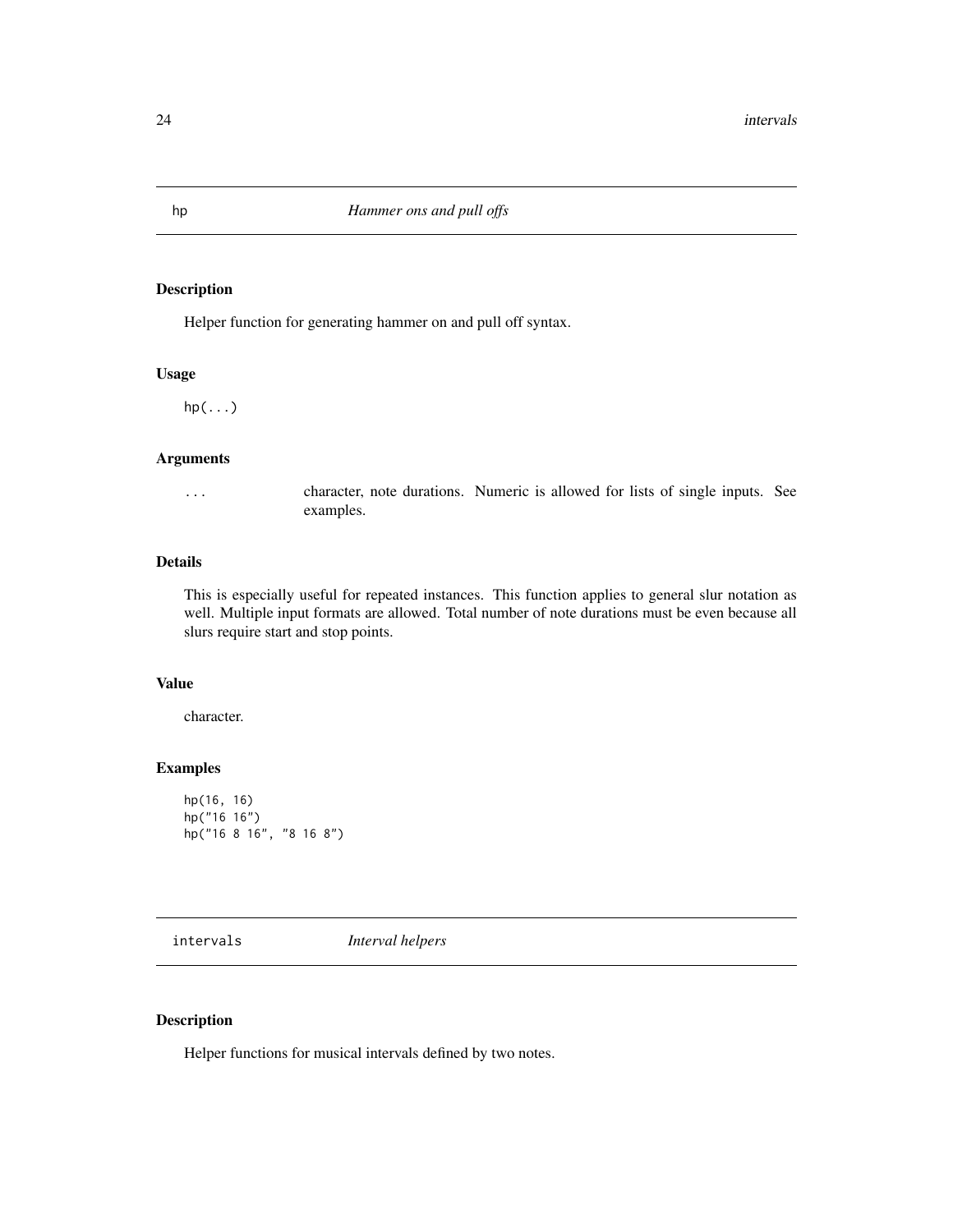#### intervals 25

# Usage

```
pitch_interval(notes1, notes2, use_root = TRUE)
pitch_diff(notes, use_root = TRUE, n = 1, trim = FALSE)
scale_interval(
 notes1,
 notes2,
 use\_root = TRUE,
 format = c("mmp_abb", "mmp", "ad_abb", "ad")
\lambdascale_diff(
  notes,
 use-root = TRUE,n = 1,
 trim = FALSE,
  format = c("mmp_abb", "mmp", "ad_abb", "ad")
\lambda
```
tuning\_intervals(tuning = "standard")

# Arguments

| use_root              | logical, use lowest pitch in chord for pitch intervals or scale intervals between<br>adjacent timesteps. Otherwise intervals involving chords are NA.  |
|-----------------------|--------------------------------------------------------------------------------------------------------------------------------------------------------|
| notes, notes1, notes2 |                                                                                                                                                        |
|                       | character, a noteworthy string. notes1 and notes2 must have equal number of<br>timesteps.                                                              |
| n                     | integer, size of lag.                                                                                                                                  |
| trim                  | logical, trim the n leading NA values from lagged intervals.                                                                                           |
| format                | character, format of the scale notation: major/minor/perfect, augmented/diminished,<br>and respective abbreviations. See argument options in defaults. |
| tuning                | character, string tuning.                                                                                                                              |

# Details

Numeric intervals are directional. pitch\_interval returns the signed number of semitones defining the distance between two notes. Named scale intervals are names only. Use pitch for direction.

scale\_interval returns a character string that provides the named main interval, simple or compound, defined by the two notes. This function will return NA for any uncommon out of range large interval not listed as a named interval in [mainIntervals](#page-34-1).

pitch\_interval and scale\_interval compute intervals element-wise between two noteworthy strings. pitch\_diff and scale\_diff work similarly but compute lagged intervals on the elements in notes.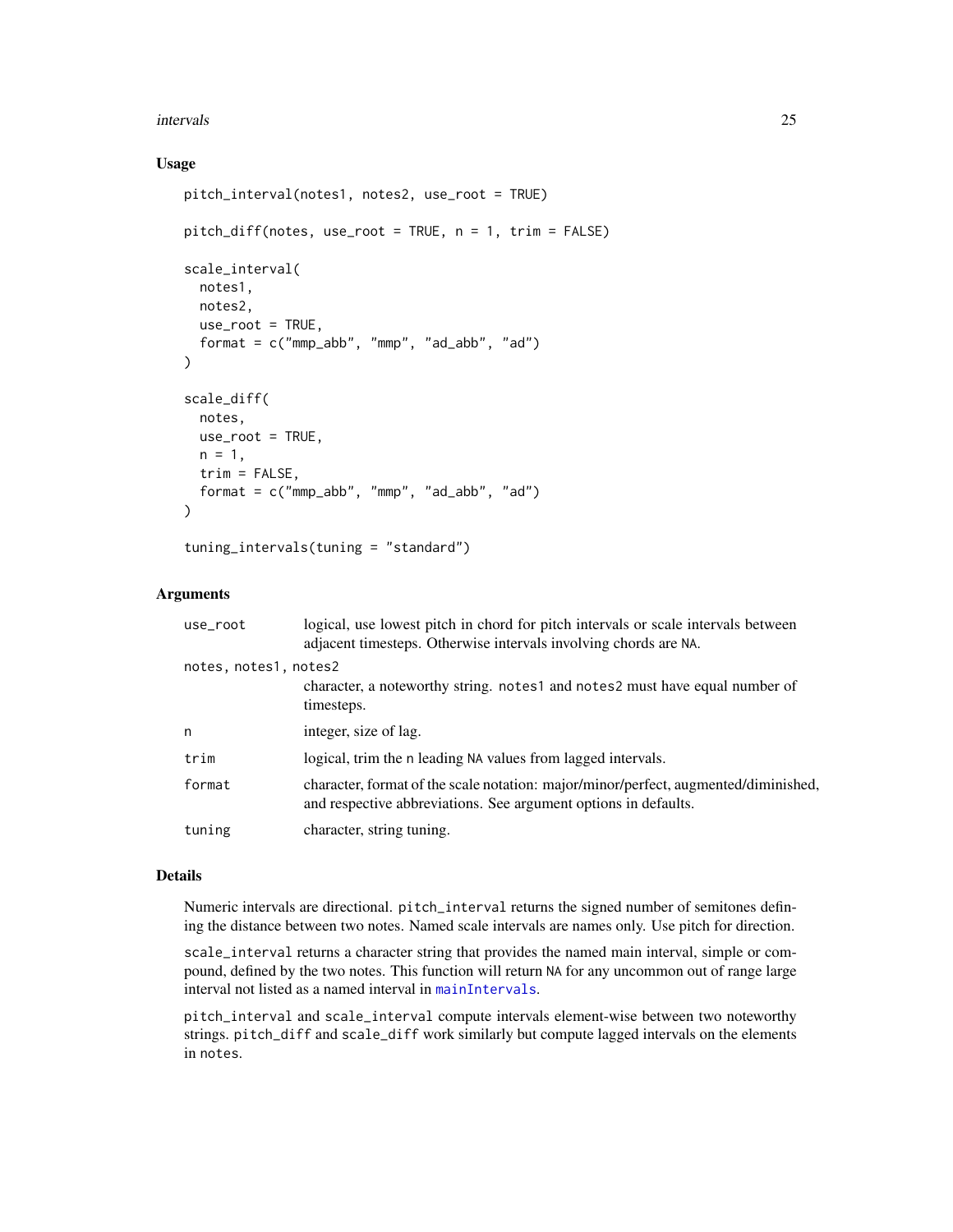<span id="page-25-0"></span>a musical interval, integer or character depending on the function.

#### See Also

[mainIntervals](#page-34-1)

# Examples

```
pitch_interval("b", "c4")
pitch_interval("c, e_, g_, a,", "e_, g_, a, c")
pitch_interval("c r", "dfa d")
pitch_interval("c r", "dfa d", use_root = FALSE)
scale_interval("c", "e_")
scale_interval("ceg", "egd'")
x <- "a, b, c d e f g# ac'e' a c' e'"
pitch_diff(x)
pitch_diff(x, use_root = FALSE)
scale_diff(x)
scale\_diff(x, n = 2, trim = TRUE, use\_root = FALSE)# Lagged intervals respect rest timesteps.
# All timestep position including rests are retained.
# But the lag-n difference skips rest entries.
x \leq "a, crrrrg"
pitch_diff(x)
scale_diff(x)
pitch_diff(x, n = 2)
scale\_diff(x, n = 2)pitch\_diff(x, n = 2, trim = TRUE)scale\_diff(x, n = 2, trim = TRUE)
```
interval\_semitones *Interval semitones*

#### Description

Convert named intervals to numbers of semitones. For a complete list of valid interval names and abbreviations see [mainIntervals](#page-34-1). interval may be a vector.

# Usage

interval\_semitones(interval)

#### Arguments

interval character, interval ID. See details.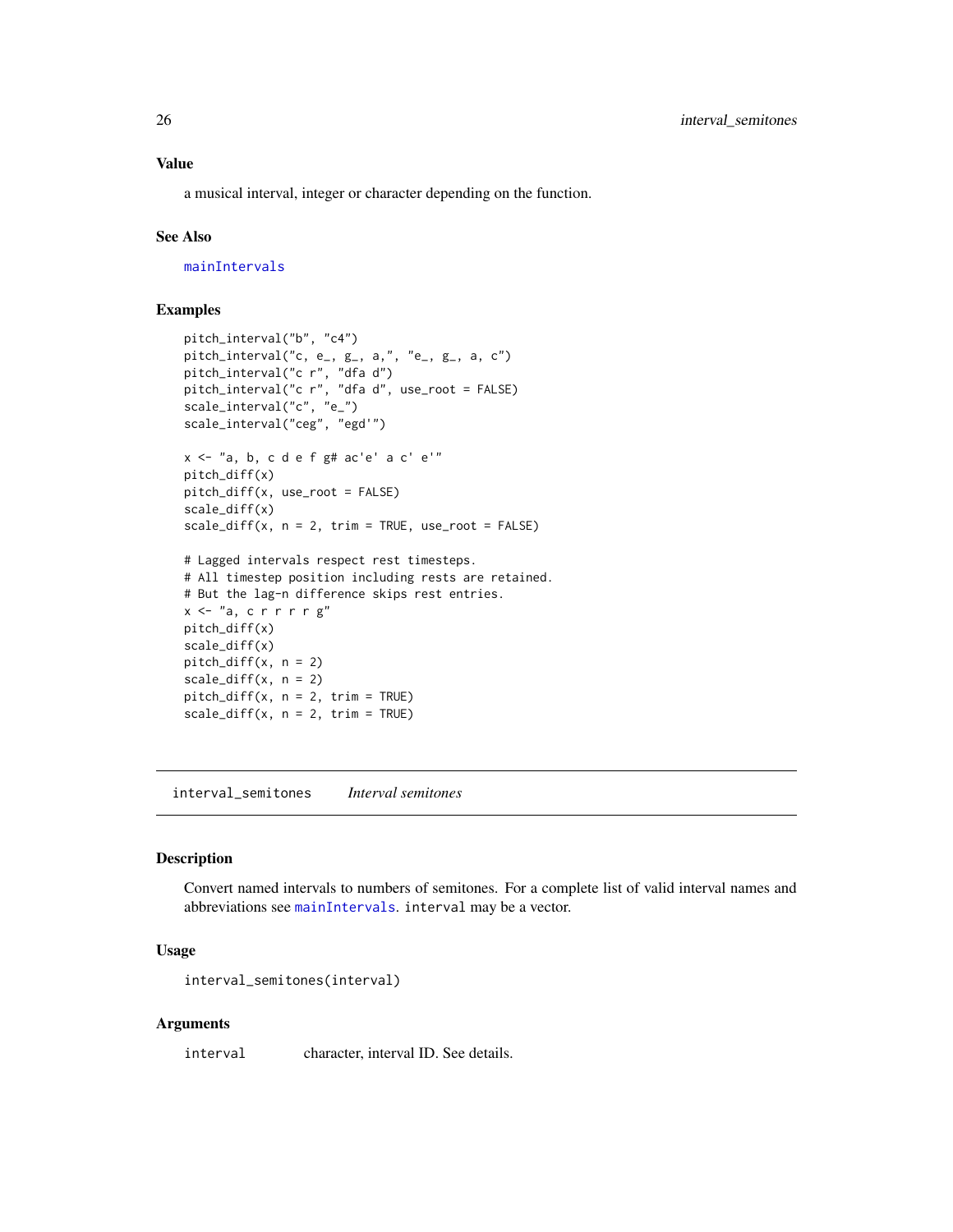# <span id="page-26-0"></span>is\_diatonic 27

# Value

integer

# See Also

[mainIntervals](#page-34-1)

# Examples

```
x <- c("minor third", "m3", "augmented second", "A2")
y <- c("P1", "m2", "M2", "m3", "M3", "P4", "TT", "P5")
interval_semitones(x)
interval_semitones(y)
```
#### is\_diatonic *Check if notes and chords are diatonic*

#### Description

Check if notes and chords are diatonic in a given key.

# Usage

is\_diatonic(notes, key = "c")

# Arguments

| notes | character, a noteworthy string. |
|-------|---------------------------------|
| kev   | character, key signature.       |

# Details

This function is a wrapper around [is\\_in\\_scale](#page-81-1). To check if individual notes are in a scale, see [note\\_in\\_scale](#page-81-1).

#### Value

logical

# See Also

[is\\_in\\_scale](#page-81-1)

```
is_diatonic("ceg ace ce_g", "c")
is\_diatomic(c("r", "d", "dfa", "dffa"), "d")
```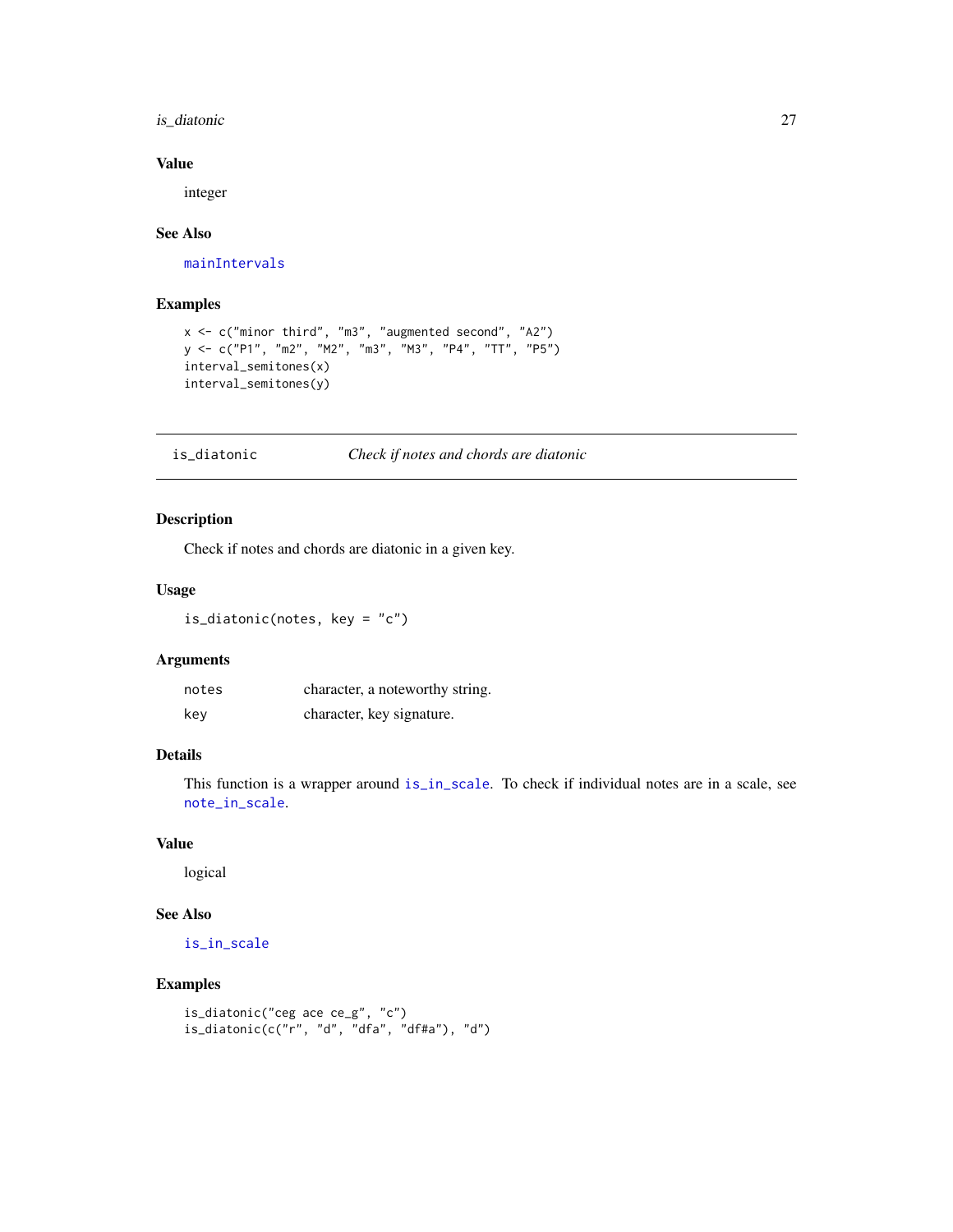<span id="page-27-0"></span>keys *Key signatures*

# **Description**

Helper functions for key signature information.

#### Usage

```
keys(type = c("all", "sharp", "flat"))key_is_natural(key)
key_is_sharp(key)
key_is_flat(key)
key_n_sharps(key)
key_n_flats(key)
key_is_major(key)
key_is_minor(key)
```
# Arguments

| type | character, defaults to "all". |
|------|-------------------------------|
| kev  | character, key signature.     |

# Details

The keys function returns a vector of valid key signature IDs. These IDs are how key signatures are specified throughout tabr, including in the other helper functions here via key. Like the other functions here, key\_is\_sharp and key\_is\_flat are for *key signatures*, not single pitches whose sharp or flat status is always self-evident from their notation. Major and minor keys are also self-evident from their notation, but key\_is\_major and key\_is\_minor can still be useful when programming.

# Value

character vector.

```
keys()
key_is_natural(c("c", "am", "c#"))
x < -c("a", "e"')key_is_sharp(x)
```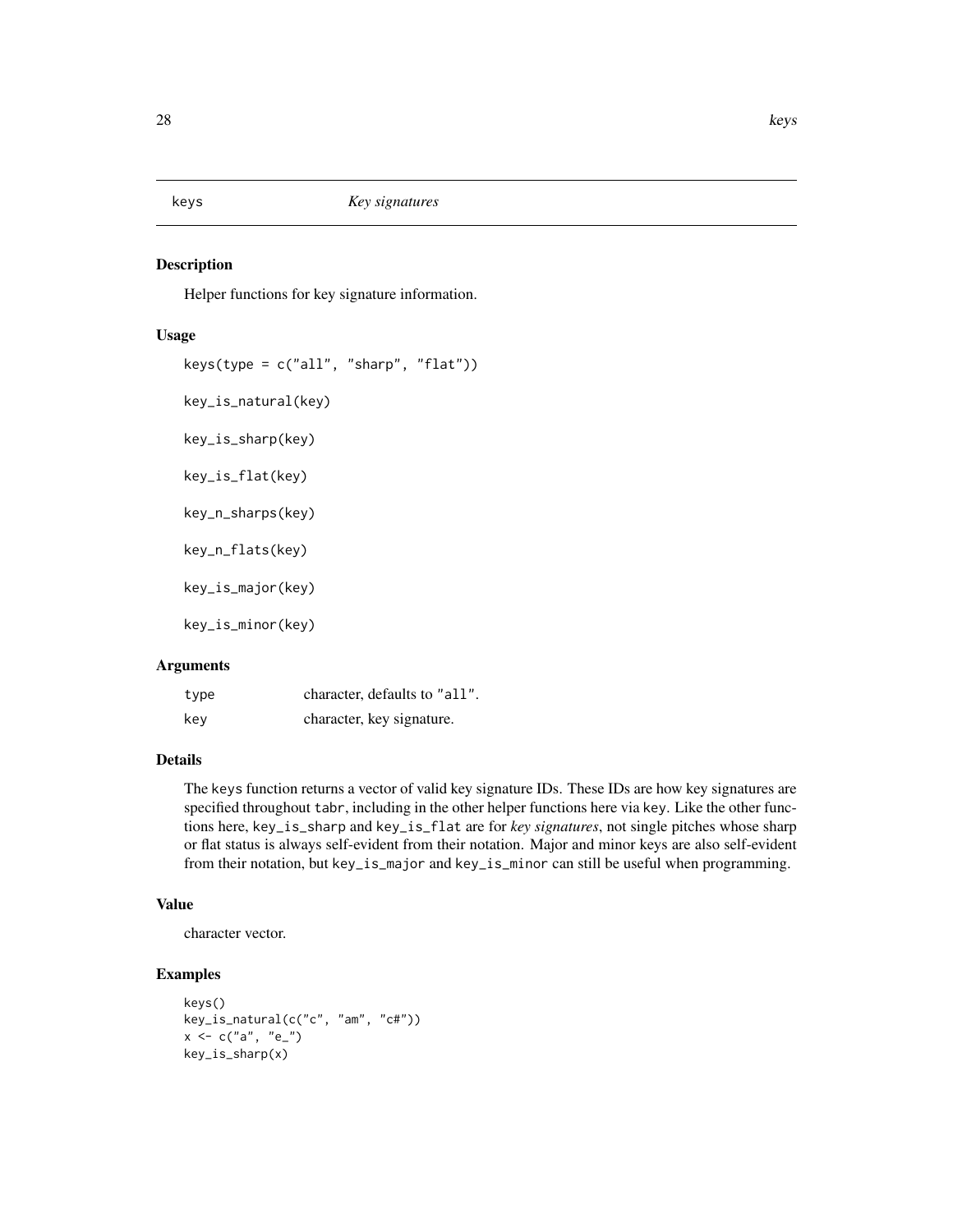#### <span id="page-28-0"></span>lilypond 29

```
key_is_flat(x)
key_n_sharps(x)
key_n_flats(x)
```
<span id="page-28-1"></span>lilypond *Save score to LilyPond file*

# Description

Write a score to a LilyPond format (.ly) text file for later use by LilyPond or subsequent editing outside of R.

# Usage

```
lilypond(
  score,
  file,
  key = "c",time = "4/4",tempo = "2 = 60",header = NULL,
 paper = NULL,
  string_names = NULL,
  endbar = "|.".mid = TRUE,
  colors = NULL,
  crop_png = TRUE,
  simplify = TRUE
\mathcal{L}
```
# Arguments

| score        | a score object.                                                                                                                         |
|--------------|-----------------------------------------------------------------------------------------------------------------------------------------|
| file         | character, LilyPond output file ending in .1y. May include an absolute or rela-<br>tive path.                                           |
| key          | character, key signature, e.g., c, b_, f#m, etc.                                                                                        |
| time         | character, defaults to "4/4".                                                                                                           |
| tempo        | character, defaults to $"2 = 60".$                                                                                                      |
| header       | a named list of arguments passed to the header of the LilyPond file. See details.                                                       |
| paper        | a named list of arguments for the LilyPond file page layout. See details.                                                               |
| string_names | label strings at beginning of tab staff. NULL (default) for non-standard tunings<br>only, TRUE or FALSE for force on or off completely. |
| endbar       | character, the global end bar.                                                                                                          |
| midi         | logical, add midi inclusion specification to LilyPond file.                                                                             |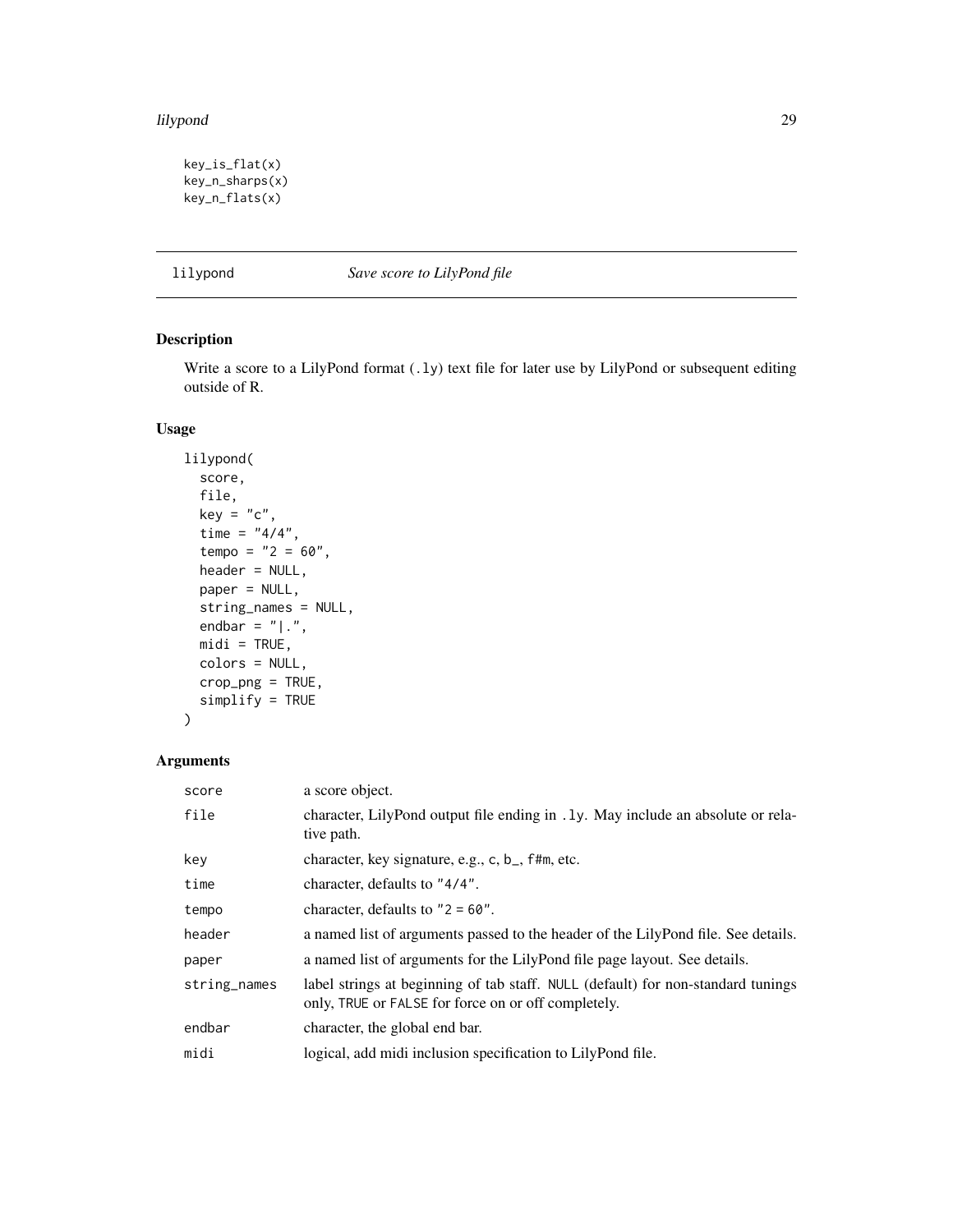| colors   | a named list of LilyPond element color overrides. See details.               |
|----------|------------------------------------------------------------------------------|
| crop_png | logical, alter template for cropped height. See details.                     |
| simplify | logical, uses simplify phrase to convert to simpler, more efficient LilyPond |
|          | syntax.                                                                      |

# Details

This function only writes a LilyPond file to disk. It does not require a LilyPond installation. It checks for the version number of an installation, but LilyPond is not required to be found.

This function can be used directly but is commonly used by render\_\* functions, which call this function internally to create the LilyPond file and then call LilyPond to render that file to sheet music.

#### Value

nothing returned; a file is written.

#### Header options

All header list elements are character strings. The options for header include:

- title
- subtitle
- composer
- album
- arranger
- instrument
- meter
- opus
- piece
- poet
- copyright
- tagline

#### Paper options

All paper list elements are numeric except page\_numbers and print\_first\_page\_number, which are logical. page\_numbers = FALSE suppresses all page numbering. When page\_numbers = TRUE, you can set print\_first\_page\_number = FALSE to suppress printing of only the first page number. first\_page\_number is the number of the first page, defaulting to 1, and determines all subsequent page numbers. These arguments correspond to LilyPond paper block variables.

The options for paper include the following and have the following default values if not provided:

- textheight = 220
- linewidth = 150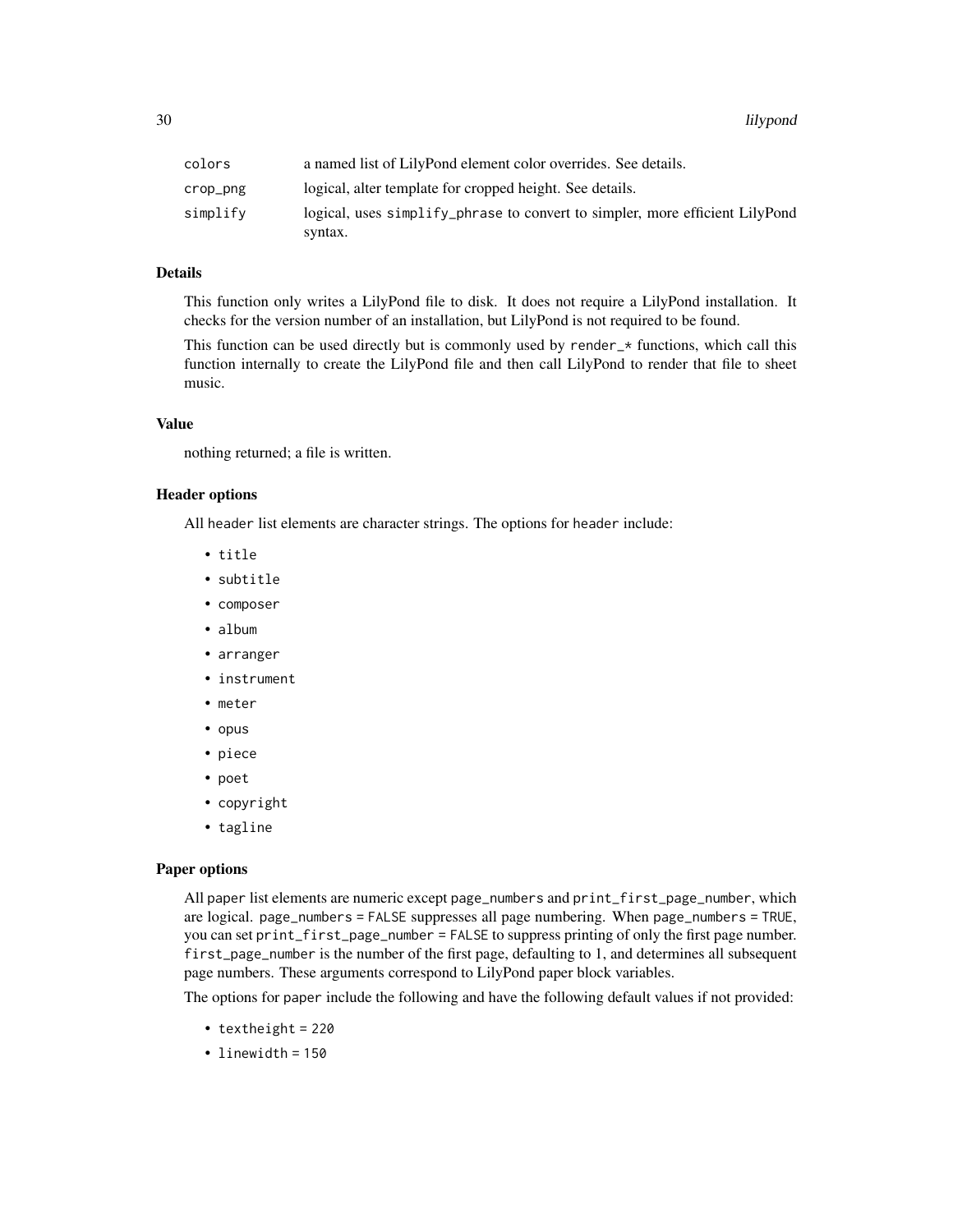#### lilypond 31

- indent =  $0$
- fontsize = 10
- page\_numbers = TRUE
- print\_first\_page\_number = TRUE
- first\_page\_number = 1

#### PNG-related options

By default crop\_png = TRUE. This alters the template so that when the LilyPond output file is created, it contains specifications for cropping the image to the content when that file is rendered by LilyPond to png. The image will have its width and height automatically cropped rather than retain the standard page dimensions. This only applies to png outputs made from the LilyPond file, not pdf. The argument is also ignored if explicitly providing textheight to paper. You may still provide linewidth to paper if you find you need to increase it beyond the default 150mm, generally as a result of using a large fontsize. Various render\_\* functions that wrap lilypond make use of this argument as well.

#### Color options

You can provide a named list of global color overrides for various sheet music elements with the colors argument of lilypond or one of the associated rendering functions.

By default, everything is black. Overrides are only inserted into the generated LilyPond file if given. Values are character; either the hex color or a named R color. The named list options include:

- color
- background
- staff
- time
- clef
- bar
- beam
- head
- stem
- accidental
- slur
- tabhead
- lyrics

color is a global font color for the entire score. It affects staff elements and header elements. It does not affect everything, e.g., page numbers. background controls the background color of the entire page. Do not use this if making a transparent background png with the transparent argument available in the various render\_\* functions. The other options are also global but override color. You can change the color of elements broadly with color and then change the color of specific elements using the other options.

There are currently some limitations. Specifically, if you provide any background color override, most header elements will not display.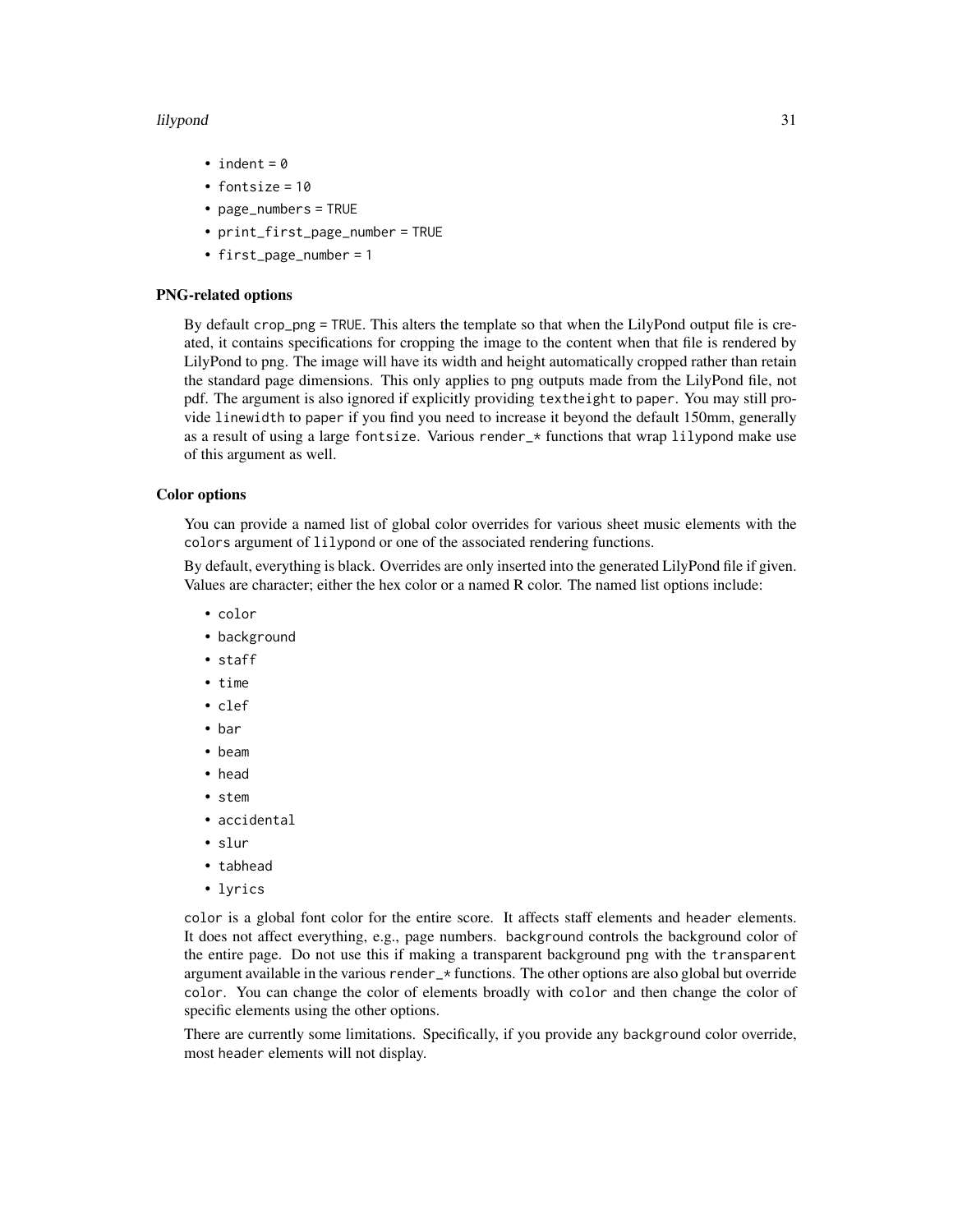# See Also

[tab](#page-93-1), [render\\_chordchart](#page-72-1), [midily](#page-34-2)

#### Examples

```
x <- phrase("c ec'g' ec'g'", "4 4 2", "5 432 432")
x \leftarrow \text{track}(x)x \leftarrow score(x)outfile <- file.path(tempdir(), "out.ly")
lilypond(x, outfile)
```
lilypond\_root *LilyPond installation information*

# Description

Details about local LilyPond installation and package API.

#### Usage

```
lilypond_root()
```
lilypond\_version()

tabr\_lilypond\_api()

# Details

Version information and installation directory are returned if the installation can be found. The LilyPond API references the currently loaded version of tabr.

#### Value

a message or system standard output.

```
lilypond_root()
lilypond_version()
tabr_lilypond_api()
```
<span id="page-31-0"></span>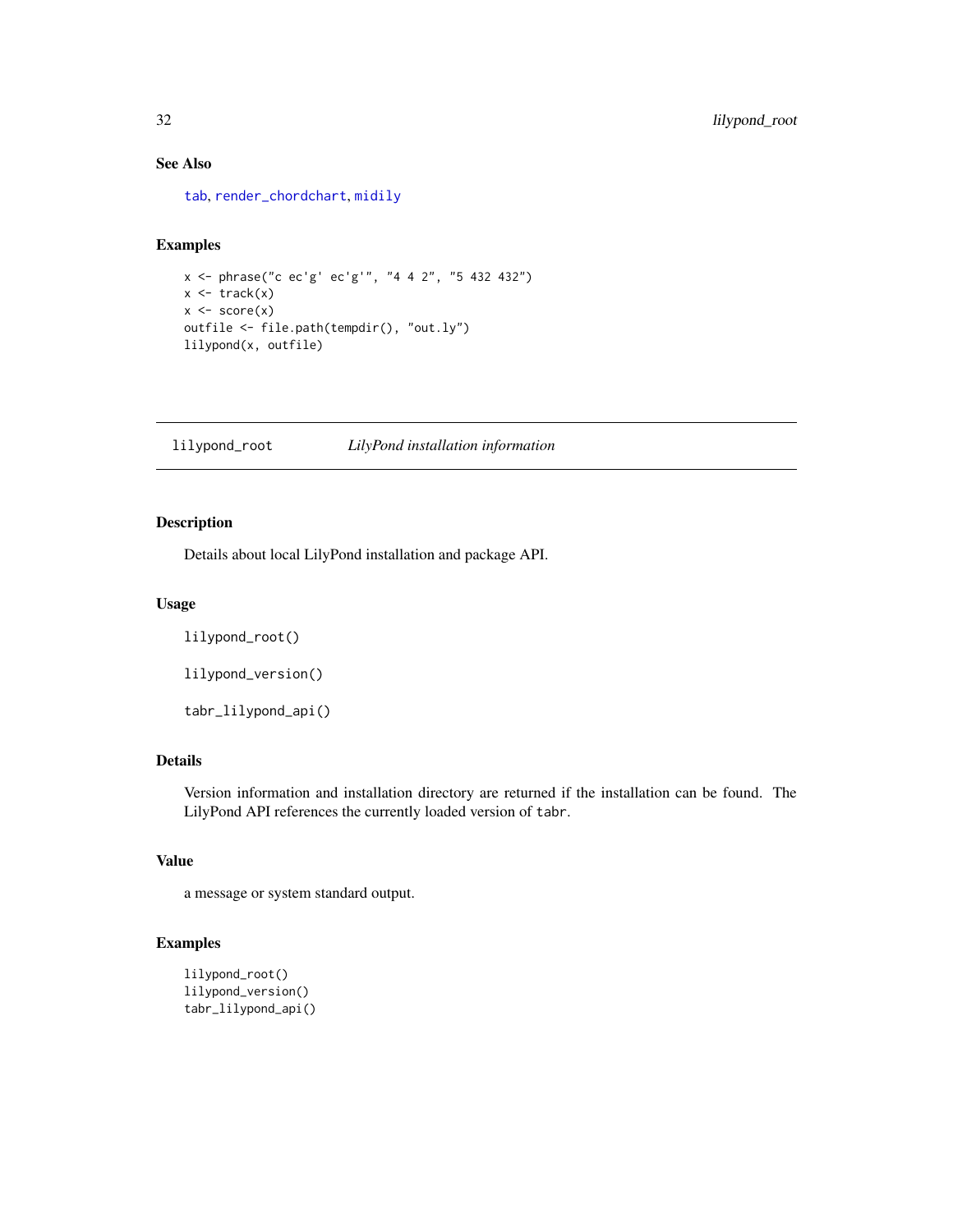<span id="page-32-0"></span>

Obtain LilyPond quasi-chord notation.

#### Usage

| $lp_{\text{chord\_id}(\text{root}, \text{chord}, \text{exact} = \text{FALSE}, \dots)$ |  |  |
|---------------------------------------------------------------------------------------|--|--|
| $lp_{\text{c}}$ hord_mod(root, chord, exact = FALSE, )                                |  |  |

#### Arguments

| root  | character, root note.                                       |
|-------|-------------------------------------------------------------|
| chord | character, tabr format chord name.                          |
| exact | logical, return a more exact LilyPond chord representation. |
|       | additional arguments passed to transpose.                   |

# Details

These functions take a tabr syntax representation of a chord name and convert it to quasi-LilyPond syntax; "quasi" because the result still uses \_ for flats and # for sharps, whereas LilyPond itself uses es and is (mostly). This is the format used by tabr functions involved in communicating with LilyPond for music transcription, and they make these final conversions on the fly. This can be overridden with exact = TRUE.

#### Value

character

```
lp_chord_id("a a a", "m M m7_5")
lp_chord_mod("a a a", "m M m7_5")
lp_chord_id("a a a", "m M m7_5", exact = TRUE)
lp_chord_mod("a a a", "m M m7_5", exact = TRUE)
```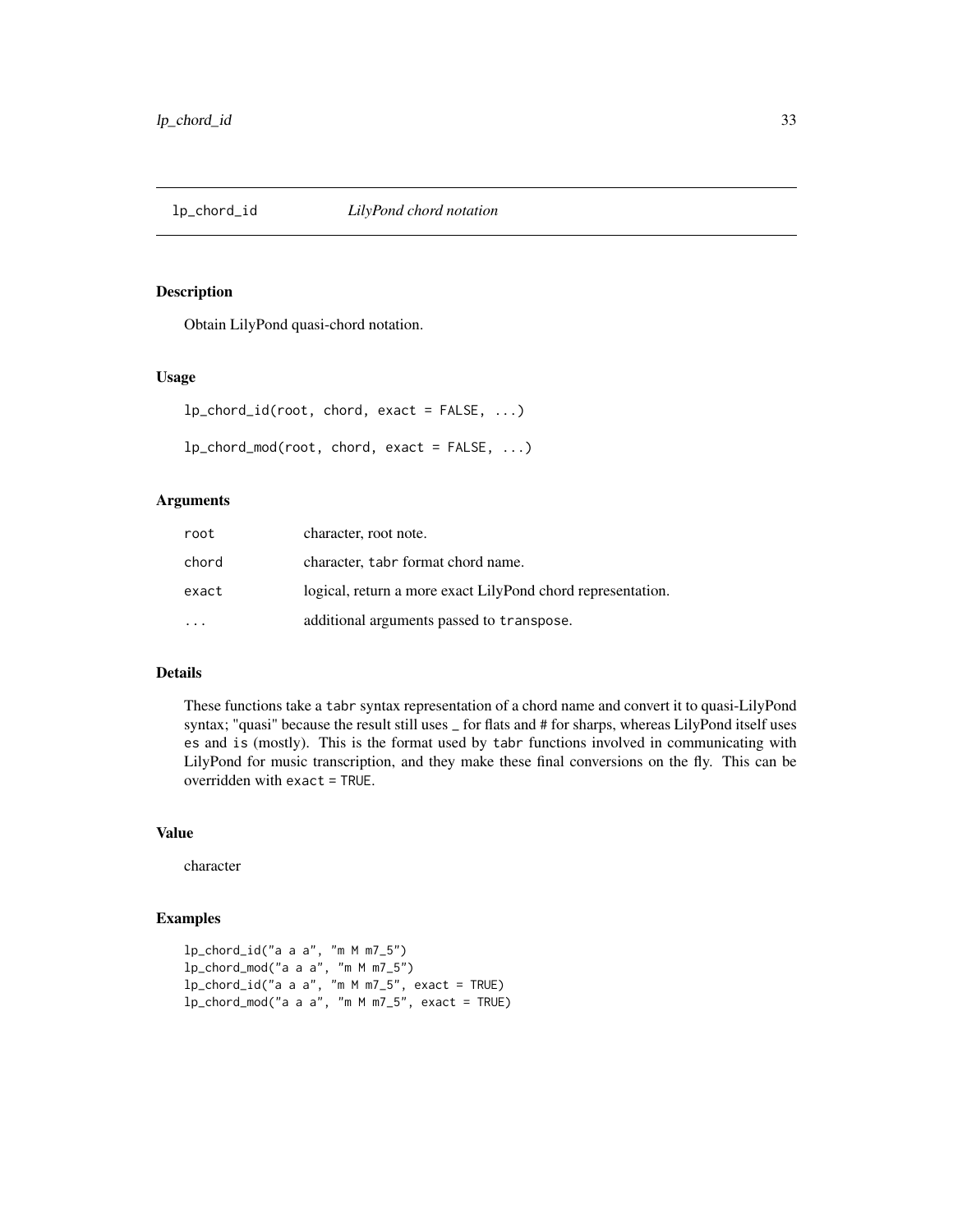<span id="page-33-0"></span>

Functions for creating and checking lyrics objects.

#### Usage

```
lyrical(x)
as_lyrics(x, format = NULL)is_lyrics(x)
lyrics_template(x, format = NULL)
```
#### Arguments

| X.     | character or lyrics object. For lyrics_template, an integer or one of the classes |
|--------|-----------------------------------------------------------------------------------|
|        | noteworthy, noteinfo or music to derive the number of timesteps from.             |
| format | NULL or character, the timestep delimiter format, "space" or "vector".            |

# Details

The lyrics class is a simple class for arranging lyrics text by timestep. Its structure and behavior aligns with that of the classes noteworthy, noteinfo and music.

lyrical is a trivial function that returns a scalar logical result essentially for any object that inherits from character, though this check may become more specific in the future.

as\_lyrics can be used to coerce to the lyrics class. Coercion will fail if the string is not lyrical. The lyrics class has its own print and summary methods.

When format = NULL, the timestep delimiter format is inferred from the lyrical string input.

#### Value

depends on the function

```
# space-delimited lyrics; use periods for timesteps with no lyric
x \leq "These are the ly- rics . . . to this song"
is_lyrics(x)
lyrical(x)
as_lyrics(x)
# character vector; empty, period or NA for no lyric
x \leq -c ("These", "are", "the", "ly-", "rics",
```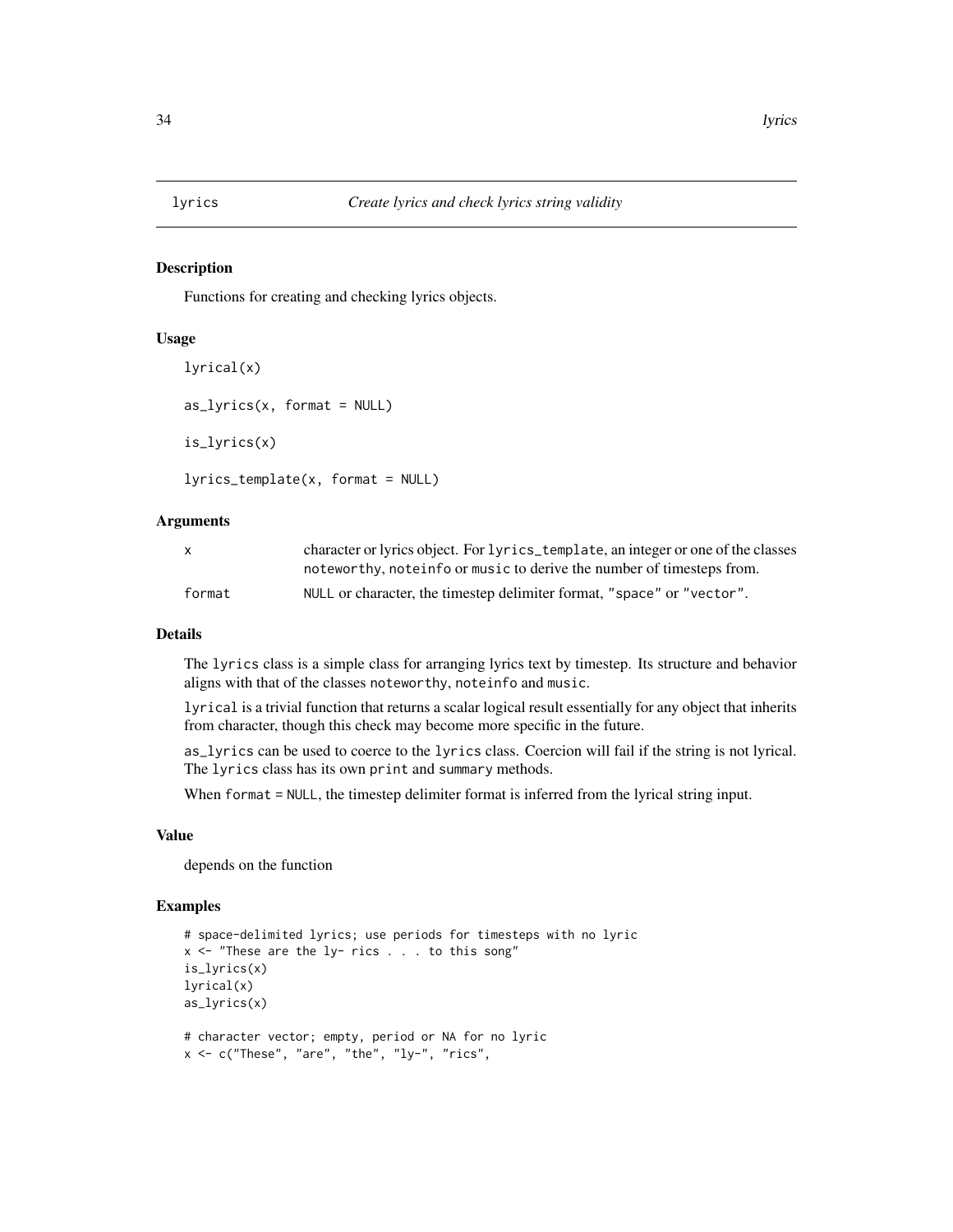# <span id="page-34-0"></span>mainIntervals 35

```
"", ".", NA, "to", "this", "song") #
as_lyrics(x)
# generate empty lyrics object from noteworthy, noteinfo or music object
notes <- as_noteworthy("c d e d c r*3 e g c'")
x <- lyrics_template(notes)
x
x[1:5] <- strsplit("These are the ly- rics", " ")[[1]]
x[9:11] <- c("to", "this", "song")
x
summary(x)
attributes(x)
```
<span id="page-34-1"></span>mainIntervals *Main musical intervals*

# Description

A data frame containing descriptions of the main intervals, simple and compound.

# Usage

mainIntervals

# Format

A data frame with 5 columns and 26 rows

<span id="page-34-2"></span>midily *Convert MIDI to LilyPond file*

#### Description

Convert a MIDI file (.mid) to a LilyPond format (.ly) text file.

#### Usage

```
midily(
 midi_file,
 file,
 key = "c",absolute = FALSE,
  quantize = NULL,
  explicit = FALSE,
```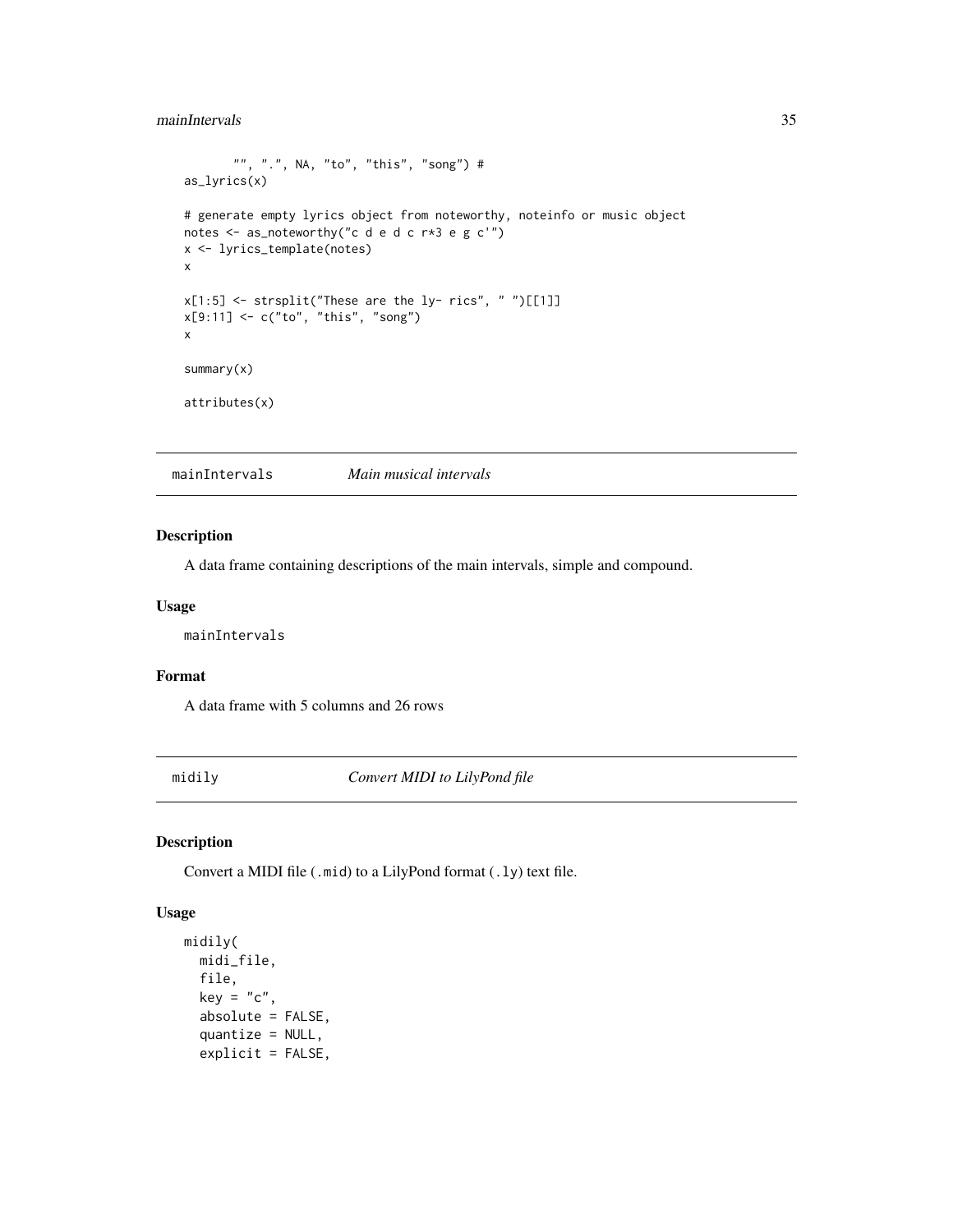36 midily not be a set of the control of the control of the control of the control of the control of the control of the control of the control of the control of the control of the control of the control of the control of t

```
start_quant = NULL,
allow_tuplet = c("4*2/3", "8*2/3", "16*2/3"),lyric = FALSE
```
#### Arguments

 $\lambda$ 

| midi_file    | character, MIDI file (.mid). May include an absolute or relative path. |
|--------------|------------------------------------------------------------------------|
| file         | LilyPond output file ending in . 1y.                                   |
| key          | key signature, defaults to "c".                                        |
| absolute     | logical, print absolute pitches.                                       |
| quantize     | integer, duration, quantize notes on duration.                         |
| explicit     | logical, print explicit durations.                                     |
| start_quant  | integer, duration, quantize note starts on the duration.               |
| allow_tuplet | character vector, allow tuplet durations. See details.                 |
| lyric        | logical, treat all text as lyrics.                                     |

#### Details

Under development/testing. See warning and details below.

This function is a wrapper around the midi2ly command line utility provided by LilyPond. It inherits all the limitations thereof. LilyPond is not intended to be used to produce meaningful sheet music from arbitrary MIDI files. While [lilypond](#page-28-1) converts R code score objects to LilyPond markup directly, MIDI conversion to LilyPond markup by midily requires LilyPond.

WARNING: Even though the purpose of the command line utility is to convert an existing MIDI file to a LilyPond file, it nevertheless generates a LilyPond file that *specifies inclusion of MIDI output*. This means when you subsequently process the LilyPond file with LilyPond or if you use miditab to go straight from your MIDI file to pdf output, the command line tool will also produce a MIDI file output. It will overwrite your original MIDI file if it has the same file name and location! The next version of this function will add an default argument midi\_out = FALSE to remove this from the generated LilyPond file. If TRUE and the basename of midi\_file matches the basename of file, then file will be renamed, the basename appended with a -1.

allow\_tuplets = NULL to disallow all tuplets. Fourth, eighth and sixteenth note triplets are allowed. The format is a character vector where each element is duration\*numerator/denominator, no spaces. See default argument.

On Windows systems, it may be necessary to specify a path in tabr\_options to both midi2ly and python if they are not already successfully set as follows. On package load, tabr will attempt to check for midi2ly.exe at C:/Program Files (x86)/LilyPond/usr/bin/midi2ly.py and similarly for the python.exe that ships with LilyPond at C:/Program Files (x86)/LilyPond/usr/bin/python.exe. If this is not where LilyPond is installed, then LilyPond and Python need to be provided to tabr\_options or added to the system PATH variable.

#### Value

nothing returned; a file is written.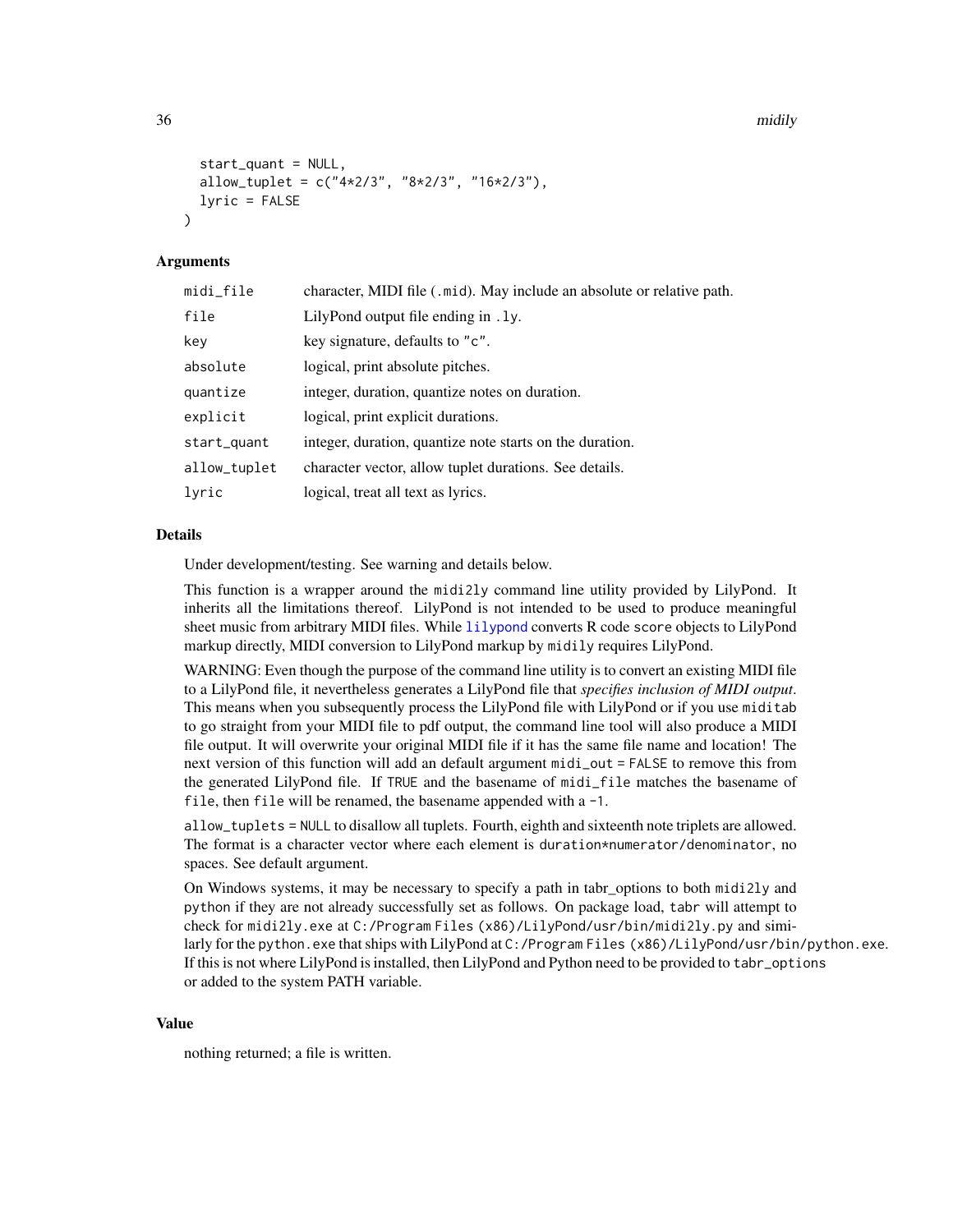#### miditab 37

## See Also

[miditab](#page-36-0), [tab](#page-93-0), [lilypond](#page-28-0)

## Examples

```
## Not run:
if(tabr_options()$midi2ly != ""){
 midi <- system.file("example.mid", package = "tabr")
 outfile <- file.path(tempdir(), "out.ly")
 midily(midi, outfile) # requires LilyPond installation
}
```
## End(Not run)

<span id="page-36-0"></span>miditab *Convert MIDI to tablature*

#### **Description**

Convert a MIDI file to sheet music/guitar tablature.

## Usage

```
miditab(midi_file, file, keep_ly = FALSE, details = FALSE, ...)
```
## Arguments

| midi_file | character, MIDI file (.mid). May include an absolute or relative path.      |
|-----------|-----------------------------------------------------------------------------|
| file      | character, output file ending in .pdf or .png.                              |
| keep_lv   | logical, keep LilyPond file.                                                |
| details   | logical, set to TRUE to print LilyPond log output to console. Windows only. |
| $\ddotsc$ | additional arguments passed to midily.                                      |

#### Details

Under development/testing. See warning and details below.

Convert a MIDI file to a pdf or png music score using the LilyPond music engraving program. Output format is inferred from file extension. This function is a wrapper around [midily](#page-34-0), the function that converts the MIDI file to a LilyPond  $(.1y)$  file using a LilyPond command line utility.

WARNING: Even though the purpose of the command line utility is to convert an existing MIDI file to a LilyPond file, it nevertheless generates a LilyPond file that *specifies inclusion of MIDI output*. This means when you subsequently process the LilyPond file with LilyPond or if you use miditab to go straight from your MIDI file to pdf output, the command line tool will also produce a MIDI file output. It will overwrite your original MIDI file if it has the same file name and location! The next version of this function will add an default argument midi\_out = FALSE to remove this from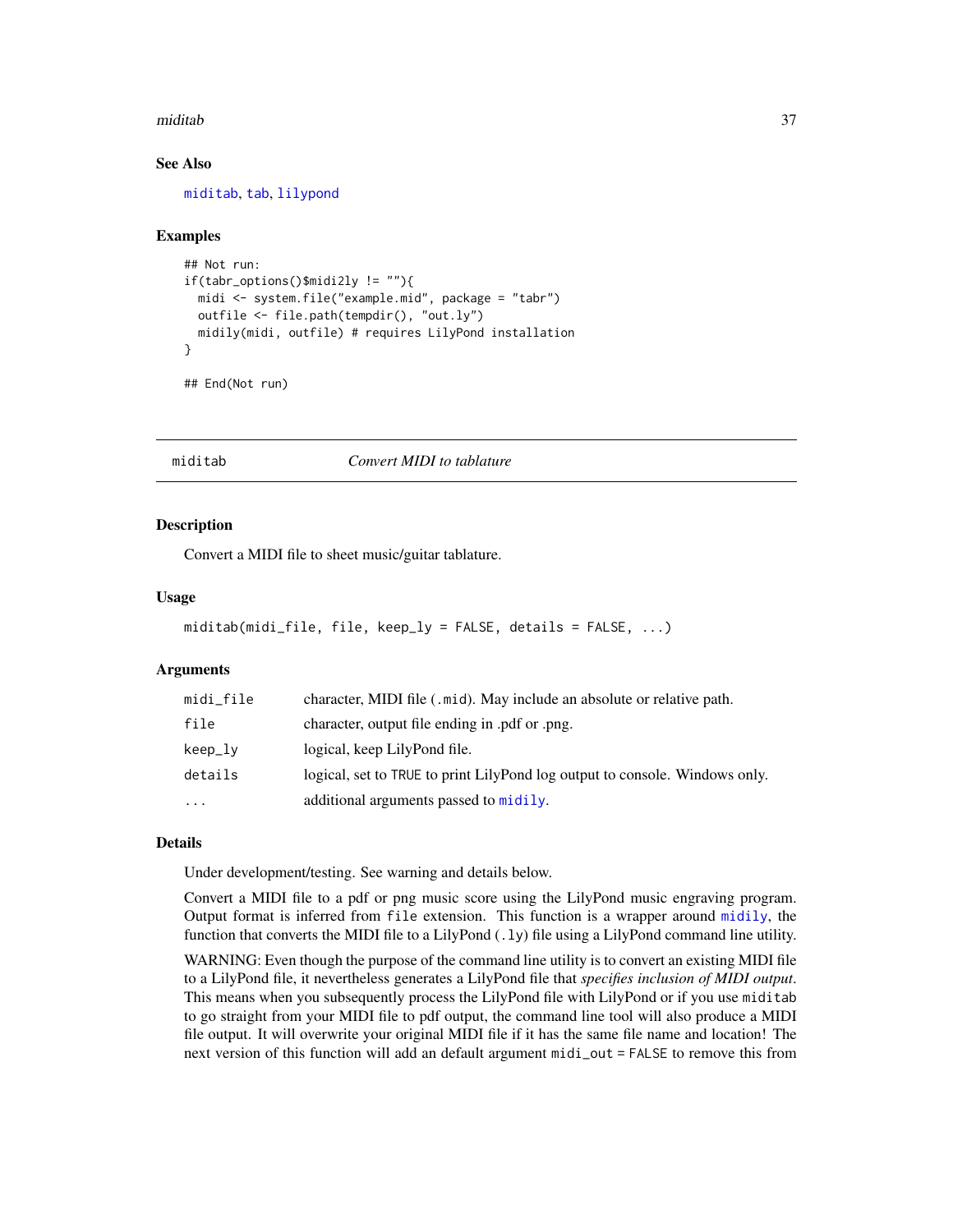the generated LilyPond file. If TRUE and the basename of midi\_file matches the basename of file, then file will be renamed, the basename appended with a -1.

On Windows systems, it may be necessary to specify a path in tabr\_options to both midi2ly and python if they are not already successfully set as follows. On package load, tabr will attempt to check for midi2ly.exe at C:/Program Files (x86)/LilyPond/usr/bin/midi2ly.py and similarly for the python.exe that ships with LilyPond at C:/Program Files (x86)/LilyPond/usr/bin/python.exe. If this is not where LilyPond is installed, then LilyPond and Python need to be provided to tabr\_options or added to the system PATH variable.

# Value

nothing returned; a file is written.

## See Also

[midily](#page-34-0), [tab](#page-93-0), [lilypond](#page-28-0)

## Examples

```
## Not run:
if(tabr_options()$midi2ly != ""){
 midi <- system.file("example.mid", package = "tabr")
 outfile <- file.path(tempdir(), "out.pdf")
 miditab(midi, outfile, details = FALSE) # requires LilyPond installation
}
## End(Not run)
```
mode-helpers *Mode helpers*

#### Description

Helper functions for working with musical modes.

#### Usage

```
modes(mode = c("all", "major", "minor"))
is_mode(notes, ignore_octave = FALSE)
mode\_rotate(notes, n = 0, ignore\_octave = FALSE)mode_modern(
 mode = "ionian",
 key = "c",collapse = FALSE,
  ignore_octave = FALSE
```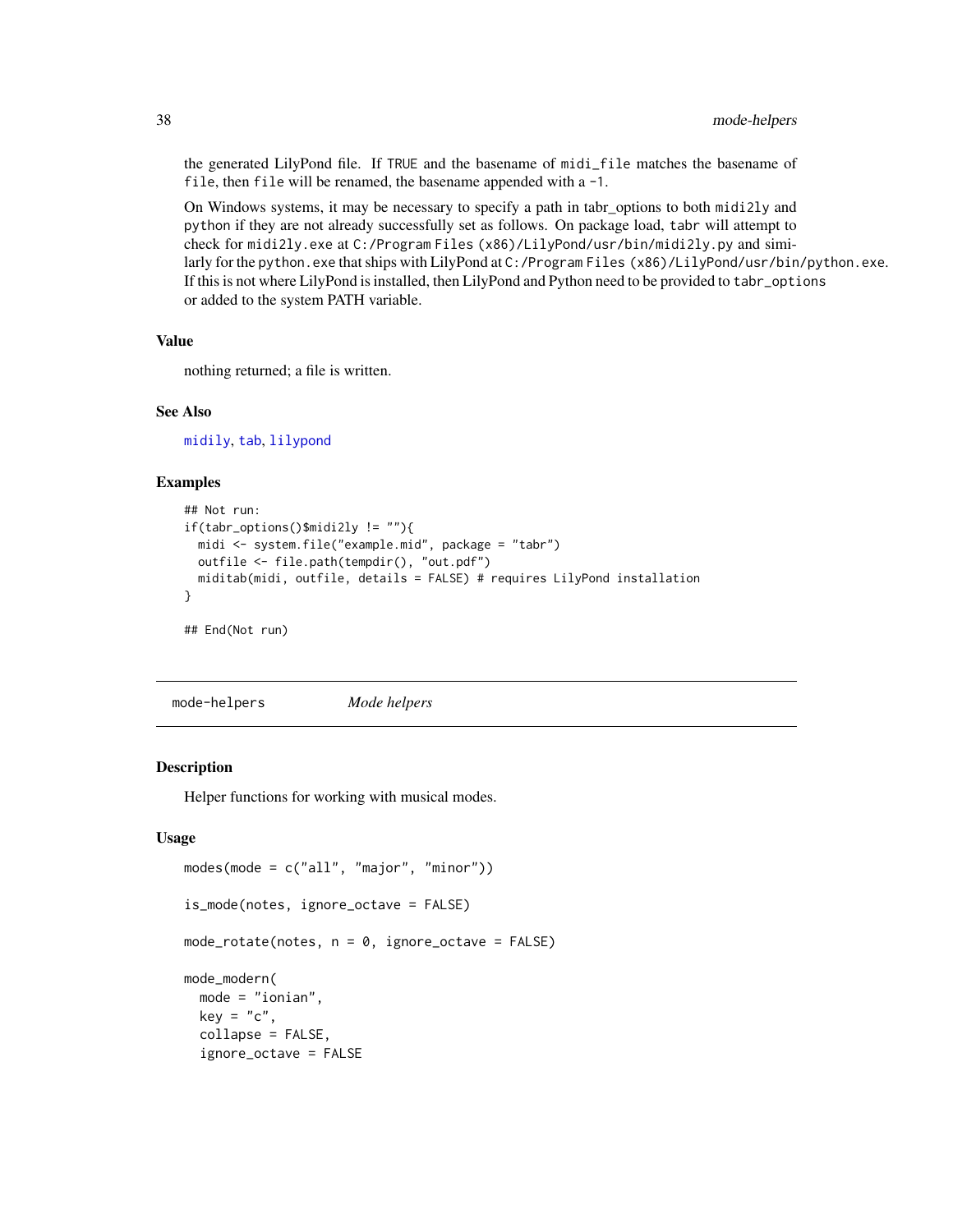```
)
```

```
mode_ionian(key = "c", collapse = FALSE, ignore_octave = FALSE)
mode_dorian(key = "c", collapse = FALSE, ignore_octave = FALSE)
mode_phrygian(key = "c", collapse = FALSE, ignore_octave = FALSE)
mode_lydian(key = "c", collapse = FALSE, ignore_octave = FALSE)
mode_mixolydian(key = "c", collapse = FALSE, ignore_octave = FALSE)
mode_aeolian(key = "c", collapse = FALSE, ignore_octave = FALSE)
mode_locrian(key = "c", collapse = FALSE, ignore_octave = FALSE)
```
## Arguments

| mode          | character, which mode.                                                                          |
|---------------|-------------------------------------------------------------------------------------------------|
| notes         | character, for mode, may be a noteworthy string of seven notes, space- or vector-<br>delimited. |
| ignore_octave | logical, strip octave numbering from modes not rooted on C.                                     |
| n             | integer, degree of rotation.                                                                    |
| key           | character, key signature.                                                                       |
| collapse      | logical, collapse result into a single string ready for phrase construction.                    |

#### Details

For valid key signatures, see [keys](#page-27-0).

Modern modes based on major scales are available by key signature using the mode<sub> $\star$ </sub> functions. The seven modes can be listed with modes. Noteworthy strings of proper length can be checked to match against a mode with is\_mode. Modes can be rotated with mode\_rotate, a wrapper around note\_rotate.

## Value

character

## See Also

[keys](#page-27-0), [scale-helpers](#page-83-0)

```
modes()
mode_dorian("c")
mode_modern("dorian", "c")
mode_modern("dorian", "c", ignore_octave = TRUE)
```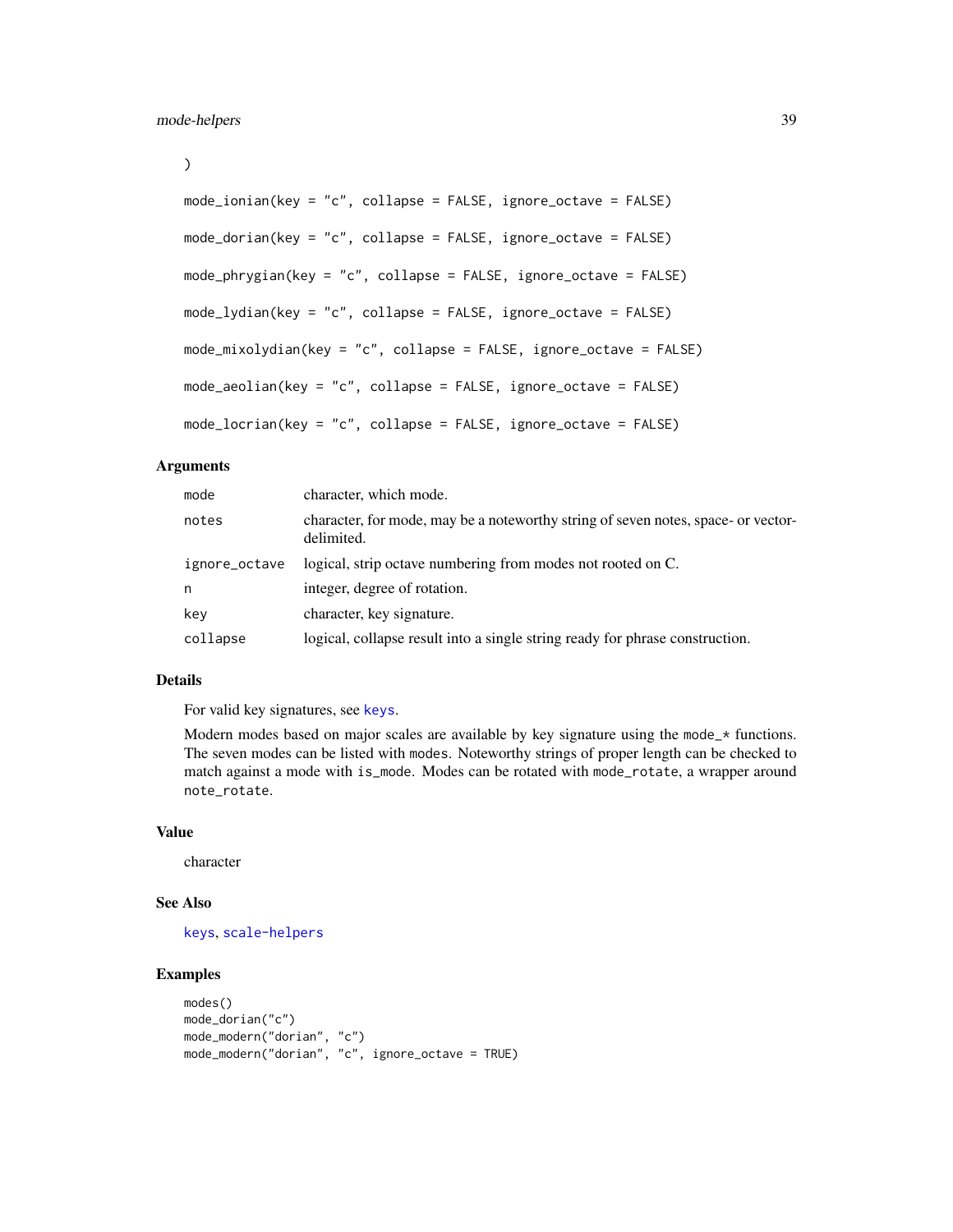40 music means of the contract of the contract of the contract of the contract of the contract of the contract of the contract of the contract of the contract of the contract of the contract of the contract of the contract

```
identical(mode_rotate(mode_ionian("c"), 1), mode_dorian("d"))
identical(
 mode_rotate(mode_ionian("c", ignore_octave = TRUE), 1),
 mode_dorian("d", ignore_octave = TRUE)
)
x <- sapply(modes(), mode_modern, ignore_octave = TRUE)
setNames(data.frame(t(x)), as.roman(1:7))
```
<span id="page-39-0"></span>

music *Create music objects and check music string validity*

# Description

Check whether a string is comprised exclusively of valid syntax for music strings. A music object can be built from such a string. It combines a noteworthy string and a note info string.

#### Usage

musical(x)

```
as_music(
 notes,
  info = NULL,
 lyrics = NA,
 key = "c",time = "4/4",tempo = "2 = 60",accidentals = NULL,
  format = NULL,labels = NULL,
  at = seq_along(labels)
)
is_music(x)
```

```
music_split(x)
```
#### Arguments

| $\times$    | character or music, a string to be coerced or an existing music object.                                              |
|-------------|----------------------------------------------------------------------------------------------------------------------|
| notes, info | noteworthy and note info strings. For as_music, a complete music string is<br>assumed for notes when $info = NULL$ . |
| lyrics      | optional lyrics object or NA, attached to output as an attribute.                                                    |
| key         | character, store the key signature as a music attribute. Defaults to "c". See<br>details.                            |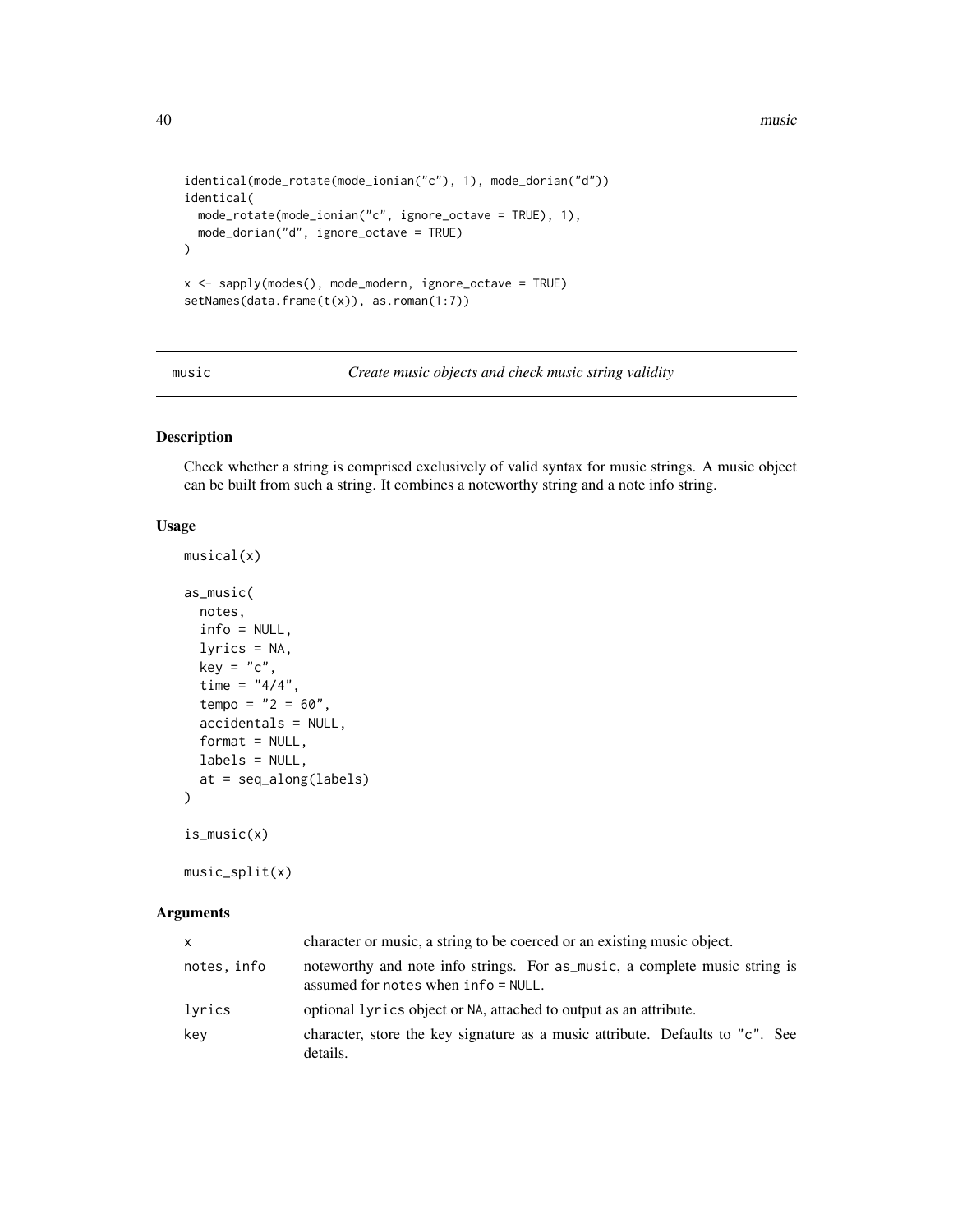music 41

| time        | character, store the time signature as a music attribute. Defaults to "4/4". See<br>details. |
|-------------|----------------------------------------------------------------------------------------------|
| tempo       | character, defaults to $"2 = 60"$ . See details.                                             |
| accidentals | NULL or character, represent accidentals, "flat" or "sharp".                                 |
| format      | NULL or character, the timestep delimiter format, "space" or "vector".                       |
| labels      | character, text annotations to attach to timesteps using notate.                             |
| at          | integer, timesteps for labels, defaults to starting from time one.                           |

## Details

With note info strings, you are required to enter something at every timestep, even if it is only the duration. This makes sense because if you do not enter something, there is simply no indication of a timestep. A nice feature of music strings is that explicit timesteps are achieved just by having notes present, allowing you to leave out durations entirely when they repeat, inheriting them from the previous timestep where duration was given explicitly. There is no need to enter the same number across consecutive timesteps; the first will suffice and the rest are automatically filled in for you when the object is constructed.

musical returns a scalar logical result indicating whether all timesteps contain exclusively valid entries.

as\_music can be used to coerce to the music class. Coercion will fail if the string is not musical. The music class has its own print and summary methods. music objects are primarily intended to represent an aggregation of a noteworthy object and a noteinfo. You can optionally fold in a lyrics object as well. However, for music data analysis, any operations will involve first splitting the object into its component parts. The value of this class is for the more efficient data entry it provides.

When accidentals or format are NULL, these settings are inferred from the musical string input. When mixed formats are present, flats are the default for accidentals.

Other attributes are attached to a music object. key uses the tabr syntax, e.g., "c", "b\_", "f#m", etc. time and tempo use the LilyPond string format. For music programming and analysis, key, time and tempo can most likely be ignored. They are primarily relevant when rendering a music snippet directly from a music object with LilyPond. These additional attributes provide more complete context for the rendered sheet music.

If you plan to render music snippets from a music object that you are defining from a new character string, and the context you have in mind is a stringed and fretted instrument like guitar, you can specify string numbers at the end of each timestep with numbers following a semicolon delimiter. This would still precede any \* timestep multiplier number. See examples.

Note that if you convert a music object to a phrase object, you are changing contexts. The phrase object is the simplest LilyPond-format music structure. Coercion with phrase strips all attributes of a music object and retains only notes, note info and string numbers.

## Value

depends on the function

## See Also

[music-helpers](#page-41-0), [note-checks](#page-43-0), [note-metadata](#page-49-0), [note-summaries](#page-52-0), [note-coerce](#page-44-0)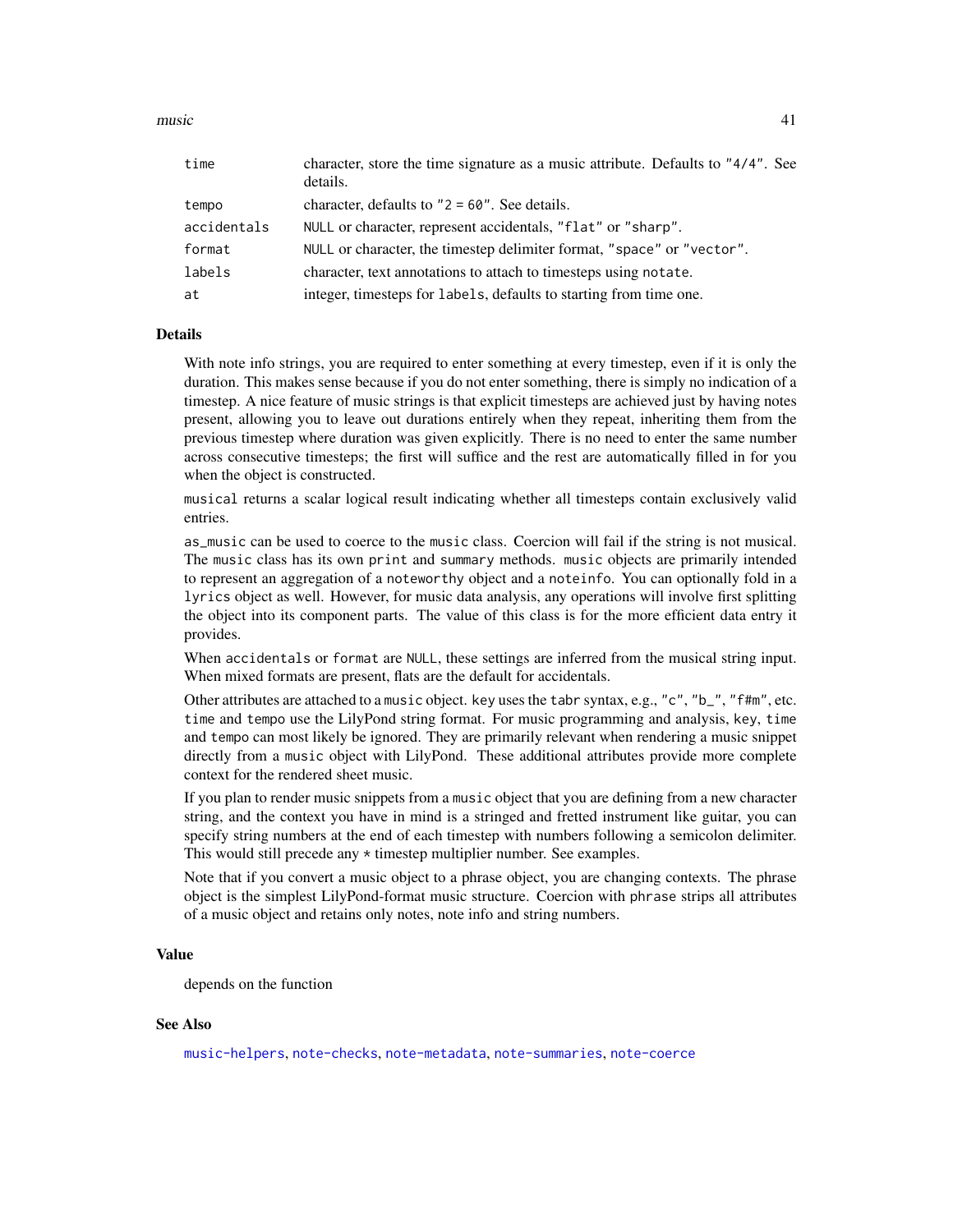## Examples

```
# note durations inherit from previous timestep if missing
x <- "a#4-+ b_[staccato] c,x d''t8( e)( g_')- a4 c,e_,g, ce_g4. a~8 a1"
is_music(x)
musical(x)
x \leftarrow as_music(x)is_music(x)
x
y <- lyrics_template(x)
y[3:8] <- strsplit("These are some song ly- rics", " ")[[1]]
y
x \le - as_music(x, lyrics = y, accidentals = "sharp")
summary(x)
# Starting string = 5: use ';5'. Carries over until an explicit change.
x <- "a,4;5*5 b,4-+ c4[staccato] cgc'e'~4 cgc'e'1 e'4;2 c';3 g;4 c;5 ce'1;51"
x \leftarrow as_music_df(as_music(x))
x$string
```
<span id="page-41-0"></span>music-helpers *Accessing music object values and attributes*

# Description

Helper functions for accessing music object values and attributes.

## Usage

```
music_notes(x)
```

```
music_info(x)
```
music\_strings(x)

music\_key(x)

```
music_time(x)
```

```
music_tempo(x)
```

```
music_lyrics(x)
```
## Arguments

x music object.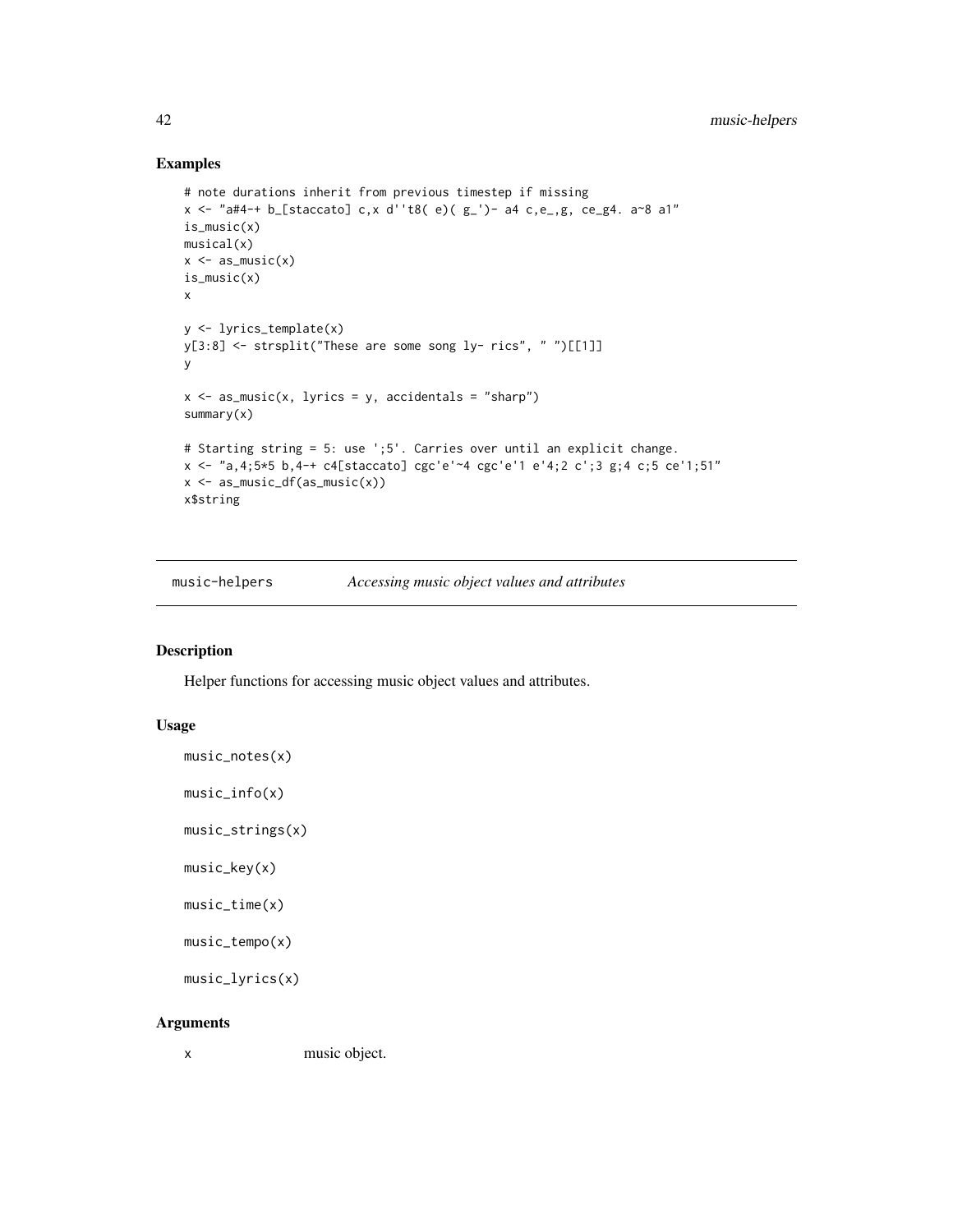#### notate 43

# Details

Note that while lyrics always shows as an attribute even when NA, strings is completely absent as a value if it was not part of the object construction from a new character string.

## Value

depends on the function

#### See Also

[music](#page-39-0), [note-checks](#page-43-0), [note-metadata](#page-49-0), [note-summaries](#page-52-0), [note-coerce](#page-44-0)

#### Examples

```
# Starting string = 5: use ';5'. Carries over until an explicit change.
x <- "a,4;5*5 b,4- c4 cgc'e'~4 cgc'e'1 e'4;2 c';3 g;4 c;5 ce'1;51"
x \leftarrow as_music(x)y <- lyrics_template(x)
y[3:8] <- strsplit("These are some song ly- rics", " ")[[1]]
y
x \leftarrow as\_music(x, 1)rics = y)
attributes(x)
music_split(x)
music_notes(x)
music_info(x)
music_key(x)
music_time(x)
music_tempo(x)
music_lyrics(x)
music_strings(x)
```
notate *Add text to music staff*

#### Description

Annotate a music staff, vertically aligned above or below the music staff at a specific note/time.

## Usage

 $notate(x, text, position = "top")$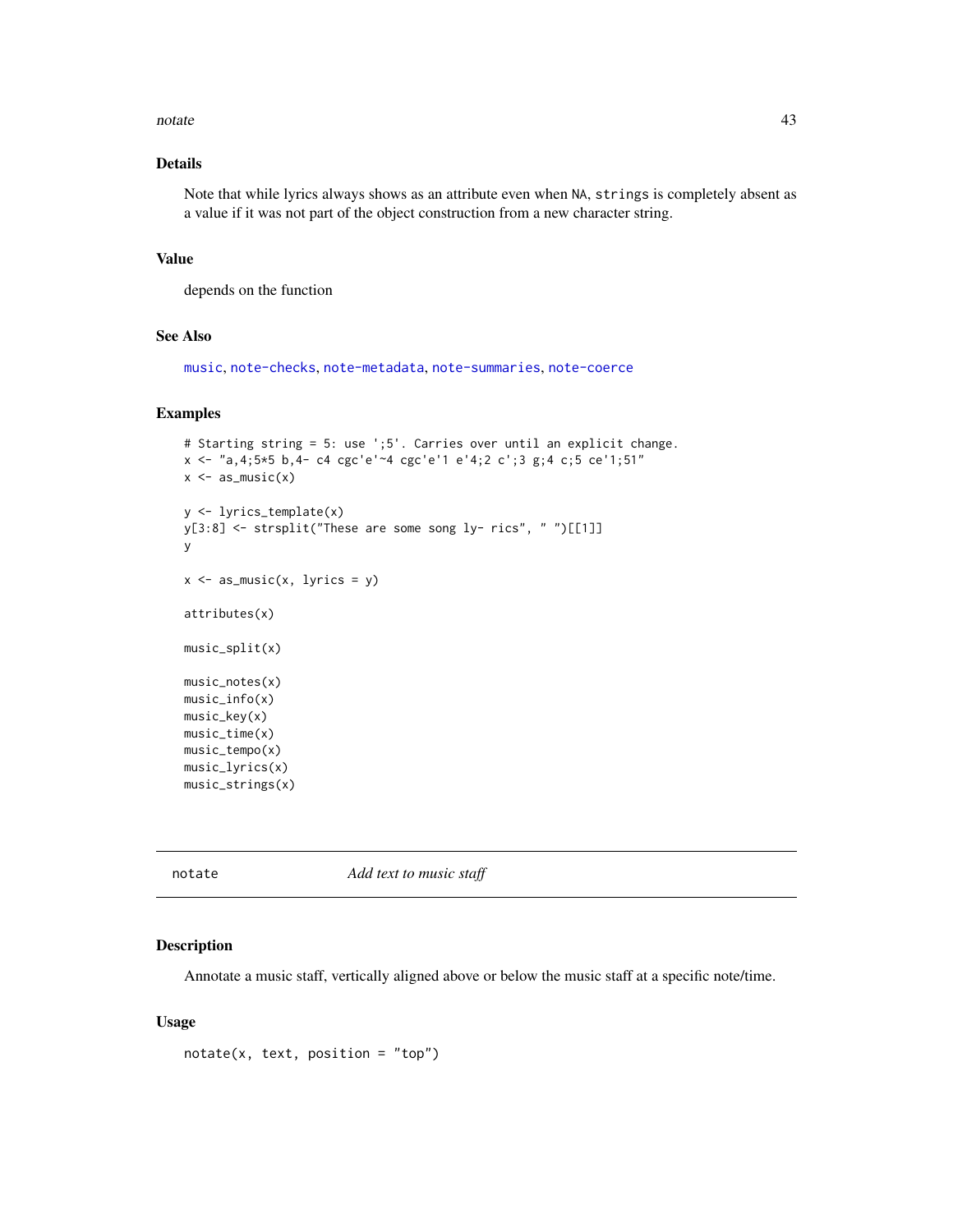44 note-checks

#### Arguments

| X        | character.                |
|----------|---------------------------|
| text     | character.                |
| position | character, top or bottom. |

# Details

This function binds text annotation in LilyPond syntax to a note's associated info entry. Technically, the syntax is a hybrid form, but is later updated safely and unambiguously to LilyPond syntax with respect to the rest of the note info substring when it is fed to phrase for musical phrase assembly.

## Value

a character string.

## Examples

```
notate("8", "Solo")
phrase("c'~ c' d' e'", pc(notate(8, "First solo"), "8 8 4."), "5 5 5 5")
```
<span id="page-43-0"></span>note-checks *Basic noteworthy string checks*

## Description

The simplest functions for inspecting noteworthy strings to see if their notes have certain properties.

## Usage

```
note_is_accidental(notes)
```
note\_is\_natural(notes)

note\_is\_flat(notes)

```
note_is_sharp(notes)
```
note\_has\_accidental(notes)

```
note_has_natural(notes)
```
note\_has\_flat(notes)

note\_has\_sharp(notes)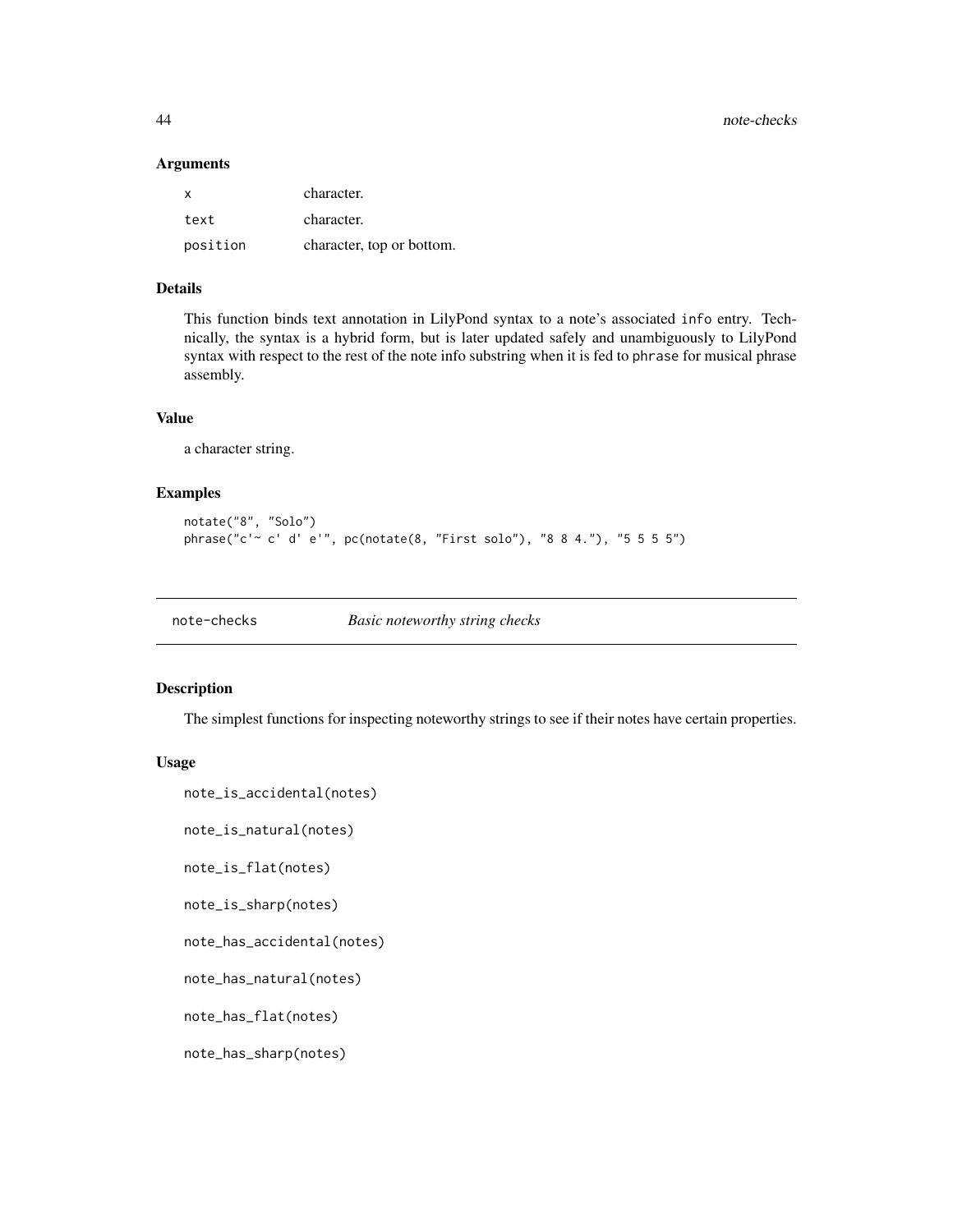#### note-coerce and the set of the set of the set of the set of the set of the set of the set of the set of the set of the set of the set of the set of the set of the set of the set of the set of the set of the set of the set

#### Arguments

notes character, a noteworthy string.

# Details

Note that these functions are the weakest in terms of checking noteworthiness. They are simple regular expression-based wrappers. They are often used internally by more complex functions without wasting computational overhead on performing input validity checks, but they are exported from the package for user convenience. Their results will only make sense on strings that you define in accordance with noteworthy string rules.

The note\_is\_ $*$  functions return a logical vector with length equal to the number of timesteps in notes. The note\_has\_\* functions summarize these to a single logical value.

## Value

logical

# See Also

[note-metadata](#page-49-0), [note-summaries](#page-52-0), [note-coerce](#page-44-0), [valid-notes](#page-115-0)

#### Examples

```
x <- "r a_2 a a#' s"
note_has_accidental(x)
note_has_natural(x)
note_has_flat(x)
note_has_sharp(x)
note_is_accidental(x)
note_is_natural(x)
note_is_flat(x)
note_is_sharp(x)
note_has_tick(x)
note_has_integer(x)
note_is_tick(x)
note_is_integer(x)
note_has_rest(x)
note_is_rest(x)
```
<span id="page-44-0"></span>note-coerce *Basic noteworthy strings formatting and coercion helpers*

#### Description

Helper functions for setting formatting attributes of noteworthy strings including representation of timesteps, octaves and accidentals.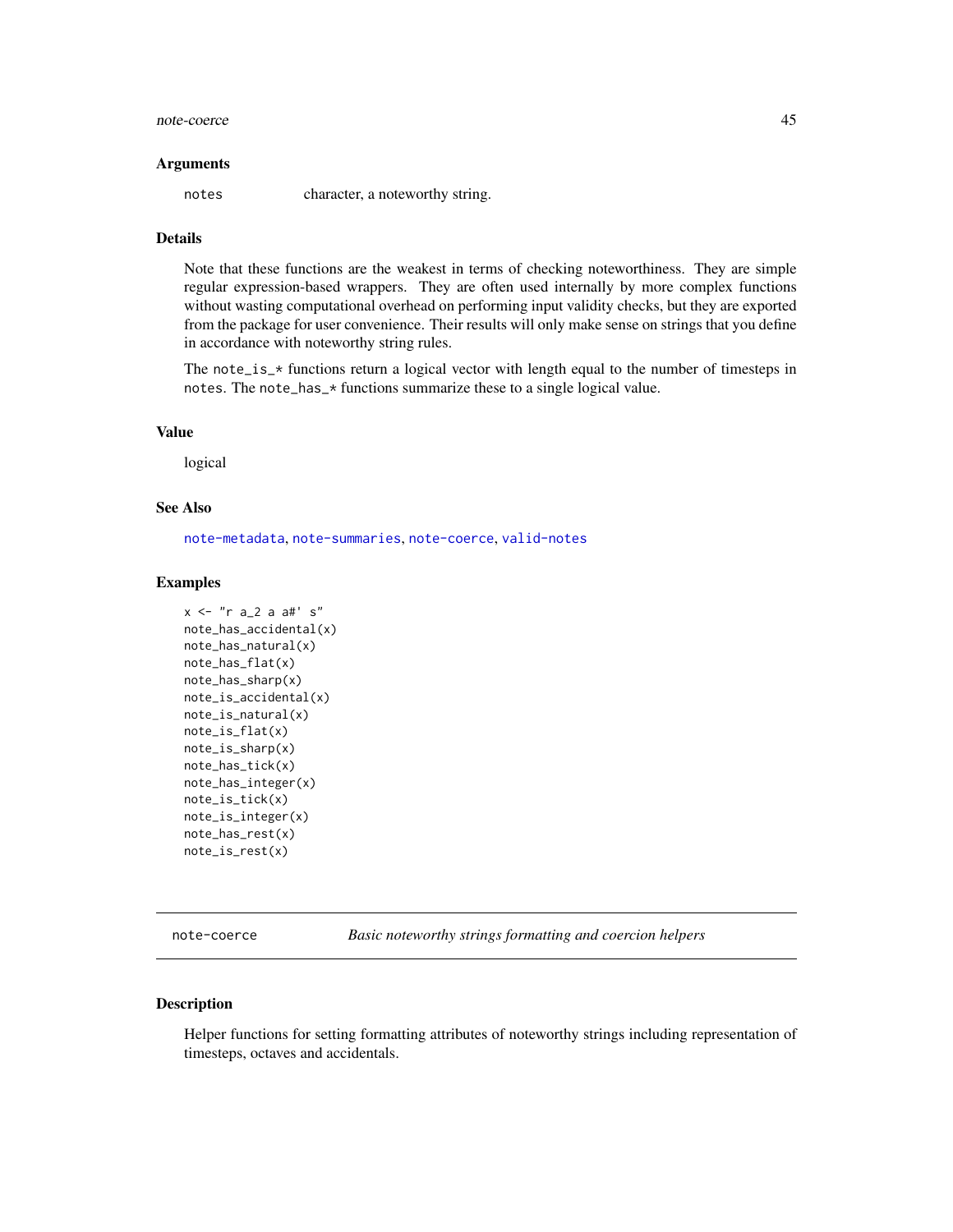#### 46 note-coerce

#### Usage

```
naturalize(notes, type = c("both", "flat", "sharp"))
sharpen_flat(notes)
flatten_sharp(notes)
note_set_key(notes, key = "c")
as_tick_octaves(notes)
as_integer_octaves(notes)
as_space_time(x)
as_vector_time(x)
```

```
pretty_notes(notes, ignore_octave = TRUE)
```
## Arguments

| notes         | character, a noteworthy string, space-delimited or vector of individual entries.                                               |
|---------------|--------------------------------------------------------------------------------------------------------------------------------|
| type          | character, type of note to naturalize.                                                                                         |
| key           | character, key signature to coerce any accidentals to the appropriate form for the<br>key. May also specify "sharp" or "flat". |
| $\mathsf{x}$  | for generic functions: notes, info or music string.                                                                            |
| ignore_octave | logical, strip any octave notation that may be present, returning only the basic<br>notes without explicit pitch.              |

## Details

For sharpen\_flat and flatten\_sharp, sharpening flats and flattening sharps refer to inverting their respective notation, not to raising or lowering a flatted or sharped note by one semitone. For the latter, use naturalize, which removes flat and/or sharp notation from a string. note\_set\_key is used for coercing a noteworthy string to a specific and consistent notation for accidentals based on a key signature. This is a wrapper around sharpen\_flat and flatten\_sharp. as\_tick\_octaves, as\_integer\_octaves, as\_space\_time and as\_vector\_time similarly affect octave and timestep format. For simultaneous control over the representation of timesteps, octave numbering and accidentals, all three are available as arguments to [as\\_noteworthy](#page-115-1).

## Value

character

## A note on generic functions

as\_space\_time and as\_vector\_time are generic since they apply clearly to and are useful for not only noteworthy strings, but also note info and music objects. If x is still a simple character string,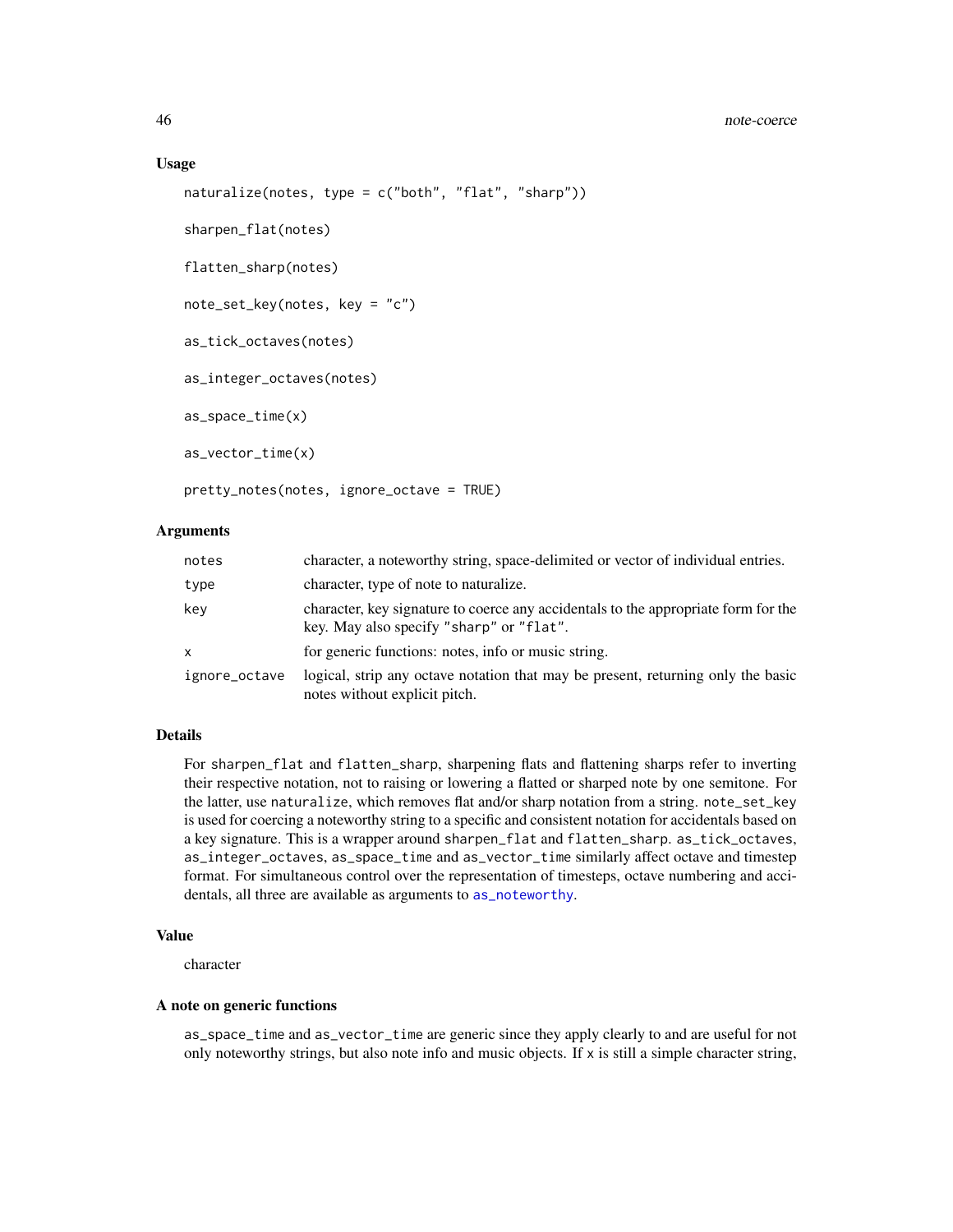# note-equivalence 47

these functions attempt to guess which of the three it is. It is recommended to set the class before using these functions.

There are many package functions that operate on noteworthy strings that could in concept work on music objects, but the expectation is that sound and time/info are disentangled. The music class is convenient for data entry, e.g., for transcription purposes, but it is not sensible to perform data analysis with quantities like pitch and time tightly bound together. This would only lead to repetitive deconstructions and reconstructions of music class objects. Most functions that operate on noteworthy strings or note info strings strictly apply to one or the other. Generic functions are reserved for only the most fundamental and generally applicable metadata retrieval and format coercion.

## See Also

[note-checks](#page-43-0), [note-metadata](#page-49-0), [note-summaries](#page-52-0), [valid-notes](#page-115-0)

#### Examples

```
x <- "e_2 a_, b_, c#f#a# c#'f#'a#''"
note_set_key(x, "f")
note_set_key(x, "g")
as_tick_octaves(x)
as_integer_octaves(x)
y <- as_vector_time(x)
is_vector_time(y)
is_space_time(as_space_time(y))
naturalize(x)
naturalize(x, "sharp")
sharpen_flat(x)
flatten_sharp(x)
pretty_notes(x)
```
note-equivalence *Note, pitch and chord equivalence*

#### <span id="page-46-0"></span>Description

Helper functions to check the equivalence of two noteworthy strings, and other related functions.

#### Usage

```
note_is_equal(notes1, notes2, ignore_octave = TRUE)
note_is_identical(notes1, notes2, ignore_octave = TRUE)
pitch_is_equal(notes1, notes2)
pitch_is_identical(notes1, notes2)
```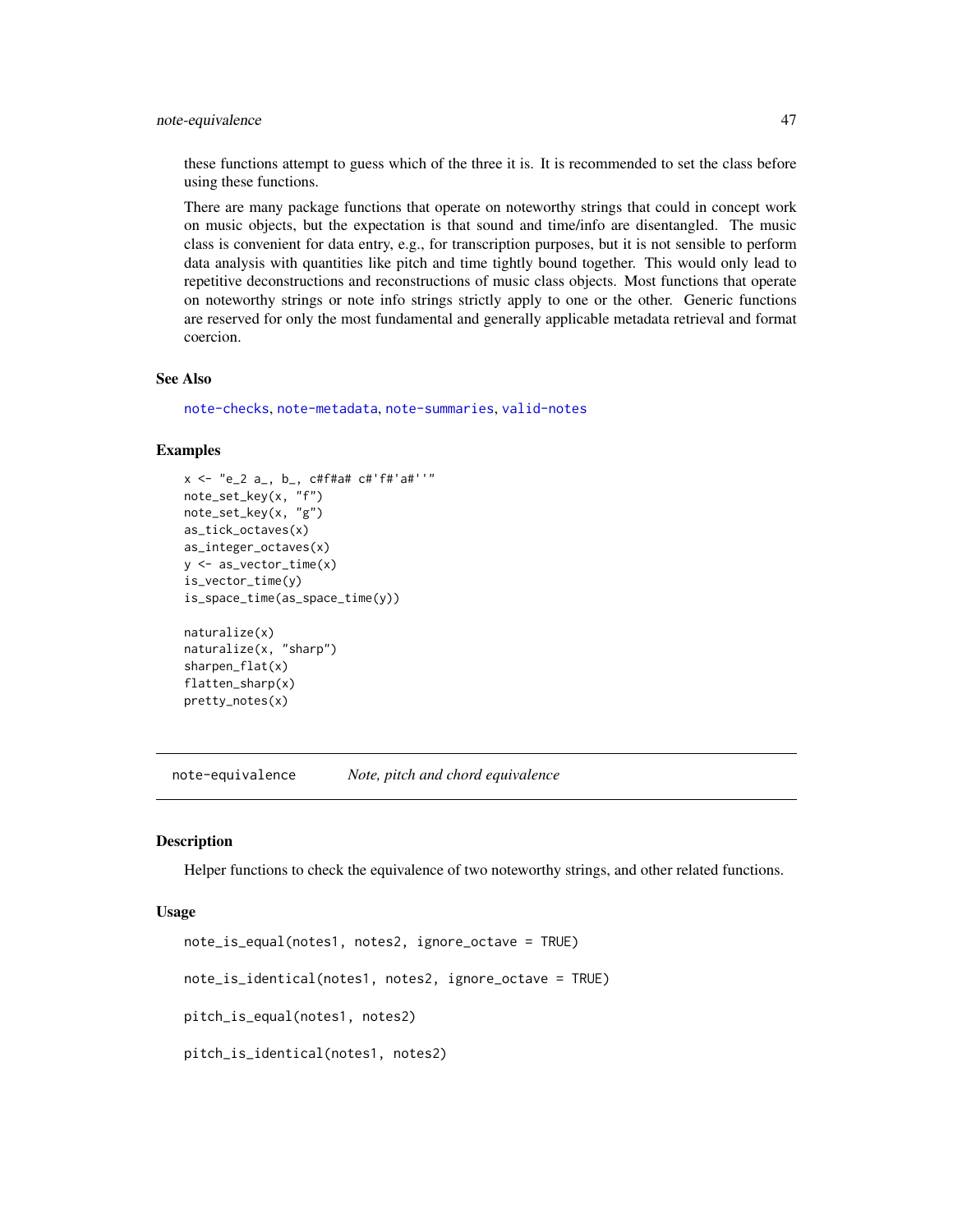```
octave_is_equal(notes1, notes2)
```
octave\_is\_identical(notes1, notes2, single\_octave = FALSE)

## Arguments

| notes1        | character, noteworthy string, space-delimited or vector of individual entries.      |
|---------------|-------------------------------------------------------------------------------------|
| notes2        | character, noteworthy string, space-delimited or vector of individual entries.      |
|               | ignore_octave logical, ignore octave position when considering equivalence.         |
| single_octave | logical, for octave equality, require all notes share the same octave. See details. |

## Details

Noteworthy strings may contain notes, pitches and chords. Noteworthy strings are equal if they sound the same. This means that if one string contains  $Eb(e_+)$  and the other contains  $D\# (d\#)$  then the two strings may be equal, but they are not identical.

pitch\_is\_equal and pitch\_is\_identical perform these respective tests of equivalence on both notes and chords. These are the strictest functions in terms of equivalent sound because pitch includes the octave number.

note\_is\_equal and note\_is\_identical are similar but include a default argument ignore\_octave = TRUE, focusing only on the notes and chords. This allows an even more relaxed definition of equivalence. Setting this argument to FALSE is the same as calling the pitch\_is\_ $*$  variant.

Chords can be checked the same as notes. Every timestep in the sequence is checked pairwise between note1 and note2.

These functions will return TRUE or FALSE for every timestep in a sequence. If the two noteworthy strings do not contain the same number of notes at a specific step, such as a single note compared to a chord, this yields a FALSE value, even in a case of an octave dyad with octave number ignored. If the two sequences have unequal length NA is returned. These are bare minimum requirements for equivalence. See examples.

octave\_is\_equal and octave\_is\_identical allow much weaker forms of equivalence in that they ignore notes completely. These functions are only concerned with comparing the octave numbers spanned by any pitches present at each timestep. When checking for equality, octave\_is\_equal only looks at the octave number associated with the first note at each step, e.g., only the root note of a chord. octave\_is\_identical compares all octaves spanned at a given timestep.

It does not matter when comparing two chords that they may be comprised of a different numbers of notes. If the set of unique octaves spanned by one chord is identical to the set spanned by the other, they are considered to have identical octave coverage. For example, a1b2c3 is identical to d1e1f2g3. To be equal, it only matters that the two chords begin with  $x1$ , where x is any note. Alternatively, for octave\_is\_identical only, setting single\_octave = TRUE additionally requires that all notes from both chords being compared at a given timestep share a single octave.

#### Value

logical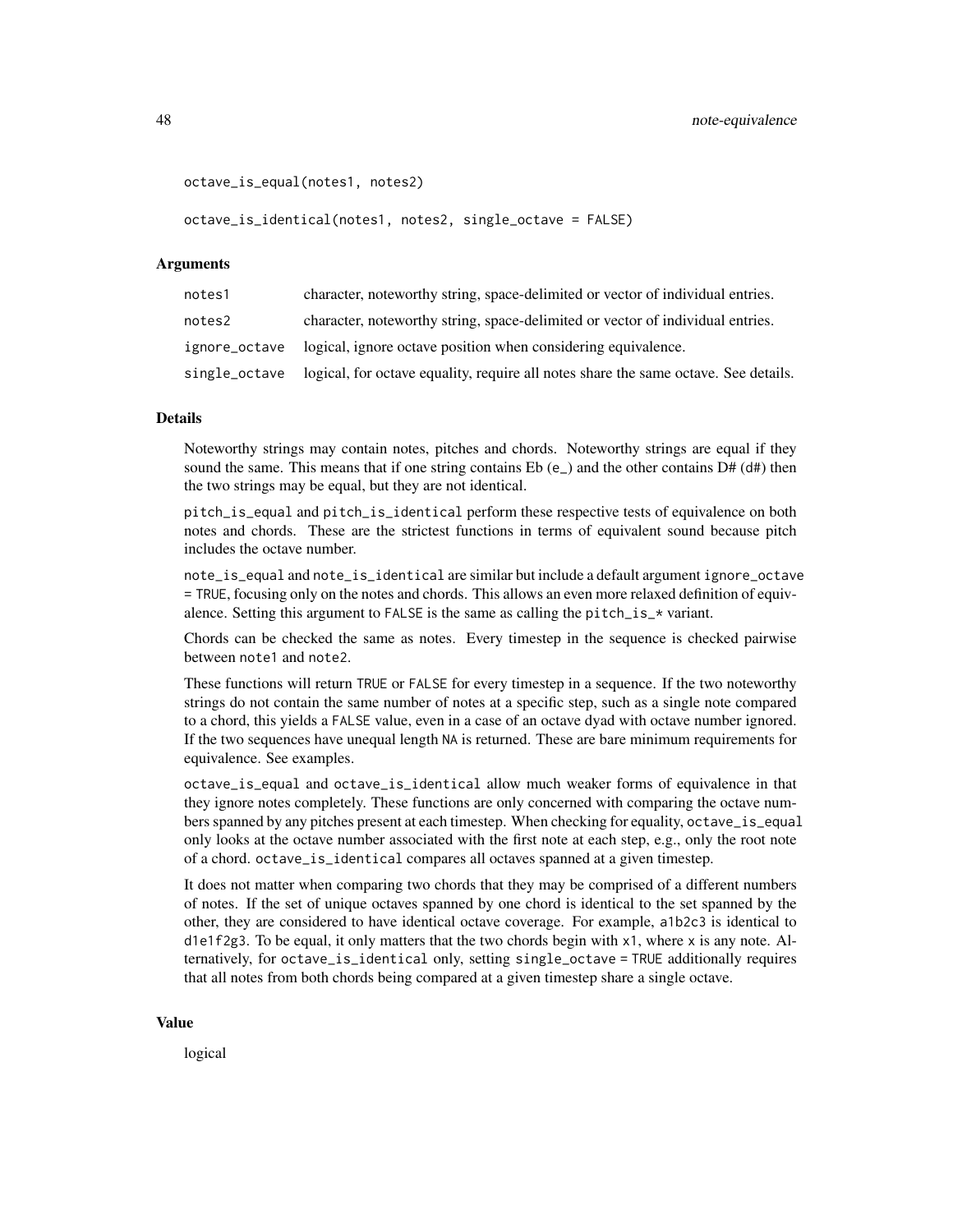#### note-logic and the set of the set of the set of the set of the set of the set of the set of the set of the set of the set of the set of the set of the set of the set of the set of the set of the set of the set of the set o

## Examples

```
x \leftarrow "b_2 \ ce_g"y \leftarrow "b \quad cd\#g"note_is_equal(x, y)
note_is_identical(x, y)
x \leftarrow "b_2 ce_g"
y \leftarrow "b_2 \text{ cdfg}"
pitch_is_equal(x, y)
pitch_is_identical(x, y)
# same number of same notes, same order: unequal sequence length
x <- "b_2 ce_g b_"
y <- "b_2 ce_gb_"
note_is_equal(x, y)
# same number of same notes, order, equal length: unequal number per timestep
x \le - "b_2 ce_g b_"
y \le - "b_2 ce_ gb_"
note_is_equal(x, y)
x \leftarrow "a1 b_2 a1b2c3 a1b4 g1a1b1"
y <- "a_2 g#2 d1e1f2g3 a1b2b4 d1e1"
octave_is_equal(x, y)
octave_is_identical(x, y)
octave_is_identical(x, y, single_octave = TRUE)
```

| note-logic |  | Relational operators for noteworthy class |
|------------|--|-------------------------------------------|
|            |  |                                           |

# Description

Relational operators for comparing two noteworthy class objects.

#### Usage

```
## S3 method for class 'noteworthy'
e1 == e2## S3 method for class 'noteworthy'
e1 != e2
## S3 method for class 'noteworthy'
e1 < e2## S3 method for class 'noteworthy'
e1 \leq e2
```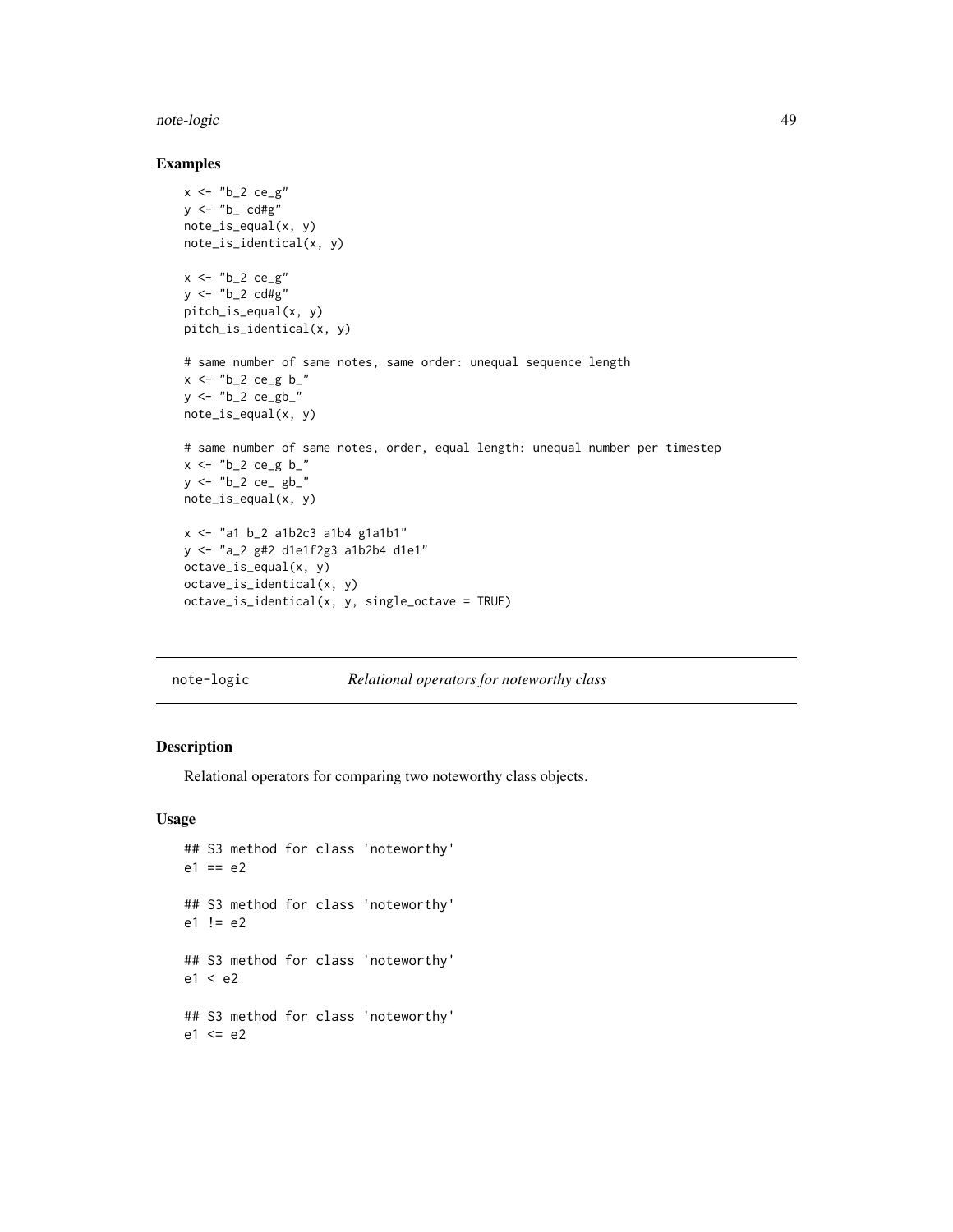```
## S3 method for class 'noteworthy'
e1 > e2
## S3 method for class 'noteworthy'
e1 \geq e2
```
## Arguments

| e1 | noteworthy string. |
|----|--------------------|
| e2 | noteworthy string. |

#### Details

Equality is assessed in the same manner as used for [note\\_sort](#page-55-0) when sorting pitches. What matters is the underlying semitone value associated with each pitch, not the string notation such as flat vs. sharp (see [pitch\\_is\\_identical](#page-46-0)). When comparing chords, or a chord vs. a single note, comparison favors the root. Comparison is made of the respective lowest pitches, then proceeds to the next pitch if equal.

For these operators, the objects on the left and right side of the operator must both be noteworthy or an error is returned.

The examples include a chord with its pitches entered out of pitch order. This does not affect the results because pitches within chords are sorted before note to note comparisons at each timestep are done between e1 and e2.

## Value

logical vector

# Examples

```
x <- as_noteworthy("f# a d'f#'a' d'f#'a'")
y <- as_noteworthy("g_ b f#'a'd' d'd''")
x == yx != yx < yx > yx \le yx \ge y
```
<span id="page-49-0"></span>note-metadata *Noteworthy string metadata*

## Description

Inspect basic metadata for noteworthy strings.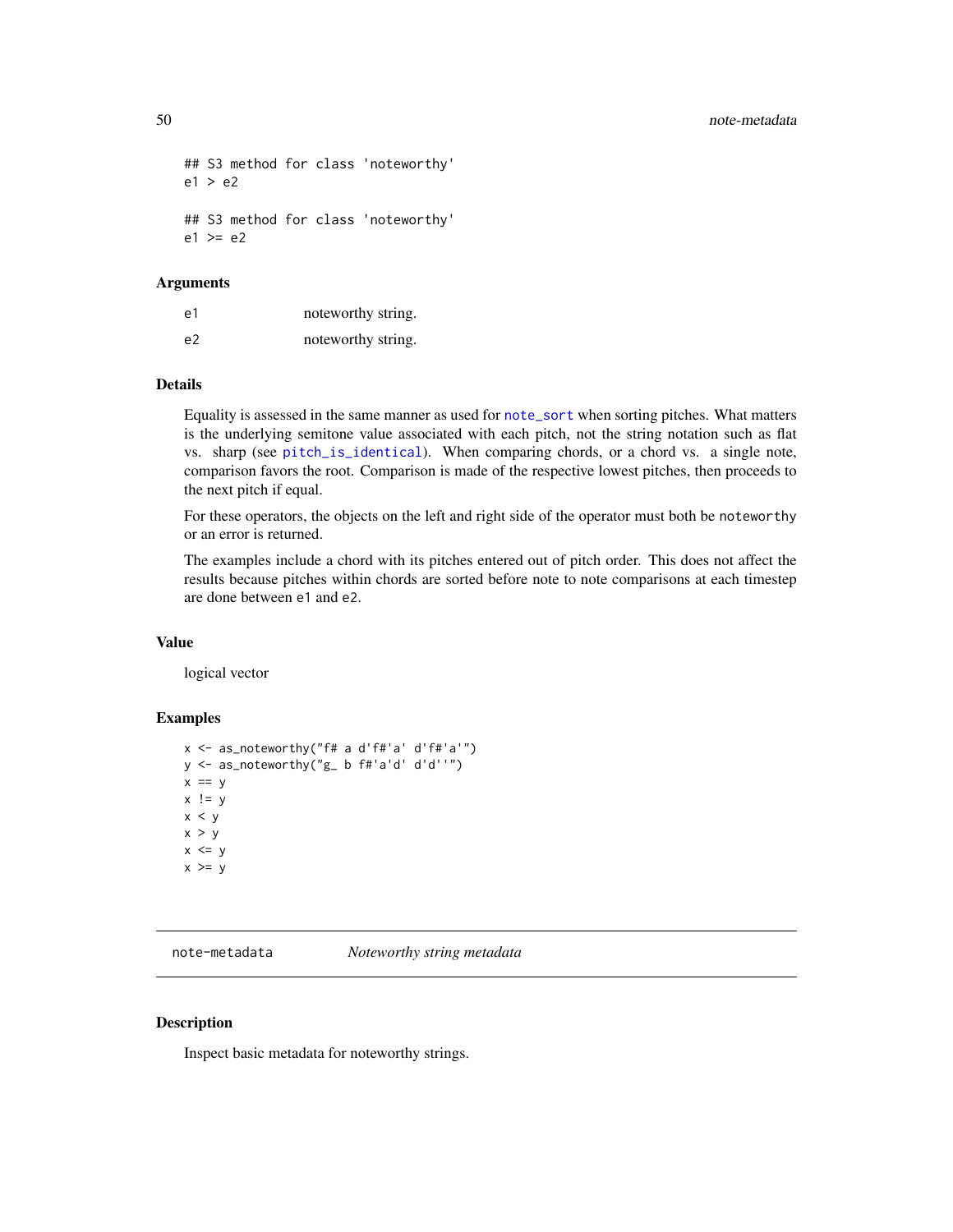## note-metadata 51

# Usage

n\_steps(x)

n\_notes(notes)

n\_chords(notes)

n\_octaves(notes)

chord\_size(notes)

octave\_type(notes)

accidental\_type(x)

time\_format(x)

is\_space\_time(x)

is\_vector\_time(x)

note\_is\_tick(notes)

note\_is\_integer(notes)

note\_has\_tick(notes)

note\_has\_integer(notes)

note\_is\_rest(notes)

note\_has\_rest(notes)

## Arguments

|       | for generic functions: notes, info or music string.                              |
|-------|----------------------------------------------------------------------------------|
| notes | character, a noteworthy string, space-delimited or vector of individual entries. |

## Details

These functions inspect the basic metadata of noteworthy strings. For functions that perform basic checks on strings, see [note-checks](#page-43-0).

The  $n_{\pm}$  functions give summary totals of the number of timesteps, number of individual note (nonchord) timesteps, number of chord time steps, and the number of distinct octaves present across timesteps.

Functions pertaining to type or format of a noteworthy string provide information on how a particular string is defined, e.g. time\_format. Note that the result pertains to true noteworthy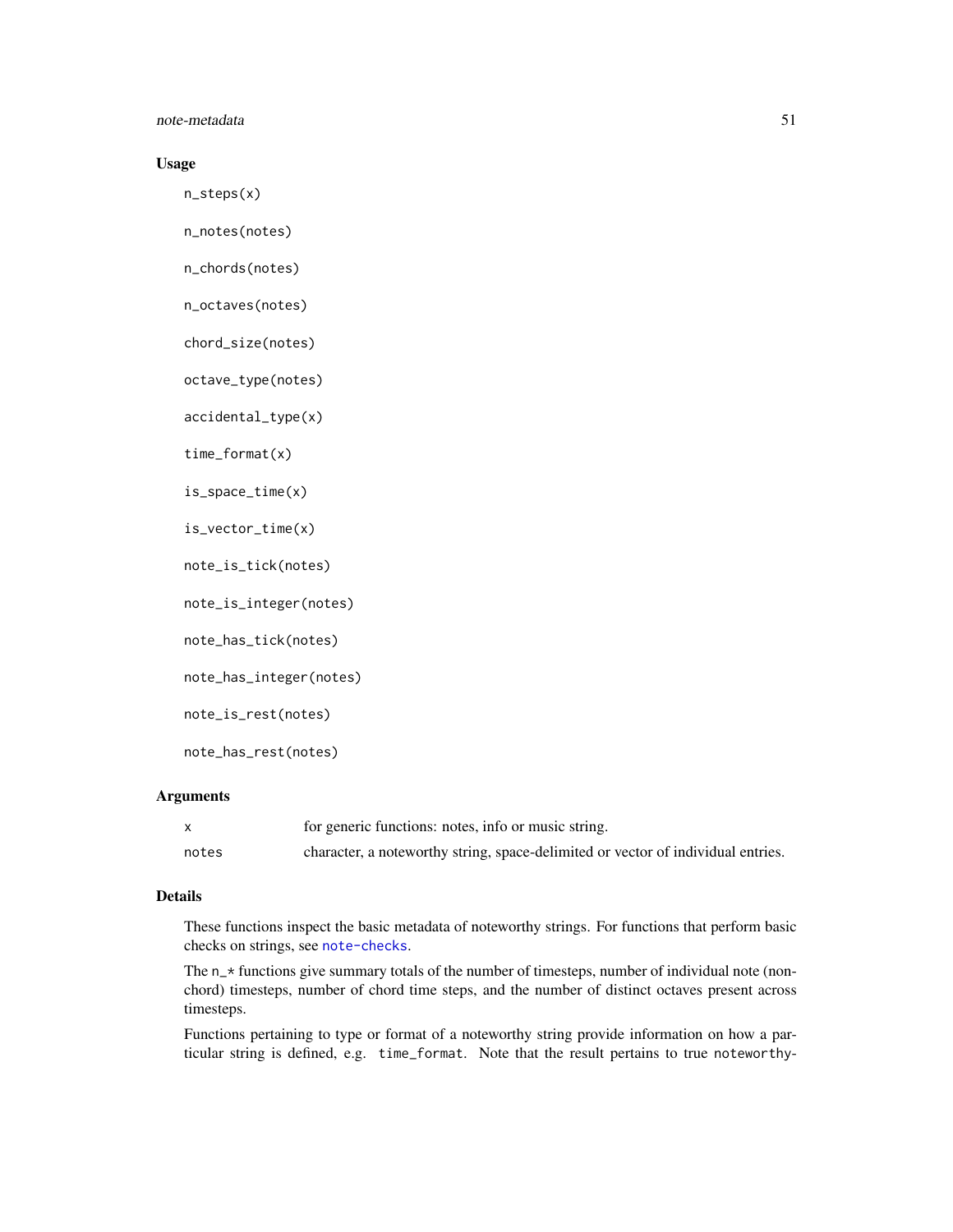class objects. If inspecting a standard character string, the result pertains to post-conversion to the noteworthy class and does not necessarily reflect what is found in notes verbatim. See examples.

#### Value

varies by function

## A note on generic functions

n\_steps and the three time format functions are generic since they apply clearly to and are useful for not only noteworthy strings, but also note info, music, and lyrics objects. If  $x$  is still a simple character string, these functions attempt to guess if it is noteworthy, note info, or music. Lyrics content is arbitrary so is never considered for a simple character string. Best practice is to set the class before using these functions anyway.

There are many package functions that operate on noteworthy strings that could in concept also work on music objects, but the expectation is that sound and time/info are disentangled for analysis. The music class is convenient and relatively efficient data entry, e.g., for transcription purposes, but it is not sensible to perform data analysis with quantities like pitch and time tightly bound together in a single string. This would only lead to repetitive deconstructions and reconstructions of music class objects.

The music class is intended to be a transient class such as during data import, data entry, or data export. Most functions that operate on noteworthy strings or note info strings strictly apply to one or the other. Generic functions are reserved for only the most fundamental and generally applicable metadata retrieval and format coercion.

# See Also

[tabr-methods](#page-100-0), [note-checks](#page-43-0), [note-summaries](#page-52-0), [note-coerce](#page-44-0), [valid-notes](#page-115-0)

```
x \le - "e_2 a_, c#f#a#"
n_steps(x)
n_notes(x)
n_chords(x)
n_octaves(x)
chord_size(x)
# Type is mixed in \code{x} but is inferred under default conversion rules.
# These check \code{x} once validated and coerced to 'noteworthy' class.
octave_type(x)
accidental_type(x)
# The default is tick octaves and flats
as_noteworthy(x)
time_format(x)
is_space_time(x)
is_vector_time(x)
```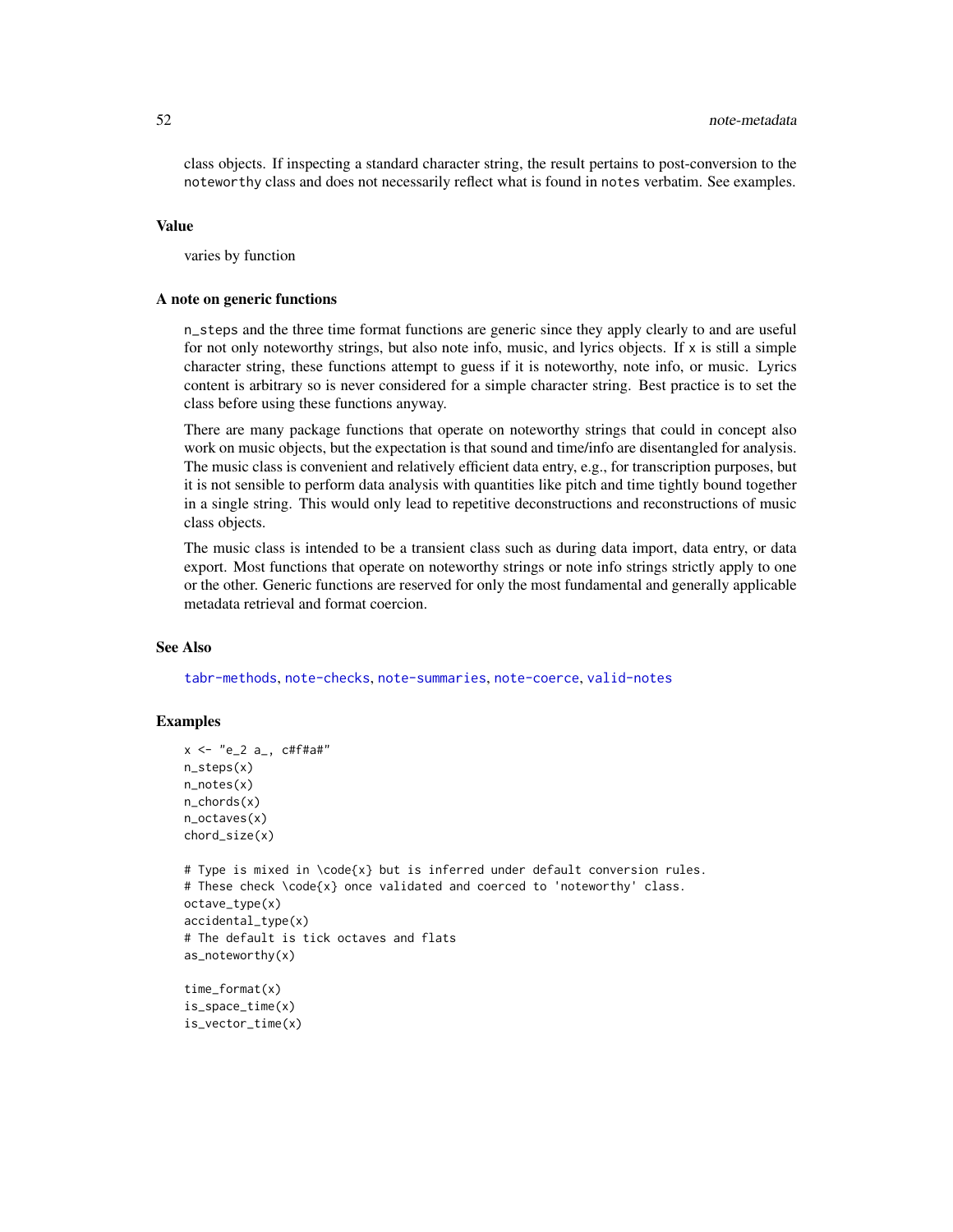<span id="page-52-0"></span>note-summaries *Noteworthy string summaries*

## Description

Basic summary functions for noteworthy strings.

#### Usage

```
tally_notes(notes, rests = FALSE)
tally_pitches(notes, rests = FALSE)
octaves(notes)
tally_octaves(notes)
distinct_notes(notes, rests = FALSE)
distinct_pitches(notes, rests = FALSE)
distinct_octaves(notes)
pitch_range(notes)
semitone_range(notes)
semitone_span(notes)
octave_range(notes)
octave_span(notes)
```
# Arguments

| notes | character, a noteworthy string, space-delimited or vector of individual entries. |
|-------|----------------------------------------------------------------------------------|
| rests | logical, include rests r and silent rests s in tally.                            |

## Details

These functions provide basic summaries of noteworthy strings.

Returned object depends on the nature of the function. It can be integers, logical, character. Results can be a vector of equal length of a single value summary.

Use the tally\_ $*$  and distinct\_ $*$  functions specifically for summaries of unique elements.

distinct\_notes and distinct\_pitches filter a noteworthy string to its unique elements, respectively. These functions return another noteworthy string.

\*\_span functions are just the size of a range, e.g., semitone\_range and semitone\_span.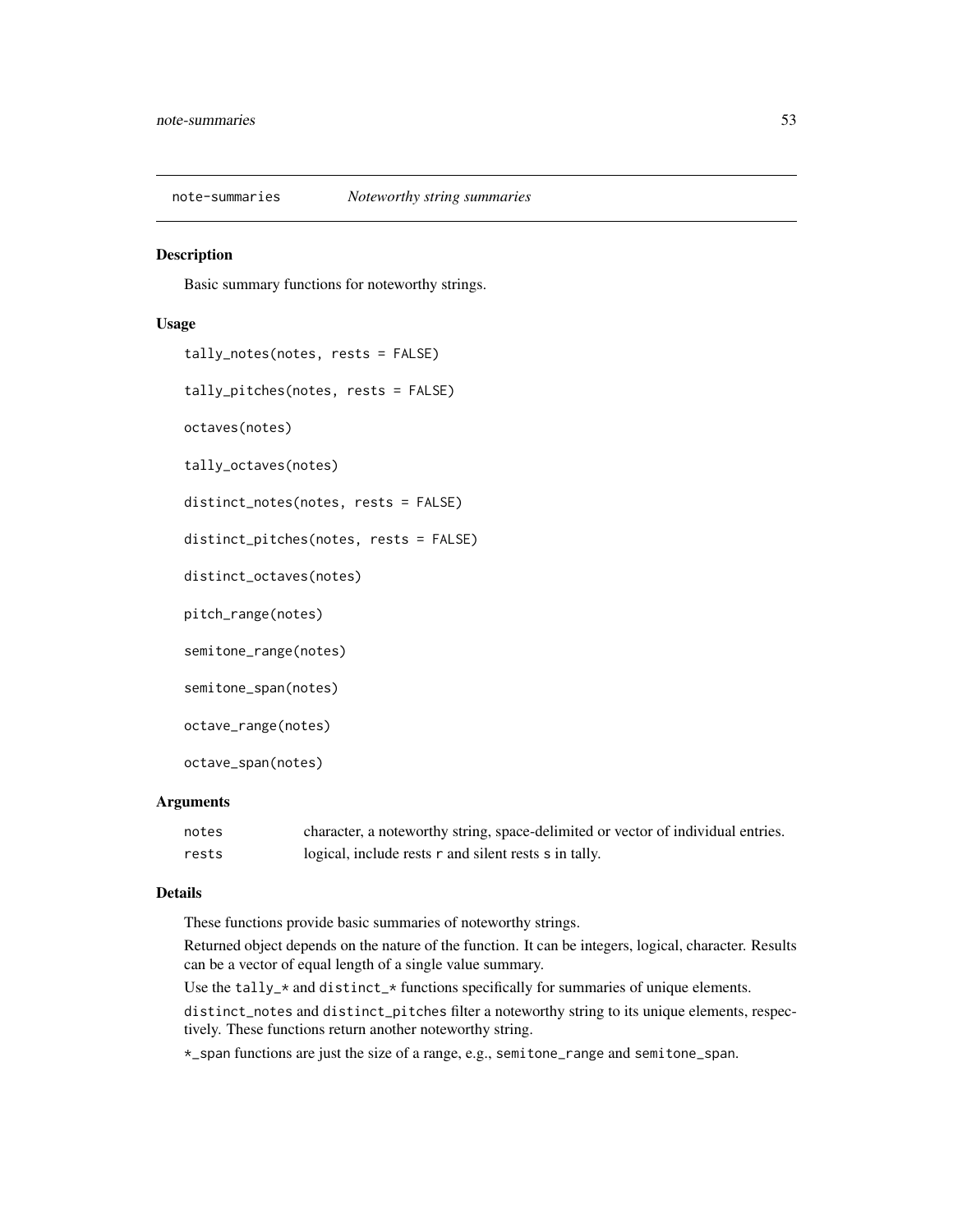#### 54 noteinfo

## Value

varies by function

## See Also

[note-checks](#page-43-0), [note-metadata](#page-49-0), [note-coerce](#page-44-0), [valid-notes](#page-115-0)

# Examples

```
x <- "r s e_2 a_, c#f#a#"
tally_notes(x)
tally_pitches(x)
octaves(x)
tally_octaves(x)
distinct_notes(x)
distinct_pitches(x)
distinct_octaves(x)
pitch_range(x)
semitone_range(x)
semitone_span(x)
octave_range(x)
octave_span(x)
```
noteinfo *Note info helpers*

# Description

Functions for working with note info strings.

## Usage

info\_duration(x)

info\_slur\_on(x)

info\_slur\_off(x)

```
info_slide(x)
```
info\_bend(x)

info\_dotted(x)

info\_single\_dotted(x)

info\_double\_dotted(x)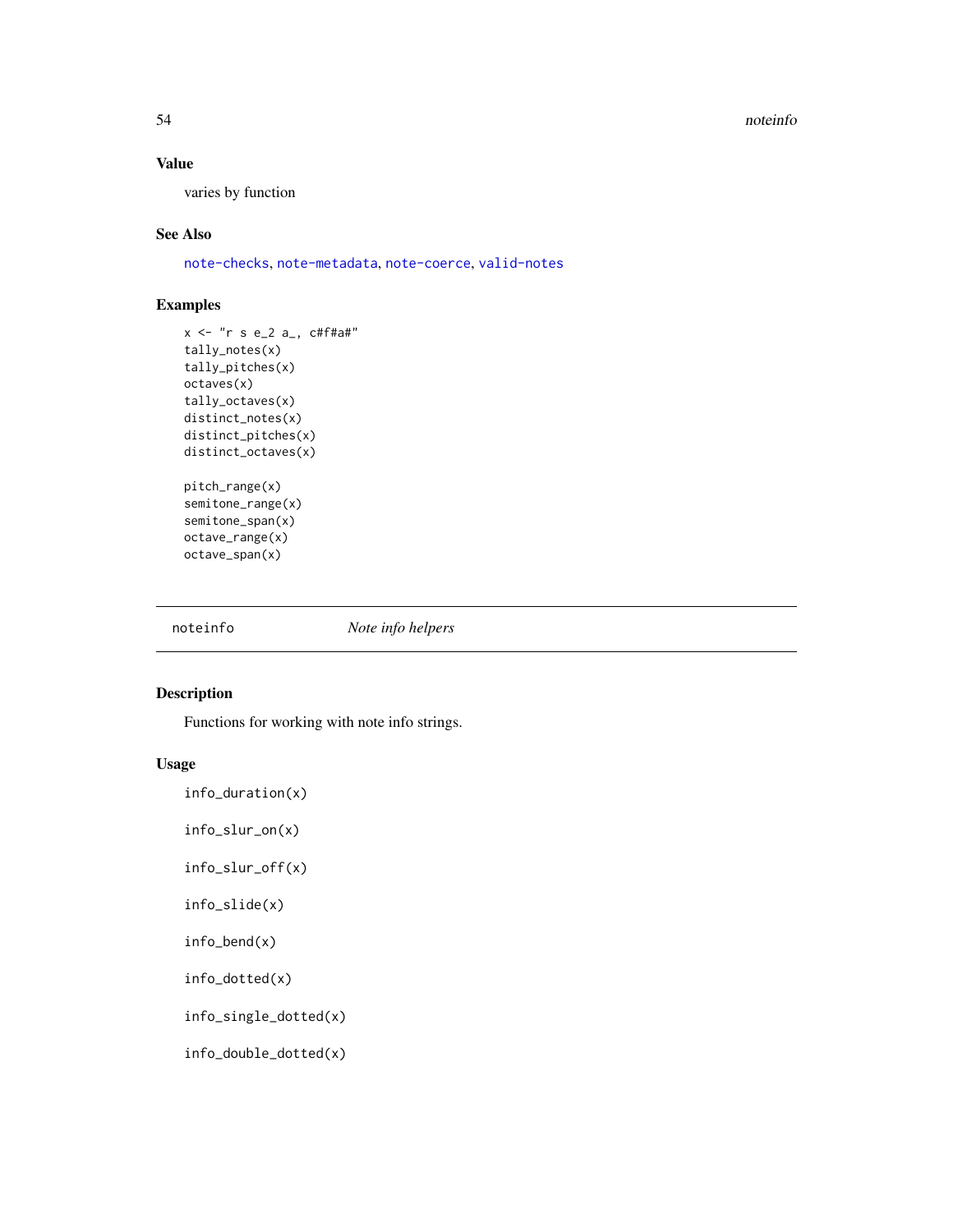info\_annotation(x)

info\_articulation(x)

#### Arguments

x character, note info string normally accompanying a noteworthy string for building phrase objects. x may also be a phrase object.

# Details

If x is a phrase object, there are some parsing limitations such as tuplets and repeats.

## Value

character

#### See Also

[valid-noteinfo](#page-114-0)

# Examples

```
a <- notate("t8x", "Start here")
notes <- "a, b, c d e f g# a r ac'e' a c' e' c' r*3 ac'e'~ ac'e'"
info \leq paste(a, "t8x t8-. 16 4.. 16- 16 2^2 2 4. 8( 4)( 4) 8*4 1 1")x <- as_music(notes, info)
data.frame(
  duration = info_duration(x),
  slur\_on = info\_slur\_on(x),
  slur_{of}f = info_{slur_{of}}f(x),
  slide = info_slide(x),
  bend = info\_bend(x),
  dotted = info\_dotted(x),
  dotted1 = info\_single\_dotted(x),dotted2 = info_double_dotted(x),
  annotation = info_annotation(x),
  articulation = info_articulation(x)
)
```
note\_ngram *Note/chord n-gram*

## Description

Convert a noteworthy string to a list of noteworthy n-grams.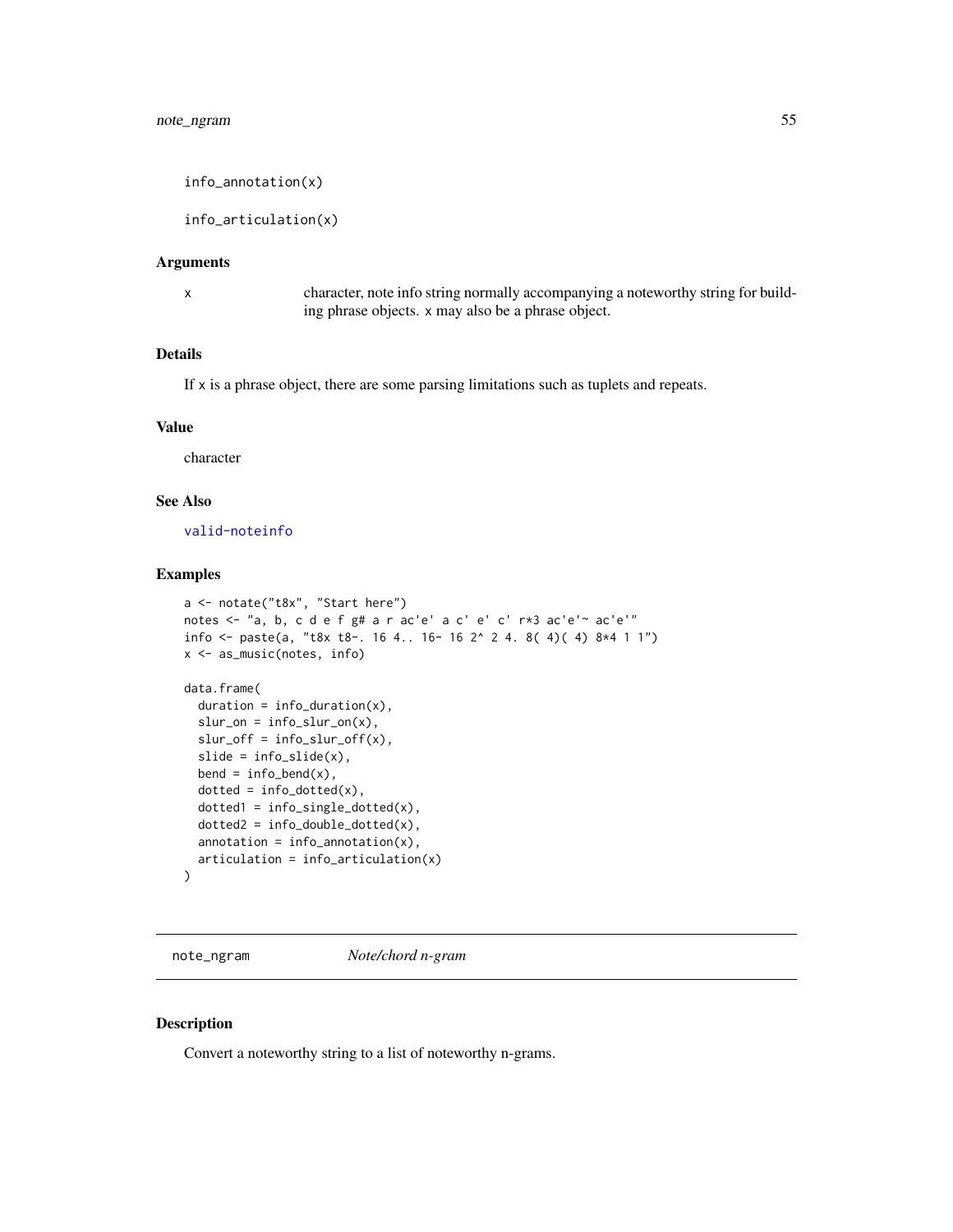## Usage

note\_ngram(notes, n = 2, tally = FALSE, rests = FALSE)

# Arguments

| notes | a noteworthy string.                                                       |
|-------|----------------------------------------------------------------------------|
| n     | Number of grams. Must be $\ge$ = 1 and $\le$ number of timesteps in notes. |
| tally | logical, tally n-grams in a data frame. Otherwise a list.                  |
| rests | logical, exclude rests. Affects the number of timesteps.                   |

# Value

list of noteworthy objects or a tibble

# Examples

```
x \le - as_noteworthy("c r ceg dfa ceg dfa")
note_ngram(x)
(x \le -\n note_ngram(x, \text{ tally} = \text{TRUE})x$ngram <- as.character(x$ngram)
x
```
# note\_slice *Slice, sort, rotate, shift and arpeggiate notes*

# <span id="page-55-0"></span>Description

Helper functions for indexing and moving notes within noteworthy strings.

# Usage

```
note_slice(notes, ...)
note_sort(notes, decreasing = FALSE)
note_rotate(notes, n = 0)
note_shift(notes, n = 0)
note_arpeggiate(notes, n = 0, step = 12)
```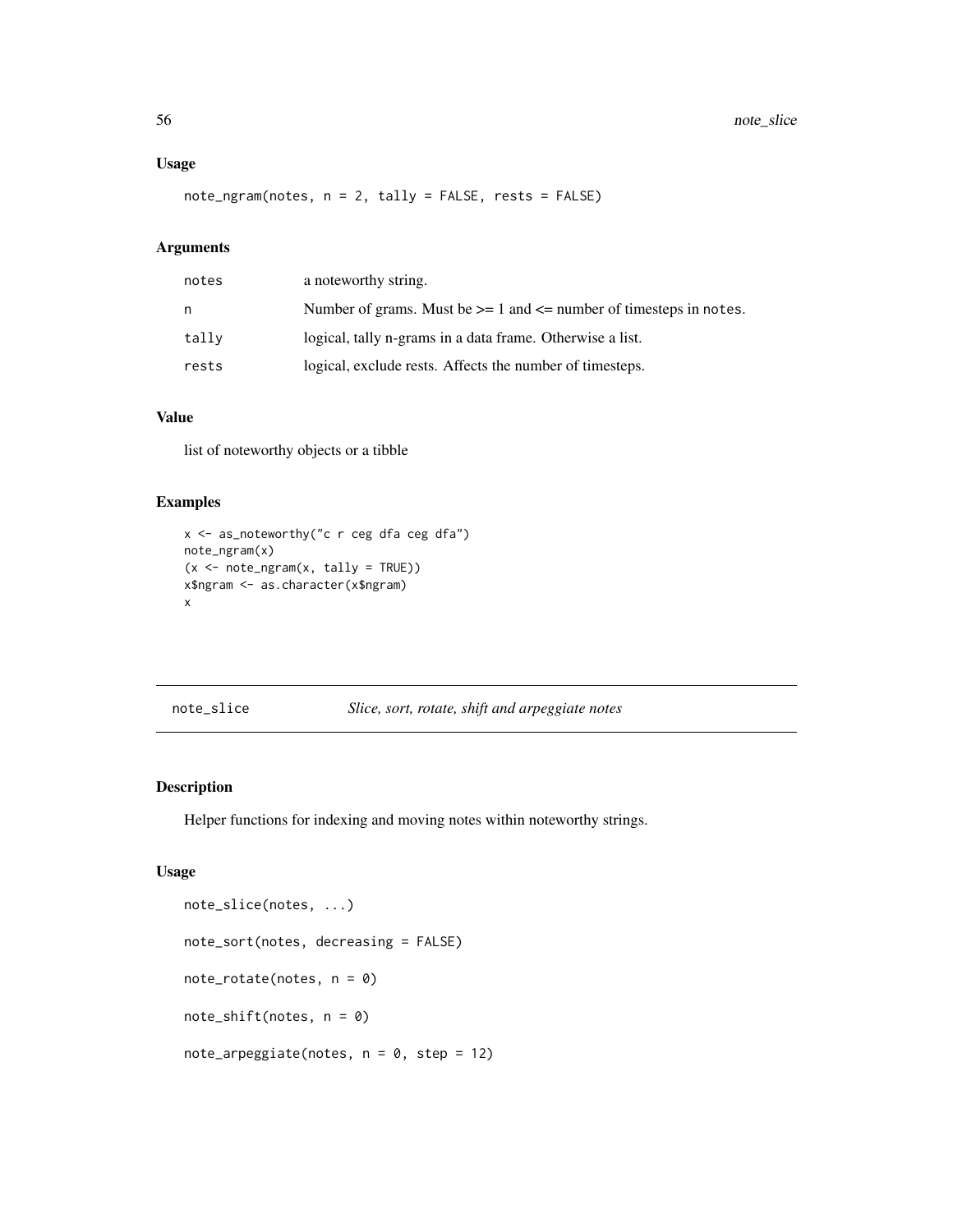#### note\_slice 57

#### Arguments

| notes      | character, a noteworthy string, space-delimited or vector of individual entries.                                                                                              |
|------------|-------------------------------------------------------------------------------------------------------------------------------------------------------------------------------|
| $\ddots$   | For note_slice, an integer or logical vector.                                                                                                                                 |
| decreasing | logical, short in decreasing order.                                                                                                                                           |
| n          | integer, number of rotations or extensions of note sequence. See details.                                                                                                     |
| step       | integer, number of semitone steps from the first (or last) note in notes at which<br>to begin repeating the shifted notes sequence as an arpeggio. See examples.<br>arpeggio. |

#### Details

note\_slice subsets the timesteps of a noteworthy string by integer index or logical vector of length equal to the number of timesteps.

note\_sort sorts the timesteps of a noteworthy string by pitch. When a tie exists by root note, the next note in chords are compared, if they exist. For example, a, sorts lower than a,ce.

note\_rotate simply rotates anything space-delimited or vectorized in place. It allows chords. Octave numbering is ignored if present.

For note\_shift the entire sequence is shifted up or down in pitch, as if inverting a broken chord. If notes contains chords, they are broken into successive notes. Then all notes are ordered by pitch. Finally shifting occurs.

Instead of a moving window, note\_arpeggiate grows its sequence from the original set of timesteps by repeating the entire sequence n times (n must be positive). Each repeated sequence contributing to the arpeggio is offset by step semitones from the original. step can be negative. It defaults to 12, increasing all notes by one octave.

## Value

character

```
x <- "bd'f#' a c'e'g' b ba c'g' gd'g'd''"
note_sort(x)
note_sort(x, decreasing = TRUE)
x < - "e_2 a_, c#f#a#"
note_slice(x, 2:3)
note_slice(x, c(FALSE, TRUE, TRUE))
note_rotate(x, 1)
note_shift("c e g", 1)
note_shift("c e g", -4)
note_arpeggiate("c e g ceg", 3)
note_arpeggiate("c e g'', 3, step = -12)
note_arpeggiate("g e c", 3, step = -12)
```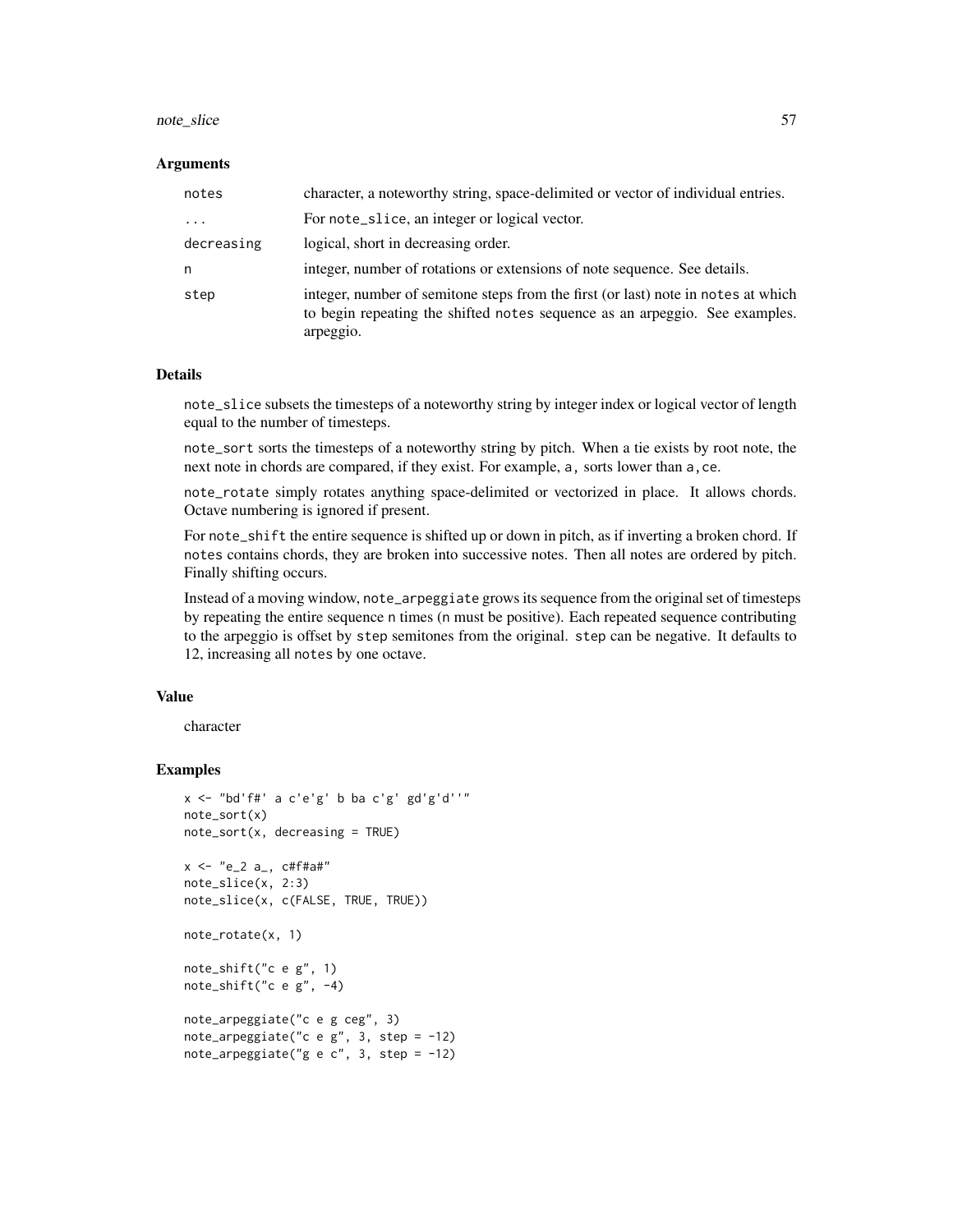```
note\_arpeggiate("c e_g_a", 3, step = 3)
note_arpeggiate("c a g = e", 3, step = -3)
```
#### **Description**

These functions assist with summarizing temporal data for music objects.

#### Usage

```
n_measures(x)
n_beats(x, unit = 4)
steps_per_measure(x)
bpm(x, unit = 4, tempo = NULL)
seconds(x, tempo = NULL)seconds_per_measure(x, tempo = NULL)
seconds_per_step(x, tempo = NULL)
steps_start_time(x, tempo = NULL)
```
#### Arguments

| X     | note info or music object.                                                          |
|-------|-------------------------------------------------------------------------------------|
| unit  | character, or an equivalent integer. A beat unit. See details.                      |
| tempo | character, LilyPond format tempo, e.g., " $4 = 120$ " is 120 quarter note beats per |
|       | minute.                                                                             |

# Details

These functions also work with the simpler noteinfo class, though some functions require you to provide additional arguments.

Functions that deal with real time require a known tempo, which music objects have. The simpler note info object does not contain this information. You can provide a value to the tempo argument of such functions. This overrides the tempo of  $x$  if a music object. But the reason to use tempo is to provide one when x is a note info object. By default tempo = NULL, in which case it will derive the value from the music object or return an error for note info objects.

n\_measures gives the total number of measures covered by all timesteps. Functions providing the number of beats and beats per minute both take a unit, defaulting to 4 for quarter note beats. The unit can be any even beat, triplet beat, dotted, or double dotted beat, from "t32" up to 1.

The number of timesteps starting in each measure is obtained with steps\_per\_measure.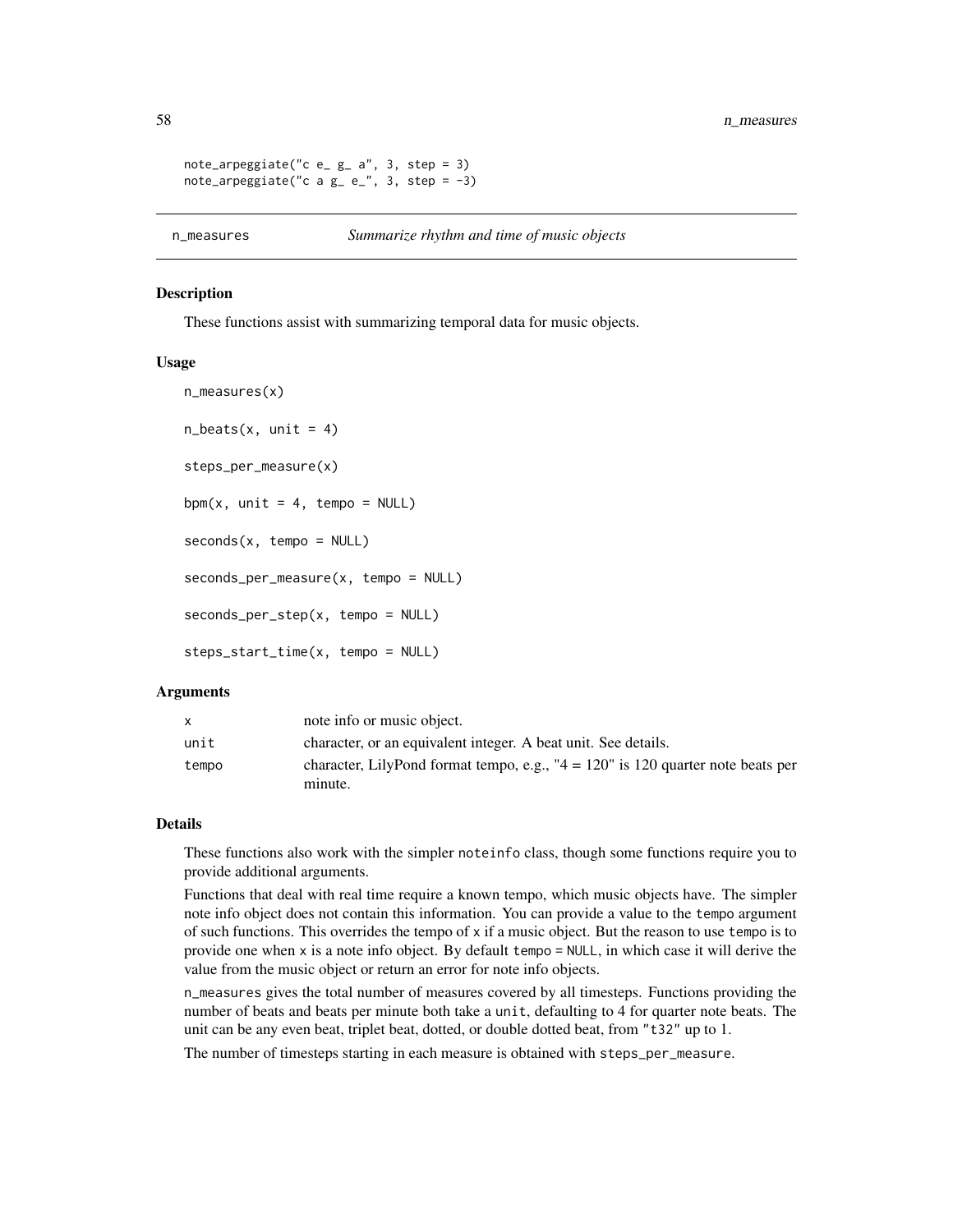#### phrase 59

# Value

depends on function

# Examples

```
a <- notate("t8x", "Start here")
notes <- "a, b, c d e f g# a r ac'e' a c' e' c' r*3 ac'e'~ ac'e'"
info <- paste(a, "t8x t8-. 16 4.. 16- 16 2^ 2 4. 8( 4)( 4) 8*4 1 1")
info <- as_noteinfo(info)
x <- as_music(notes, info)
n_measures(info) # fraction indicates incomplete final measure
n_measures(x)
n_beats(x)
n_beats(x, 1)
n_beats(x, "t16")
bpm(x)bpm(x, "t8")
seconds(x)
seconds(info, "4 = 120")seconds(info, "2 = 60")
seconds(x, "4 = 100")steps_per_measure(x)
seconds_per_measure(x)
seconds_per_step(x)
steps_start_time(x)
```
<span id="page-58-0"></span>phrase *Create a musical phrase*

#### Description

Create a musical phrase from character strings that define notes, note metadata, and optionally explicit strings fretted. The latter can be used to ensure proper tablature layout.

# Usage

phrase(notes, info = NULL, string = NULL, bar = NULL) p(notes, info = NULL, string = NULL, bar = NULL)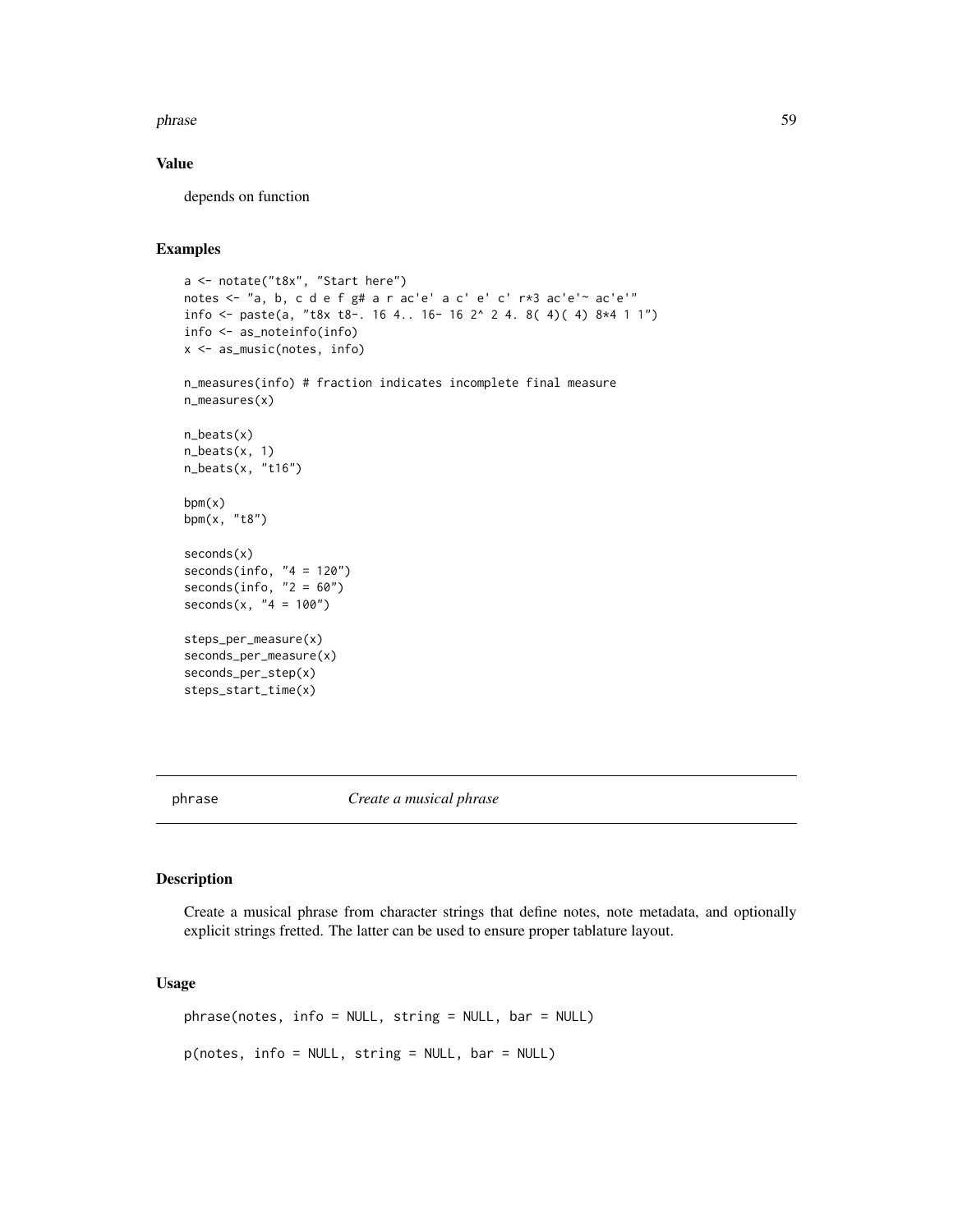#### Arguments

| notes, info | noteworthy and note info strings. When info = NULL, it is assumed that notes<br>refers to a music object or string formatted as such.                                                                                     |
|-------------|---------------------------------------------------------------------------------------------------------------------------------------------------------------------------------------------------------------------------|
| string      | space-delimited character string or vector (or integer vector if simple string num-<br>bers). This is an optional argument that specifies which instrument strings to<br>play for each specific timestep. Otherwise NULL. |
| bar         | character or NULL (default). Terminates the phrase with a bar or bar check. See<br>details. Also see the LilyPond help documentation on bar notation for all the<br>valid options.                                        |

# Details

A phrase object combines a valid string of notes with a corresponding valid string of note info. The only required note info is time, but other information can be included as well. You do not need to input an existing noteworthy class object and noteinfo class object, but both inputs must be valid and thus coercible to these classes. This is similar to how the music class works. The difference with phrase objects is that they are used to create LilyPond syntax analogous to what a music object contains.

Note that if you convert a music object to a phrase object, you are changing contexts. The phrase object is the simplest LilyPond-format music structure. Coercion with phrase strips all attributes of a music object and retains only notes, note info and string numbers.

See the help documentation on noteworthy, noteinfo, and music classes for an understanding of the input data structures. The function p is a convenient shorthand wrapper for phrase.

If a string is provided to bar, it is interpreted as LilyPond bar notation. E.g., bar =  $''$ |" adds the LilyPond syntax \bar "|" to the end of a phrase. If only a bar check is desired, use bar = TRUE. FALSE is treated as NULL for completeness.

#### Value

a phrase.

## See Also

[valid-notes](#page-115-0), [valid-noteinfo](#page-114-0), [music](#page-39-0)

```
phrase("c ec'g' ec'g'", "4- 4 2") # no string arg (not recommended for tabs)
phrase("c ec4g4 ec4g4", "4 4 2") # same as above
phrase("c b, c", "4. 8(8)", "5 5 5") # direction implies hammer on
phrase("b2 c d", "4( 4) - 2", "5 5 5") # hammer and slide
```

```
phrase("c ec'g' ec'g'", "1 1 1", "5 432 432")
p("c ec'g' ec'g'", 1, "5 4 4") # same as above
```

```
n \leq "a, b, c d e f g e f g a a"
i \leq 4 8 - 8 8 8 -. t8( t8)( t8) t16( t16)( t16) 8 1"
```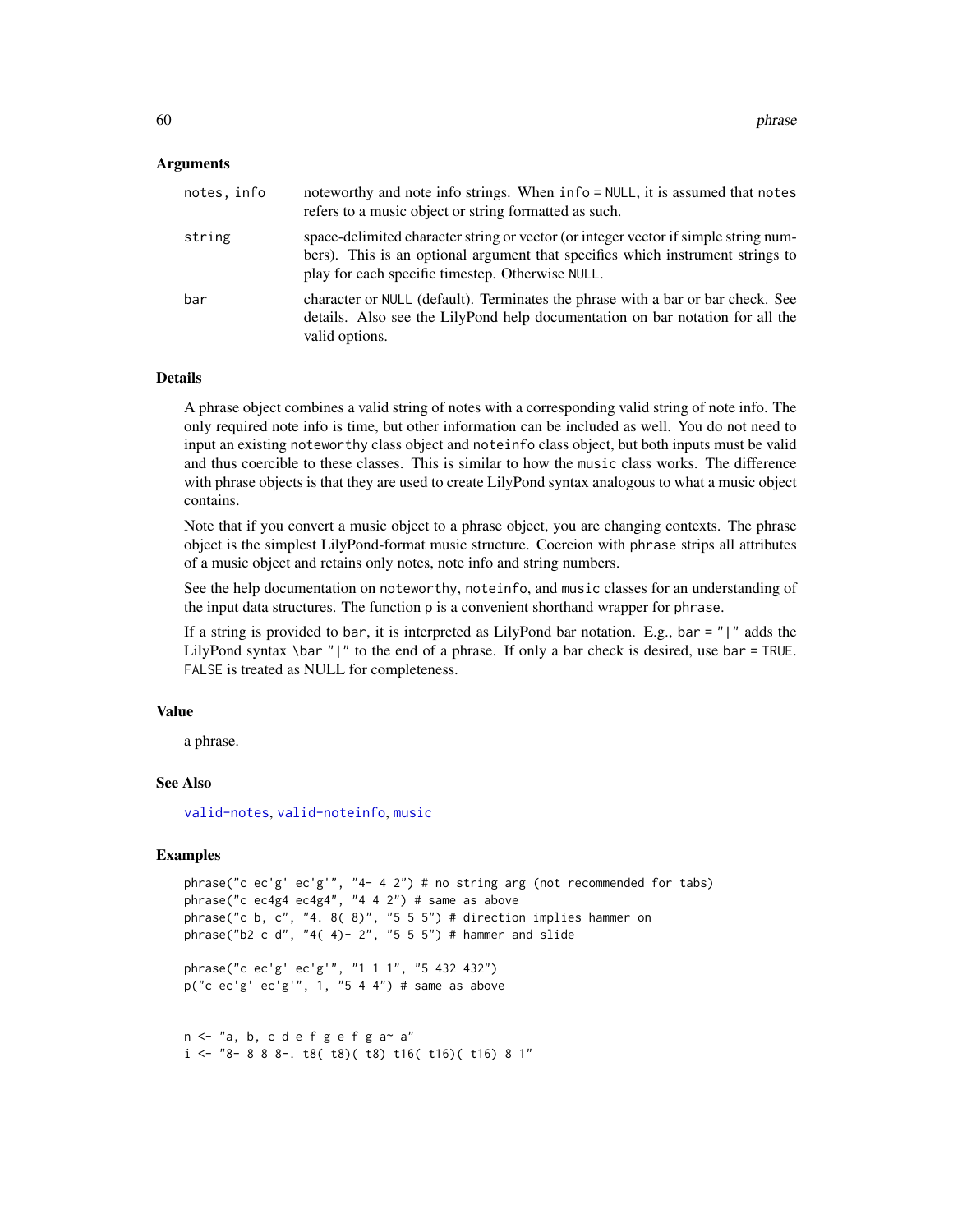# phrase-checks 61

```
m <- as_music(n, i)
x \leftarrow p(n, i)x
identical(x, p(m))
x <- "a,4;5*5 b,4- c4 cgc'e'~4 cgc'e'1 e'4;2 c';3 g;4 c;5 ce'1;51"
p(x)identical(p(x), p(as_music(x)))
x \le p("a b", 2, bar = "|.")x2 \le p c(p("a b", 2), '\bar "|.")identical(x, x2)
```
phrase-checks *Phrase validation and coercion*

#### Description

These helper functions add some validation checks for phrase and candidate phrase objects.

#### Usage

```
as_phrase(phrase)
phrasey(phrase)
notify(phrase)
phrase_notes(phrase, collapse = TRUE)
phrase_info(phrase, collapse = TRUE, annotations = TRUE)
phrase_strings(phrase, collapse = FALSE)
notable(phrase)
```
# Arguments

| phrase      | phrase object or character string (candidate phrase).                         |
|-------------|-------------------------------------------------------------------------------|
| collapse    | logical, collapse result into a single string ready for phrase construction.  |
| annotations | logical, strip any text annotations from the note info converted from phrase. |

## Details

Use these functions with some caution. They are not intended for strictness and perfection. phrasey checks whether an object is weakly phrase-like and returns TRUE or FALSE. It can be used to safeguard against the most obvious cases of phrase not containing valid phrase syntax when programming. However, it may also be limiting. Use wear sensible.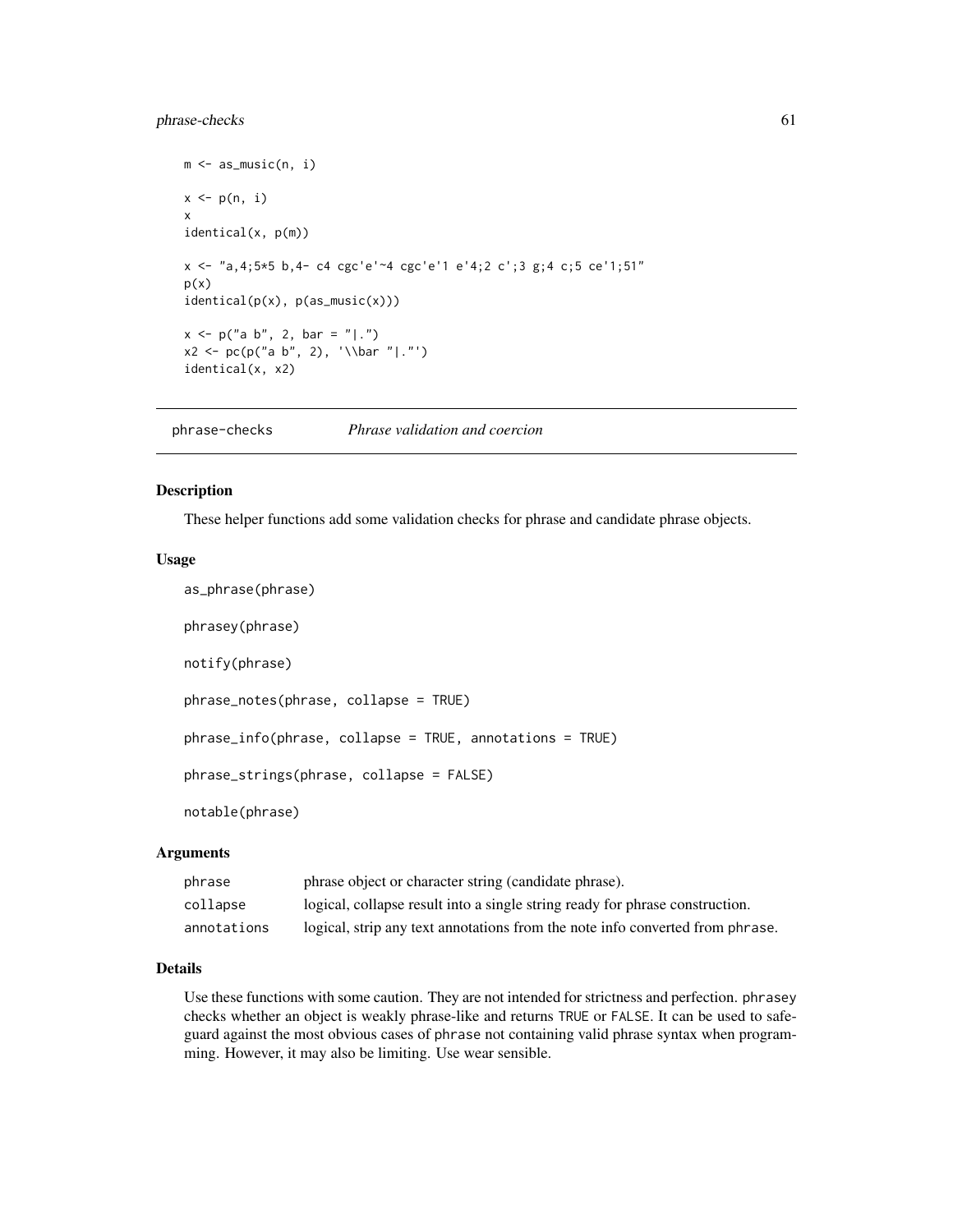as\_phrase coerces an object to a phrase object if possible. This function performs an internal phrasey check.

notify attempts to decompose a phrase object back to its original input vectors consisting of notes, note info, and optionally, instrument string numbering. If successful, it returns a tibble data frame with columns: notes, info, string.

Unless decomposing very simple phrases, this function is likely to reveal limitations. Complex phrase objects constructed originally with phrase can be challenging to deconstruct in a one to one manner. Information may be lost, garbled, or the function may fail. For example, this function is not advanced enough to unravel repeat notation or tuplets.

notable returns TRUE or FALSE regarding whether a phrase can be converted back to character string inputs, not necessarily with complete correctness, but without simple failure. It checks for phrasiness. Then it tries to call notify and returns FALSE gracefully if that call throws an exception.

#### Value

see details for each function's purpose and return value.

```
# Create a list of phrase objects
p1 <- phrase("c ec'g' ec'g'", "4 4 2") # no string numbers (not recommended)
p2 \le - phrase("c ec4g4 ec4g4", "4 4 2") # same as above
p3 <- phrase("c b, c", "4. 8( 8)", "5 5 5") # direction implies hammer on
p4 <- phrase("b2 c d", "4( 4)- 2", "5 5 5") # hammer and slide
p5 <- phrase("c ec'g'~ ec'g'", 1, "5 432 432") # tied chord
x \le -\text{list}(p1, p2, p3, p4, p5)# Check if phrases and strings are phrasey
sapply(x, phrasey)
sapply(as.character(x), phrasey, USE.NAMES = FALSE)# Coerce character string representation to phrase and compare with original
y <- lapply(as.character(x), as_phrase)
identical(x, y)
# Check if notable
sapply(x, notable)
notable(p("a b c", 1))notable("a b x") # note: not constructible as a phrase in the first place
# Notify phrases
d <- do.call(rbind, lapply(x, notify))
d
# Wrappers around notify extract components, default to collapsed strings
phrase_notes(p5)
phrase_info(p5)
phrase_strings(p5)
# If phrase decomposition works well, coercion is one to one
x2 \leq -lapply(x,
```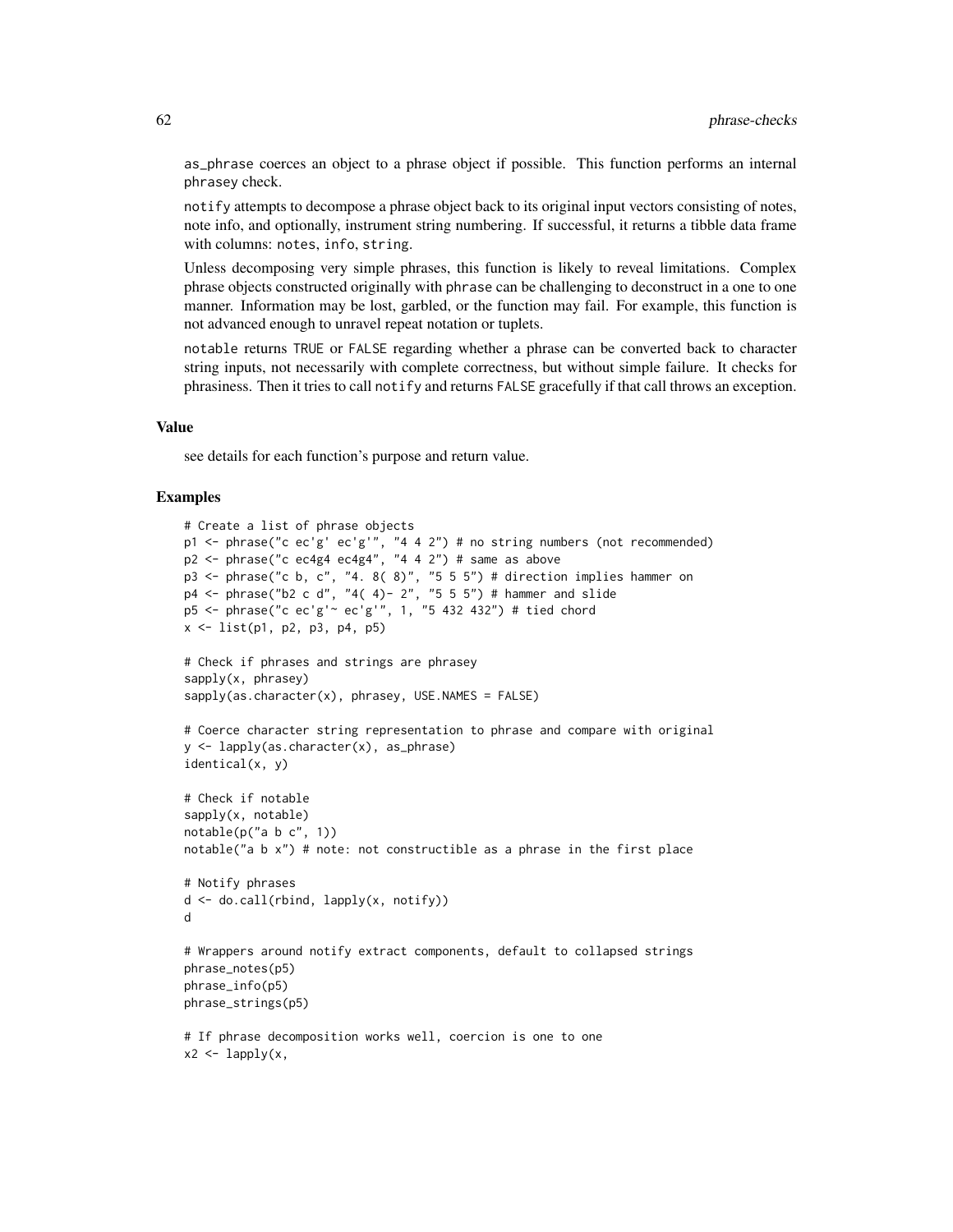# pitch\_freq 63

```
function(x) p(phrase_notes(x), phrase_info(x), phrase_strings(x))
\mathcal{L}identical(x, x2)
```
pitch\_freq *Pitch conversions*

## Description

Convert between pitches, chords, semitones and frequencies.

#### Usage

```
pitch_freq(notes, a4 = 440)
pitch_semitones(notes)
chord_freq(notes, a4 = 440)
chord_semitones(notes)
freq_pitch(
  freq,
 octaves = c("tick", "integer"),
  accidentals = c("flat", "sharp"),
 collapse = FALSE,
 a4 = 440\mathcal{L}freq_semitones(freq, a4 = 440)
semitone_pitch(
  semitones,
 octaves = c("tick", "integer"),
 accidentals = c("flat", "sharp"),
  collapse = FALSE
\mathcal{L}
```
# semitone\_freq(semitones, a4 = 440)

# Arguments

| notes   | character, noteworthy string, space-delimited or vector of individual entries. See<br>details. |
|---------|------------------------------------------------------------------------------------------------|
| a4      | the fixed frequency of the A above middle C, typically 440 Hz.                                 |
| freg    | numeric vector, frequencies in Hz.                                                             |
| octaves | NULL or character, "tick" or "integer" octave numbering in result.                             |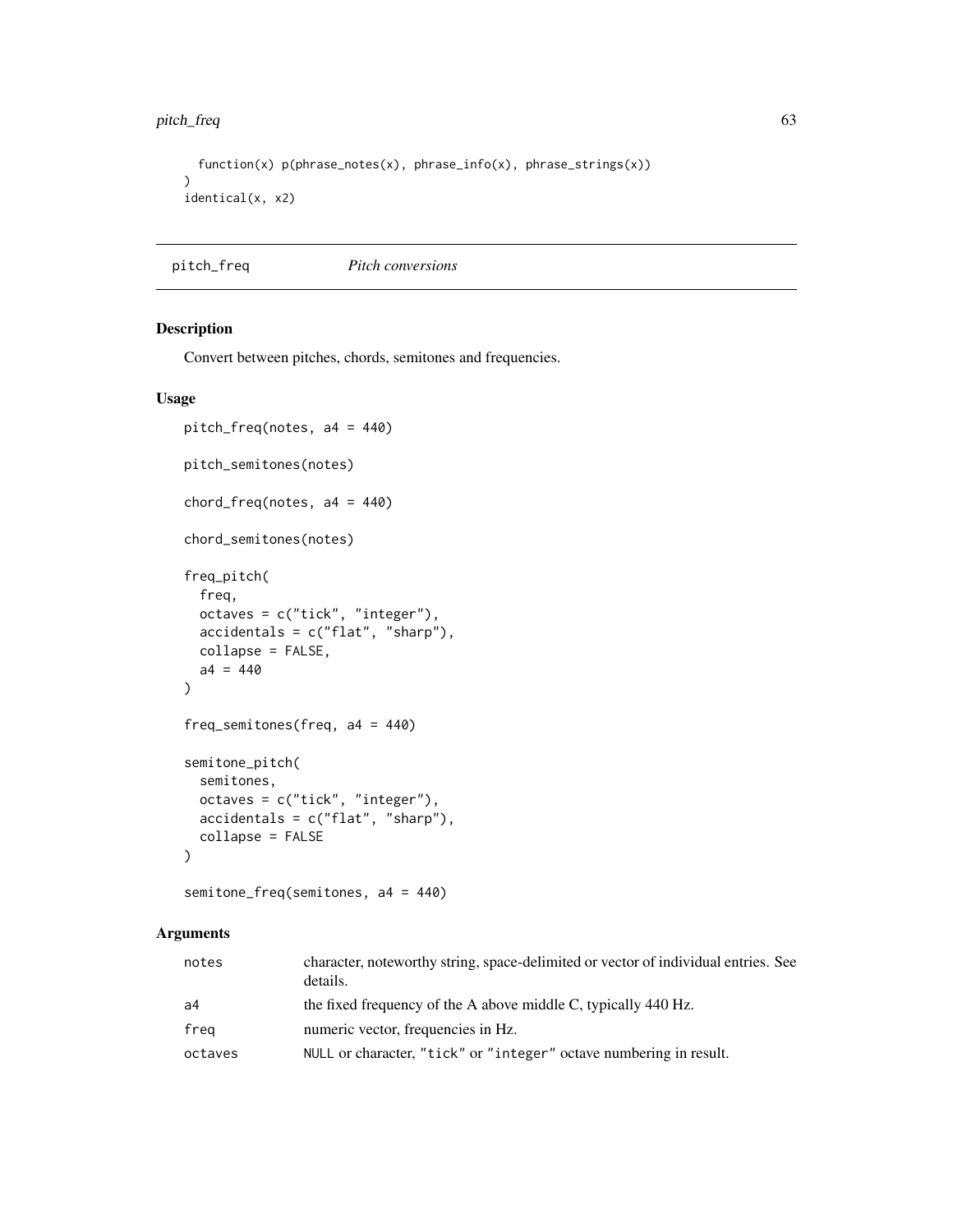64 pitch\_seq

| accidentals | NULL or character, represent accidentals, "flat" or "sharp".  |
|-------------|---------------------------------------------------------------|
| collapse    | logical, collapse result into a single string, key and style. |
| semitones   | integer values of pitches.                                    |

# Details

Frequencies are in Hertz. Values are based on the 12-tone equal-tempered scale. When converting an arbitrary frequency to pitch, it is rounded to the nearest pitch. pitch\_freq and pitch\_semitones strictly accept single notes in noteworthy strings and return numeric vectors. chord\_freq and chord\_semitones accept any noteworthy string and always return a list. These are provided so that all functions are type-safe. See examples.

# Value

integer, numeric or noteworthy vector

## Examples

```
x <- "a e4 a4 e5 a5"
y <- pitch_freq(x)
y
freq_semitones(y)
freq_pitch(y)
identical(as_noteworthy(x), freq_pitch(y, "integer", collapse = TRUE))
s <- pitch_semitones(x)
s
semitone_pitch(s)
x \leq - "a, a, cte"
chord_semitones(x)
chord_freq(x)
```
pitch\_seq *Create a sequence from pitch notation*

#### Description

Create a noteworthy string of a sequence of consecutive pitches.

## Usage

```
pitch\_seq(x, y, key = NULL, scale = NULL, format = c("space", "vector"))
```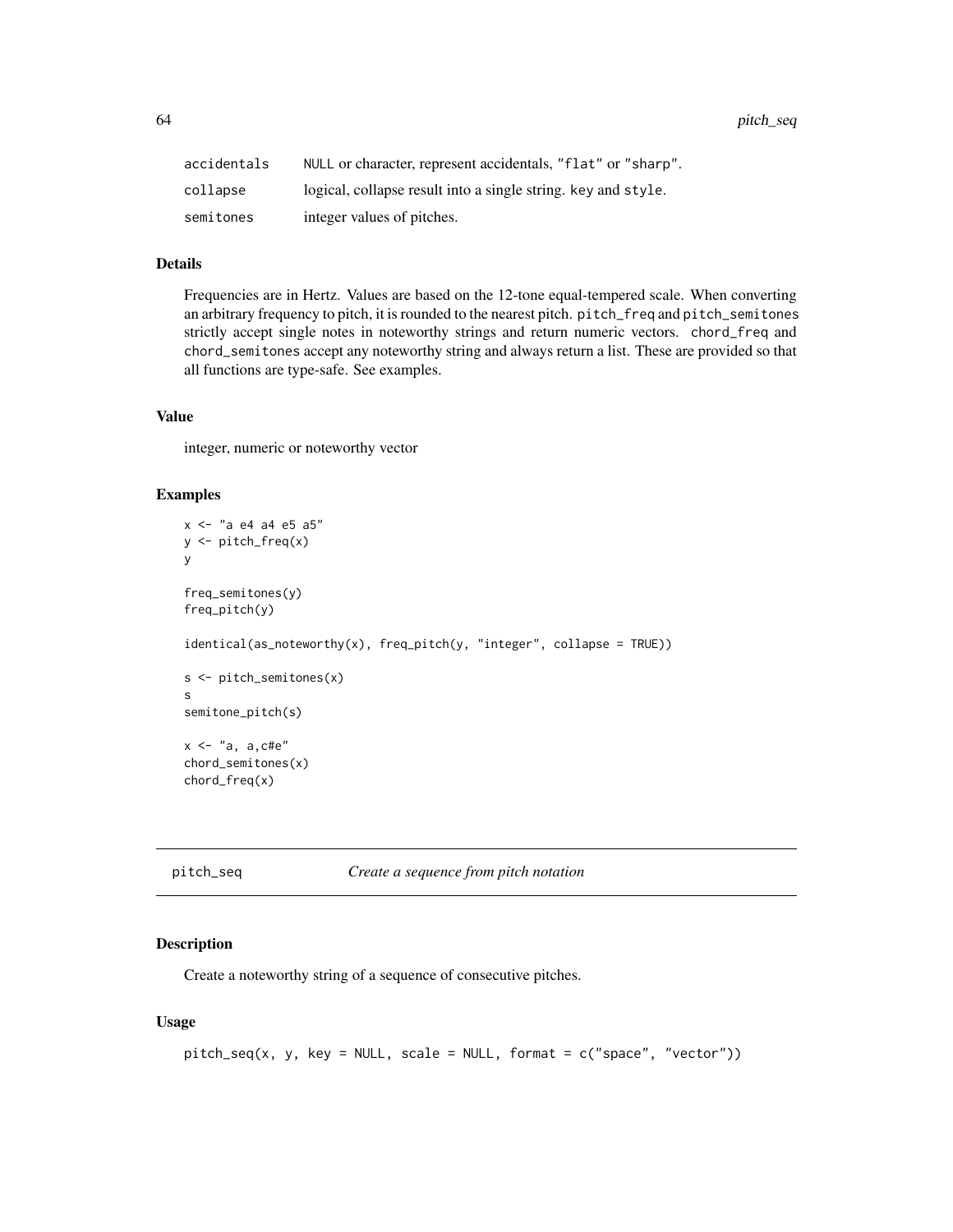# plot\_fretboard 65

# Arguments

| $\mathsf{x}$ | character, valid pitch notation, e.g., "a2" or "a, ".                                                                                                                   |
|--------------|-------------------------------------------------------------------------------------------------------------------------------------------------------------------------|
| y            | character, same as $x$ for the sequence $x : y$ . If a number, the length of the se-<br>quence from x and the sign of y determines the direction.                       |
| key          | character, key signature for a diatonic sequence. key = NULL (default) results in<br>a chromatic sequence.                                                              |
| scale        | character, if you want to use a different scale in conjunction with the key/root<br>note, you can provide it, e.g., scale = "harmonic minor". Ignored if key =<br>NULL. |
| format       | character, the timestep delimiter format, "space" or "vector".                                                                                                          |

## Details

Note that all pitches resulting from the defined sequence must be in the semitone range 0-131 or an error is thrown.

If not using a chromatic sequence and x (or y if also a pitch) is not part of the key signature or scale, the sequence is internally bound. See examples.

Format of accidentals in the result is prioritized by the scale and key, the key when no scale is given, then x (and y if also a pitch), and finally defaults to flats if ambiguous.

# Value

noteworthy

## Examples

```
# chromatic sequence (default)
pitch_seq("a,", 13)
pitch_seq("c5", -2)
pitch_seq("c", "b")
# diatonic sequence
pitch_seq("c", 8, key = "c")
pitch_seq("c", 8, "am")
pitch_seq("c#,", "a#'", "am")
# combine with alternative scale
pitch_seq("a", 8, "am", "harmonic minor")
```
plot\_fretboard *Chord and fretboard diagram plots*

# Description

Create a fretboard diagram for a single chord or a general progression.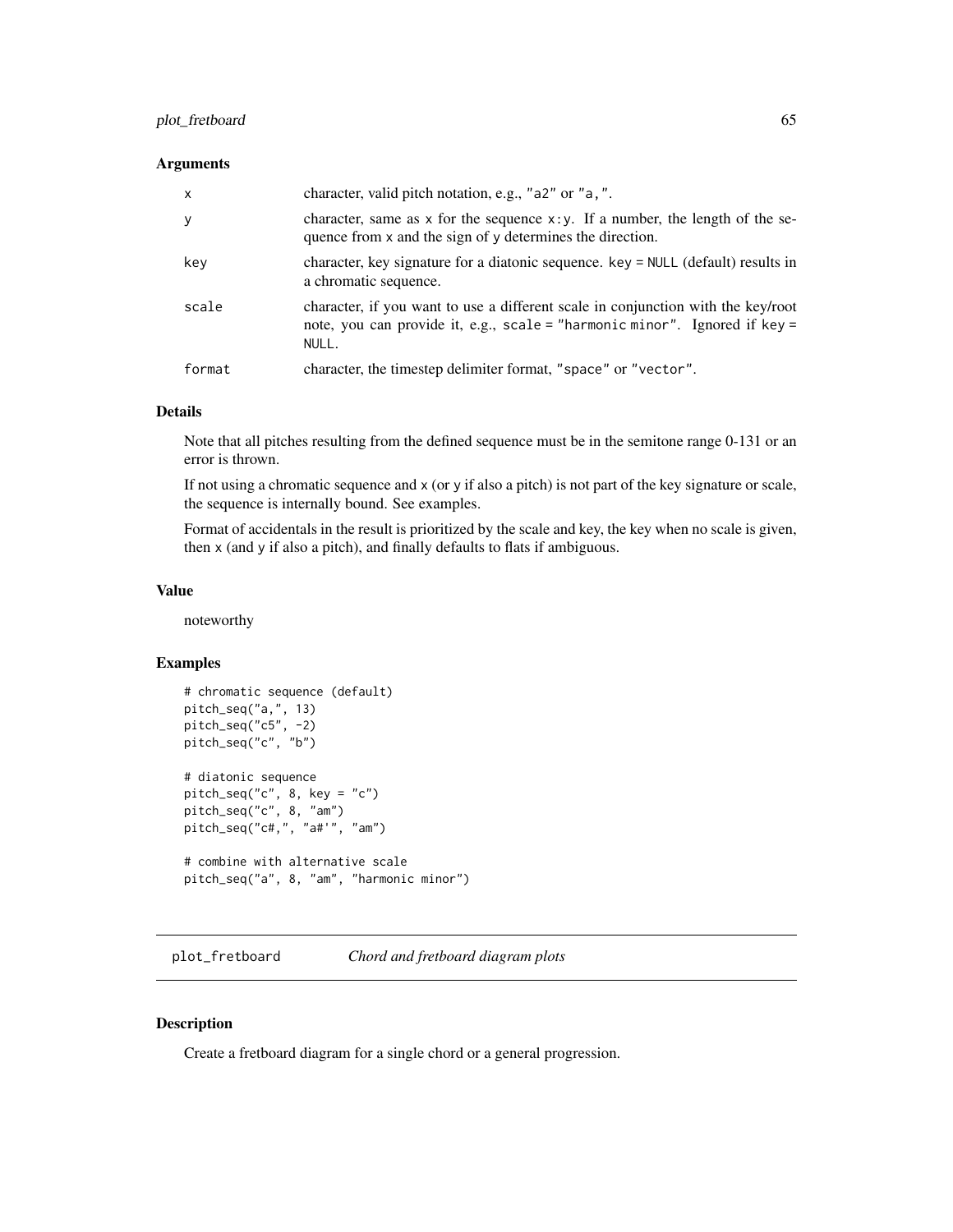# Usage

```
plot_fretboard(
  string,
  fret,
  labels = NULL,mute = FALSE,
  label\_size = 10,label_color = "white",
  point_size = 10,
 point_color = "black",
  point_fill = "black",
  group = NULL,horizontal = FALSE,left_handed = FALSE,
  fret_range = NULL,
  accidents = c("flat", "sharp"),tuning = "standard",
  show_tuning = FALSE,
  asp = NULL,base_size = 20
\mathcal{L}plot_chord(
  chord,
  labels = NULL,
  label\_size = 10,label_color = "white",
 point_size = 10,
 point_color = "black",
  point_fill = "black",
  group = NULL,horizontal = FALSE,
  left_handed = FALSE,
  fret_range = NULL,
  accidents = c("flat", "sharp"),tuning = "standard",
  show_tuning = FALSE,
  asp = NULL,base\_size = 20\mathcal{L}
```
## Arguments

| string | integer or as a space-delimited character string; instrument string numbers. |
|--------|------------------------------------------------------------------------------|
| fret   | integer or as a space-delimited character string; fret numbers.              |
| labels | character, optional text labels, must be one for every point.                |
| mute   | logical vector or specific integer indices, which notes to mute.             |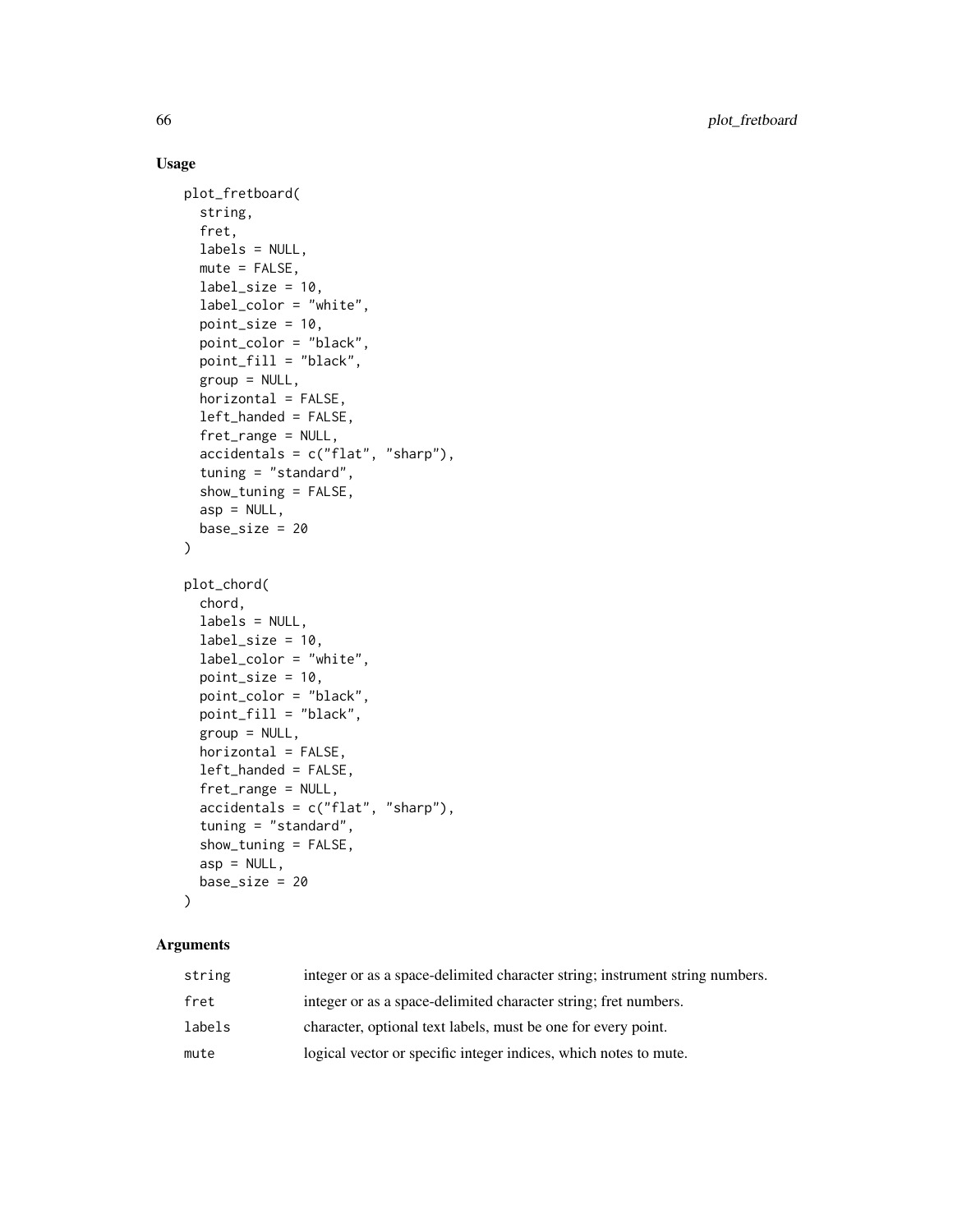| label_size  | numeric, size of fretted note labels.                                                              |
|-------------|----------------------------------------------------------------------------------------------------|
| label_color | character, label color.                                                                            |
| point_size  | numeric, size of fretted note points.                                                              |
| point_color | character, point color.                                                                            |
| point_fill  | character, point fill color.                                                                       |
| group       | optional vector to facet by.                                                                       |
| horizontal  | logical, directional orientation.                                                                  |
| left_handed | logical, handedness orientation.                                                                   |
| fret_range  | fret limits, if not NULL, overrides limits derived from fret.                                      |
| accidentals | character, when labels = "notes" represent accidentals: "flat" or "sharp".                         |
| tuning      | explicit tuning, e.g., "e, a, d g b e'", or a pre-defined tuning. See details.                     |
| show_tuning | logical, show tuning of each string.                                                               |
| asp         | numeric, aspect ratio, overrides default aspect ratio derived from number of<br>strings and frets. |
| base_size   | base size for ggplot2:: theme_void.                                                                |
| chord       | character, a single chord given in fret notation. See details.                                     |

## Details

These functions are under development and subject to change. They each return a ggplot object.

Use plot\_chord to create a fretboard diagram of a specific chord. plot\_chord accepts a character string in simple fretboard format, e.g., chord = "xo221o". Zero is allowed in place of "o". This only works when no spaces or semicolons are detected. The function checks for spaces first, then semicolons, to split fret numbers. Do not mix formats. For example, you can use chord = "xo221o", chord = "x 8 10 10 9 8" or chord = "x; 8; 10; 10; 9; 8". Trailing delimiters are ignored (LilyPond format: " $x; 8; 10; 10; 9; 8;$ "). If there are fewer fret values than there are strings on the instrument, as inferred from tuning, then muted strings, x, are inferred for the remaining lowerpitch strings.

plot\_fretboard produces a more general fretboard diagram plot. It is intended for scales, arpeggios and other patterns along the fretboard. For this function, provide vectors of string and fret numbers. mute is available but not as applicable for this function. For single chord diagrams, use plot\_chord.

Number of strings is derived from tuning. See [tunings](#page-112-0) for pre-defined tunings and examples of explicit tunings. tuning affects point labels when labels = "notes".

#### Value

a ggplot object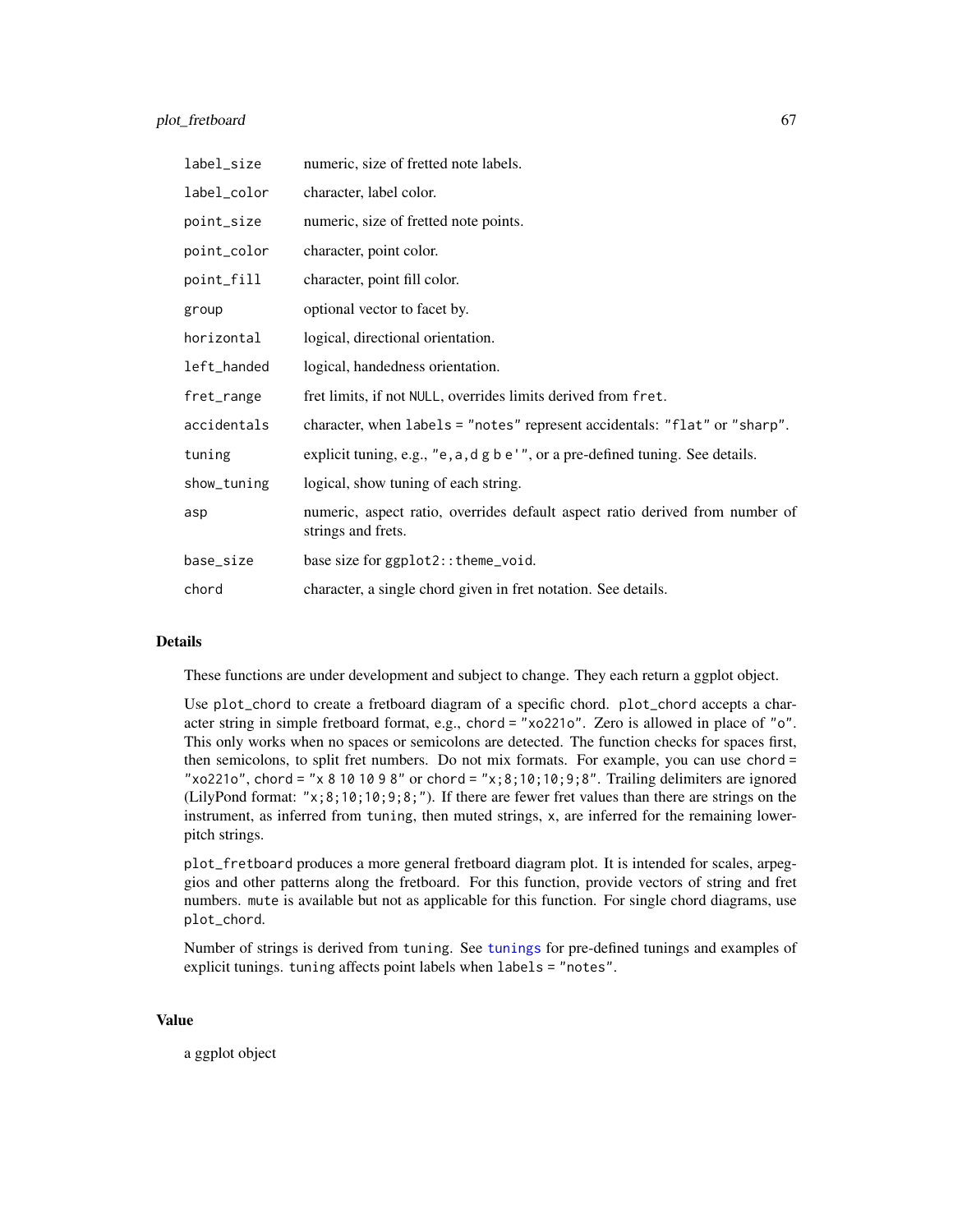## Examples

```
# General patterns: scale shifting exercise
string <- c(6, 6, 6, 5, 5, 5, 4, 4, 4, 4, 4, 3, 3, 3, 2, 2, 2, 1, 1, 1)
fret <- "2 4 5 2 4 5 2 4 6 7 9 6 7 9 7 9 10 7 9 10" # string input accepted
plot_fretboard(string, fret, labels = "notes")
# Single chord diagrams
# open chord
idx \leq c(1, 1, 2, 2, 2, 1)fill <- c("white", "black")[idx]
lab_col <- c("black", "white")[idx]
plot_chord("xo221o", "notes", label_color = lab_col, point_fill = fill)
# moveable chord
plot_chord("355433", horizontal = TRUE, show_tuning = TRUE)
plot_chord("0231") # leading x inferred; same as plot_chord("xxo321")
plot_chord("10 12 13 11", fret_range = c(10, 14))
```
plot\_music *Plot sheet music snippet with LilyPond*

## Description

These functions are wrappers around the render\_music\_ $*$  functions. They abstract the process of rendering a sheet music snippet to png and loading the rendered image back into R to be displayed as a plot in an open graphics device or inserted into an R Markdown code chunk.

## Usage

```
plot_music(
  music,
  clef = "treble",
  tab = FALSE,tuning = "standard",
  string_names = NULL,
  header = NULL,paper = NULL,
  colors = NULL,
  transparent = FALSE,
  res = 300
)
plot_music_tc(
  music,
  header = NULL,
  paper = NULL,
```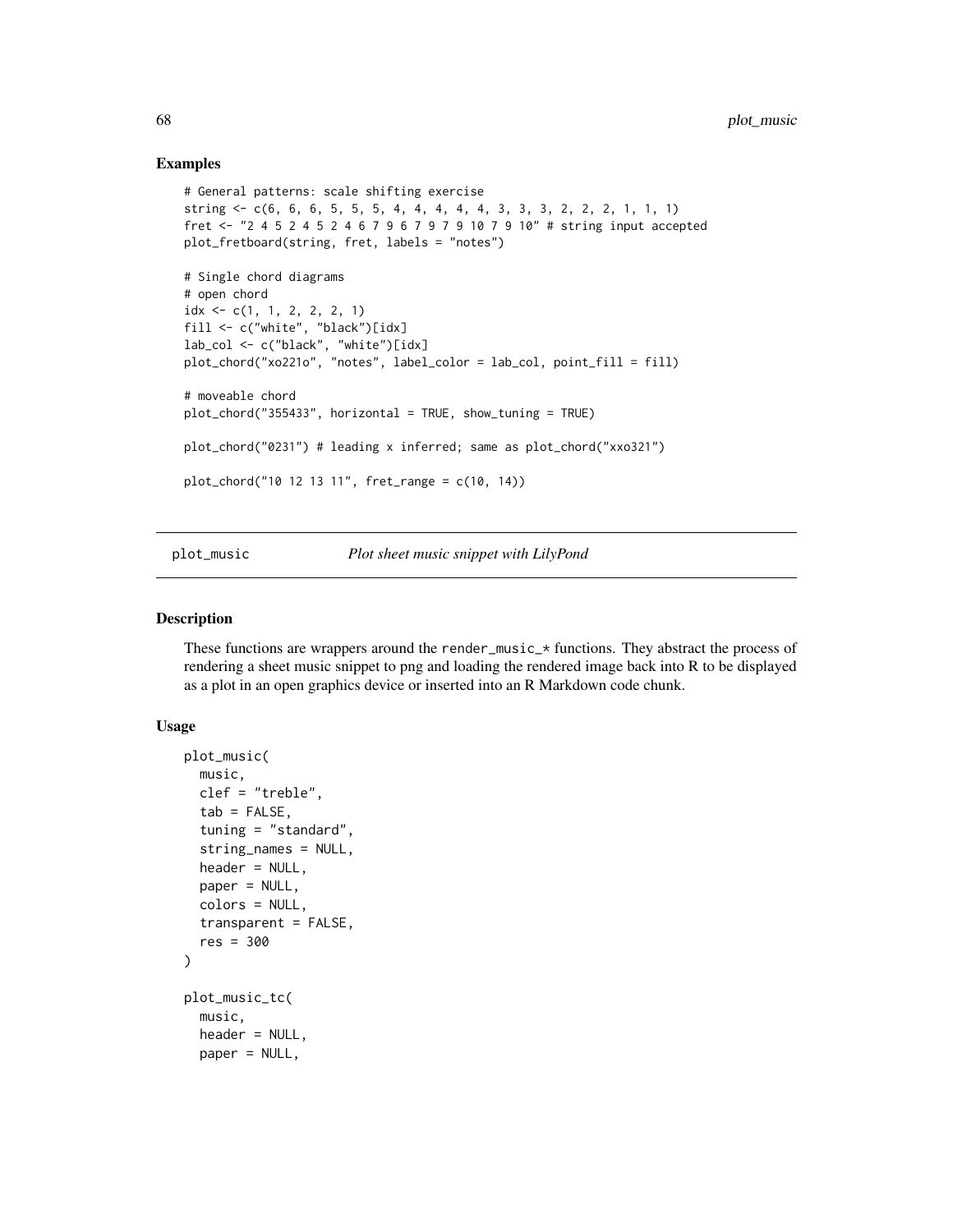```
colors = NULL,
  transparent = FALSE,
  res = 300
\mathcal{L}plot_music_bc(
 music,
 header = NULL,
 paper = NULL,
  colors = NULL,
  transparent = FALSE,
  res = 300
)
plot_music_tab(
  music,
 clef = NA,
  tuning = "standard",
  string_names = NULL,
  header = NULL,
 paper = NULL,
  colors = NULL,
  transparent = FALSE,
  res = 300
\mathcal{L}plot_music_guitar(
 music,
  tuning = "standard",
  string_names = NULL,
 header = NULL,paper = NULL,
  colors = NULL,
  transparent = FALSE,
  res = 300
\mathcal{L}plot_music_bass(
  music,
  tuning = "bass",
  string_names = FALSE,
  header = NULL,
  paper = NULL,
  colors = NULL,
  transparent = FALSE,
  res = 300
)
```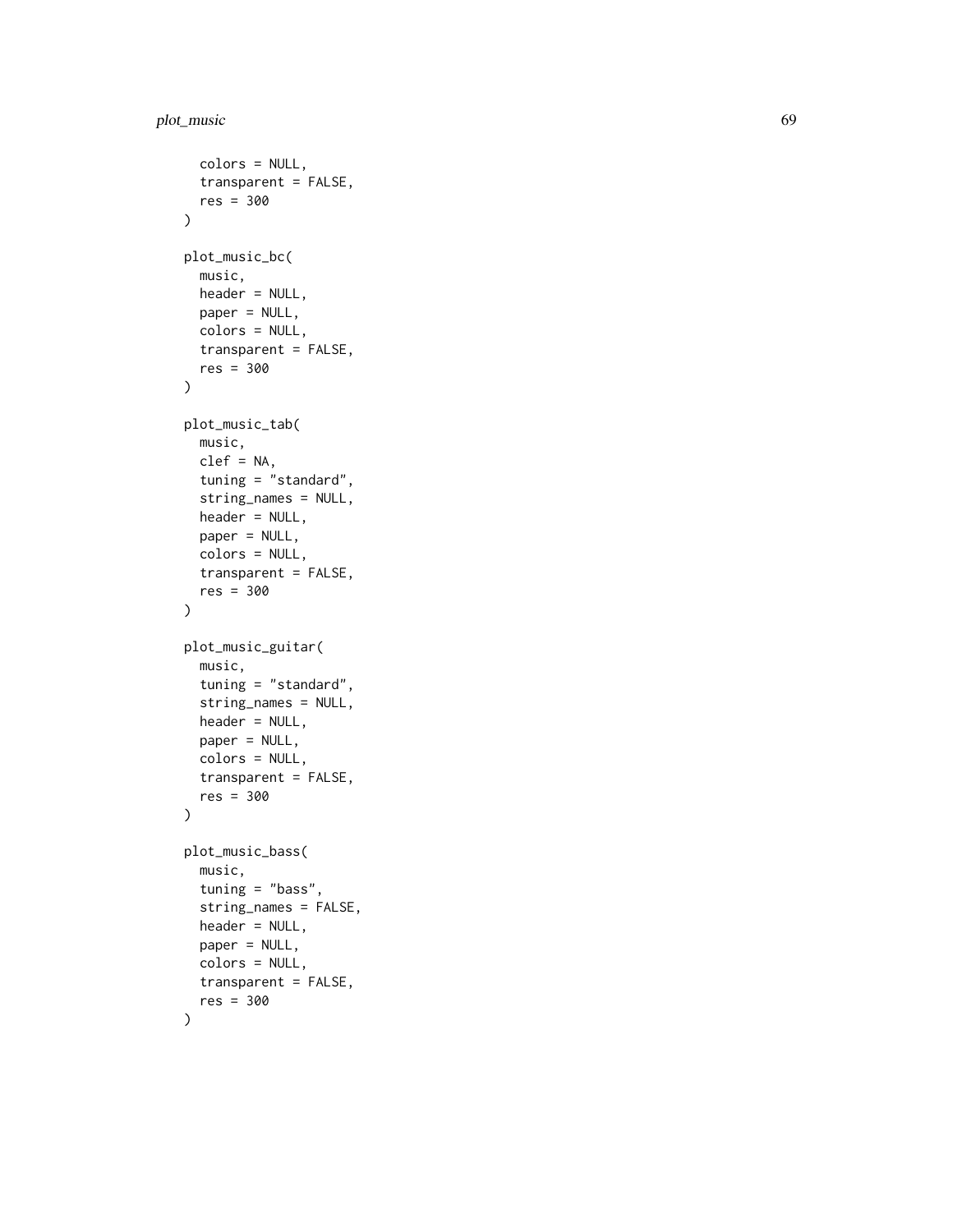## Arguments

| music        | a music object.                                                                                                                         |
|--------------|-----------------------------------------------------------------------------------------------------------------------------------------|
| clef         | character, include a music staff with the given clef. NA to suppress. See track<br>for details.                                         |
| tab          | logical, include tablature staff. NA to suppress. See track.                                                                            |
| tuning       | character, string tuning, only applies to tablature. See track.                                                                         |
| string_names | label strings at beginning of tab staff. NULL (default) for non-standard tunings<br>only, TRUE or FALSE for force on or off completely. |
| header       | a named list of arguments passed to the header of the LilyPond file. See lilypond<br>details.                                           |
| paper        | a named list of arguments for the LilyPond file page layout. See lilypond<br>details.                                                   |
| colors       | a named list of LilyPond element color global overrides. See lilypond for<br>details.                                                   |
| transparent  | logical, transparent background for intermediate png file.                                                                              |
| res          | numeric, resolution, png only. Defaults to 300.                                                                                         |

# Details

While these functions abstract away the details of the process, this is not the same as making the plot completely in R. R is only displaying the intermediary png file. LilyPond is required to engrave the sheet music.

For R Markdown you can alternatively render the png using the corresponding render\_music\_\* function and then place it in the document explicitly using knitr::include\_graphics. See [render\\_music](#page-74-0) for more details.

#### Value

a plot

#### See Also

render\_music, [phrase](#page-58-0), [track](#page-108-0), [score](#page-86-0), [lilypond](#page-28-0), [tab](#page-93-0)

```
x \le "a, 4; 5 \star 5 b, 4- c4 cgc'e'~4 cgc'e'1 e'4; 2 c'; 3 g; 4 c; 5 ce'1; 51"
x \leftarrow as_music(x)y \leftarrow "a, 4; 3*5 b, 4-c, 4c, g, c^4 c, g, c1 c4; 1 g, 2 c, 3 g, 2 c, c1; 31"y \leftarrow as_music(y)## Not run:
if(tabr_options()$lilypond != ""){ # requires LilyPond installation
  plot_music(x)
  plot_music(x, "treble_8", tab = TRUE)
```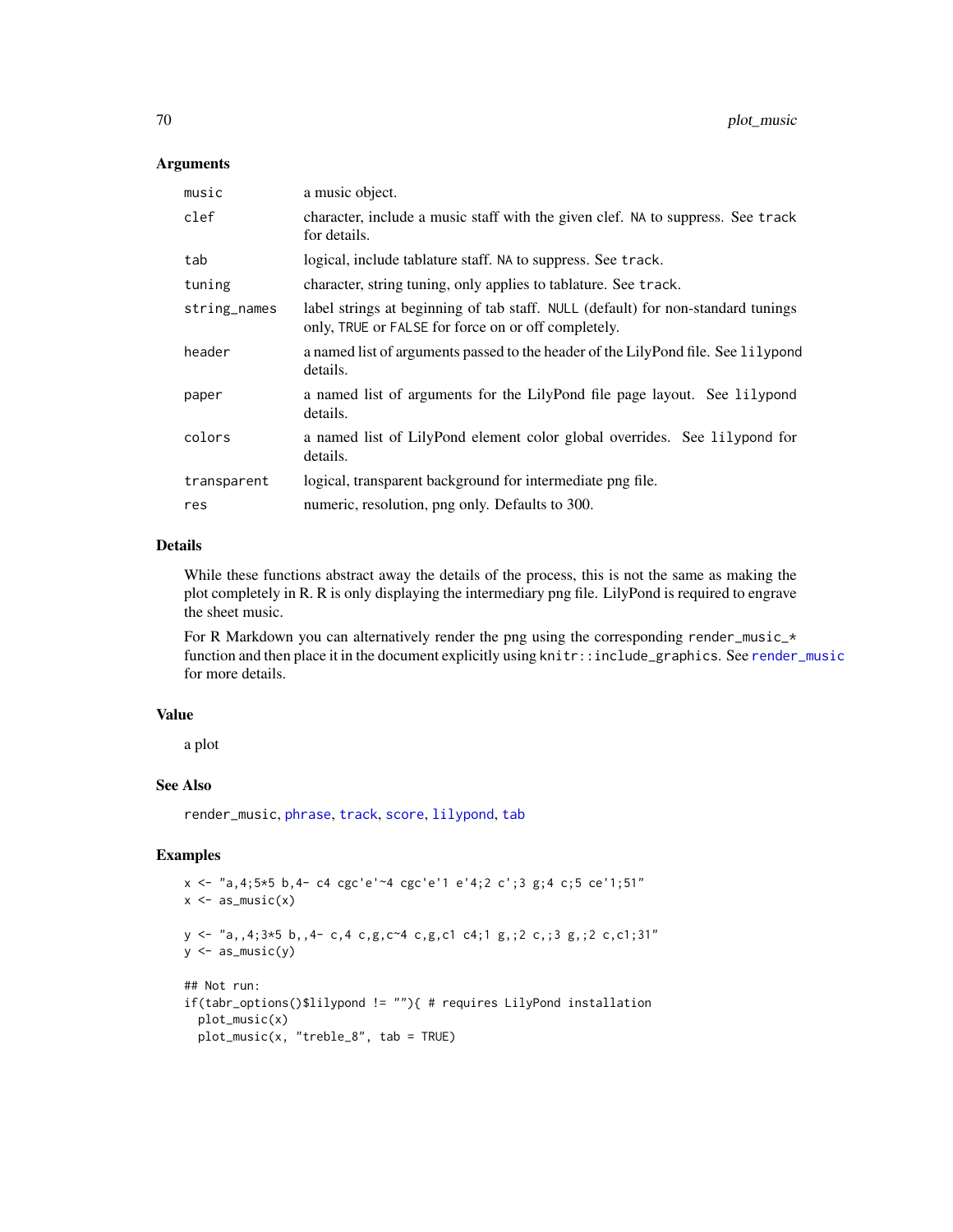# ratio\_to\_cents 71

}

```
plot_music_tc(x)
plot_music_bc(x)
plot_music_tab(x)
plot_music_guitar(x)
plot_music_bass(y)
```
## End(Not run)

ratio\_to\_cents *Convert between chord frequency ratios and cents*

# Description

Convert between frequency ratios and logarithmic cents

# Usage

```
ratio\_to\_cents(x, y = NULL)cents_to_ratio(x)
```
# Arguments

| a vector of ratios if $y = NULL$ , otherwise frequencies. Cents for cents to ratio. |
|-------------------------------------------------------------------------------------|
| if not NULL, frequencies and the ratios are given by $y / x$ .                      |

# Value

numeric

```
ratio_to_cents(c(0.5, 1, 1.5, 2))
cents_to_ratio(c(-1200, 0, 701.955, 1200))
```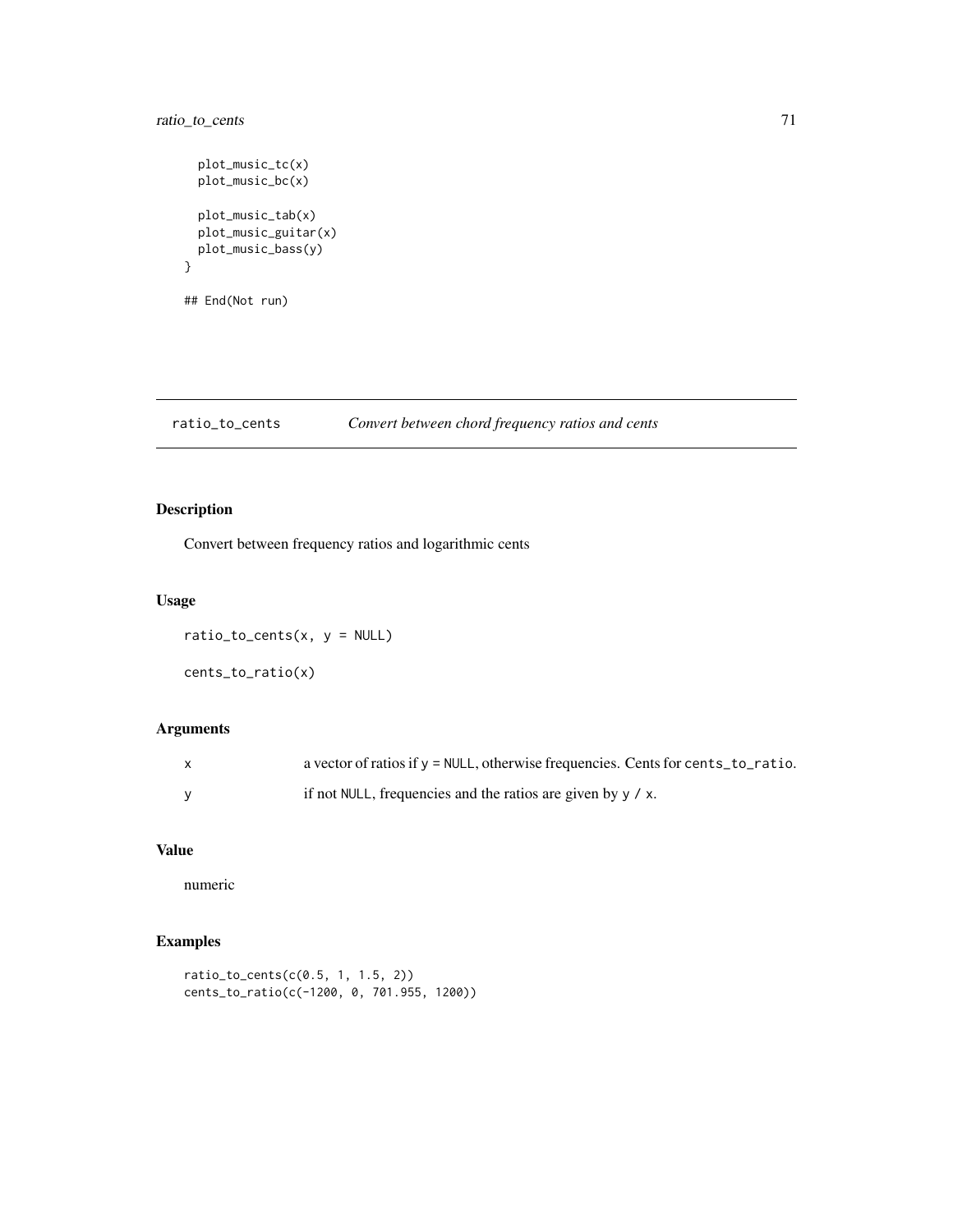# Description

Read MIDI file into a data frame and inspect the music data with supporting functions.

## Usage

```
read_midi(file, ticks_per_qtr = 480)
midi_metadata(x)
mid\_notes(x, channel = NULL, track = NULL, noteworthy = TRUE)midi_time(x)
midi_key(x)
ticks_to_duration(x, ticks_per_qtr = 480)
duration_to_ticks(x, ticks_per_qtr = 480)
```
# Arguments

| file          | character, path to MIDI file.                                                                                                                               |
|---------------|-------------------------------------------------------------------------------------------------------------------------------------------------------------|
| ticks_per_qtr | ticks per quarter note. Used to compute durations from MIDI file ticks.                                                                                     |
| X             | a data frame returned by read_midi. An integer vector for ticks_to_duration;<br>a character vector (may be a space-delimited string) for duration to ticks. |
|               | channel, track integer, filter rows on channel or track.                                                                                                    |
| noteworthy    | logical, convert to noteworthy and noteinfo data.                                                                                                           |

## Details

The read\_midi function wraps around tuneR::readMidi by Uwe Ligges and Johanna Mielke. midi\_notes is a work in progress, but converts MIDI data to noteworthy strings and note info formats. This makes it easy to analyze, transform and edit the music data as well as render it to sheet music and a new MIDI file.

read\_midi does not parse the ticks per quarter note from the MIDI file input at this time. It must be specified with ticks\_per\_qtr

#### Value

a tibble data frame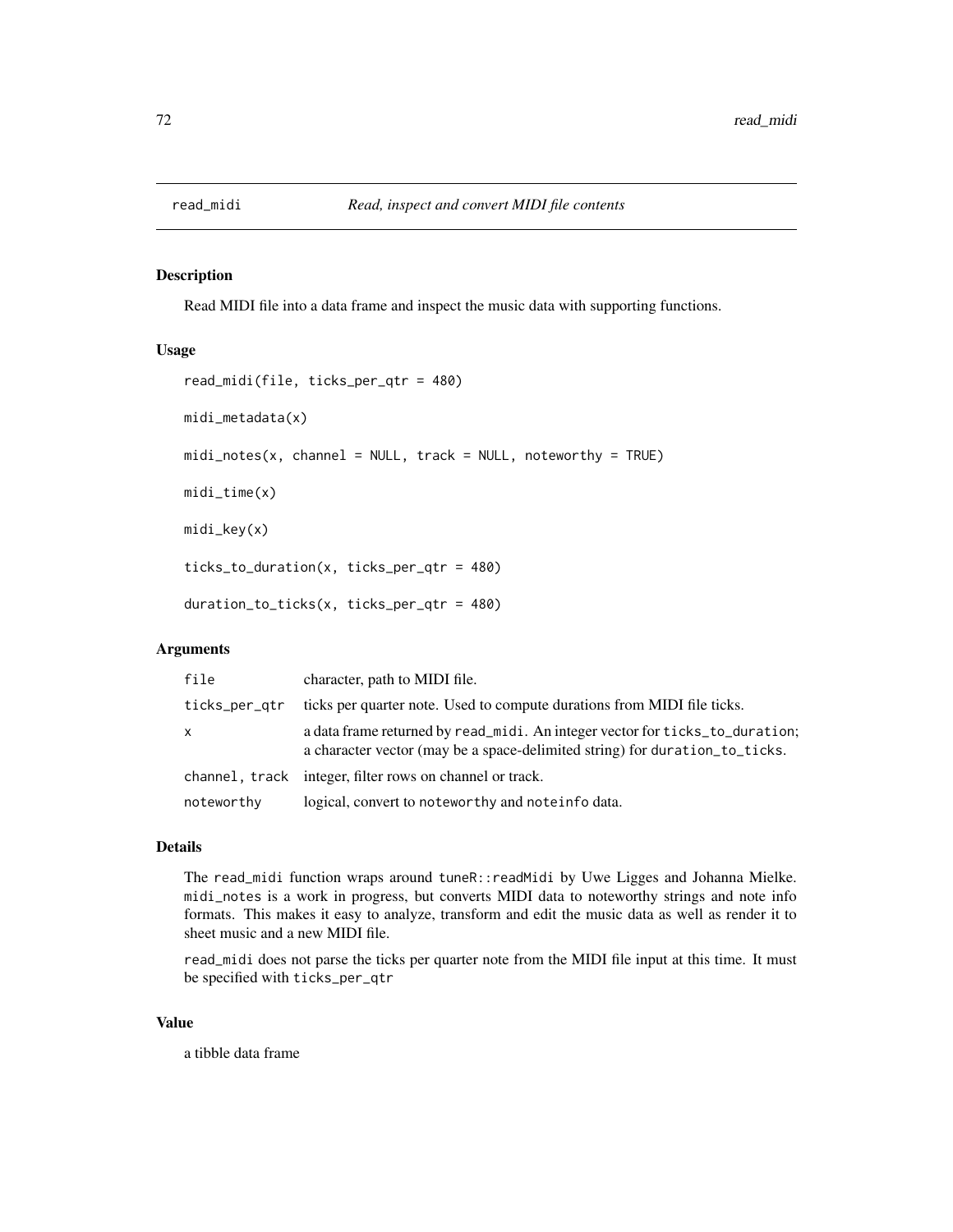# render\_chordchart 73

## Examples

```
ticks_to_duration(c(120, 160))
ticks_to_duration(c(128, 192, 512), ticks_per_qtr = 384)
duration_to_ticks(c("t8", "8", "8.", "8.."))
duration_to_ticks(c("t8 8 8. 8.."), ticks_per_qtr = 384)
file <- system.file("example2.mid", package = "tabr")
if(require("tuneR")){
 x <- read_midi(file, ticks_per_qtr = 384)
 midi_metadata(x)
 midi_time(x)
 midi_key(x)
 mid\_notes(x, channel = 0, noteworthy = FALSE)(x \leq - midi_notes(x, channel = 0))
 (x <- as_music(x$pitch, x$duration))
 # requires LilyPond installation
 if(tabr_options()$lilypond != ""){
   out <- file.path(tempdir(), "out.pdf")
   phrase(x) %>% track_bc() %>% score() %>% tab(out, details = FALSE)
 }
}
```
<span id="page-72-0"></span>render\_chordchart *Render a chord chart with LilyPond*

# Description

Render a standalone chord chart of chord fretboard diagrams with LilyPond for a set of chords.

```
render_chordchart(
  chords,
  file,
  size = 1.2,
 header = NULL,
 paper = NULL,
 colors = NULL,
  crop\_png = TRUE,
  transparent = FALSE,
  res = 150,
 keep\_ly = FALSE,details = FALSE
)
```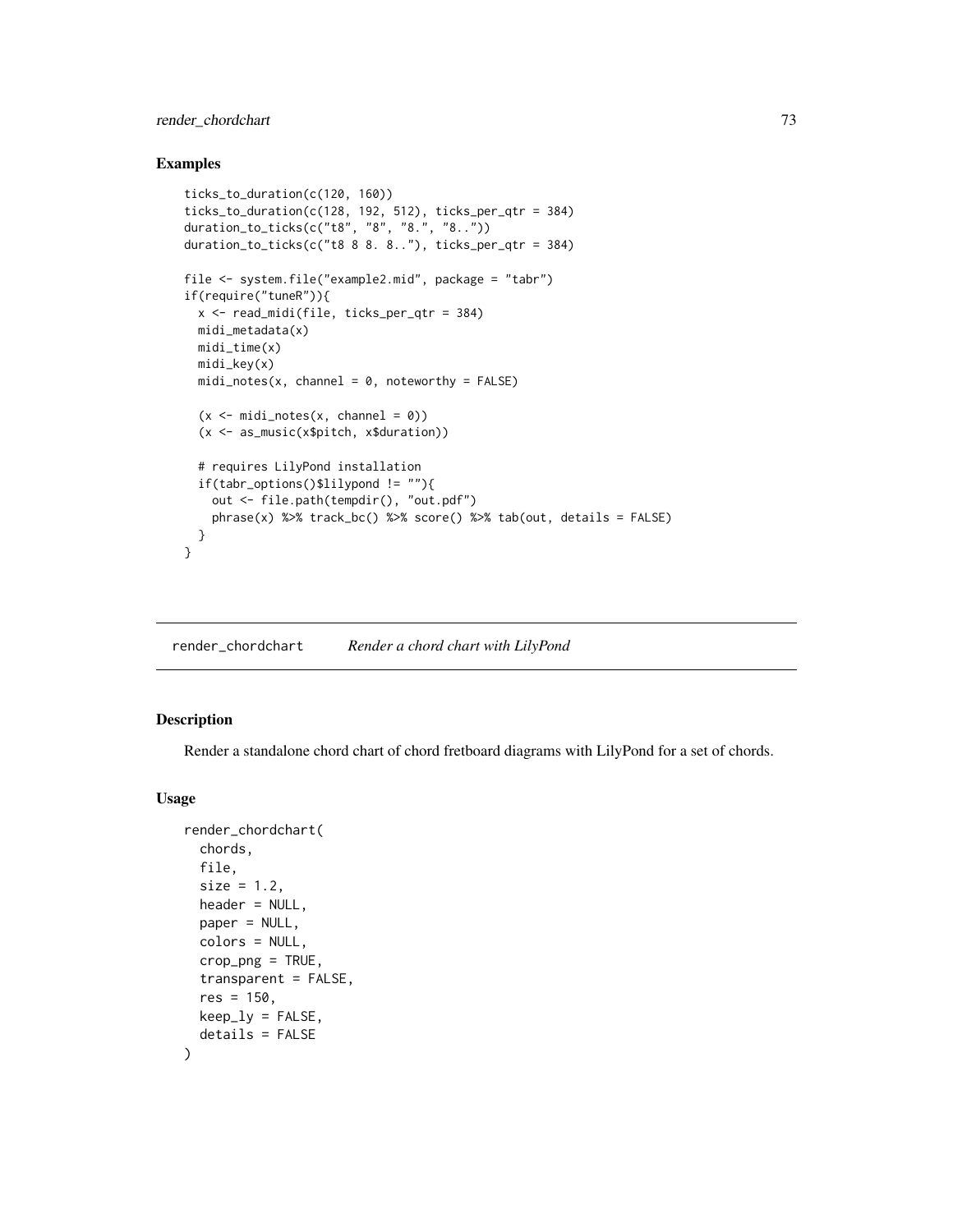## Arguments

| named character vector of valid formatting for LilyPond chord names and val-<br>ues. See examples.           |  |
|--------------------------------------------------------------------------------------------------------------|--|
| output file.                                                                                                 |  |
| numeric, size of fretboard diagrams (relative to paper font size). Use this to<br>scale diagrams up or down. |  |
| a named list of arguments passed to the header of the LilyPond file. See details.                            |  |
| a named list of arguments for the LilyPond file page layout. See details.                                    |  |
| reserved; not yet implemented for this function.                                                             |  |
| logical, see lilypond for details.                                                                           |  |
| logical, transparent background, png only.                                                                   |  |
| numeric, resolution, png only. transparent = TRUE may fail when res exceeds<br>~150.                         |  |
| logical, keep intermediate LilyPond file.                                                                    |  |
| logical, set to TRUE to print LilyPond log output to console. Windows only.                                  |  |
|                                                                                                              |  |

## Details

This function uses a generates a LilyPond template for displaying only a fretboard diagram chart. It then passes the file to LilyPond for rendering. To plot specific fretboard diagrams in R using ggplot and with greater control, use plot\_fretboard.

The options for paper include the following and have the following default values if not provided.

- textheight = 220
- linewidth = 150
- indent =  $0$
- fontsize = 10
- page\_numbers = FALSE
- print\_first\_page\_number = TRUE
- first\_page\_number = 1

fontsize only controls the global font size. If you want to scale the size of the fretboard diagrams up or down use the the size argument rather than this paper value.

Note that chord chart output must fit on a single page. If the full set of chord diagrams does not fit on one page then diagrams will be clipped in the rendered output. Use size to keep the output to one page or make multiple sheets separately.

# Value

writes files to disk

# See Also

[plot\\_fretboard](#page-64-0), [lilypond](#page-28-0), [tab](#page-93-0)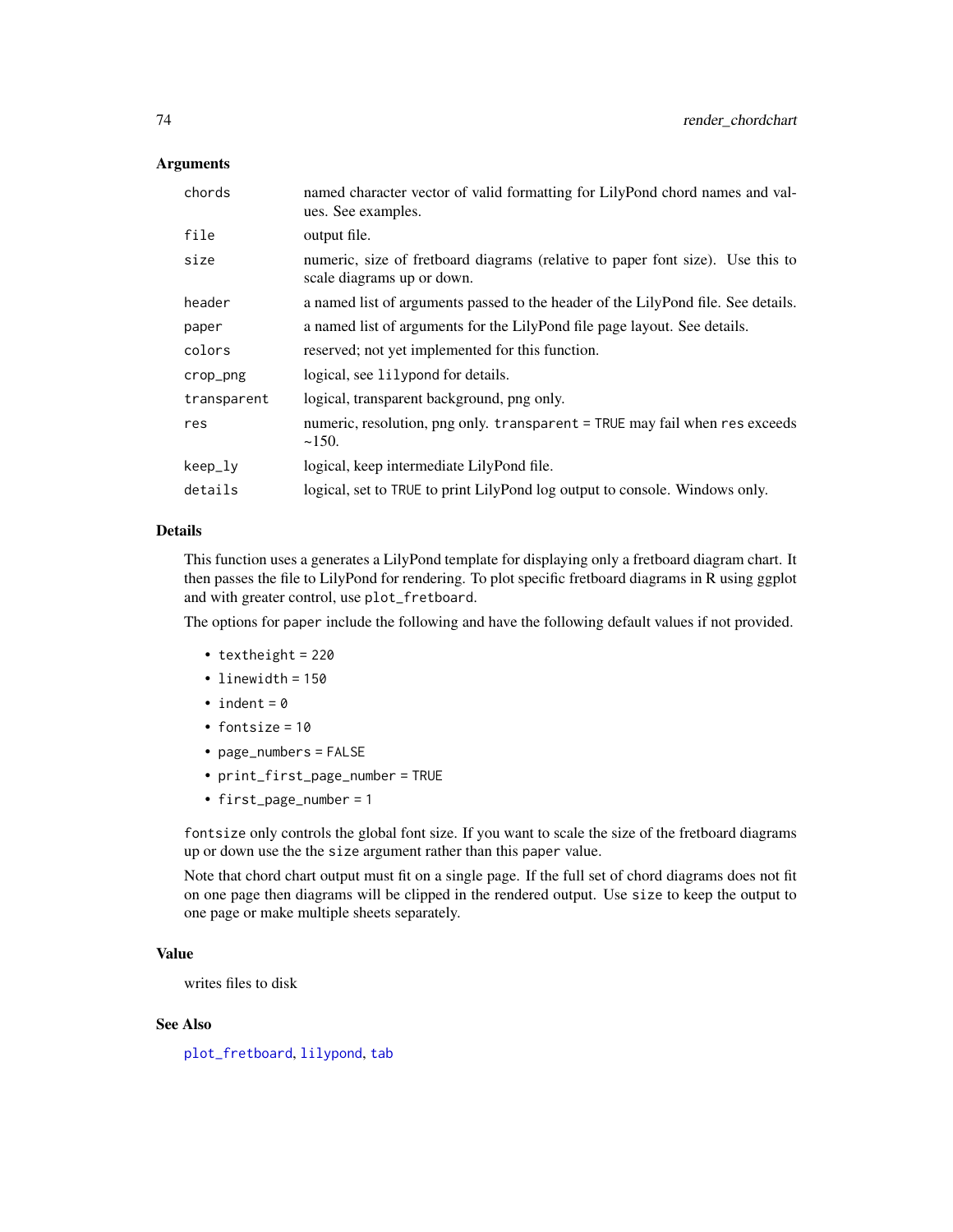## Examples

```
suppressPackageStartupMessages(library(dplyr))
chords <- filter(
  guitarChords, root %in% c("c", "f") & id %in% c("7", "M7", "m7") &
  !grepl("#", notes) & root_fret <= 12) %>%
  arrange(root, id)
chords <- setNames(chords$fretboard, chords$lp_name)
head(chords)
# requires LilyPond installation
if(tabr_options()$lilypond != ""){
  outfile <- file.path(tempdir(), "out.pdf")
 hdr <- list(
   title = "Dominant 7th, major 7th and minor 7th chords",
   subtitle = "C and F root"
  \lambdarender_chordchart(chords, outfile, 2, hdr, list(textheight = 175))
}
```
render\_music *Render sheet music snippet with LilyPond*

#### Description

Render a sheet music/tablature snippet from a music object with LilyPond.

```
render_music(
 music,
  file,
 clef = "treble",
  tab = FALSE,tuning = "standard",
  string_names = NULL,
 header = NULL,
 paper = NULL,
 mid = FALSE,
 colors = NULL,
  transparent = FALSE,
  res = 150,keep\_ly = FALSE,simplify = TRUE
)
render_music_tc(
 music,
```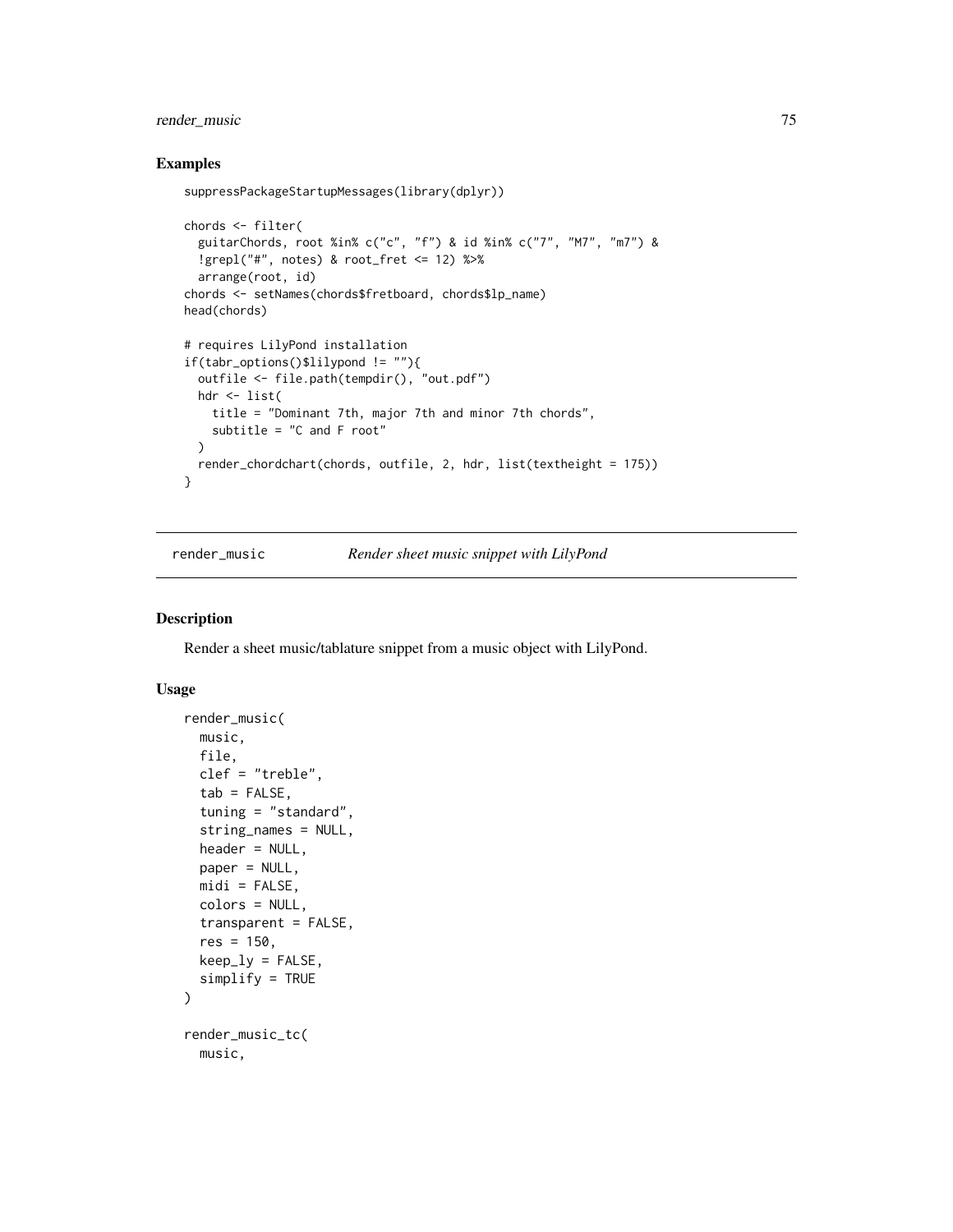```
file,
  header = NULL,
 paper = NULL,
 mid = FALSE,
  colors = NULL,
  transparent = FALSE,
  res = 150,keep_ly = FALSE,
  simplify = TRUE
\mathcal{L}render_music_bc(
 music,
 file,
 header = NULL,
 paper = NULL,
 midi = FALSE,
 colors = NULL,
 transparent = FALSE,
  res = 150,
 keep\_ly = FALSE,simplify = TRUE
\mathcal{L}render_music_tab(
 music,
 file,
  clef = NA,
  tuning = "standard",
  string_names = NULL,
 header = NULL,
 paper = NULL,
 mid = FALSE,
 colors = NULL,
  transparent = FALSE,
  res = 150,keep\_ly = FALSE,simplify = TRUE
)
render_music_guitar(
 music,
  file,
  tuning = "standard",
  string_names = NULL,
  header = NULL,
 paper = NULL,
```
 $mid$  = FALSE,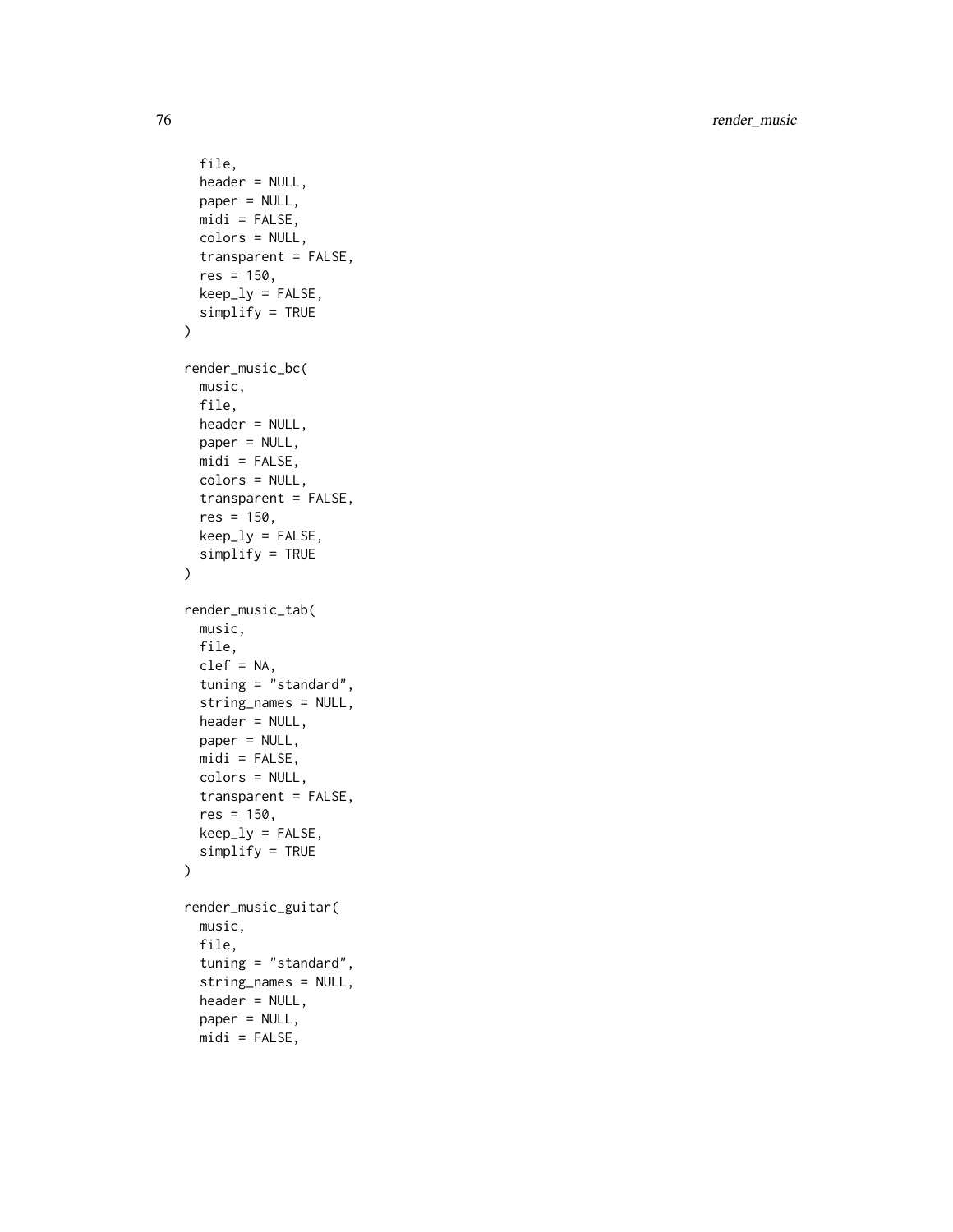```
colors = NULL,
  transparent = FALSE,
 res = 150,keep_ly = FALSE,
 simplify = TRUE
\mathcal{L}render_music_bass(
 music,
 file,
  tuning = "bass",
  string_names = NULL,
 header = NULL,
 paper = NULL,
 midi = FALSE,
 colors = NULL,
  transparent = FALSE,
 res = 150,keep_ly = FALSE,
 simplify = TRUE\mathcal{L}
```
# Arguments

| music        | a music object.                                                                                                                         |  |
|--------------|-----------------------------------------------------------------------------------------------------------------------------------------|--|
| file         | character, output file ending in .pdf or .png.                                                                                          |  |
| clef         | character, include a music staff with the given clef. NA to suppress. See track<br>for details.                                         |  |
| tab          | logical, include tablature staff. NA to suppress. See track.                                                                            |  |
| tuning       | character, string tuning, only applies to tablature. See track.                                                                         |  |
| string_names | label strings at beginning of tab staff. NULL (default) for non-standard tunings<br>only, TRUE or FALSE for force on or off completely. |  |
| header       | a named list of arguments passed to the header of the LilyPond file. See lilypond<br>details.                                           |  |
| paper        | a named list of arguments for the LilyPond file page layout. See lilypond<br>details.                                                   |  |
| midi         | logical, also output an corresponding MIDI file.                                                                                        |  |
| colors       | a named list of LilyPond element color global overrides. See lilypond for<br>details.                                                   |  |
| transparent  | logical, transparent background, png only.                                                                                              |  |
| res          | numeric, resolution, png only. transparent = TRUE may fail when res exceeds<br>~150.                                                    |  |
| keep_ly      | logical, keep the intermediary LilyPond file.                                                                                           |  |
| simplify     | logical, uses simplify_phrase to convert to simpler, more efficient LilyPond<br>syntax.                                                 |  |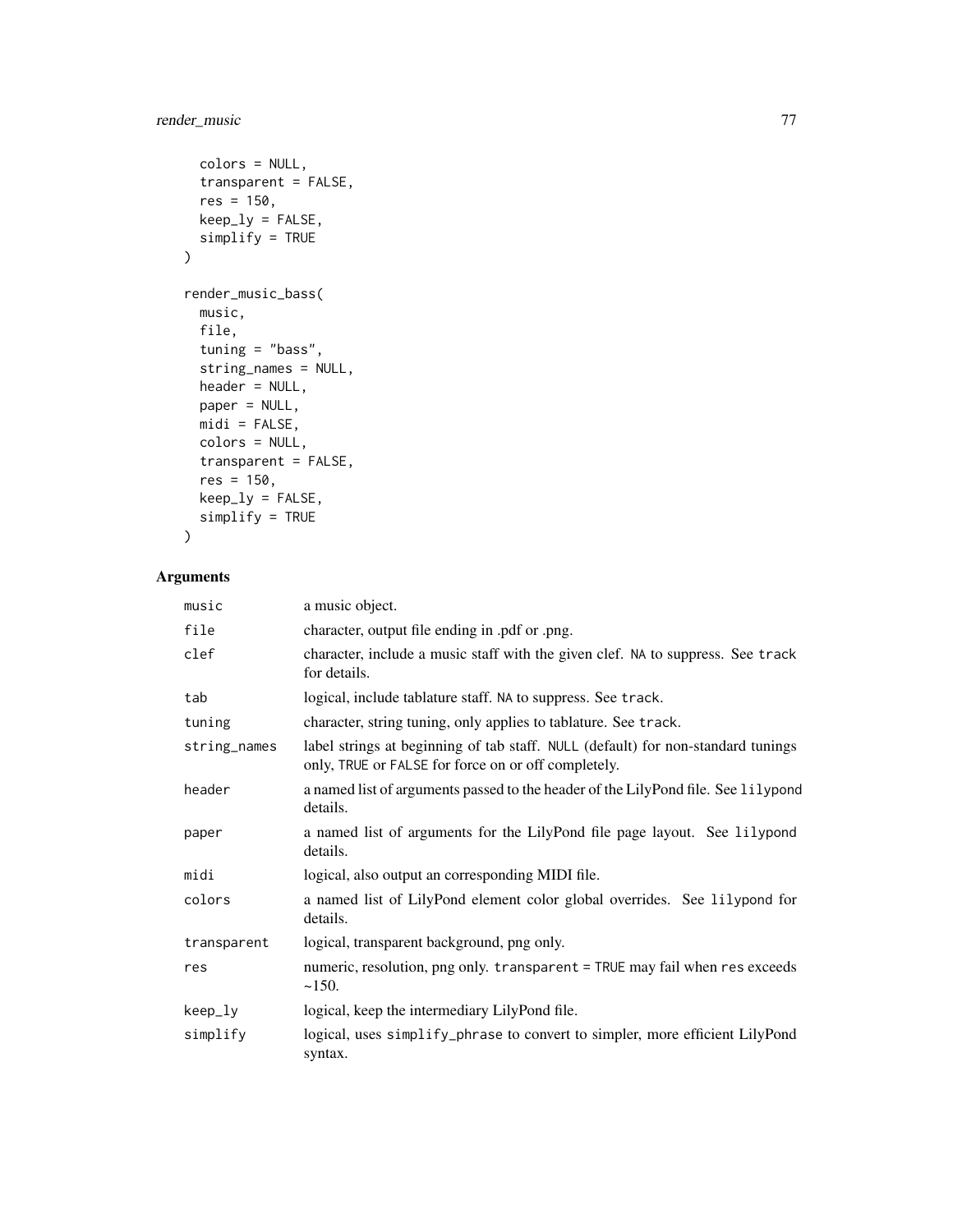# Details

These functions allow you to render short, simple snippets of sheet music directly from a music object. This is useful when you do not need to build up from phrases to tracks to a full score. They treat music as a single voice for a single track. This simplifies the possible output but is very convenient when this is all you need.

These functions abstract the following pipeline,

music %>% phrase() %>% track() %>% score() %>% render\_\*()

for this simple edge case and directly expose the most relevant arguments.

All header list elements are character strings. The options for header include:

- title
- subtitle
- composer
- album
- arranger
- instrument
- meter
- opus
- piece
- poet
- copyright
- tagline

All paper list elements are numeric except page\_numbers and print\_first\_page\_number, which are logical. page\_numbers = FALSE suppresses all page numbering. When page\_numbers = TRUE, you can set print\_first\_page\_number = FALSE to suppress printing of only the first page number. first\_page\_number is the number of the first page, defaulting to 1, and determines all subsequent page numbers. These arguments correspond to LilyPond paper block variables.

The options for paper include the following and have the following default values if not provided:

- textheight = 220
- linewidth = 150
- indent =  $0$
- fontsize = 20
- page\_numbers = FALSE
- print\_first\_page\_number = TRUE
- first\_page\_number = 1

textheight = 150 is the default, but for music snippet rendering, a value must be provided explicitly via paper when rendering to png. Otherwise for png outputs the height is cropped automatically rather than remaining a full page. See lilypond for details.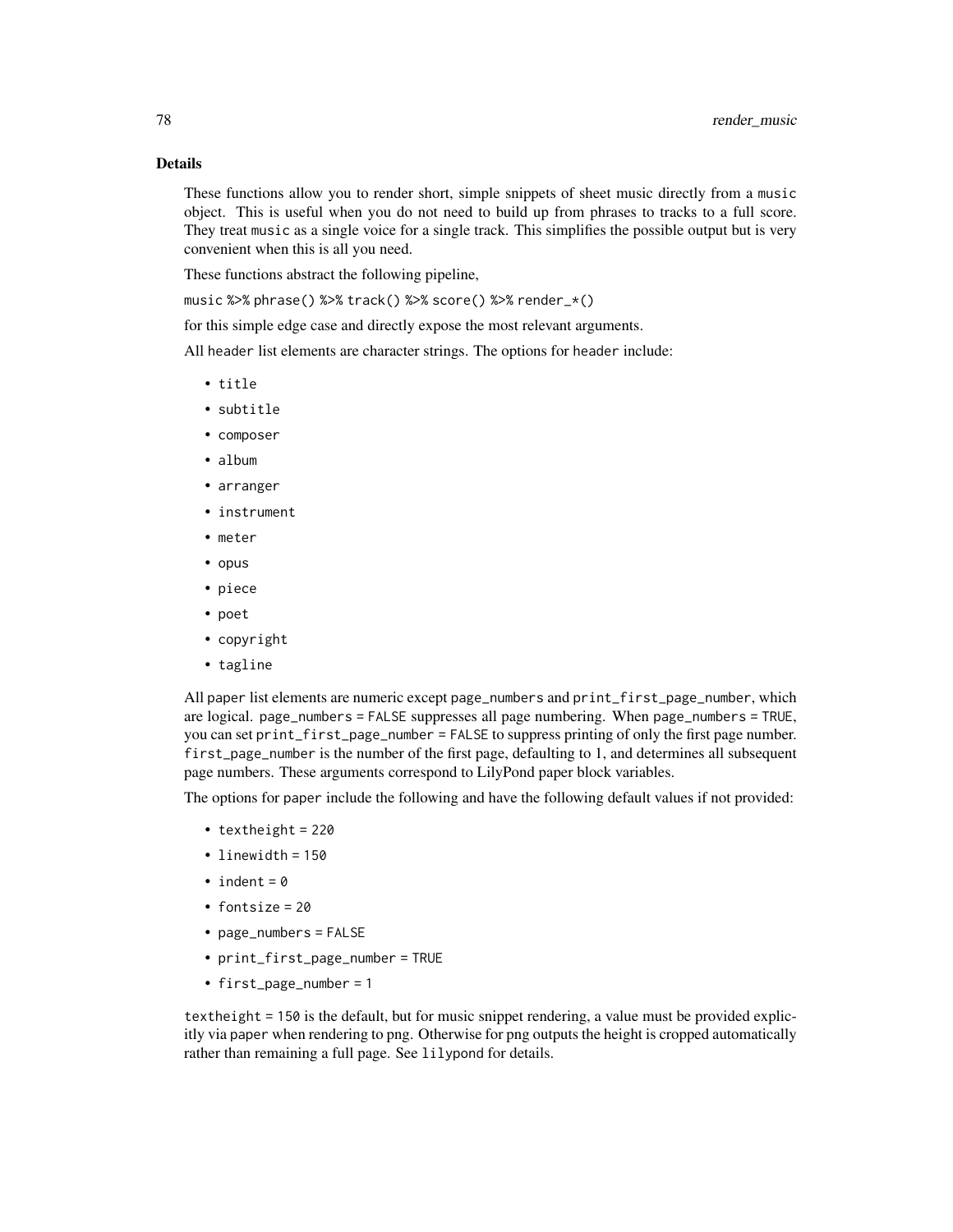Passing arguments to header can completely or partially prevent cropping in both direction, which must then be done manually with linewidth and textheight. This is all based on underlying LilyPond behavior.

If music contains lyrics and there are rests in the note sequence, note-lyric alignment is maintained automatically when these functions remove the lyric timesteps corresponding to the rests prior to sending to LilyPond. LilyPond skips rests when engraving lyrics and expects a shortened lyrics sequence in comparison to how tabr matches by timestep including rests. This is in contrast to track, for which you have to shorten the lyrics object yourself prior to combining with a phrase object that has rests.

## Value

nothing returned; a file is written.

## See Also

[plot\\_music](#page-67-0), [phrase](#page-58-0), [track](#page-108-0), [score](#page-86-0), [lilypond](#page-28-0), [tab](#page-93-0)

```
x <- "a,4;5*5 b,- c cgc'e'~ cgc'e'1 e'4;2 c';3 g;4 c;5 ce'1;51"
x \leftarrow as\_music(x)y <- "a,,4;3*5 b,,- c, c,g,c~ c,g,c1 c4;1 g,;2 c,;3 g,;2 c,c1;31"
y \leftarrow as_music(y)z \leq - as_music("a, 4 b, r c\sim c2 d", lyrics = as_lyrics("A2 B2 . C3 . D3"))
## Not run:
if(tabr_options()$lilypond != ""){ # requires LilyPond installation
  outfile <- file.path(tempdir(), "out.pdf")
  render_music(x, outfile)
  outfile <- file.path(tempdir(), "out.png")
  render_music(x, outfile, "treble_8", tab = TRUE)
  render_music_tc(x, outfile)
  render_music_bc(x, outfile)
  render_music_tab(x, outfile)
  render_music_guitar(x, outfile)
  render_music_bass(y, outfile)
  # lyrics example
  render_music_guitar(z, outfile)
}
## End(Not run)
```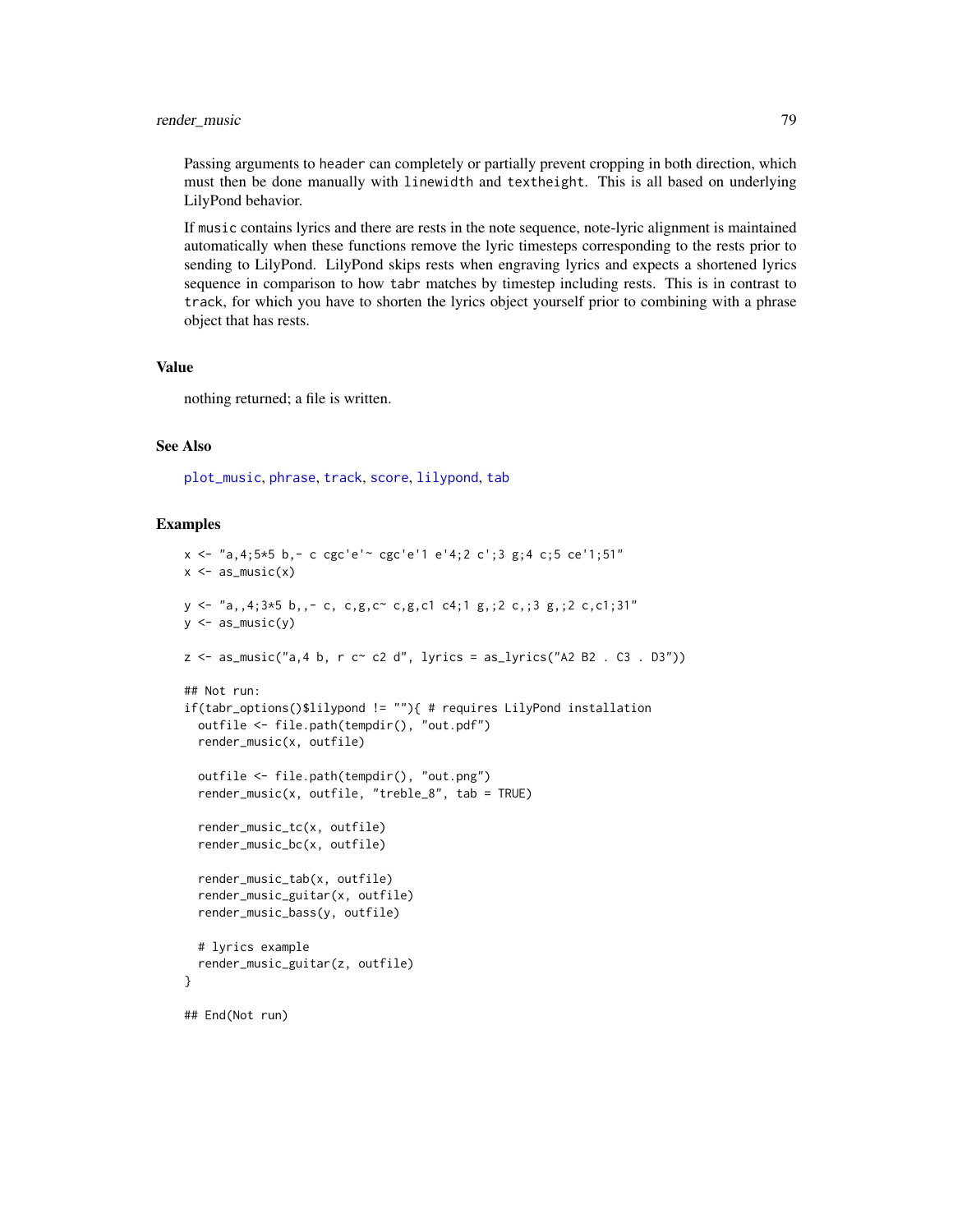Create a repeat section in LilyPond readable format.

## Usage

```
rp(\text{phrase}, n = 1)pct(phrase, n = 1, counter = FALSE, step = 1, reset = TRUE)volta(phrase, n = 1, endings = NULL, silent = FALSE)
```
## Arguments

| phrase  | a phrase object or equivalent string to be repeated.                                                                                                                                                                                 |  |
|---------|--------------------------------------------------------------------------------------------------------------------------------------------------------------------------------------------------------------------------------------|--|
| n       | integer, number of repeats of phrase (one less than the total number of plays).                                                                                                                                                      |  |
| counter | logical, if TRUE, print the percent repeat counter above the staff, applies only to<br><i>measure</i> repeats of more than two repeats $(n > 2)$ .                                                                                   |  |
| step    | integer, print the <i>measure</i> percent repeat counter above the staff only at every<br>step measures when counter $=$ TRUE.                                                                                                       |  |
| reset   | logical, percent repeat counter and step settings are only applied to the single<br>pct call and are reset afterward. If reset = FALSE, the settings are left open to<br>apply to any subsequent percent repeat sections in a track. |  |
| endings | a single phrase or a list of phrases, alternate endings.                                                                                                                                                                             |  |
| silent  | if TRUE, no text will be printed above the staff at the beginning of a volta sec-<br>tion. See details.                                                                                                                              |  |

# Details

These functions wraps a phrase object or a character string in LilyPond repeat syntax. The most basic is rp for basic wrapping a LilyPond unfold repeat tag around a phrase. This repeats the phrase n times, but it is displayed in the engraved sheet music fully written out as a literal propagation of the phrase with no repeat notation used to reduce redundant presentation. The next is pct, which wraps a percent repeat tag around a phrase. This is displayed in sheet music as percent repeat notation whose specific notation changes based on the length of the repeated section of music, used for beats or whole measures. volta wraps a phrase in a volta repeat tag, used for long repeats of one or more full measures or bars of music, optionally with alternate endings.

Note that basic strings should still be interpretable as a valid musical phrase by LilyPond and such strings will be coerced to the phrase class by these functions. For example, a one-measure rest, "r1", does not need to be a phrase object to work with these functions, nor does any other character string explicitly written out in valid LilyPond syntax. As always, see the LilyPond documentation if you are not familiar with LilyPond syntax.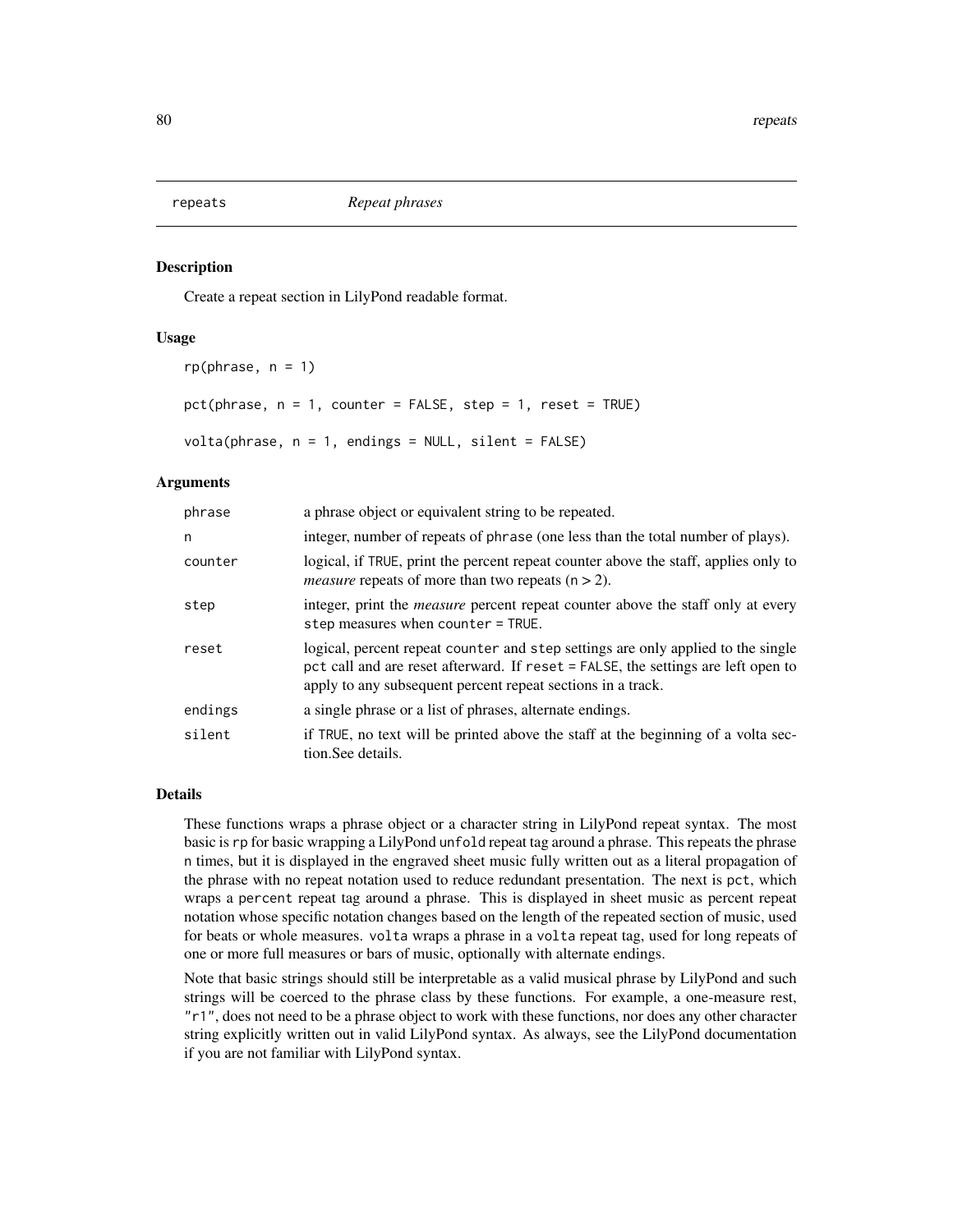rest 81

VOLTA REPEAT: When silent = TRUE there is no indication of the number of plays above the staff at the start of the volta section. This otherwise happens automatically when the number of repeats is greater than one and no alternate endings are included (which are already numbered). This override creates ambiguity on its own, but is important to use multiple staves are present and another staff already displays the text regarding the number or plays. This prevents printing the same text above every staff.

PERCENT REPEAT: As indicated in the parameter descriptions, the arguments counter and step only apply to full measures or bars of music. It does not apply to shorter beats that are repeated using pct.

## Value

a phrase.

## See Also

[phrase](#page-58-0)

## Examples

```
x <- phrase("c ec'g' ec'g'", "4 4 2", "5 432 432")
e1 <- phrase("a", 1, 5) # ending 1
e2 \le - phrase("b", 1, 5) # ending 2
rp(x) # simple unfolded repeat, one repeat or two plays
rp(x, 3) # three repeats or four plays
pct(x) # one repeat or two plays
pct(x, 9, TRUE, 5) # 10 plays, add counter every 5 steps
pct(x, 9, TRUE, 5, FALSE) # as above, but do not reset counter settings
volta(x) # one repeat or two plays
volta(x, 1, list(e1, e2)) # one repeat with alternate ending
volta(x, 4, list(e1, e2)) # multiple repeats with only one alternate ending
volta(x, 4) # no alternates, more than one repeat
```
## Description

Create multiple rests efficiently with a simple wrapper around rep using the times argument.

## Usage

 $rest(x, n = 1)$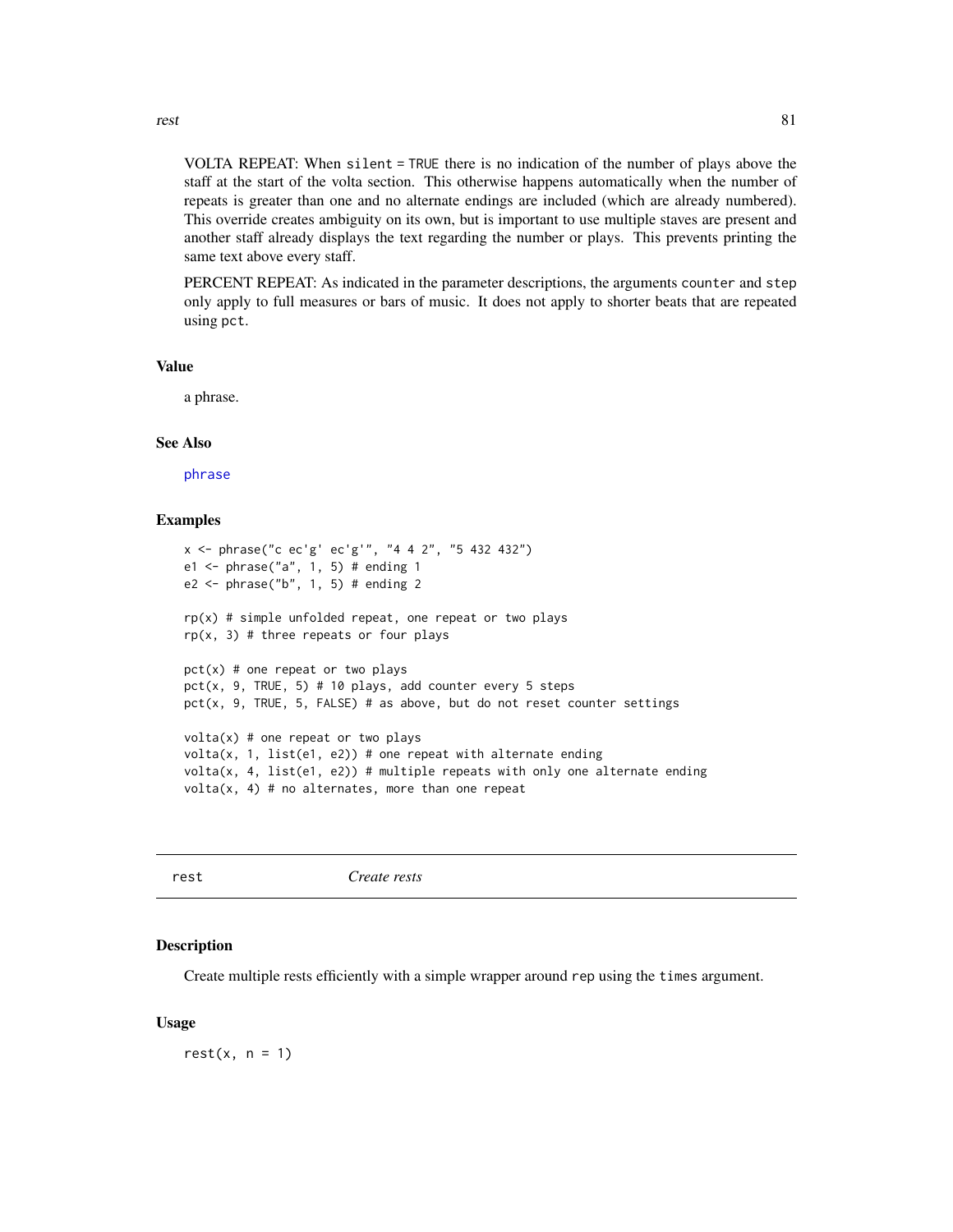## Arguments

| integer, duration.              |
|---------------------------------|
| integer, number of repetitions. |

# Value

a character string.

## Examples

rest(c(1, 8), c(1, 4))

scale-deg *Scale degrees and mappings*

## Description

These functions assist with mapping between scale degrees, notes and chords.

```
scale_degree(
  notes,
 key = "c",scale = "diatonic",
 use_root = TRUE,
  strict_accidentals = TRUE,
 naturalize = FALSE,
  roman = FALSE
\mathcal{L}scale_note(deg, key = "c", scale = "diatonic", collapse = FALSE, ...)
note_in_scale(
 notes,
 key = "c",scale = "diatonic",
 use-root = TRUE,strict_accidentals = TRUE
)
chord_degree(
 notes,
 key = "c",scale = "diatonic",
  strict_accidentals = TRUE,
  naturalize = FALSE,
```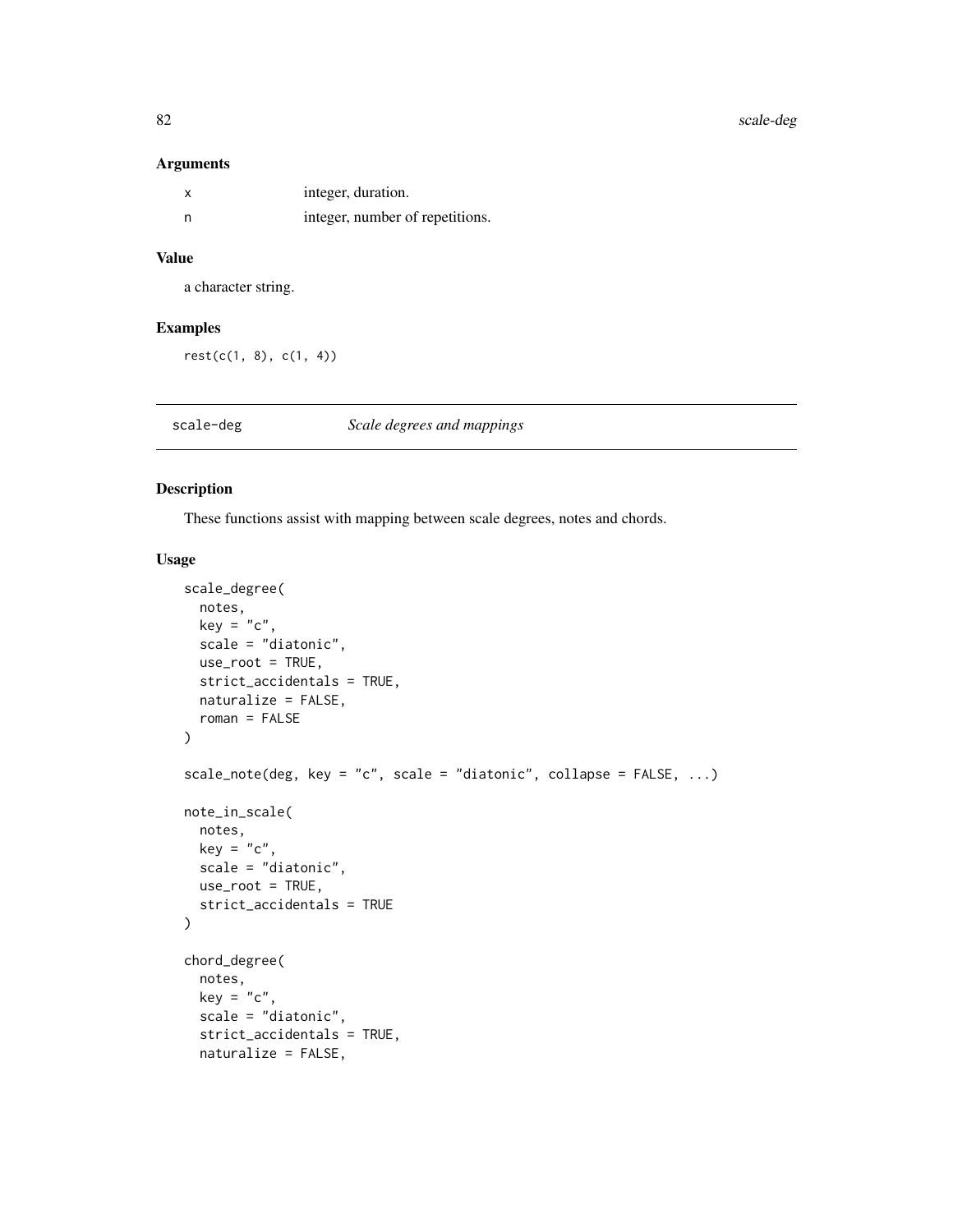#### scale-deg 83

```
roman = FALSE
\lambdais_in_scale(notes, key = "c", scale = "diatonic", strict_accidentals = TRUE)
```
#### **Arguments**

| character, a string of notes.                                                               |  |
|---------------------------------------------------------------------------------------------|--|
| character, key signature (or root note) for scale, depending on the type of scale.          |  |
| character, the suffix of a supported scale_* function.                                      |  |
| logical, use lowest pitch in chord. Otherwise yield an NA in output.                        |  |
| strict_accidentals                                                                          |  |
| logical, whether representation must match key and scale. See details.                      |  |
| logical, whether to naturalize any sharps or flats before obtaining the scale<br>degree.    |  |
| logical, return integer scale degrees as Roman numerals.                                    |  |
| integer, roman class, or character roman, the scale degree.                                 |  |
| logical, collapse result into a single string ready for phrase construction.                |  |
| additional arguments passed to the scale function, e.g., sharp = FALSE for scale_chromatic. |  |
|                                                                                             |  |

#### Details

Obtain the scale degree of a note in a supported scale with scale\_degree. This function works on any noteworthy string. It ignores octave numbering. Rests and any note not explicitly in the scale return NA. If deg is greater than the number of degrees in the scale, it is recycled, e.g., in C major 8 starts over as C.

By default, flats and sharps checked strictly against the scale. Setting strict\_accidentals = FALSE will convert any flats or sharps present, if necessary based on the combination of key signature and scale. The chromatic scale is a special case where strict accidental is always ignored.

Not any arbitrary combination of valid key and valid scale is valid. For example, key = "am" and scale = "harmonic" is valid, but not with key =  $"a"$ .

note\_in\_scale is a wrapper around scale\_degree. To check if full chords are diatonic to the scale, see [is\\_diatonic](#page-26-0).

The inverse of scale\_degree is scale\_note, for obtaining the note associated with a scale degree. This could be done simply by calling a scale\_ $\star$  function and indexing its output directly, but this wrapper is provided to complement scale\_degree. Additionally, it accepts the common Roman numeral input for the degree. This can be with the roman class or as a character string. Degrees return NA if outside the scale degree range.

## Value

integer, or roman class if roman = TRUE for scale\_degree. character for scale\_note.

## See Also

[scale-helpers](#page-83-0), [is\\_diatonic](#page-26-0)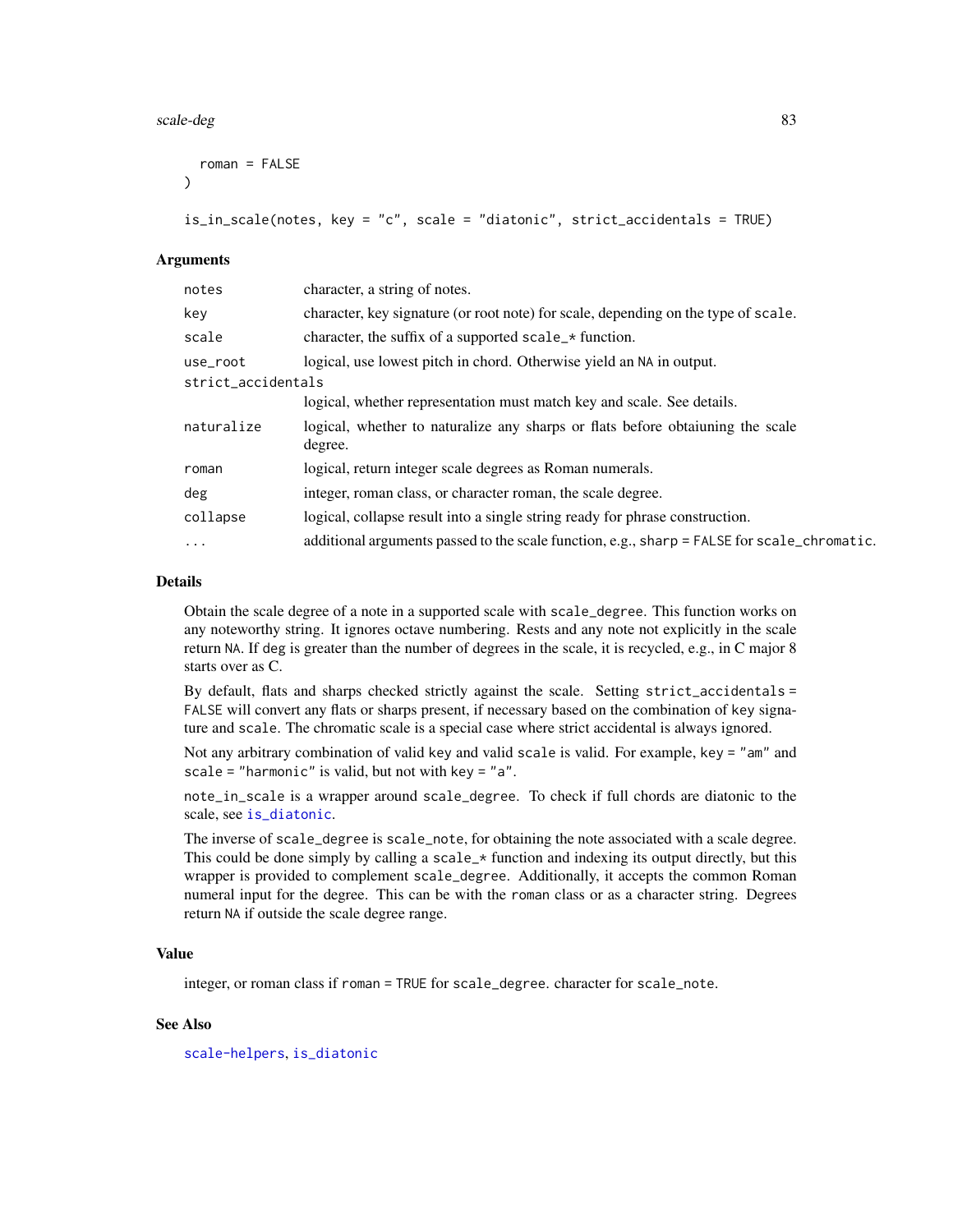#### Examples

```
scale_degree("r c, e3 g~ g s g# ceg")
note_in_scale("r c, e3 g~ g s g# ceg")
scale_degree("c e g", roman = TRUE)
scale_degree("c ct d_ e", key = "d")
scale_degree("c c# d_ e", key = "d", strict_accidentals = FALSE)
scale_degree("c, e_3 g' f#ac#", use_root = FALSE)
scale_degree("c, e_3 g' f#ac#", naturalize = TRUE) # lowest chord pitch: c#
scale_degree("c# d_ e_' e4 f f# g", key = "c#", scale = "chromatic")
scale_note(1:3, key = "am")
scale\_note(c(1, 3, 8), "d", collapse = TRUE)all(sapply(list(4, "IV", as.roman(4)), scale\_note) == "f")x <- "d dfa df#a f#ac#"
chord_degree(x, "d")
is_in_scale(x, "d")
```
<span id="page-83-0"></span>scale-helpers *Scale helpers*

#### Description

Helper functions for working with musical scales.

```
scale_diatonic(key = "c", collapse = FALSE, ignore_octave = FALSE)
scale_major(key = "c", collapse = FALSE, ignore_octave = FALSE)
scale_minor(key = "am", collapse = FALSE, ignore_octave = FALSE)
scale_harmonic_minor(key = "am", collapse = FALSE, ignore_octave = FALSE)
scale_hungarian_minor(key = "am", collapse = FALSE, ignore_octave = FALSE)
scale_melodic_minor(
 key = "am".descending = FALSE,
 collapse = FALSE,
  ignore_octave = FALSE
\lambda
```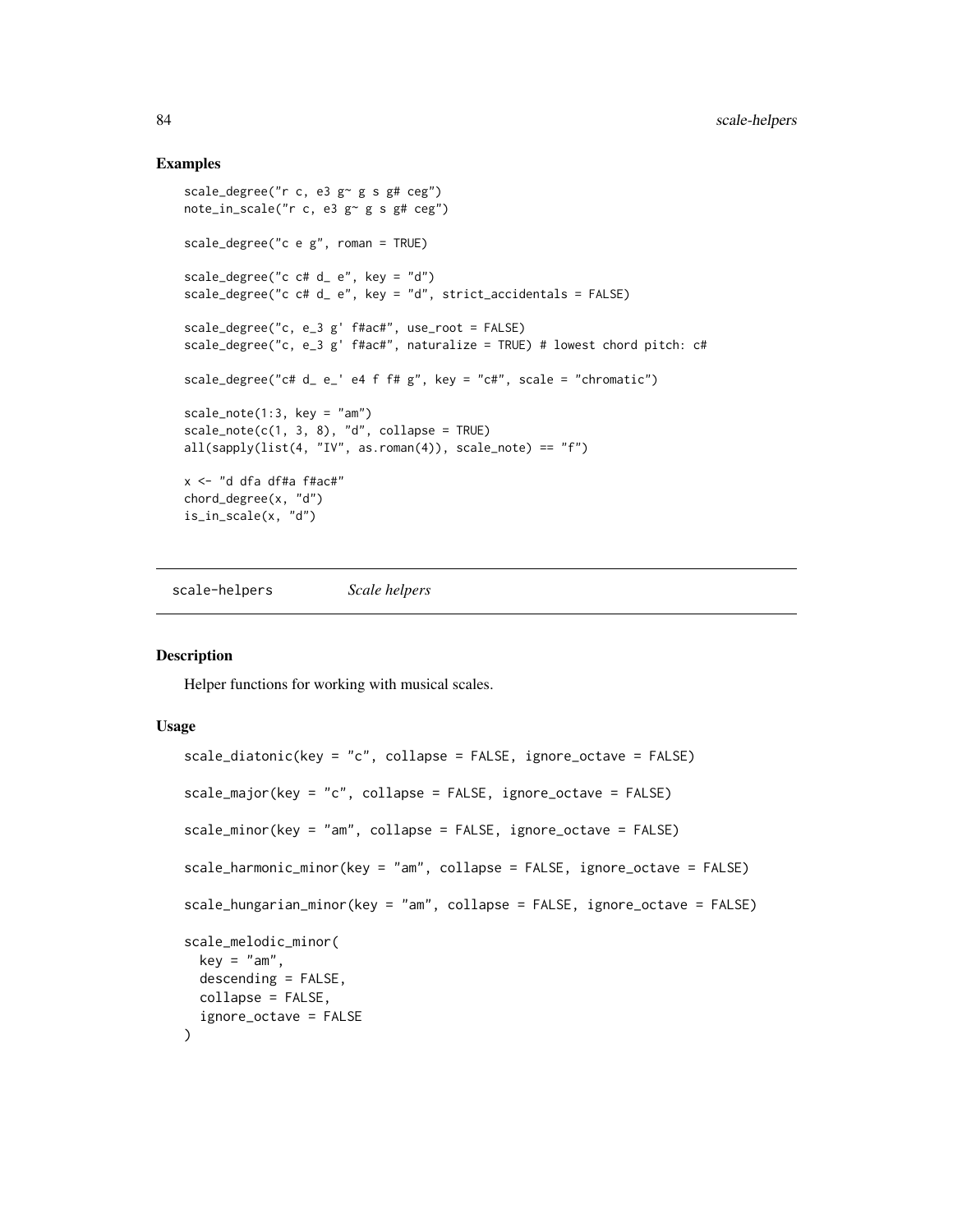# scale-helpers 85

```
scale_jazz_minor(key = "am", collapse = FALSE, ignore_octave = FALSE)
scale_chromatic(
 root = "c",collapse = FALSE,
 sharp = TRUE,ignore_octave = FALSE
\mathcal{L}
```
## Arguments

| key           | character, key signature.                                                                                                                    |  |
|---------------|----------------------------------------------------------------------------------------------------------------------------------------------|--|
| collapse      | logical, collapse result into a single string ready for phrase construction.                                                                 |  |
| ignore_octave | logical, strip octave numbering from scales not rooted on C.                                                                                 |  |
| descending    | logical, return the descending scale, available as a built-in argument for the<br>melodic minor scale, which is different in each direction. |  |
| root          | character, root note.                                                                                                                        |  |
| sharp         | logical, accidentals in arbitrary scale output should be sharp rather than flat.                                                             |  |

# Details

For valid key signatures, see [keys](#page-27-0).

## Value

character

# See Also

[keys](#page-27-0), [mode-helpers](#page-37-0)

```
scale_diatonic(key = "dm")
scale_minor(key = "dm")
scale_major(key = "d")
```

```
scale_chromatic(root = "a")
```

```
scale_harmonic_minor("am")
scale_hungarian_minor("am")
```

```
identical(scale_melodic_minor("am"), scale_jazz_minor("am"))
rev(scale_melodic_minor("am", descending = TRUE))
scale_jazz_minor("am")
```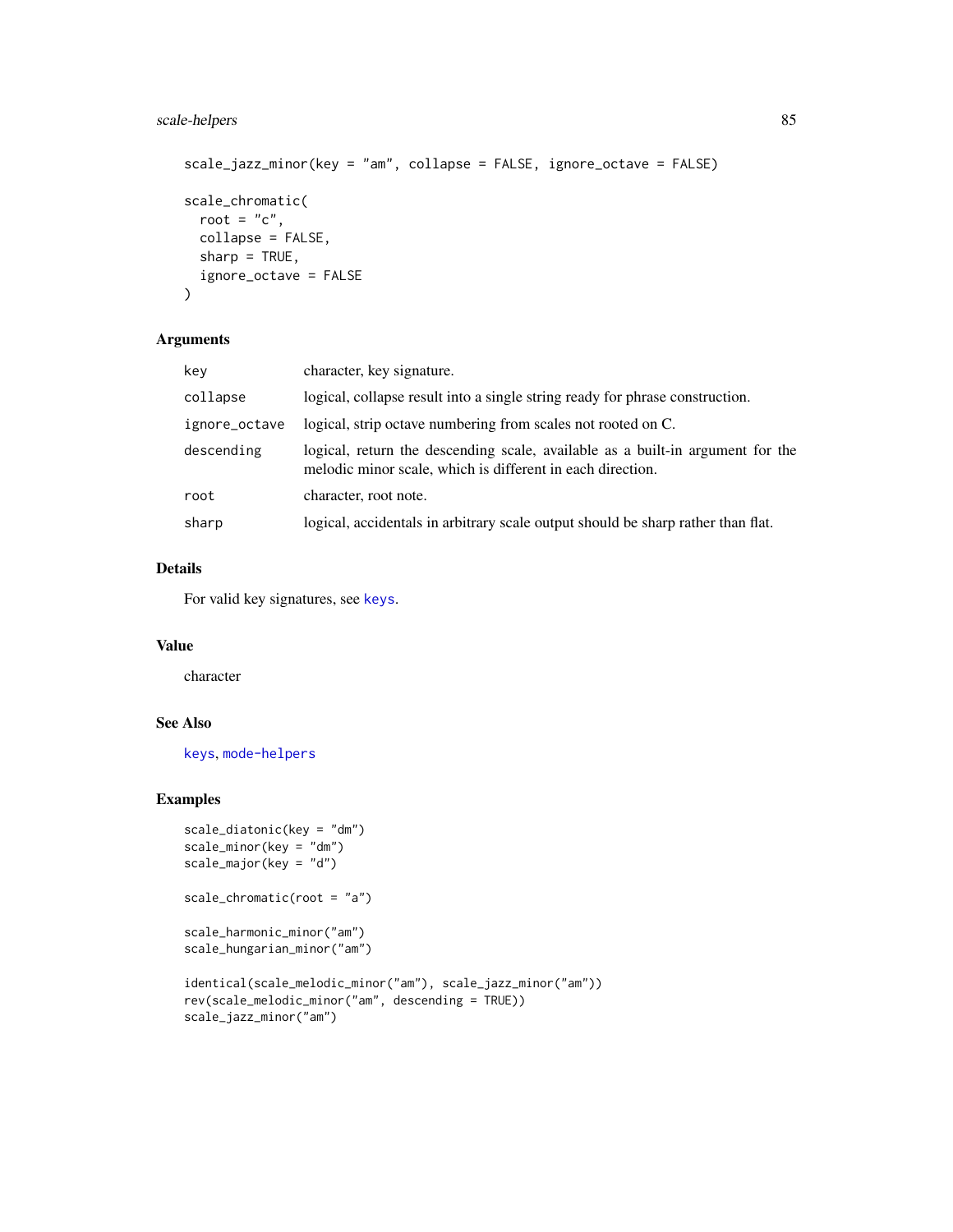Obtain an ordered sequence of the diatonic chords for a given scale, as triads or sevenths.

## Usage

```
scale_chords(
  root = "c",scale = "major",
  type = c("triad", "seventh"),
  collapse = FALSE
)
```
# Arguments

| root     | character, root note or starting position of scale.                                      |
|----------|------------------------------------------------------------------------------------------|
| scale    | character, a valid named scale, referring to one of the existing scale_* func-<br>tions. |
| type     | character, type of chord, triad or seventh.                                              |
| collapse | logical, collapse result into a single string ready for phrase construction.             |

# Value

character

```
scale_chords("c", "major")
scale_chords("a", "minor")
scale_chords("a", "harmonic minor")
scale_chords("a", "melodic minor")
scale_chords("a", "jazz minor")
scale_chords("a", "hungarian minor")
scale_chords("c", "major", "seventh", collapse = TRUE)
scale_chords("a", "minor", "seventh", collapse = TRUE)
```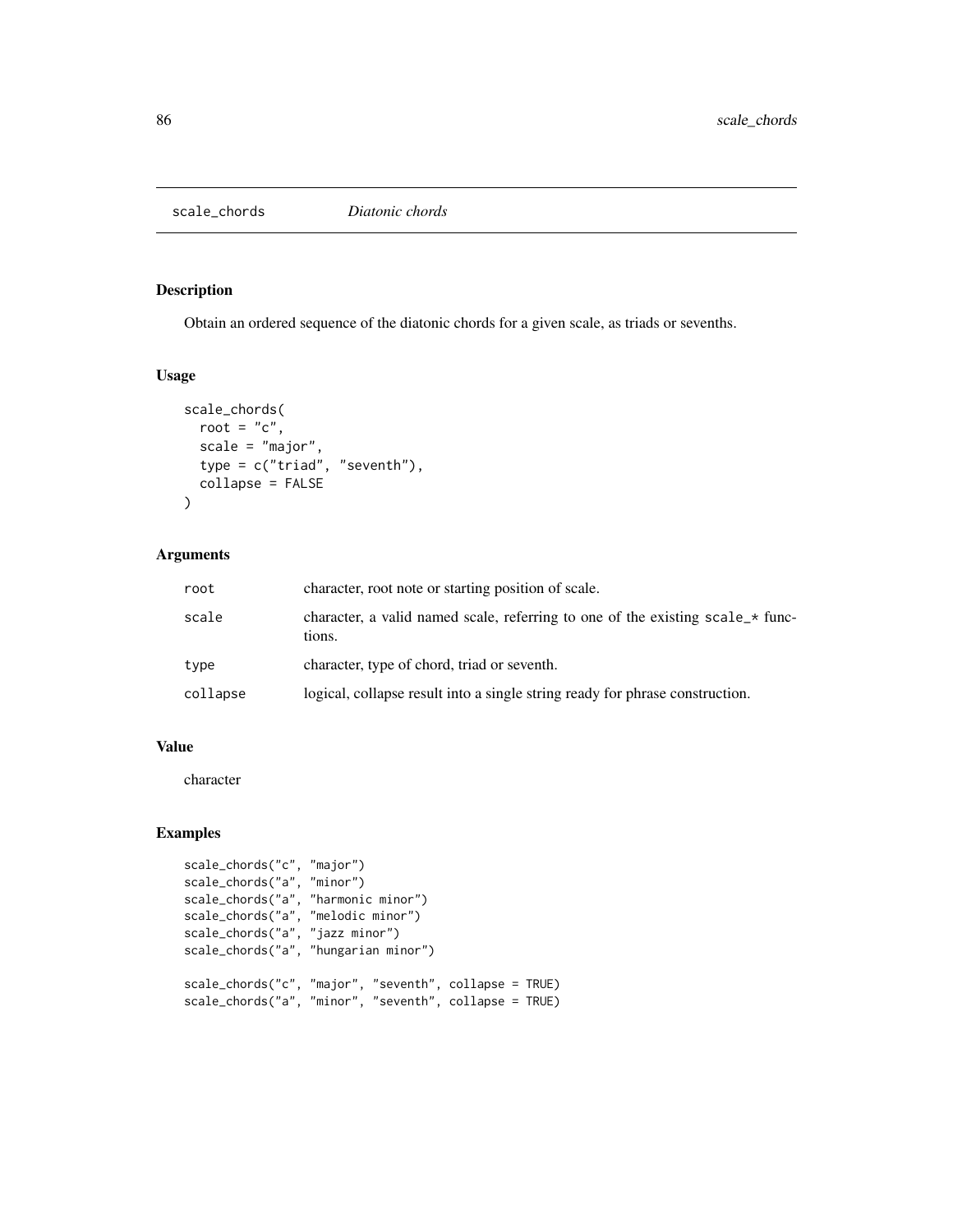<span id="page-86-0"></span>

Create a music score from a collection of tracks.

## Usage

score(track, chords = NULL, chord\_seq = NULL)

# Arguments

| track     | a track table consisting of one or more tracks.                                                                                          |  |
|-----------|------------------------------------------------------------------------------------------------------------------------------------------|--|
| chords    | an optional named list of chords and respective fingerings generated by chord_set,<br>for inclusion of a top center chord diagram chart. |  |
| chord_seq | an optional named vector of chords and their durations, for placing chord dia-<br>grams above staves in time.                            |  |

## Details

Score takes track tables generated by [track](#page-108-0) and fortifies them as a music score. It optionally binds tracks with a set of chord diagrams. There may be only one track in track as well as no chord information passed, but for consistency score is still required to fortify the single track as a score object that can be rendered by [tab](#page-93-0).

## Value

a tibble data frame

# See Also

[phrase](#page-58-0), [track](#page-108-0), [trackbind](#page-110-0)

```
x <- phrase("c ec'g' ec'g'", "4 4 2", "5 432 432")
x \leftarrow \text{track}(x)score(x)
```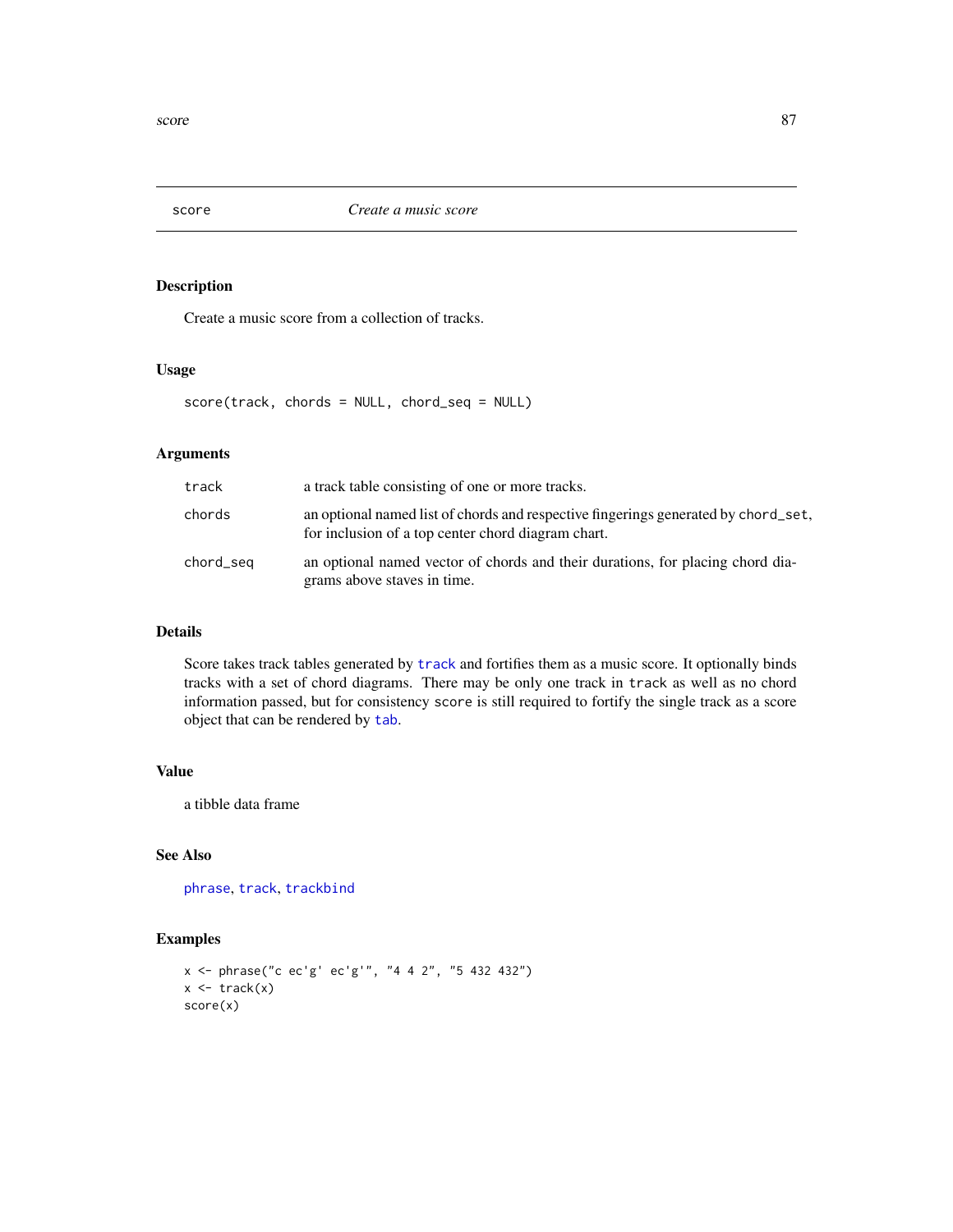Create a musical phrase from character strings that define string numbers, fret numbers and note metadata. This function is a wrapper around [phrase](#page-58-0). It allows for specifying string/fret combinations instead of unambiguous pitch as is used by phrase. In order to remove ambiguity, it is critical to specify the instrument string tuning and key signature. It essentially uses string and fret in combination with a known tuning and key signature to generate notes for [phrase](#page-58-0). info is passed straight through to phrase, as is string once it is done being used to help derive notes.

## Usage

```
sf_phrase(
  string,
  fret = NULL,info = NULL,
 key = "c",tuning = "standard",
  to_notes = FALSE,
 bar = NULL)
sfp(
  string,
  fret = NULL,
  info = NULL,
 key = "c",tuning = "standard",
  to_notes = FALSE,
 bar = NULL
)
sf_note(...)
sfn(...)
```
#### Arguments

| string | character, space-delimited or vector. String numbers associated with notes. Al-<br>ternatively, provide all information here in a single space-delimited string and<br>ignore fret and info. See details. |
|--------|-----------------------------------------------------------------------------------------------------------------------------------------------------------------------------------------------------------|
| fret   | character, space-delimited or vector (or integer vector) of fret numbers associ-<br>ated with notes. Same number of timesteps as string.                                                                  |
| info   | character, space-delimited or vector (or integer vector if simple durations) giving<br>metadata associated with notes. Same number of timesteps as string.                                                |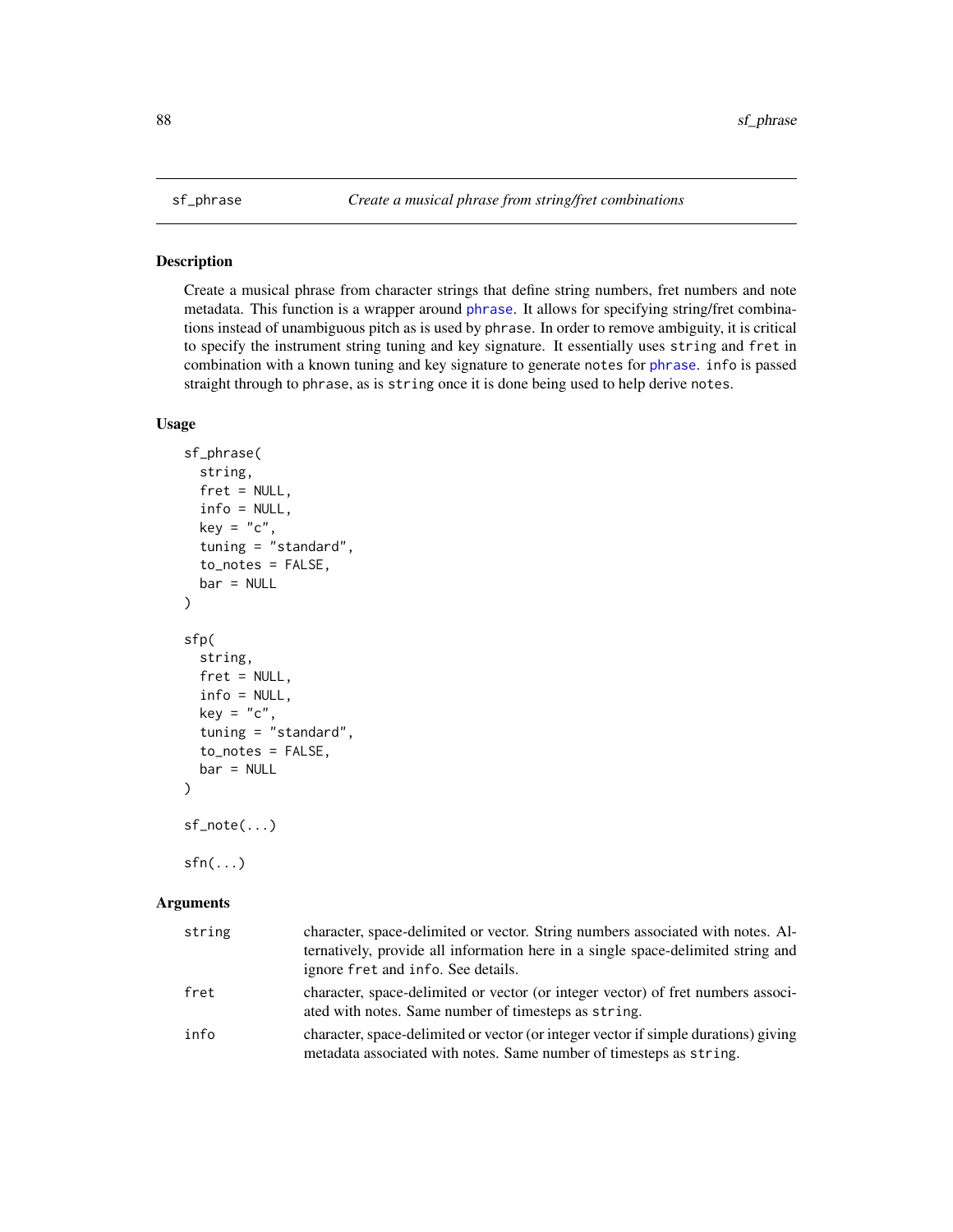| key      | character, key signature or just specify "sharp" or "flat".                                                                                                                                   |  |
|----------|-----------------------------------------------------------------------------------------------------------------------------------------------------------------------------------------------|--|
| tuning   | character, instrument tuning.                                                                                                                                                                 |  |
| to_notes | logical, return only the mapped notes character string rather than the entire<br>phrase object.                                                                                               |  |
| bar      | character or NULL (default). Terminates the phrase with a bar or bar check. See<br>details for phrase. Also see the LilyPond help documentation on bar notation<br>for all the valid options. |  |
| .        | arguments passed to sf_phrase.                                                                                                                                                                |  |

# Details

See the main function phrase for general details on phrase construction.

#### Value

a phrase.

#### Comparison with phrase

This function is a wrapper function for users not working with musical notes (what to play), but rather just position on the guitar neck (where to play). This approach has conveniences, but is more limiting. In order to remove ambiguity, it is necessary to specify the instrument tuning and the key signature.

In the standard approach with phrase you specify what to play; specifying exactly where to play is optional, but highly recommended (by providing string). With sf\_phrase, the string argument is of course required along with fret. But any time the tuning changes, this "where to play" method breaks down and must be redone. It is more robust to provide the string and pitch rather than the string and fret. The key is additionally important because it is the only way to indicate if accidentals should be notated as sharps or flats.

This wrapper also increases redundancy and typing. In order to specify rests r, silent rests s, and tied notes ~, these must now be providing in parallel in both the string and fret arguments, whereas in the standard method using phrase, they need only be provided once to notes. A mismatch will throw an error. Despite the redundancy, this is helpful for ensuring proper match up between string and fret, which is essentially a dual entry method that aims to reduce itself inside sf\_phrase to a single notes string that is passed internally to phrase.

The important thing to keep in mind is that by its nature, this method of writing out music does not lend itself well to high detail. Tabs that are informed by nothing but string and fret number remove a lot of important information, and those that attempt to compensate with additional symbols in say, an ascii tab, are difficult to read. This wrapper function providing this alternative input method to phrase does its job of allowing users to create phrase objects that are equivalent to standard phrase-generated objects, including rests and ties. But practice and comfort working with phrase is is highly recommended for greater control of development support.

The function sfp is a convenient shorthand wrapper for sf\_phrase. sf\_note and the alias sfn are wrappers around sf\_phrase that force to\_notes = TRUE.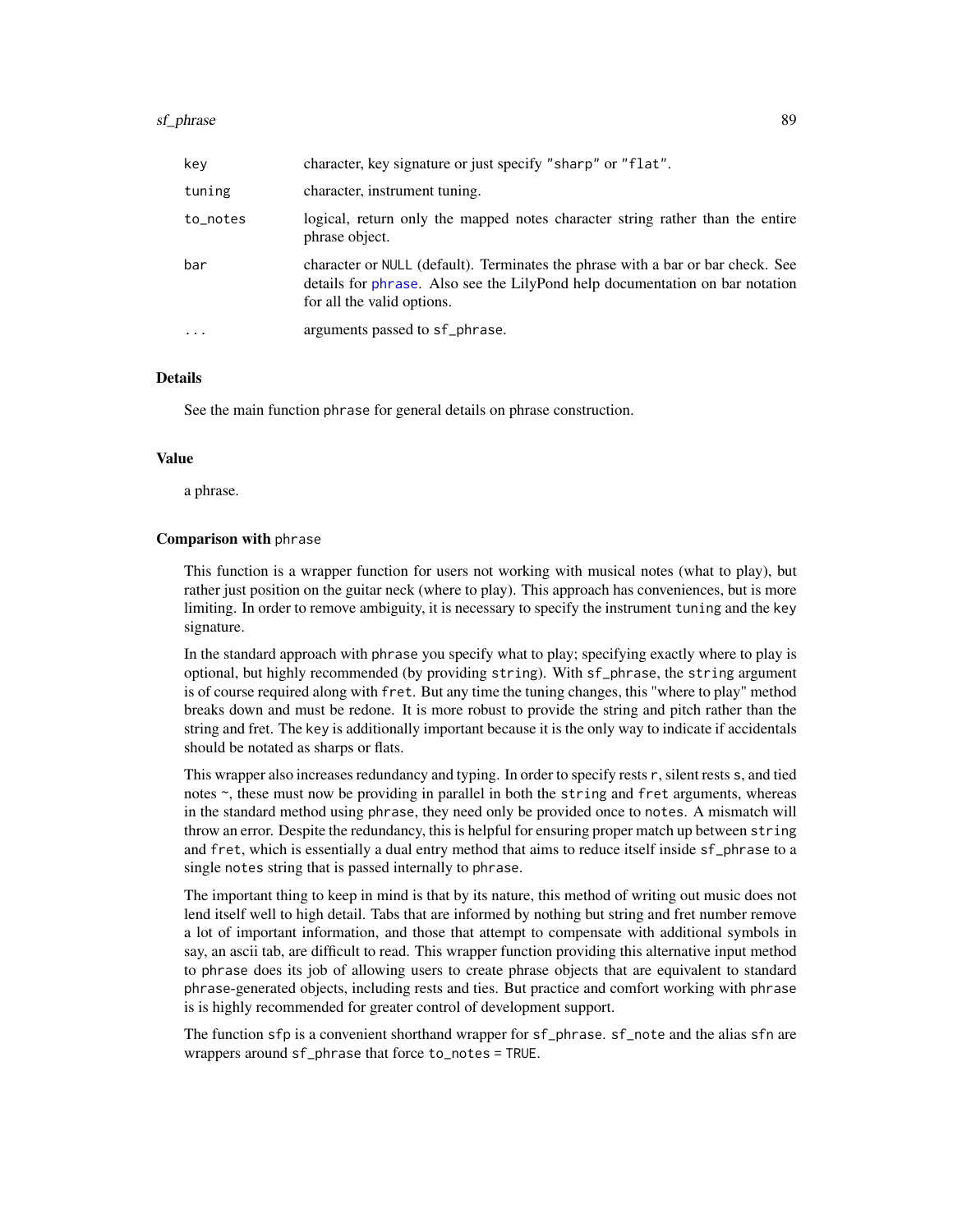#### Single-string input

Another way to use sf\_phrase is to provide all musical input to string and ignore fret and info as explicit arguments. Providing all three explicit arguments more closely mimics the inputs of phrase and is useful when you have this information as three independent sources. However, in some cases the single-argument input method can reduce typing, though this depends on the phrase. More importantly, it allow you to reason about your musical inputs by time step rather than by argument. If you provide all three components as a single character string to the string argument, leaving both fret and info as NULL, then sf\_phrase will decompose string into its three component parts internally.

There are some rules for single-argument input. The three components are separated by semicolons as "string;fret;info". For example, "3;7x7;4" means begin on the third string (infer higher number strings muted). The frets are 7th and 7th, meaning two notes are played. When an x is present in the second entry it means a string is not played. This is how it is inferred that the string numbers starting from the third string are strings 3 and 1 rather than 3 and 2 in this example. The 4 indicates a quarter note since it is part of the third entry where the additional info is specified. This is contextual. For example, an x here would still indicate a dead note, rather than an unplayed string in the second entry, so this is contextual.

A bonus when using this input method is that explicit string and info values persist from one timestep to the next. Neither needs to be provided again until there is a change in value. For example, " $3$ ; $7x7$ ; $47x7$ ; $7x7$ ; $1''$  repeats the string and info values from timestep one for timestep two. In timestep three, string numbers repeat again, but the duration changes from quarter note to whole note.

Note that except when both string and info are repeating and only fret numbers are provided (see timestep two above), two semicolons must be present so that it is unambiguous whether the sole missing component is a string or info (see timestep three).

Ambiguity would arise from a case like "4;4" without the second semicolon. This type of indexing was chosen over using two different delimiters.

If a rest, r or s, is provided for the fret entry, then the string entry is ignored. When using this input method, ties  $\sim$  are given in the info entry.

See the examples for a comparison of two identical phrases specified using both input methods for sf\_phrase.

## See Also

## [phrase](#page-58-0)

```
sf_phrase("5 4 3 2 1", "1 3 3 3 1", "8*4 1", key = "b_")
sf_phrase("6 6 12 1 21", "133211 355333 11 (13) (13)(13)", "4 4 8 8 4",
          key = "f")sfp("6*2 1*4", "000232*2 2*4", "4 4 8*4", tuning = "dropD", key = "d")# compare with single-argument input
s \leq - "3*5 53~*3 543*2 643"
f <- "987*2 775 553 335 77~*3 545 325 210"
i \leq - "2*3 4. 16 4.*3 4*3"
```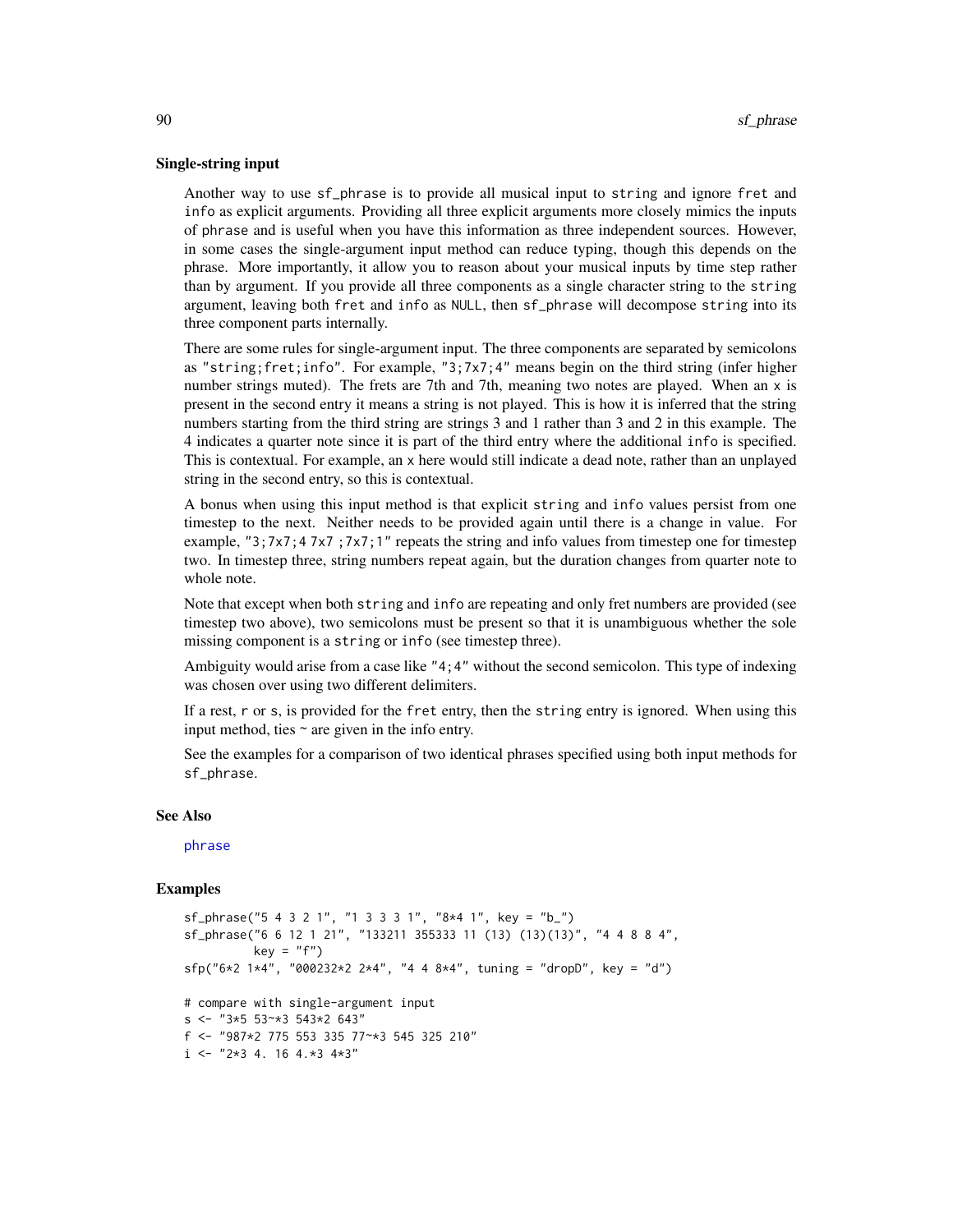# simplify\_phrase 91

```
p1 \leftarrow sfp(s, f, i)# Nominally shorter syntax, but potentially much easier to reason about
p2 <- sfp("3;987;2*2 775 ;553;4. ;335;16 5;7x7;4.~*3 ;545;4 325 6;2x10;")
identical(p1, p2)
```
simplify\_phrase *Simplify the LilyPond syntax of a phrase*

#### **Description**

This function can be used to simplify the LilyPond syntax of a phrase. Not intended for direct use. See details.

#### Usage

simplify\_phrase(phrase)

## Arguments

phrase a phrase object.

## Details

This function not intended to be used directly, but is available so that you can see how LilyPond syntax for phrases will be transformed by default in the process of creating a LilyPond file. This function is used by the lilypond function and associated render\_\* functions. When using lilypond directly, this can be controlled by the simplify argument.

The result of this function is a character string containing simpler, more efficient LilyPond syntax. It can be coerced back to a phrase with as\_phrase, but its print method colors will no longer display properly. More importantly, this simplification removes any possibility of transforming the phrase back to its original inputs. The more complex but nicely structured original representation does a better job at maintaining reasonable possibility of one to one transformation between a phrase object and the inputs that it was built from.

#### Value

character

```
notes <- "a~ a b c' c'e'g'~ c'e'g'"
info <- "8.. 8..-. 8- 8-^4 4.^4."(x < -p(\notimes, info))as_phrase(simplify_phrase(x))
(x < -p(notes, info, 5))
as_phrase(simplify_phrase(x))
```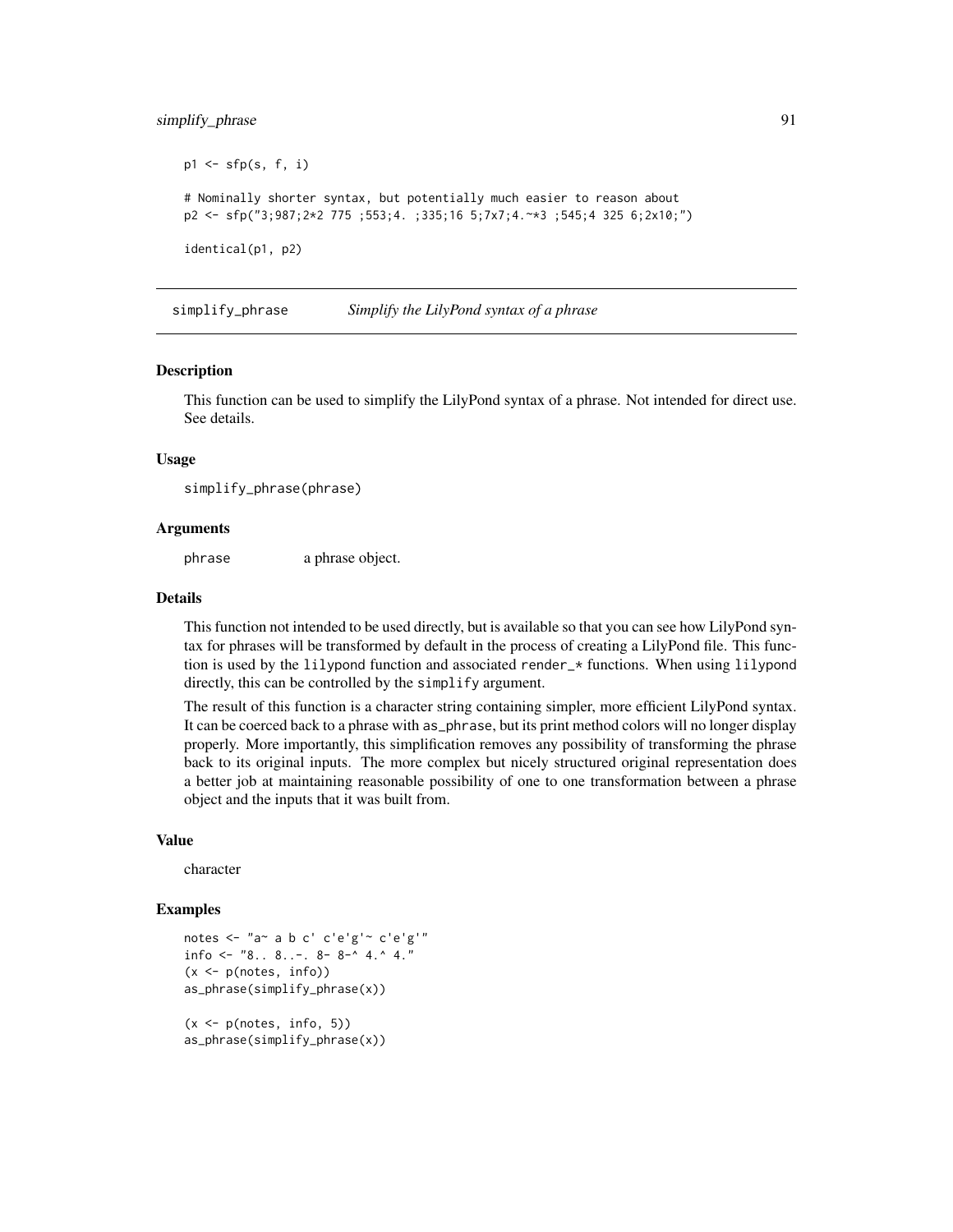Single bracket indexing and assignment. See [tabr-methods](#page-100-0) for more details on methods for tabr classes.

#### Usage

```
## S3 method for class 'noteworthy'
x[i]
## S3 method for class 'noteinfo'
x[i]
## S3 method for class 'music'
x[i]
## S3 method for class 'lyrics'
x[i]
## S3 replacement method for class 'noteworthy'
x[i] <- value
## S3 replacement method for class 'noteinfo'
x[i] <- value
## S3 replacement method for class 'music'
x[i] <- value
## S3 replacement method for class 'lyrics'
x[i] <- value
```
## Arguments

| $\mathsf{x}$ | object.                    |
|--------------|----------------------------|
|              | index.                     |
| value        | values to assign at index. |

# See Also

[tabr-methods](#page-100-0), [note-metadata](#page-49-0)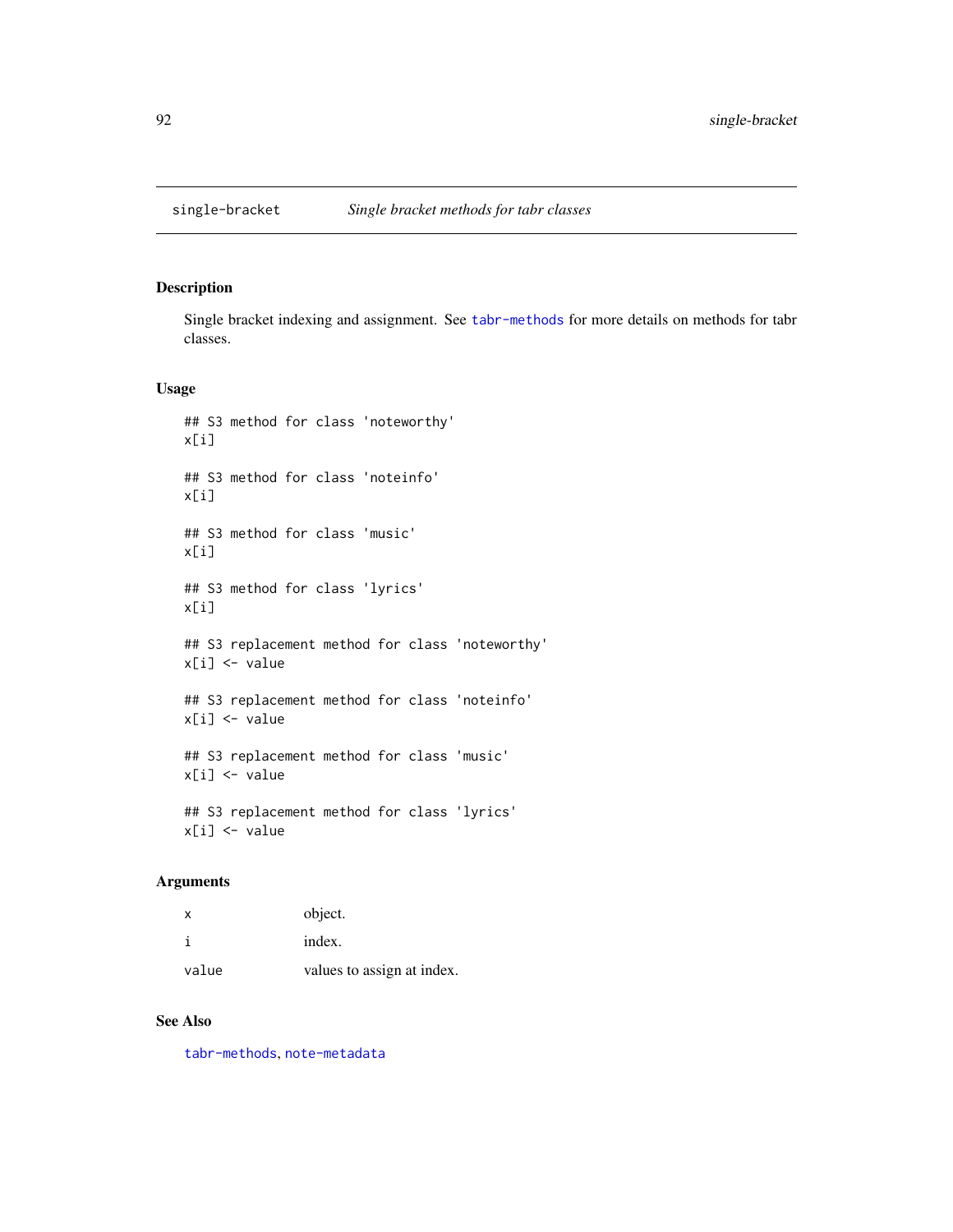# string\_unfold 93

# Examples

```
# noteworthy class examples
x \le - as_noteworthy("a, b, c ce_g d4f#4a4")
x[3:4]
x[-2]
x[2] <- paste0(transpose(x[2], 1), "~")
x
# noteinfo class examples
x <- as_noteinfo(c("4-", "t8(", "t8)", "t8x", "8^", "16"))
x[2:4]x[-1]
x[5:6] <- c("16^", "8")
x
x[x == "4-"]# music class examples
x \le - as_music("c, ~4 c, 1 c'e_'g'4-.*4")
x[1:3]
x[-c(1:2)]
x[3:6] <- "c'e'g'8"
x
```
string\_unfold *Fold and unfold strings*

# Description

Fold or unfold a string on the expansion operator.

#### Usage

```
string_unfold(x)
```
string\_fold $(x, n = 3)$ 

## Arguments

| character string, should be valid notes or note info such as beats.                          |
|----------------------------------------------------------------------------------------------|
| integer, minimum number of consecutive repeated values to warrant folding,<br>defaults to 3. |

## Details

These function work on arbitrary stings. They do not perform a noteworthy check. This allows them to work for info strings as well. Make sure your strings are properly formatted. string\_fold always collapses the output string as space-delimited.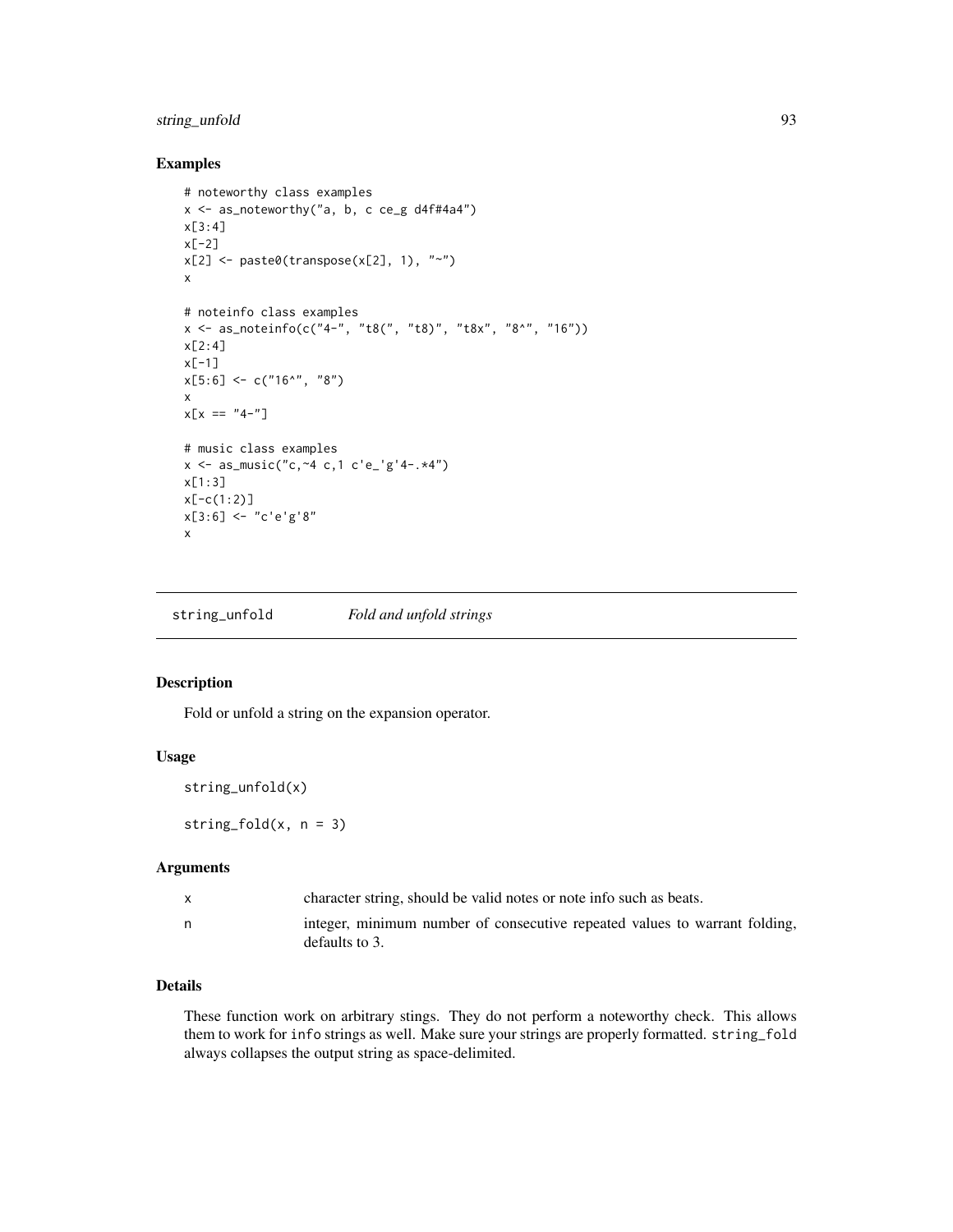# Value

character

## Examples

```
time <- "8*3 16 4.. 16 16 2 2 4. 8 4 4 8*4 1"
x <- string_unfold(time)
x
string_fold(x) == timenotes <- "a, b, c d e f g# a r ac'e' a c' e' c' r r r a"
x <- string_fold(notes)
x
string\_unfold(x) == notes
```
<span id="page-93-0"></span>tab *Render sheet music with LilyPond*

# Description

Render sheet music/tablature from a music score with LilyPond.

```
tab(
  score,
 file,
 key = "c",time = "4/4",tempo = "2 = 60",header = NULL,
 paper = NULL,
  string_names = NULL,
  endbar = "|.".mid = TRUE,
 colors = NULL,
 crop_png = TRUE,
  transparent = FALSE,
  res = 150,keep\_ly = FALSE,simplify = TRUE,
  details = FALSE
)
render_tab(
  score,
 file,
```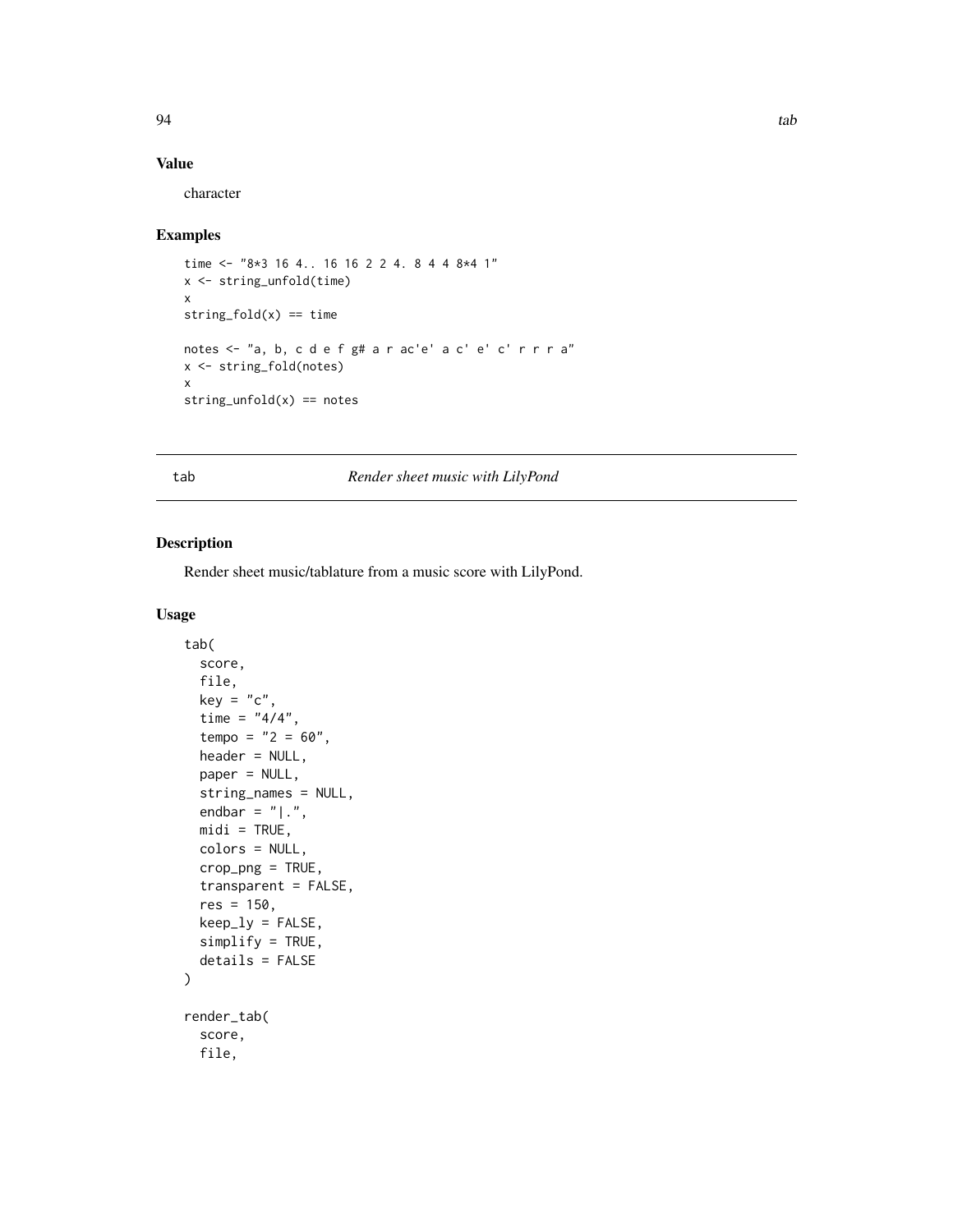tab 95

```
key = "c",time = "4/4",tempo = "2 = 60",header = NULL,
 paper = NULL,
 string_names = NULL,
 endbar = "|.".mid = TRUE,
 colors = NULL,
 crop\_png = TRUE,transparent = FALSE,
 res = 150,keep_ly = FALSE,
 simplify = TRUE,
 details = FALSE
\mathcal{L}render_score(
 score,
 file,
 key = "c",time = "4/4",tempo = "2 = 60",header = NULL,paper = NULL,
 endbar = "|.",
 colors = NULL,
 crop_png = TRUE,
  transparent = FALSE,
 res = 150,keep\_ly = FALSE,simplify = TRUE,
 details = FALSE\mathcal{L}
```
render\_midi(score, file, key = "c", time = "4/4", tempo = "2 = 60")

## Arguments

| score | a score object.                                                                                                                                                               |
|-------|-------------------------------------------------------------------------------------------------------------------------------------------------------------------------------|
| file  | character, output file ending in .pdf or .png for sheet music or tablature for<br>score. May include an absolute or relative path. For render midi, a file ending<br>in .mid. |
| key   | character, key signature, e.g., c, b_, f#m, etc.                                                                                                                              |
| time  | character, defaults to "4/4".                                                                                                                                                 |
| tempo | character, defaults to " $2 = 60$ ". Set to NULL to suppress display of the time sig-<br>nature in the output.                                                                |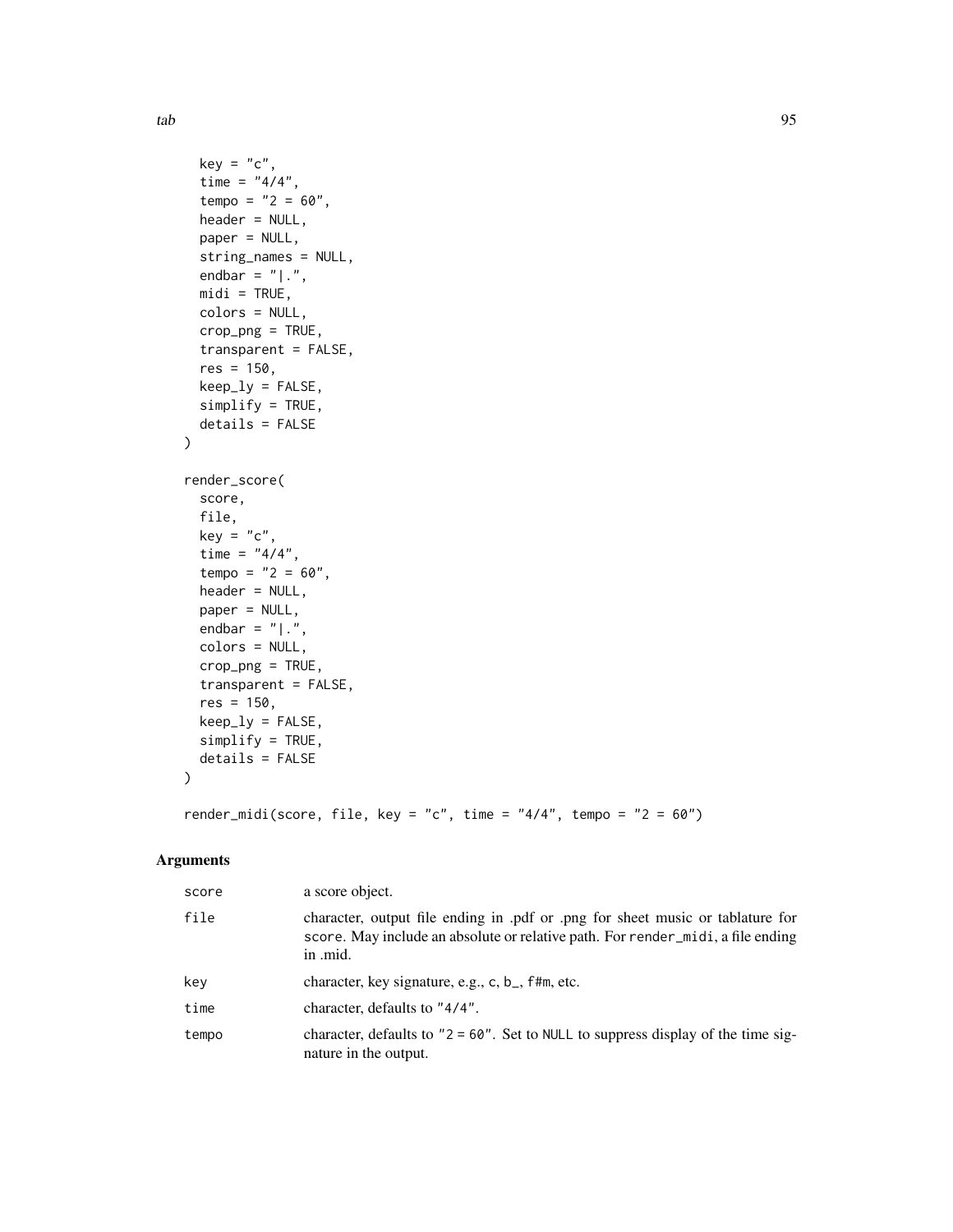| header       | a named list of arguments passed to the header of the LilyPond file. See lilypond<br>for details.                                       |
|--------------|-----------------------------------------------------------------------------------------------------------------------------------------|
| paper        | a named list of arguments for the LilyPond file page layout. See lilypond for<br>details.                                               |
| string_names | label strings at beginning of tab staff. NULL (default) for non-standard tunings<br>only, TRUE or FALSE for force on or off completely. |
| endbar       | character, the global end bar.                                                                                                          |
| midi         | logical, output midi file in addition to sheet music.                                                                                   |
| colors       | a named list of LilyPond element color overrides. See lilypond for details.                                                             |
| crop_png     | logical, see 1i1ypond for details.                                                                                                      |
| transparent  | logical, transparent background, png only.                                                                                              |
| res          | numeric, resolution, png only. transparent = TRUE may fail when res exceeds<br>~150.                                                    |
| keep_ly      | logical, keep the intermediary LilyPond file.                                                                                           |
| simplify     | logical, uses simplify_phrase to convert to simpler, more efficient LilyPond<br>syntax for the LilyPond file before rendering it.       |
| details      | logical, set to TRUE to print LilyPond log output to console. Windows only.                                                             |

## Details

Generate a pdf or png of a music score using the LilyPond music engraving program. Output format is inferred from file extension. This function is a wrapper around [lilypond](#page-28-0), the function that creates the LilyPond  $(.1y)$  file.

render\_score renders score to pdf or png. render\_midi renders a MIDI file based on score. This is still done via LilyPond. The sheet music is created automatically in the process behind the scenes but is deleted and only the MIDI output is retained.

The original tab or render\_tab (equivalent) produces both the sheet music and the MIDI file output by default and includes other arguments such as the tablature-relevant argument string\_names. This is the all-purpose function. Also use this when you intend to create both a sheet music document and a MIDI file.

Remember that whether a track contains a tablature staff, standard music staff, or both, is defined in each individual track object contained in score. It is the contents you have assembled in score that dictate what render function you should use. render\_tab is general and always works, but render\_score would not be the best choice when a tablature staff is present unless you accept the default string naming convention.

render\_midi is different from midily and miditab, whose purpose is to create sheet music from an existing MIDI file using a LilyPond command line utility.

For Windows users, add the path to the LilyPond executable to the system path variable. For example, if the file is at C:/Program Files (x86)/LilyPond/usr/bin/lilypond.exe, then add C:/Program Files (x86)/LilyPond/usr/bin to the system path.

#### Value

nothing returned; a file is written.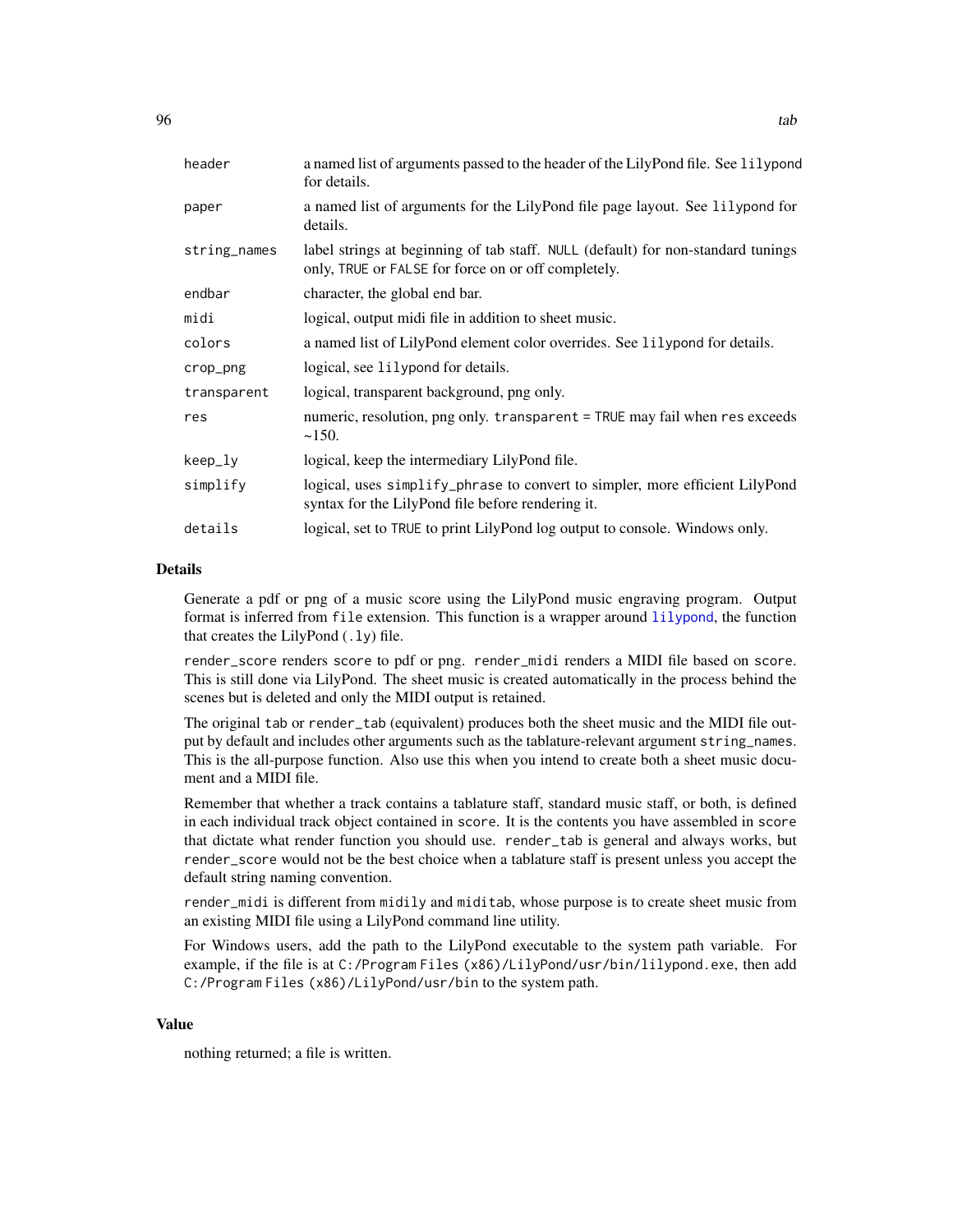tabr **97** 

## See Also

[lilypond](#page-28-0), [render\\_chordchart](#page-72-0), [miditab](#page-36-0)

#### Examples

```
if(tabr_options()$lilypond != ""){
 x <- phrase("c ec'g' ec'g'", "4 4 2", "5 432 432")
 x \leftarrow \text{track}(x)x \leq -\text{score}(x)outfile <- file.path(tempdir(), "out.pdf")
 tab(x, outfile) # requires LilyPond installation
}
```
tabr *tabr: Music notation syntax, manipulation, analysis and transcription in R.*

## **Description**

The tabr package provides a music notation syntax and a collection of music programming functions for generating, manipulating, organizing and analyzing musical information in R.

## Details

The music notation framework facilitates creating and analyzing music data in notation form. Music data can be viewed, manipulated and analyzed while in different forms of representation based around different data structures: strings and data frames. Each representation offers advantages over the other for different use cases. Music syntax can be entered directly and represented in character strings to minimize the formatting overhead of data entry by using simple data structures, for example when wanting to quickly enter and transcribe short pieces of music to sheet music or tablature. The package contains functions for directly performing various mathematical, logical and organizational operations and musical transformations on special object classes that facilitate working with music data and notation. The same music data can also be organized in tidy data frames, allowing for a more familiar and powerful approach to the analysis of large amounts of structured music data. Functions are available for mapping seamlessly between these data structures and their representations of musical information. The package also provides API wrapper functions for transcribing musical representations in R into guitar tablature ("tabs") and basic sheet music using the LilyPond backend <http://lilypond.org>.

LilyPond is an open source music engraving program for generating high quality sheet music based on markup syntax. The package generates LilyPond files from R code and can pass them to Lily-Pond to be rendered into sheet music pdf files.

While LilyPond caters to sheet music in general and tabr can be used to create basic sheet music, the transcription functions focus on leveraging LilyPond specifically for creating quality guitar tablature.

The package offers nominal MIDI file output support in conjunction with rendering sheet music. The package can read MIDI files and attempts to structure the MIDI data to integrate as best as possible with the data structures and functionality found throughout the package.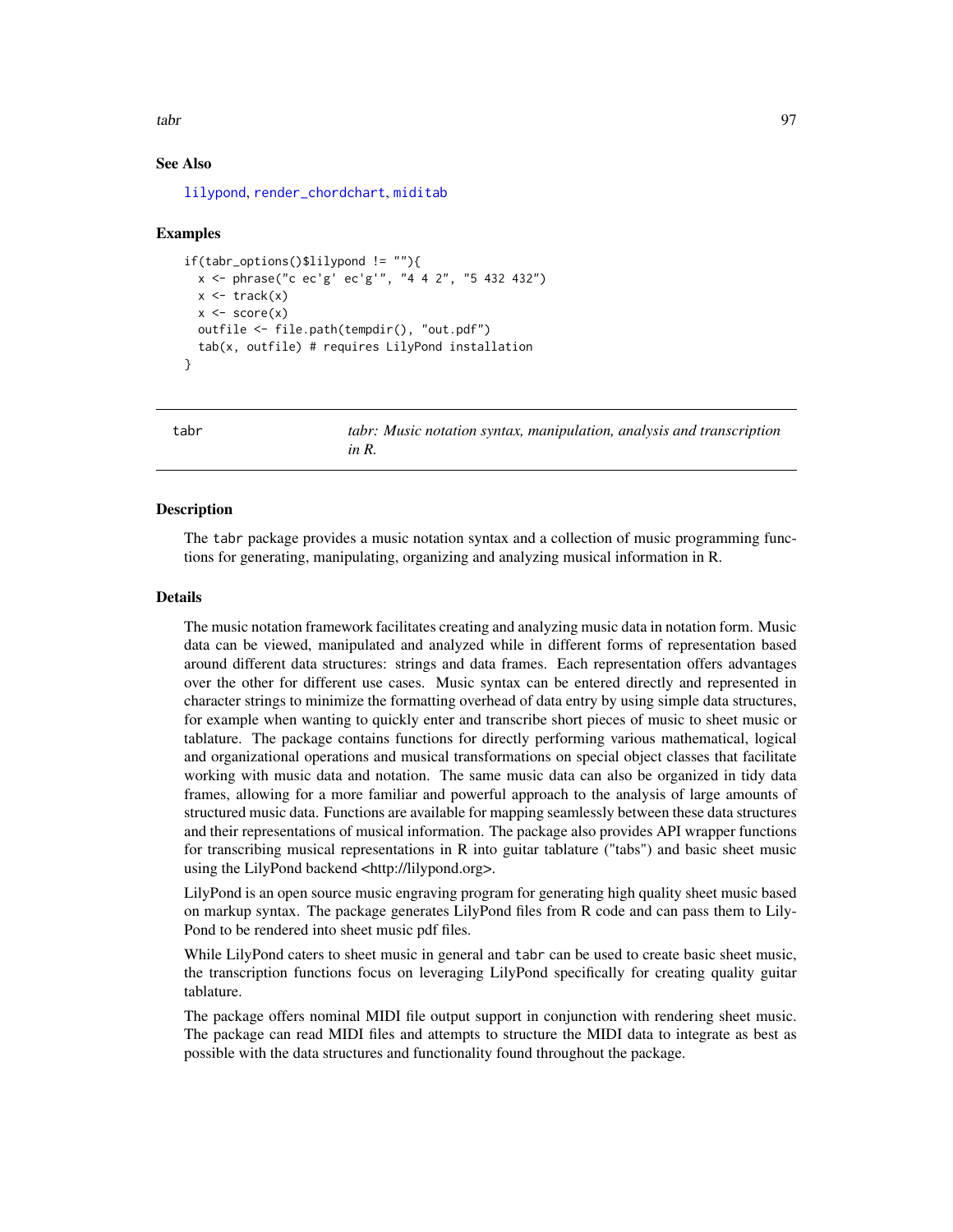tabr offers a useful but limited LilyPond API and is not intended to access all LilyPond functionality from R, nor is transcription via the API the entire scope of tabr. If you are only creating sheet music on a case by case basis, write your own LilyPond files manually. There is no need to use tabr or limit yourself to its existing LilyPond API. If you are generating music notation programmatically, tabr provides the ability to do so in R and has the added benefit of converting what you write in R code to the LilyPond file format to be rendered as printable guitar tablature.

While LilyPond is listed as a system requirement for tabr, you can use the package for music analysis without installing LilyPond if you do not intend to render tabs.

tabr-c *Concatenate for tabr classes*

#### Description

Several methods are implemented for the classes noteworthy, noteinfo, and music. See [tabr-methods](#page-100-0) for more details on methods for tabr classes.

#### Usage

## S3 method for class 'noteworthy'  $c(\ldots)$ ## S3 method for class 'noteinfo'  $c(\ldots)$ ## S3 method for class 'music'  $c(\ldots)$ ## S3 method for class 'lyrics'  $c(\ldots)$ ## S3 method for class 'phrase'  $c(\ldots)$ 

## Arguments

... objects.

## See Also

[tabr-methods](#page-100-0), [note-metadata](#page-49-0)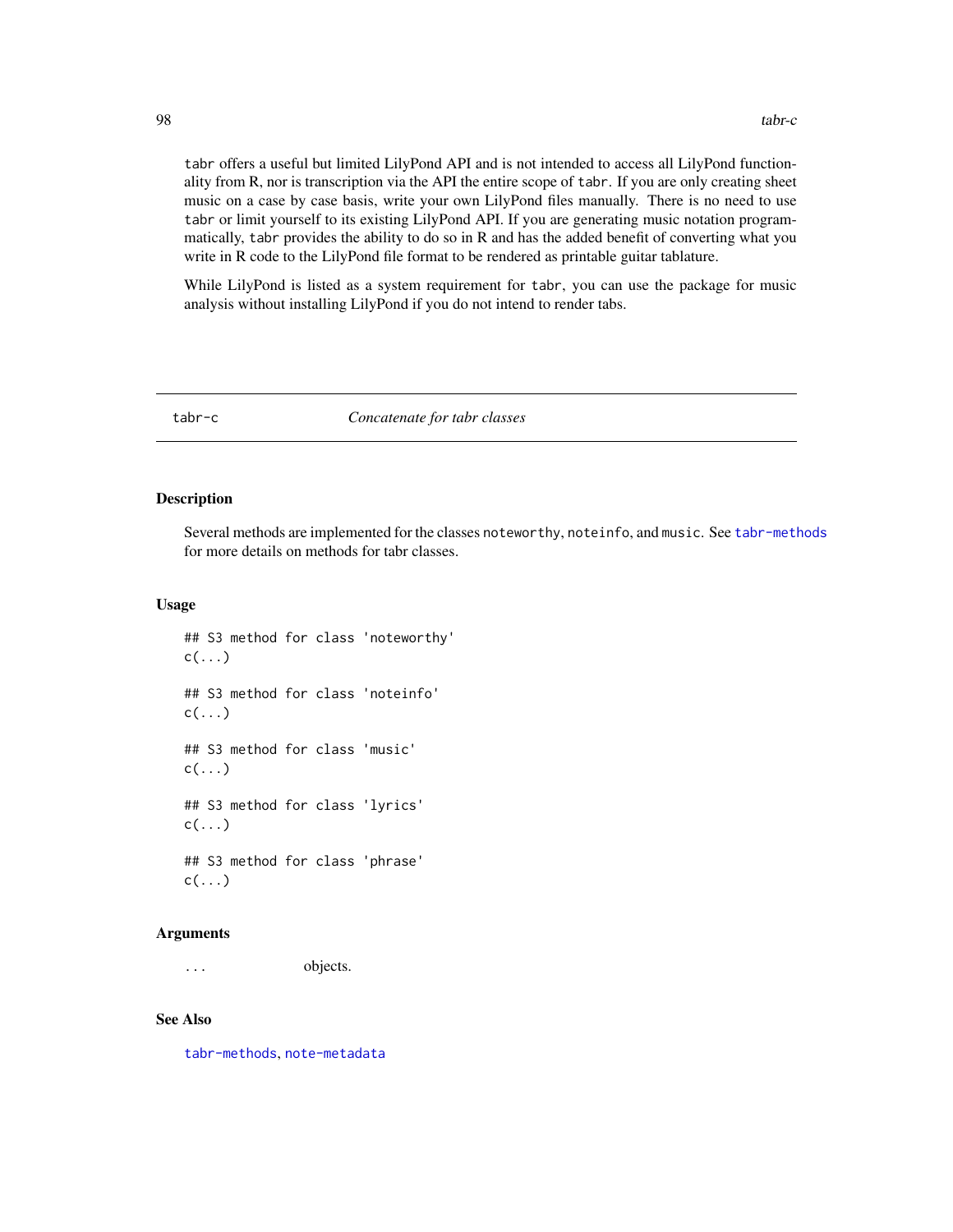#### tabr-head 99

# Examples

```
# noteworthy class examples
x <- "a b c"
c(x, x)c(as_noteworthy(x), x)
# noteinfo class examples
x <- "4- t8( t8)( t8) 4*2"
c(as_noteinfo(x), x)
# music class examples
x \le - "c, ~4 c, 1 c'e_'g'4-. *2"
c(as_music(x), x)# phrase class examples
c(phrase(x), x)
```
tabr-head *Head and tail for tabr classes*

# Description

Several methods are implemented for the classes noteworthy, noteinfo, and music. See [tabr-methods](#page-100-0) for more details on methods for tabr classes.

```
## S3 method for class 'noteworthy'
head(x, \ldots)## S3 method for class 'noteinfo'
head(x, \ldots)## S3 method for class 'music'
head(x, \ldots)## S3 method for class 'lyrics'
head(x, \ldots)## S3 method for class 'noteworthy'
tail(x, \ldots)## S3 method for class 'noteinfo'
tail(x, \ldots)## S3 method for class 'music'
tail(x, \ldots)
```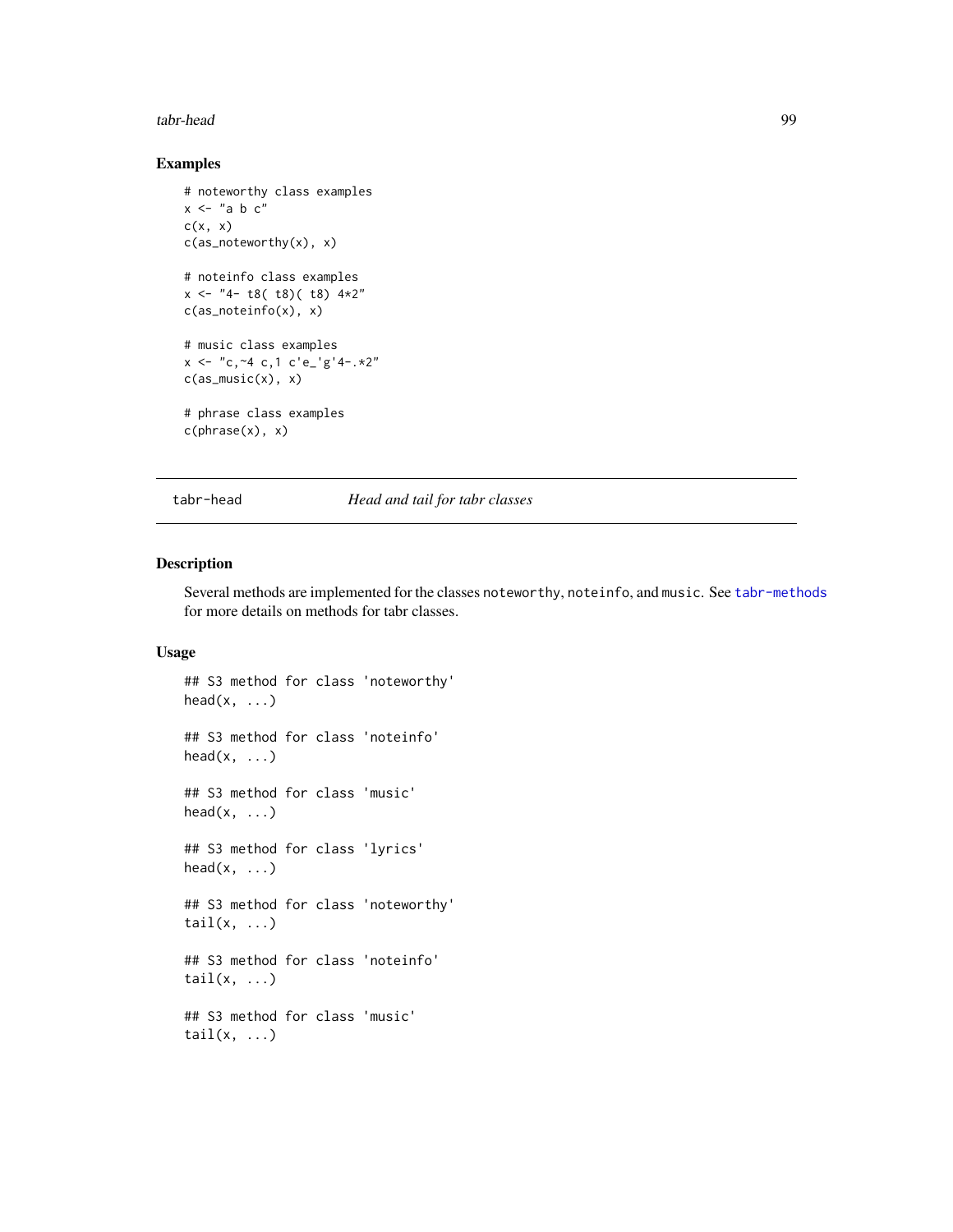```
## S3 method for class 'lyrics'
tail(x, \ldots)
```
#### Arguments

x object. ... number of elements to return.

# See Also

[tabr-methods](#page-100-0), [note-metadata](#page-49-0)

# Examples

```
# noteworthy class examples
x \le - "a b c d e f g"
head(x, 2)head(as_noteworthy(x), 2)
tail(as_noteworthy(x), 2)
# noteinfo class examples
x \le - "4x 4-.*8 2 4"
head(as_noteinfo(x))
tail(as_noteinfo(x))
# music class examples
x \le - "c, ~4 c, 1 c'e_'g'4-."
head(as_music(x), 2)
```
tail(as\_music(x), 2)

tabr-length *Length for tabr classes*

# Description

Several methods are implemented for the classes noteworthy, noteinfo, and music. See [tabr-methods](#page-100-0) for more details on methods for tabr classes.

```
## S3 method for class 'noteworthy'
length(x)
## S3 method for class 'noteinfo'
length(x)
## S3 method for class 'music'
length(x)
```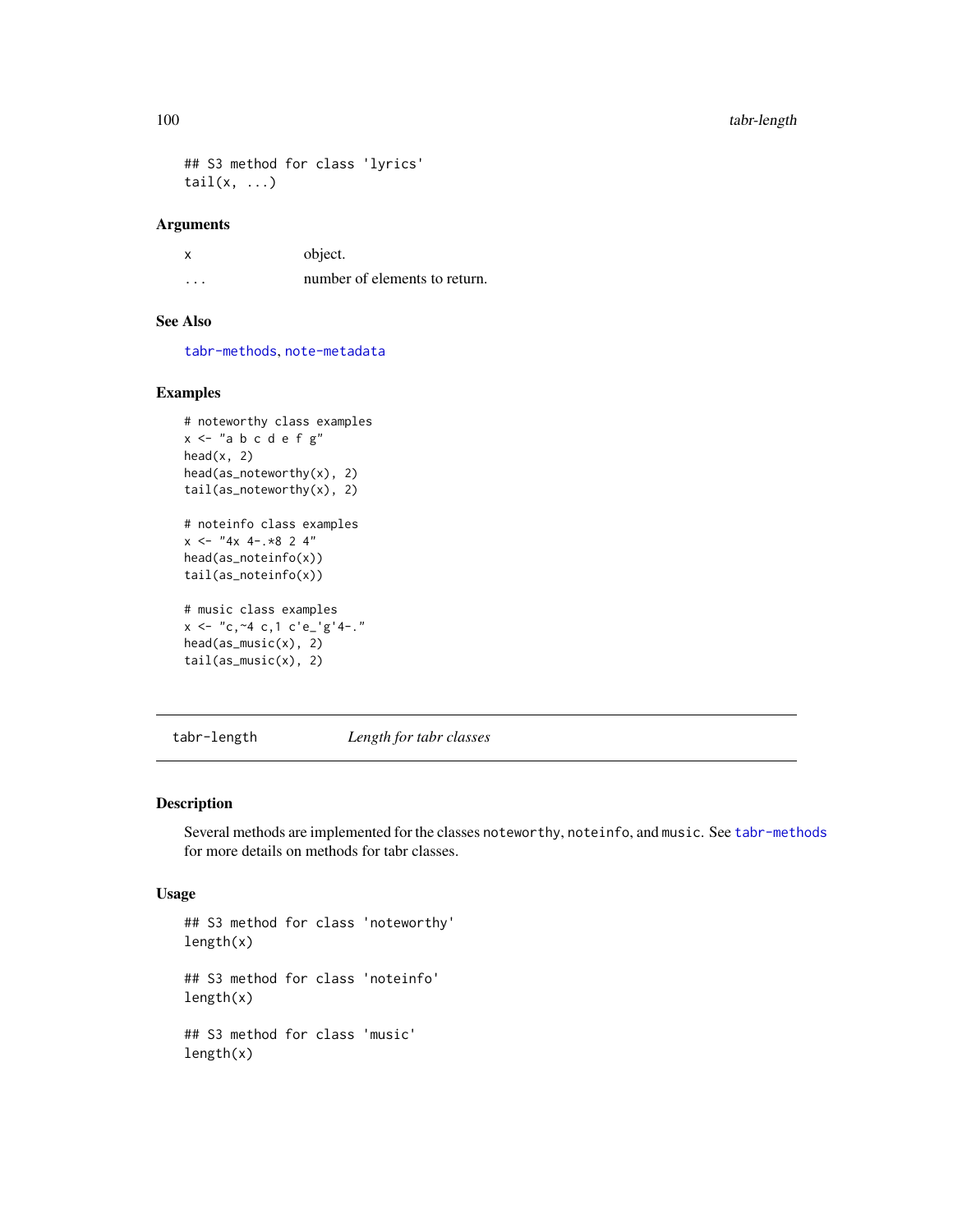## S3 method for class 'lyrics' length(x)

#### Arguments

x object.

## See Also

[tabr-methods](#page-100-0), [note-metadata](#page-49-0)

# Examples

```
# noteworthy class examples
x <- "a b c"
length(x)
length(as_noteworthy(x))
length(as_noteworthy("a b*2 c*2"))
# noteinfo class examples
x \le - "4- t8( t8)( t8) 4*2"
length(x)
length(as_noteinfo(x))
# music class examples
```

```
x \le - "c, ~4 c, 1 c'e_'g'4-. *4"
length(x)
length(as_music(x))
```
<span id="page-100-0"></span>tabr-methods *Summary of implemented S3 generic methods*

## Description

Several methods are implemented for the classes noteworthy, noteinfo, music and lyrics. See further below for details on limited implementations for the phrase class.

#### Arguments

| $\mathsf{x}$ | object.                    |
|--------------|----------------------------|
|              | index.                     |
| value        | values to assign at index. |
|              | additional arguments.      |

# Details

In addition to custom print and summary methods, the following methods have been implemented for all four classes: [, [<-, [[, [[<-, length, c, rep, rev, head and tail. Logical operators are also implemented for noteworthy strings.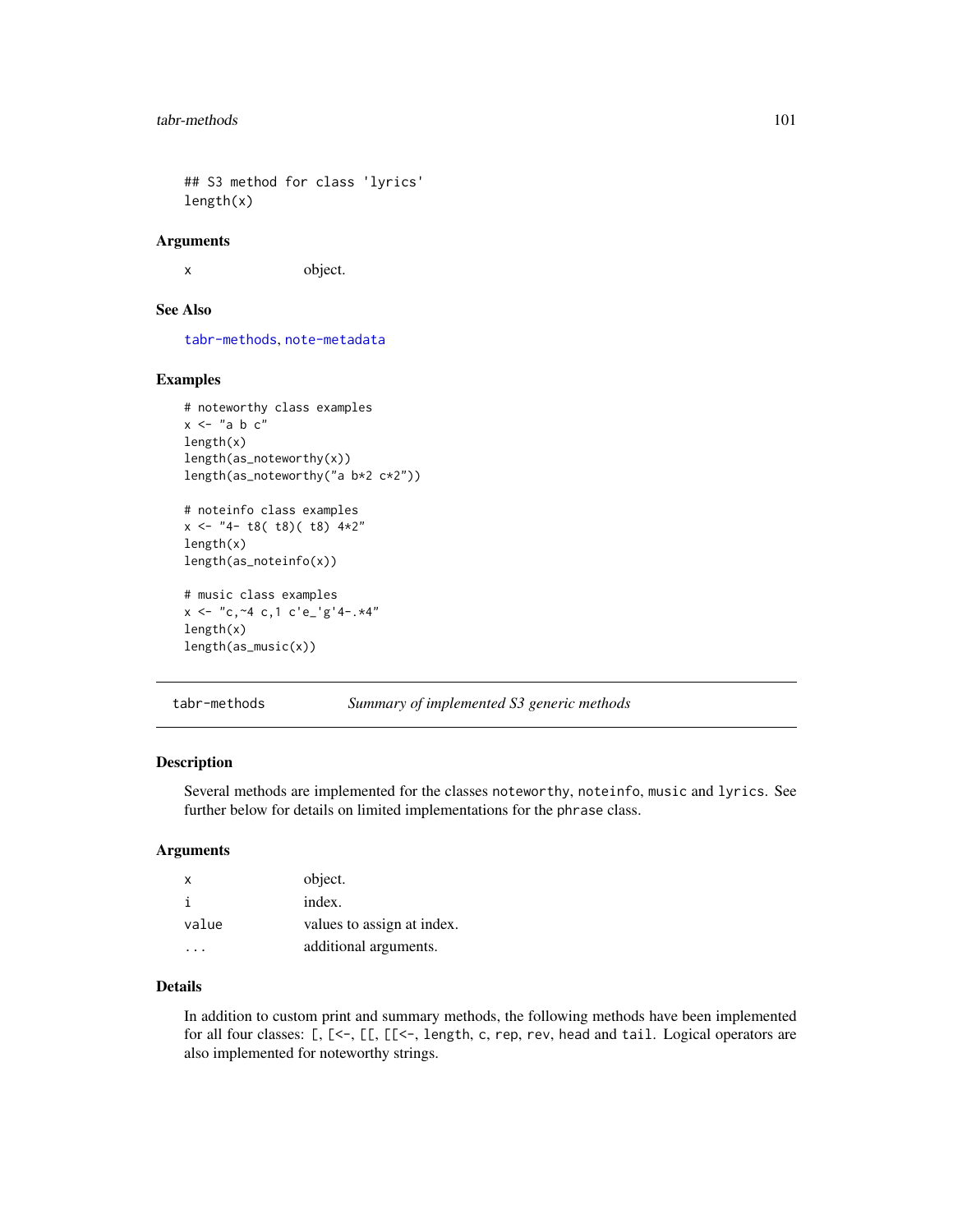## Methods length and c

The implementation of length is equivalent to n\_steps. They access the same attribute, returning the number of timesteps in the object. This gives the same result even when the underlying string is in space-delimited format. To obtain the character string length, coerce with as.character or any other function that would have the same effect.

The implementation of c for these classes is strict and favors the object class in question. This is different from how c might normally behave, coercing objects of different types such as numeric and character to character.

For these four classes, c is strict in that it will return an error if attempting to concatenate one of these classes with any other class besides character. This includes each other. While it would be possible to coerce a music object down to a noteworthy object or a noteinfo object, this is the opposite of the aggressive coercion these classes are intended to have with c so this is not done.

While other classes such as numeric immediately return an error, any concatenation with character strings attempts to coerce each character string present to the given class. If coercion fails for any character class object, the usual error is returned concerning invalid notes or note info present. If coercion succeeds for all character strings, the result of c is to concatenate the timesteps of all objects passed to it. The output is a new noteworthy, noteinfo ormusic object.

#### Methods rep rev head and tail

The rep function is similar to c except that it never has to consider other classes. You could pass a vector of objects to rep, but doing so with c will already have resolved all objects to the single class. Again, what matters is not the underlying length or elements in the character vector the class is built upon, but the timesteps. rep will extend  $x$  in terms of timesteps. You can also provide the each or times arguments.

rev, head and tail work similarly, based on the sequence of timesteps, not the character vector length.

Remember that this accounts not only for vectors of length one that contain multiple timesteps in space-delimited time format, but also that multiple timesteps can be condensed even in spacedelimited time format with the  $*$  expansion operator. For example, "a' $*4$  b' $*2$ " has six timesteps in this form as well as in vector form. The object length is neither one nor two. All of these generic method implementations work in this manner.

## Square brackets

Single and double bracket subsetting by index work similarly to what occurs with lists. Single bracket subsetting returns the same object, but only containing the indexed timesteps. Double bracket subsetting only operates on a single timestep and extracts the character string value.

For assignment, single and double brackets change the value at timesteps and return the same object, but again double brackets only allow indexing a single timestep. Double bracket indexing is mostly useful for combining the steps of extracting a single value and discarding the special class in one command.

#### Limited phrase implementations

Methods implemented for the phrase are limited to c and rep. Due to the complex LilyPond syntax, applying most of the functions above directly to phrases is problematic. c is implemented like it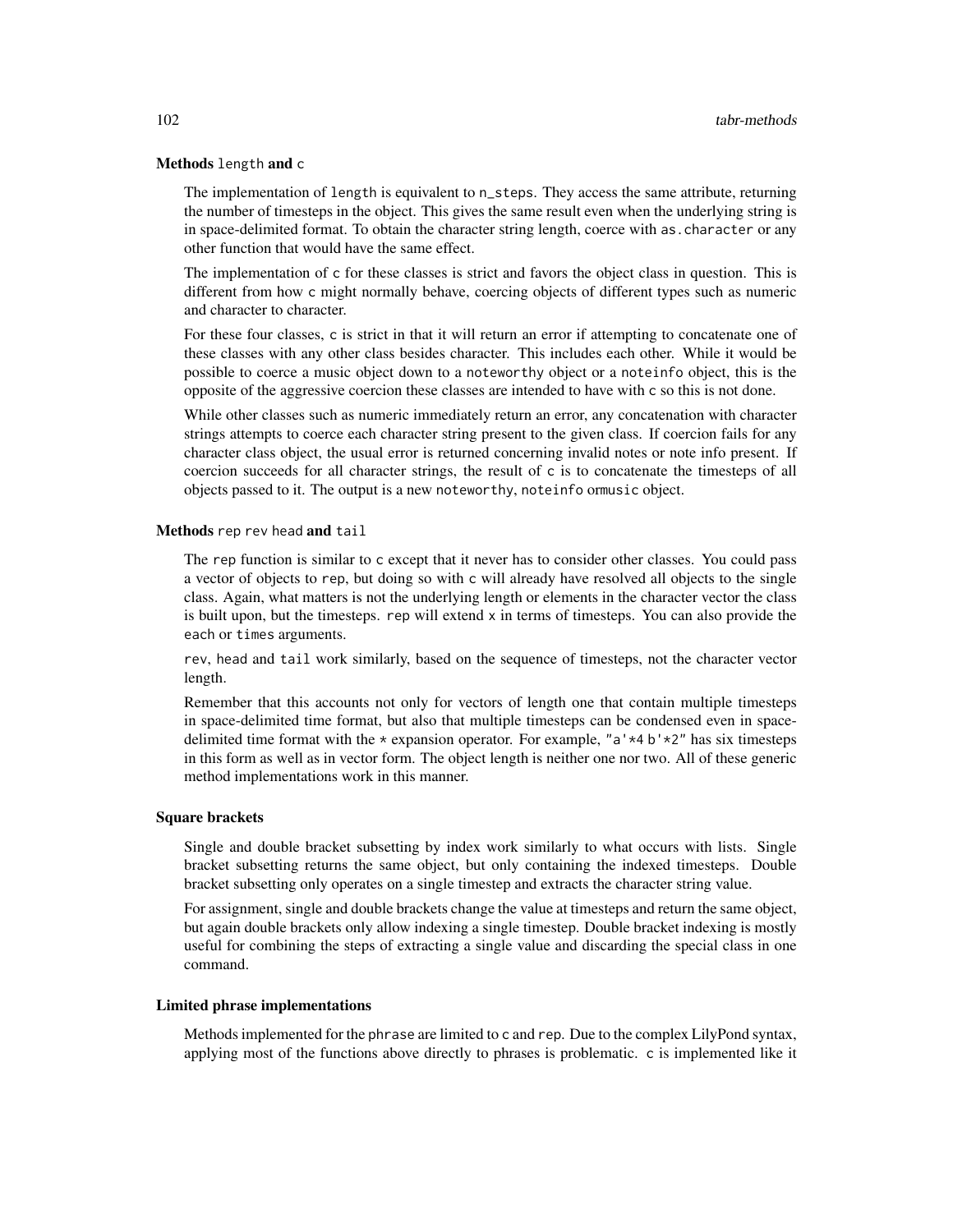#### tabr-methods 103

is for the other classes. rep is restricted in that it can only repeat the entire phrase sequence, not the timesteps within. However, you can convert a phrase class back to noteworthy and noteinfo objects (under reasonable conditions). See [notify](#page-60-0).

One exception made for phrase with respect to concatenation is that an attempt to concatenate any combination of phrase and music objects, in any order, results in coercion to a new phrase. This happens even in a case where the first object in the sequence is a music object (thus calling c.music rather than c.phrase). It will subsequently fall back to c.phrase in that case.

## See Also

[note-logic](#page-48-0), [note-metadata](#page-49-0)

```
# noteworthy class examples
x \le - as_noteworthy("a, b, c ce_g d4f#4a4")
x
x[3:4]
x[-2]
x[2] <- paste0(transpose(x[2], 1), "~")
x
length(x) # equal to number of timesteps
c(x, x)tail(rep(x, times = c(1, 2, 1, 3, 1)))# noteinfo class examples
x <- as_noteinfo(c("4-", "t8(", "t8)", "t8x", "8^", "16"))
x
x[2:4]
x[-1]
x[5:6] \leq c("16^{\wedge}", "8")
x
x[x == "4-"]c(x[1], x[2]) == c(x[1:2])head(rep(x, each = 2))# music class examples
x \le - as_music("c, ~4 c, 1 c'e_'g'4-.*4")
x
x[1:3]
x[-c(1:2)]x[3:6] <- "c'e'g'8"
x
c(x[1], x[1]) == x[c(1, 1)]rev(x)
x[[3]]
x[[3]] <- "b_t8"
x
```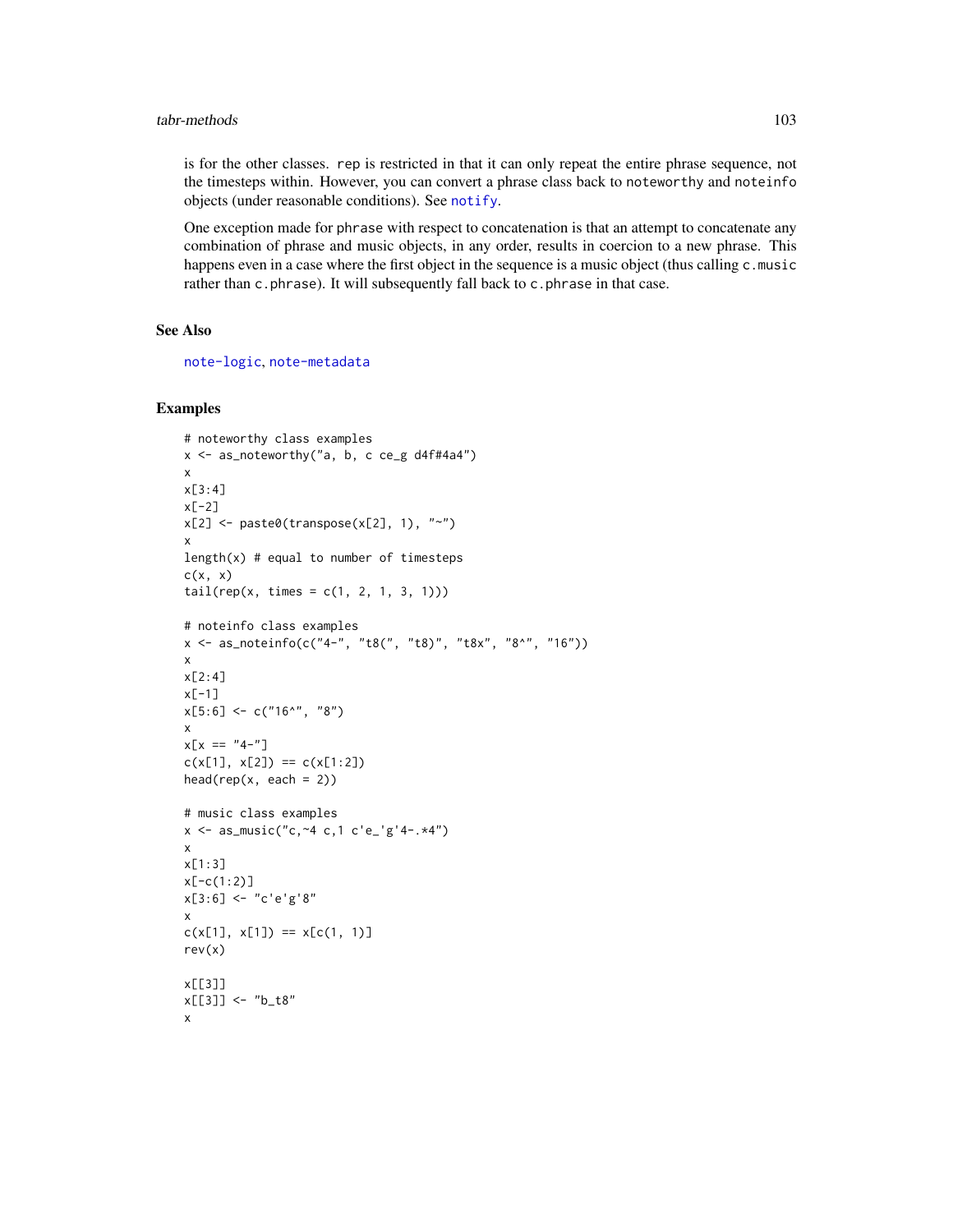Several methods are implemented for the classes noteworthy, noteinfo, and music. See [tabr-methods](#page-100-0) for more details on methods for tabr classes.

## Usage

```
## S3 method for class 'noteworthy'
rep(x, \ldots)## S3 method for class 'noteinfo'
rep(x, \ldots)## S3 method for class 'music'
rep(x, \ldots)## S3 method for class 'lyrics'
rep(x, \ldots)## S3 method for class 'phrase'
rep(x, \ldots)
```
## Arguments

|   | object.                                                |
|---|--------------------------------------------------------|
| . | additional arguments. Not accepted for phrase objects. |

## See Also

[tabr-methods](#page-100-0), [note-metadata](#page-49-0)

```
# noteworthy class examples
x \le - "a b c"
rep(x, 2)
rep(as_noteworthy(x), 2)
# noteinfo class examples
x \le - "4x 4-.*2 2"
rep(as\_noteinfo(x), times = c(2, 1, 1, 2))# music class examples
x \le - "c, ~4 c, 1 c'e_'g'4-."
rep(as_music(x), each = 2)
```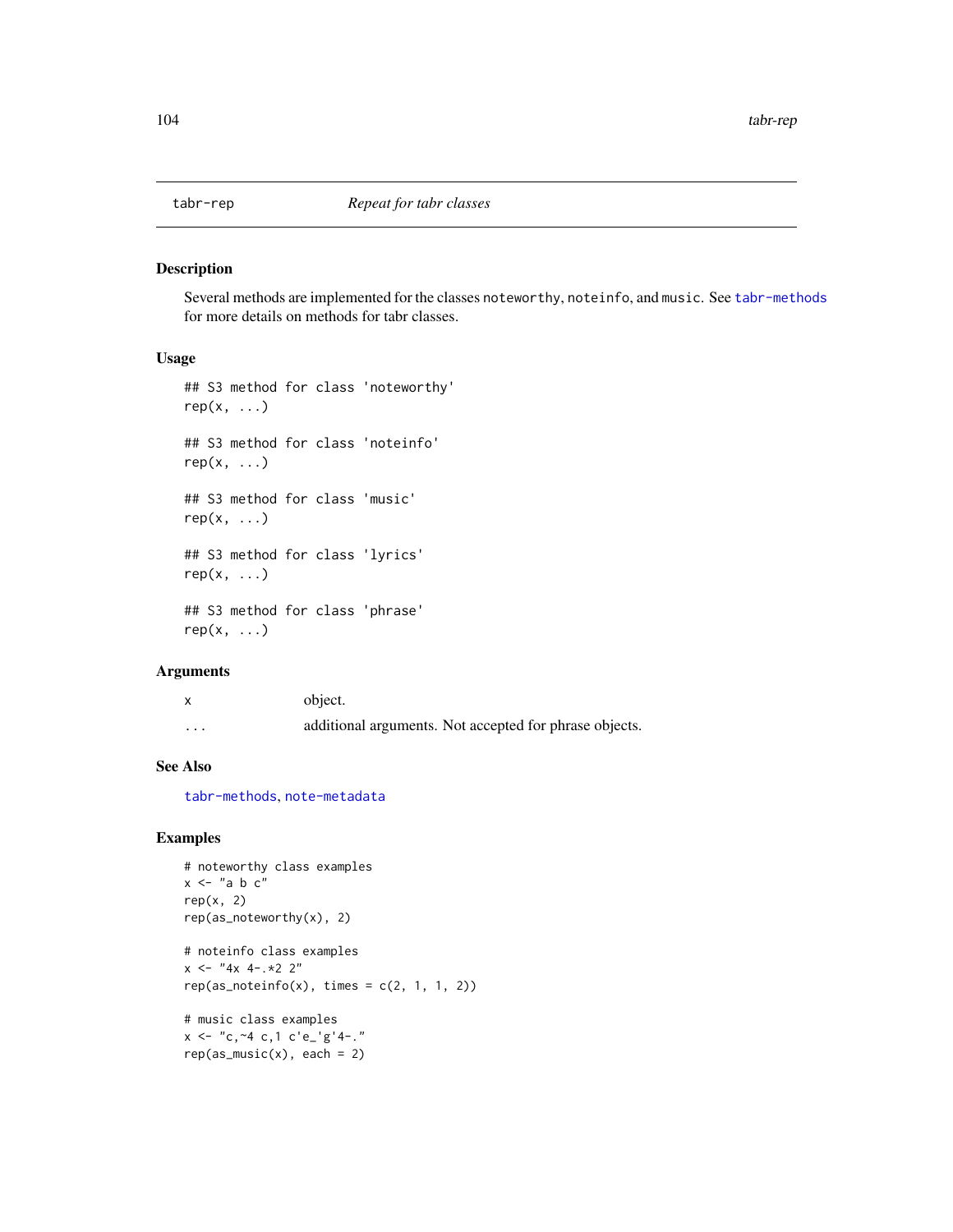tabr-rev 105

```
# phrase class examples
rep(phrase(x), 2)
```
tabr-rev *Reverse for tabr classes*

# Description

Several methods are implemented for the classes noteworthy, noteinfo, and music. See [tabr-methods](#page-100-0) for more details on methods for tabr classes.

# Usage

## S3 method for class 'noteworthy' rev(x) ## S3 method for class 'noteinfo' rev(x) ## S3 method for class 'music' rev(x) ## S3 method for class 'lyrics' rev(x)

## Arguments

x object.

## See Also

[tabr-methods](#page-100-0), [note-metadata](#page-49-0)

```
# noteworthy class examples
x \leq - "a b c"
rev(x)
rev(as_noteworthy(x))
```

```
# noteinfo class examples
x \le - "4x 4-.*2 2"
rev(as_noteinfo(x))
```

```
# music class examples
x \le - "c, ~4 c, 1 c'e_'g'4-."
rev(as_music(x))
```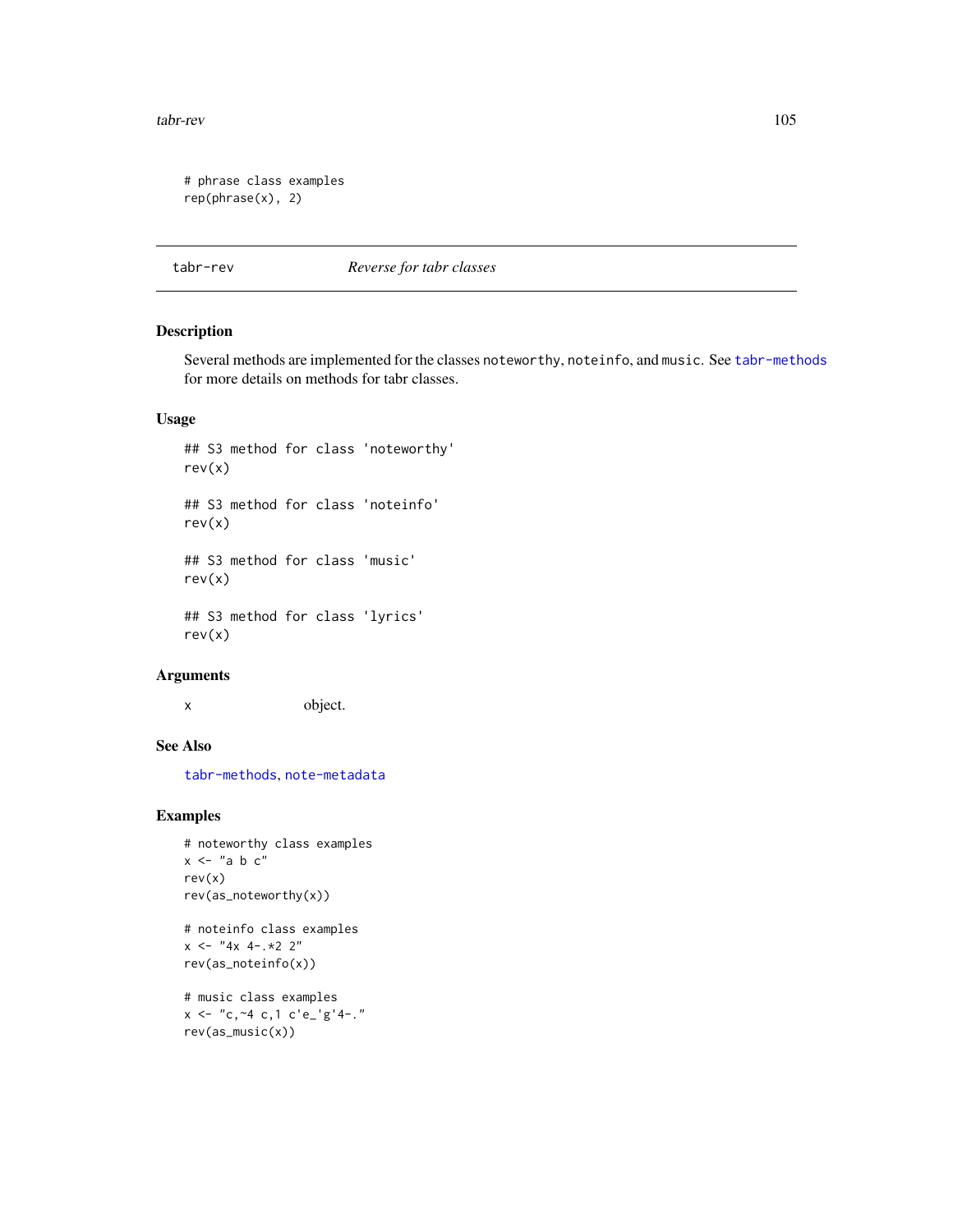tabrSyntax *tabr syntax*

#### Description

A data frame containing descriptions of syntax used in phrase construction in tabr.

## Usage

tabrSyntax

## Format

A data frame with 3 columns for syntax description, operators and examples.

| <i>Options</i> |
|----------------|
|----------------|

# Description

Options for tabr package.

## Usage

tabr\_options(...)

#### Arguments

... a list of options.

#### Details

Currently only lilypond, midi2ly and python are used. On Windows systems, if the system path for lilypond.exe, midi2ly and python.exe are not stored in the system PATH environmental variable, they must be provided by the user after loading the package.

#### Value

The function prints all set options if called with no arguments. When setting options, nothing is returned.

```
tabr_options()
lilypond_path <- "C:/Program Files (x86)/LilyPond/usr/bin/lilypond.exe"
tabr_options(lilypond = lilypond_path)
```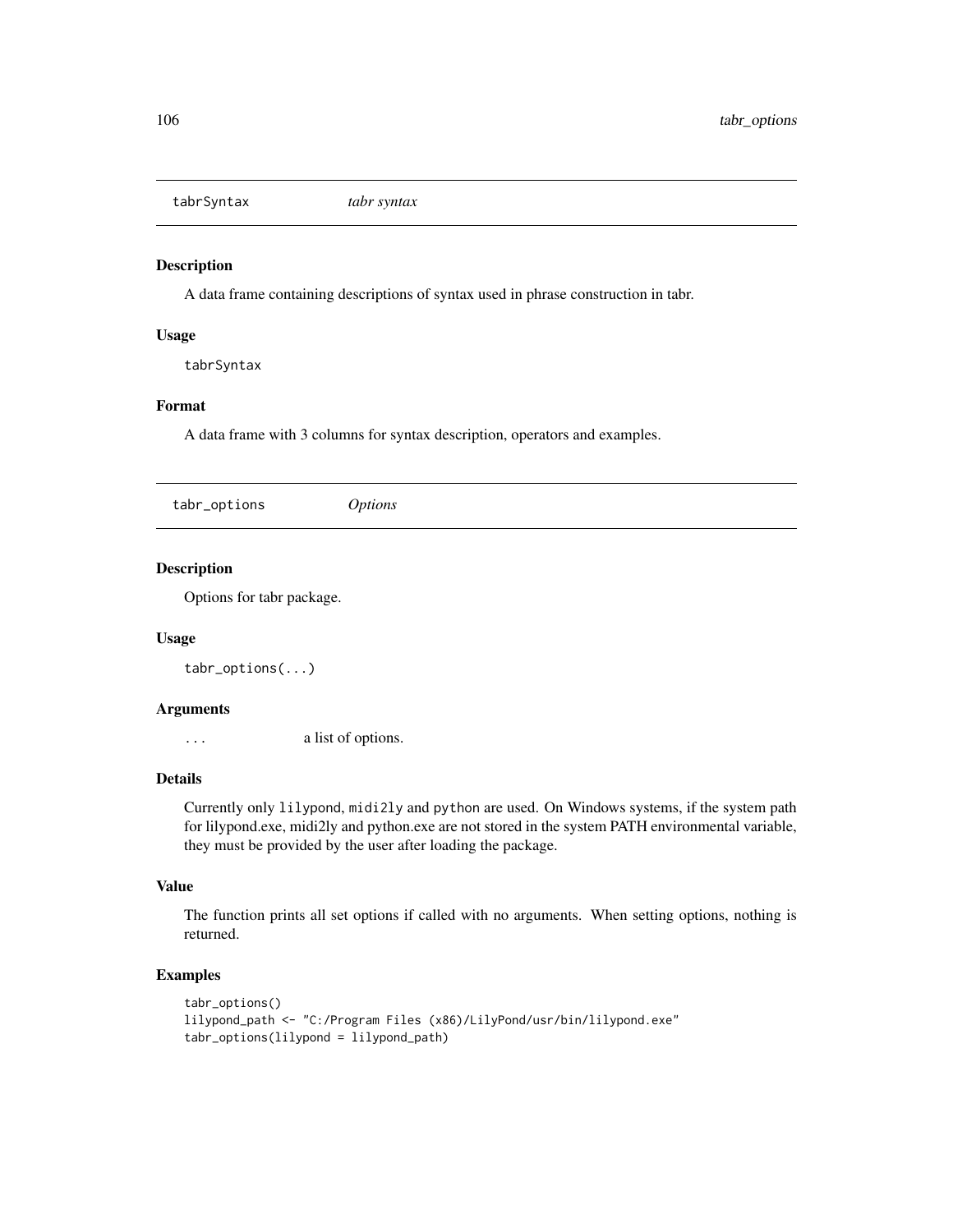Tie notes efficiently.

#### Usage

tie(x)

untie(x)

# Arguments

x character, a single chord.

# Details

This function is useful for bar chords.

## Value

a character string.

# Examples

tie("e,b,egbe'")

to\_tabr *Music notation syntax converters*

# Description

Convert alternative representations of music notation to tabr syntax.

```
to_tabr(id, ...)
from_chorrrds(x, key = "c", guitar = FALSE, gc_{args} = list()from_music21(x, accidentals = c("flat", "sharp"), output = c("music", "list"))
```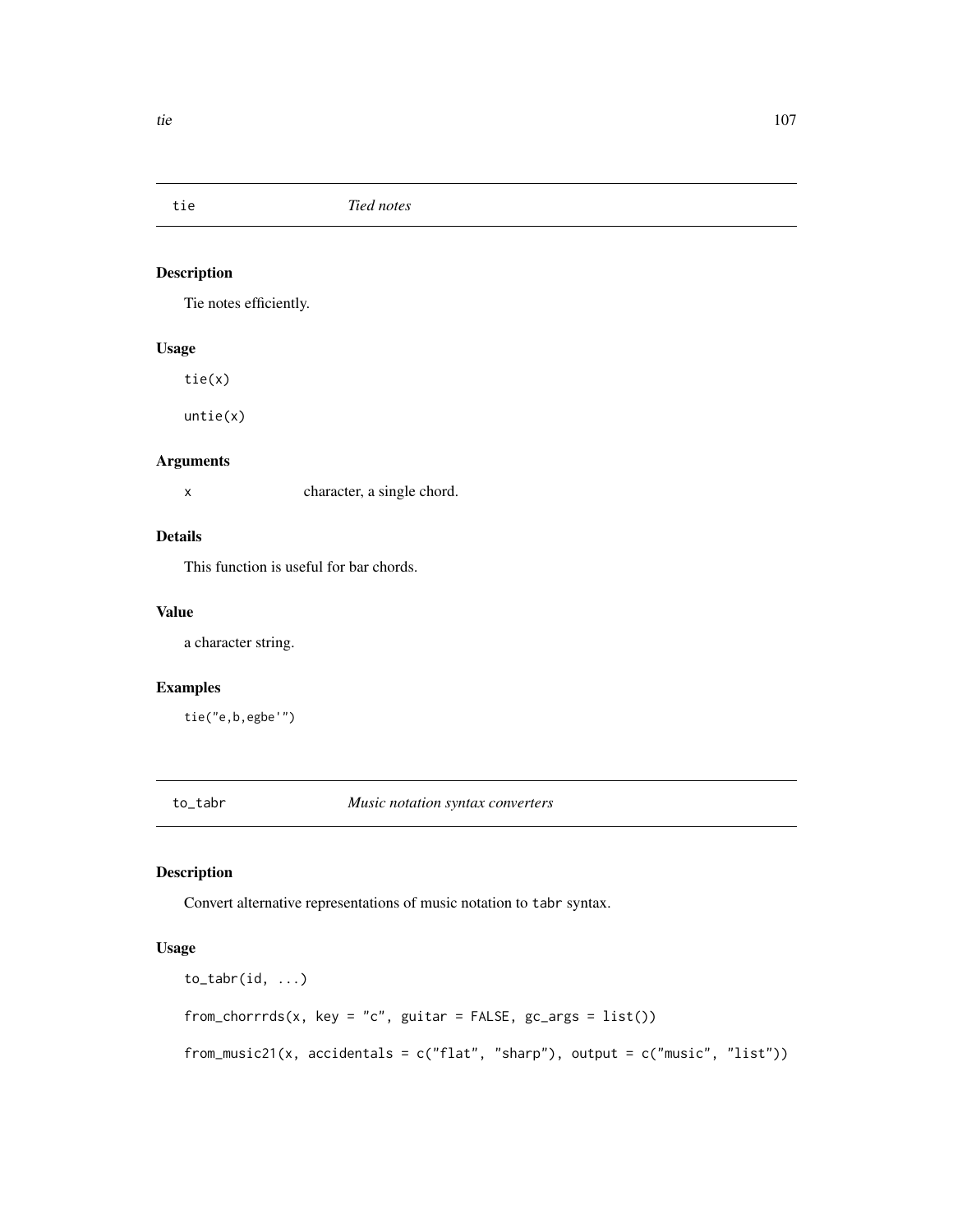#### Arguments

| id                | character, suffix of from_* function, e.g., "chorrrds"                                                                                                                                               |
|-------------------|------------------------------------------------------------------------------------------------------------------------------------------------------------------------------------------------------|
| $\cdot\cdot\cdot$ | arguments passed to the function matched by id.                                                                                                                                                      |
| x                 | character, general syntax input. See details and examples for how inputs are<br>structured for each converter.                                                                                       |
| key               | key signature, used to enforce consistent use of flats or sharps.                                                                                                                                    |
| guitar            | logical, attempt to match input chords to known guitar chords in guitar Chords.<br>Otherwise by default standard piano chords of consecutive pitches covering min-<br>imum pitch range are returned. |
| gc_args           | named list of additional arguments passed to gc_info, used when guitar =<br>TRUE.                                                                                                                    |
| accidentals       | character, represent accidentals, "flat" or "sharp".                                                                                                                                                 |
| output            | character, type of output when multiple options are available.                                                                                                                                       |

#### Details

These functions convert music notation from other data sources into the style used by tabr for music analysis and sheet music transcription.

## Value

noteworthy string for chorrrds; music string or list for music21.

#### Syntax converter for chorrrds

The input  $x$  is a character vector of chords output from the chorrrds package, as shown in the examples. Output is a noteworthy string object.

Some sources do not offer as complete or explicit information in order to make sheet music. However, what is available in those formats is converted to the extent possible and available function arguments can allow the user to add some additional specification. Different input syntax makes use of a different syntax converter. Depending on the format, different arguments may be available and/or required. The general wrapper function for all of the available syntax converters is to\_tabr. This function takes an id argument for the appropriate converter function. See examples.

For example, output from the chorrrds package that scrapes chord information from the Cifraclub website only provides chords, not note for note transcription data for any particular instrument. This means the result of syntax conversion still yields only chords, which is fine for data analysis but doesn't add anything useful for sheet music transcription.

The input in this case also does not specify distinct pitches by assigning octaves numbers to a chord's notes, not even the root note. It remains up to the user if they want to apply the information. By default, every chord starts in octave three. It is also ambiguous how the chord is played since all that is provided is a generic chord symbol. By default a standard chord is constructed if it can be determined.

Setting guitar = TRUE switches to using the [guitarChords](#page-22-0) dataset to find matching guitar chords using [gc\\_info](#page-8-0), which can be provided additional arguments in a named list to gc\_args. For guitar, this allows some additional control over the actual structure of the chord, its shape and position on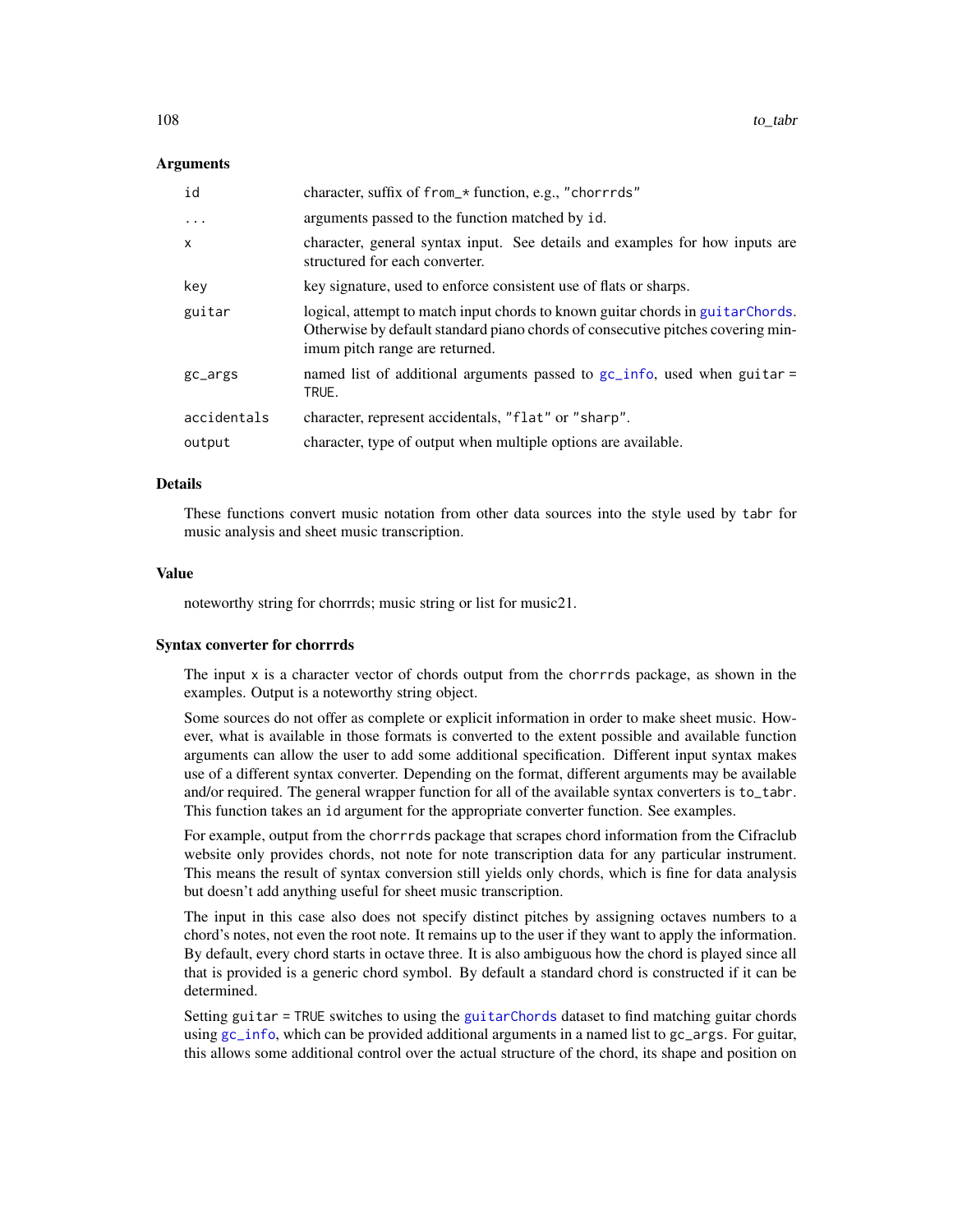the guitar neck. The options will never work perfectly for all chords in chords, but at a minimum, typical default component pitches will be determined and returned in tabr notation style.

#### Syntax converter for music21

The input x is a character vector of in music21 tiny notation syntax, as shown in the examples. Default output is a music object. Setting output = "list" returns a list of three elements: a noteworthy string, a note info string, and the time signature.

The recommendation for music21 syntax is to keep it simple. Do not use the letter n for explicit natural notes. Do not add text annotations such as lyrics. Double flats and sharps are not supported. The examples demonstrate what is currently supported.

### Examples

```
# chorrrds package output
chords <- c("Bb", "Bbm", "Bbm7", "Bbm7(b5)", "Bb7(#5)/G", "Bb7(#5)/Ab")
from_chorrrds(chords)
to\_tabr(id = "chorrrds", x = chords)from_chorrrds(chords, guitar = TRUE)
to\_tabr(id = "chorrds", x = chords, guitar = TRUE)# music21 tiny notation
x <- "4/4 CC#FF4.. trip{c#8eg# d'- e-' f g a'} D4~# D E F r B16"
from_music21(x)
from_music21(x, accidentals = "sharp")
from_music21(x, output = "list")
```
<span id="page-108-0"></span>

track *Create a music track*

#### Description

Create a music track from a collection of musical phrases.

#### Usage

```
track(
  phrase,
  clef = "treble_8",
  key = NA,
  tab = TRUE,tuning = "standard",
  voice = 1,
  lyrics = NA
)
```
<span id="page-108-1"></span>track the contract of the contract of the contract of the contract of the contract of the contract of the contract of the contract of the contract of the contract of the contract of the contract of the contract of the cont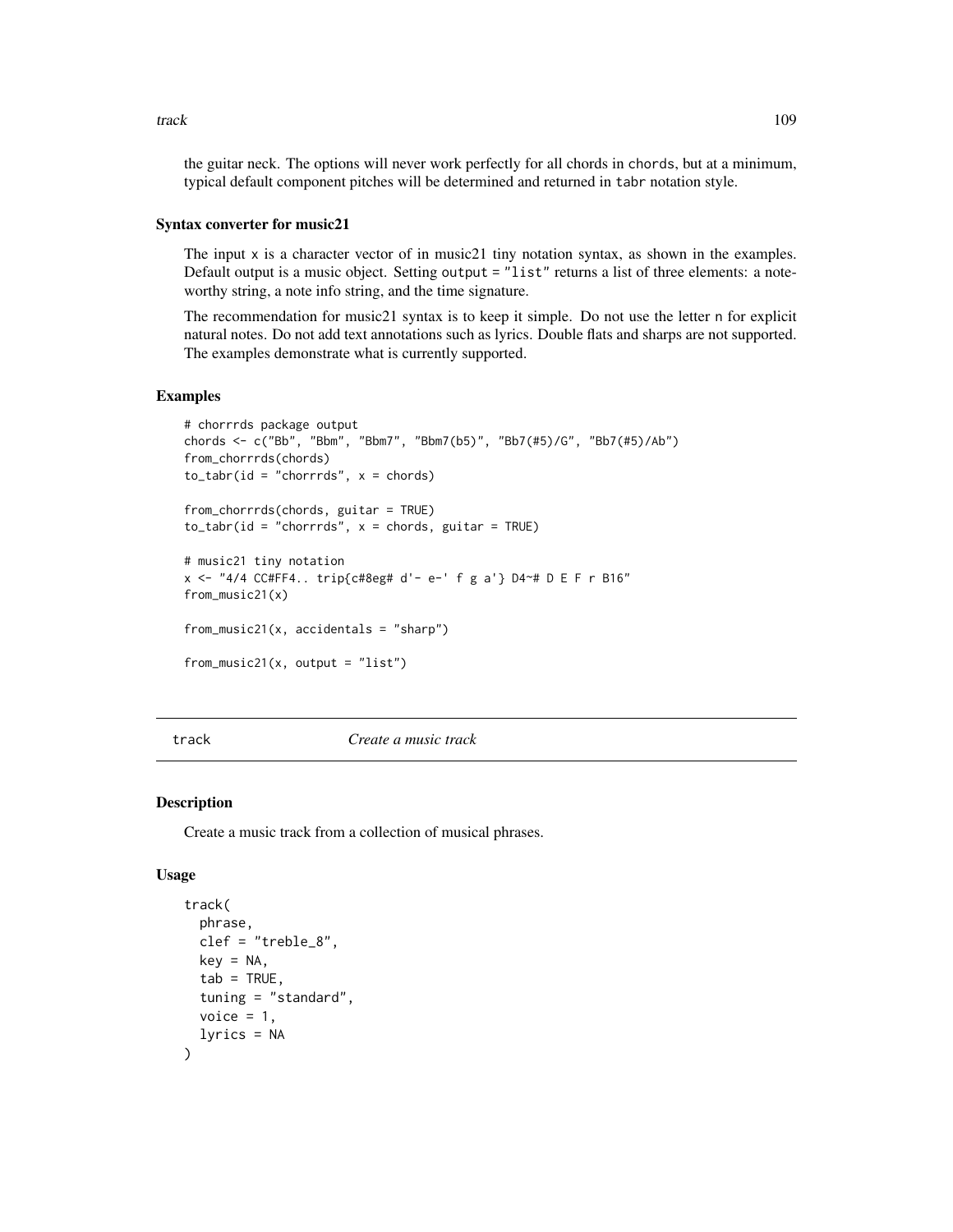```
track_guitar(
 phrase,
 clef = "treble_8",
  key = NA,
  tab = TRUE,tuning = "standard",
  voice = 1,
  lyrics = NA
\lambdatrack_t(c(phrase, key = NA, voice = 1, lyrics = NA)track_bc(phrase, key = NA, voice = 1, lyrics = NA)track_bass(phrase, key = NA, voice = 1, lyrics = NA)
```
# Arguments

| phrase | a phrase object.                                                                                                                                                                                                  |
|--------|-------------------------------------------------------------------------------------------------------------------------------------------------------------------------------------------------------------------|
| clef   | character, include a music staff with the given clef. NA to suppress. See details.                                                                                                                                |
| key    | character, key signature for music staff. See details.                                                                                                                                                            |
| tab    | logical, include tablature staff. NA to suppress.                                                                                                                                                                 |
| tuning | character, pitches describing the instrument string tuning or a predefined tuning<br>ID (see tunings). Defaults to standard guitar tuning; not relevant if tablature<br>staff is suppressed.                      |
| voice  | integer, ID indicating the unique voice phrase belongs to within a single track<br>(another track may share the same tab/music staff but have a different voice ID).<br>Up to two voices are supported per track. |
| lyrics | a lyrics object or NA. See details.                                                                                                                                                                               |

# Details

Musical phrases generated by [phrase](#page-58-0) are fortified in a track table. All tracks are stored as track tables, one per row, even if that table consists of a single track. track creates a single-entry track table. See [trackbind](#page-110-0) for merging single tracks into a multi-track table. This is row binding that also properly preserves phrase and track classes.

There are various track\_\* functions offering sensible defaults based on the function suffix. The original track function is equivalent to track\_guitar. See examples. Setting clef = NA or tab = NA suppresses the music staff or tablature staff, respectively. By default key = NA, in which case its inherits the global key from the key argument of various sheet music rendering functions. If planning to bind two tracks as one where they are given voice = 1 and voice = 2, respectively, they must also have a common key, even if key = NA.

lyrics should only be used for simple tracks that do not contain repeats. You also need to ensure the timesteps for lyrics align with those of phrase in advance. Additionally, LilyPond does not engrave lyrics at rests or tied notes (excluding first note in tied sequence) so if Therefore, if phrase

<span id="page-109-0"></span>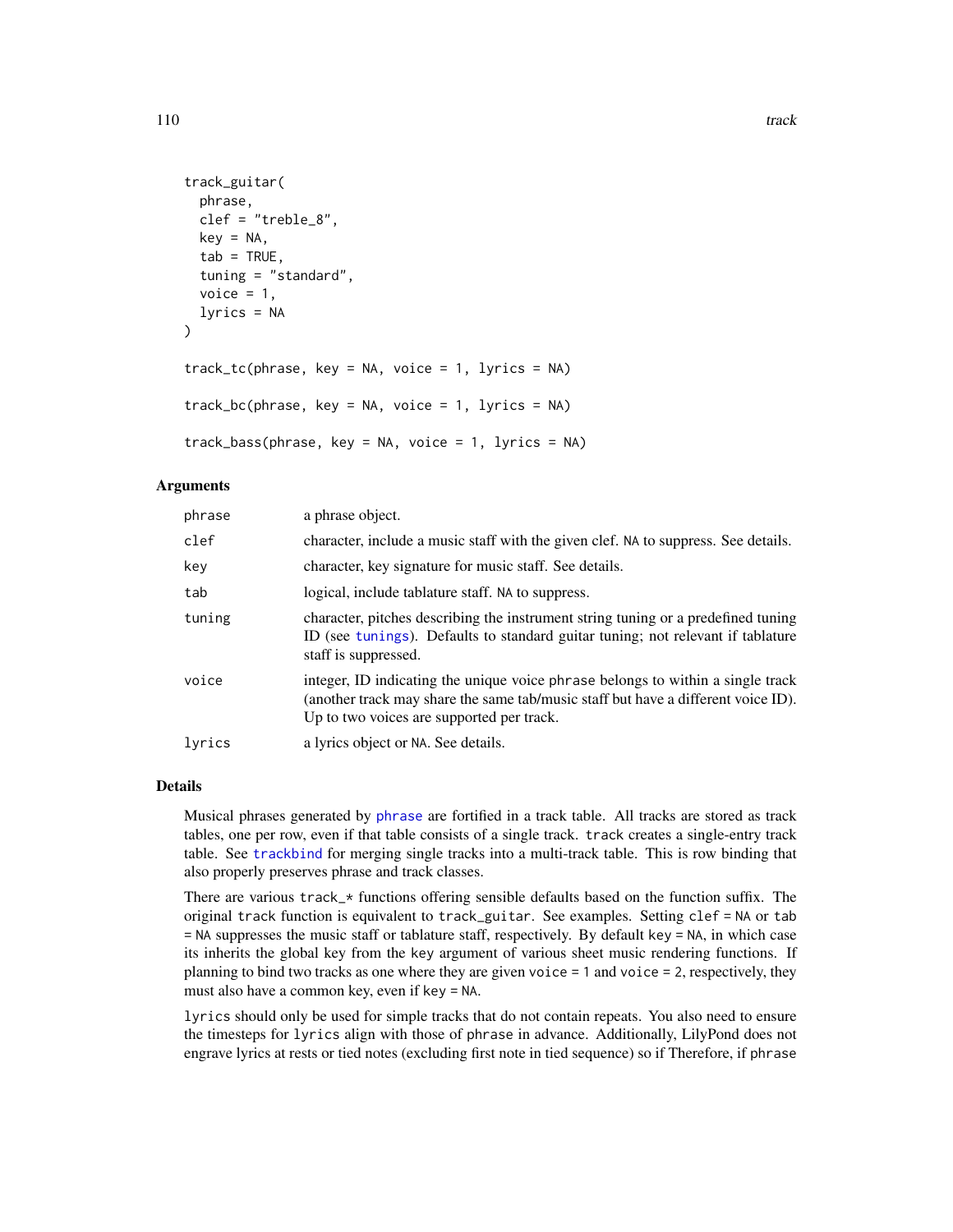#### <span id="page-110-1"></span>trackbind 111

contains rests and tied notes then the lyrics object should be subset to exclude these timesteps as well. This is in contrast to using render\_music\* functions, which handle this automatically for music objects.

# Value

a tibble data frame

#### See Also

[phrase](#page-58-0), [score](#page-86-0)

#### Examples

```
x <- phrase("c ec'g' ec'g'", "4 4 2", "5 4 4")
track(x) # same as track_guitar(x); 8va treble clef above tab staff
track_tc(x) # treble clef sheet music, no tab staff
track_bc(x) # bass clef sheet music, no tab staff
x <- phrase("c, g,c g,c", "4 4 2", "3 2 2")
```
track\_bass(x) # includes tab staff and standard bass tuning

<span id="page-110-0"></span>trackbind *Bind track tables*

#### Description

Bind together track tables by row.

#### Usage

trackbind(..., id)

#### Arguments

| $\cdots$ | single-entry track data frames.                                                                             |
|----------|-------------------------------------------------------------------------------------------------------------|
| id       | integer, ID vector indicating distinct tracks corresponding to distinct sheet music<br>staves. See details. |

#### Details

This function appends multiple track tables into a single track table for preparation of generating a multi-track score. id is used to separate staves in the sheet music/tablature output. A track's voice is used to separate distinct voices within a common music staff.

If not provided, id automatically propagates 1:n for n tracks passed to ... when binding these tracks together. This expresses the default assumption of one staff or music/tab staff pair per track. This is the typical use case.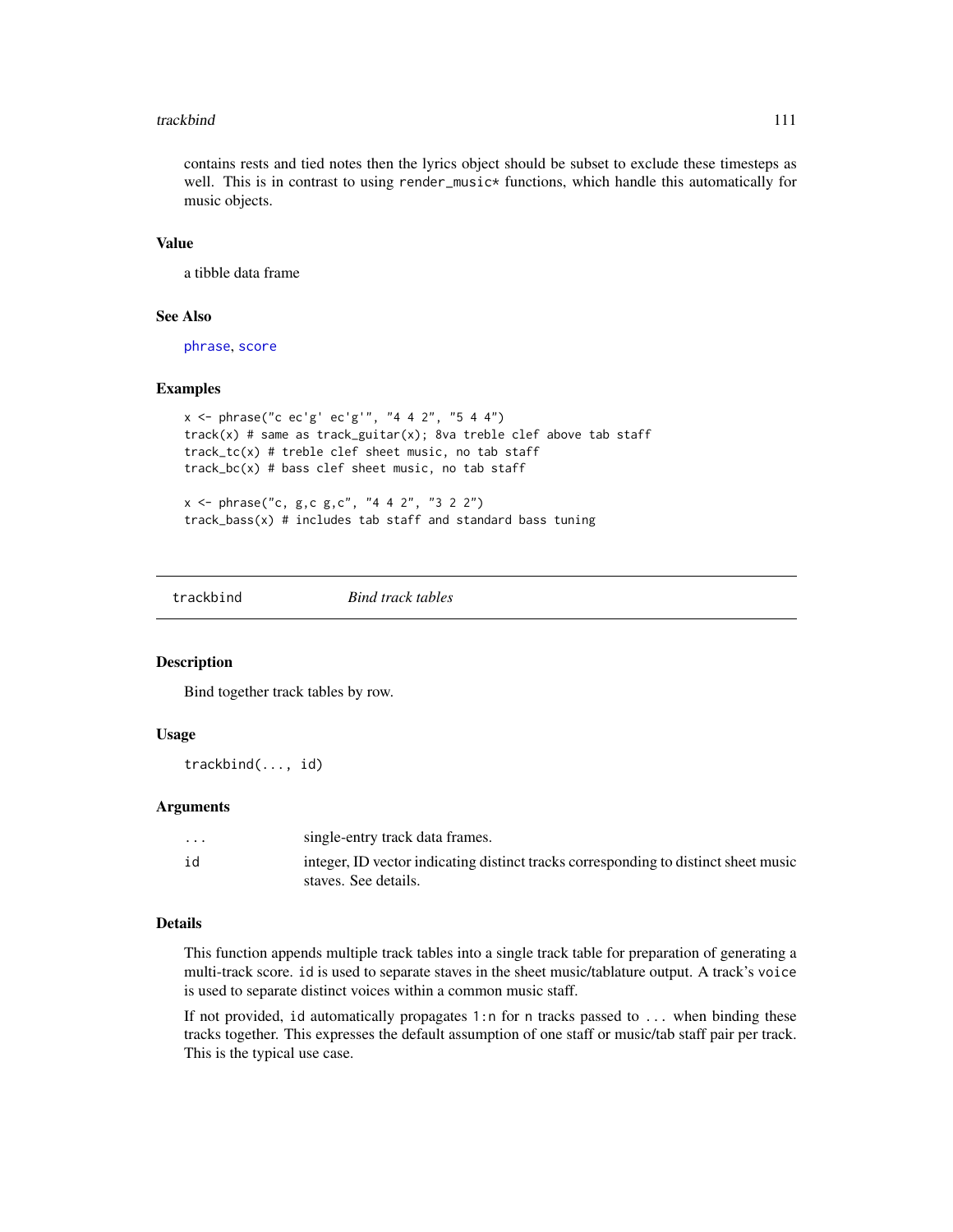<span id="page-111-0"></span>Some tracks represent different voices that share the same staff. These should be assigned the same id, in which case you must provide the id argument. Up to two voices per track are supported. An error will be thrown if any two tracks have both the same voice and the same id. The pair must be unique. E.g., provide  $id = c(1,1)$  when you have two tracks with voice equal to 1 and 2. See examples.

Note that the actual ID values assigned to each track do not matter; only the order in which tracks are bound, first to last.

# Value

a tibble data frame

#### See Also

[phrase](#page-58-0), [track](#page-108-0), [score](#page-86-0)

# Examples

```
x <- phrase("c ec'g' ec'g'", "4 4 2", "5 432 432")
x1 \leftarrow \text{track}(x)x2 \le track(x, voice = 2)
trackbind(x1, x1)
trackbind(x1, x2, id = c(1, 1))
```
transpose *Transpose pitch*

# Description

Transpose pitch by a number of semitones.

# Usage

```
transpose(notes, n = 0, octaves = NULL, accidentals = NULL, key = NULL)
```

```
tp(notes, n = 0, octaves = NULL, occidentals = NULL, key = NULL)
```
#### Arguments

| notes       | character, a noteworthy string.                                                                    |
|-------------|----------------------------------------------------------------------------------------------------|
| n           | integer, positive or negative number of semitones to transpose.                                    |
| octaves     | NULL or character, "tick" or "integer" octave numbering in result.                                 |
| accidentals | NULL or character, represent accidentals, "flat" or "sharp".                                       |
| key         | NULL or character, use a key signature to specify and override accidentals.<br>Ignored if c or am. |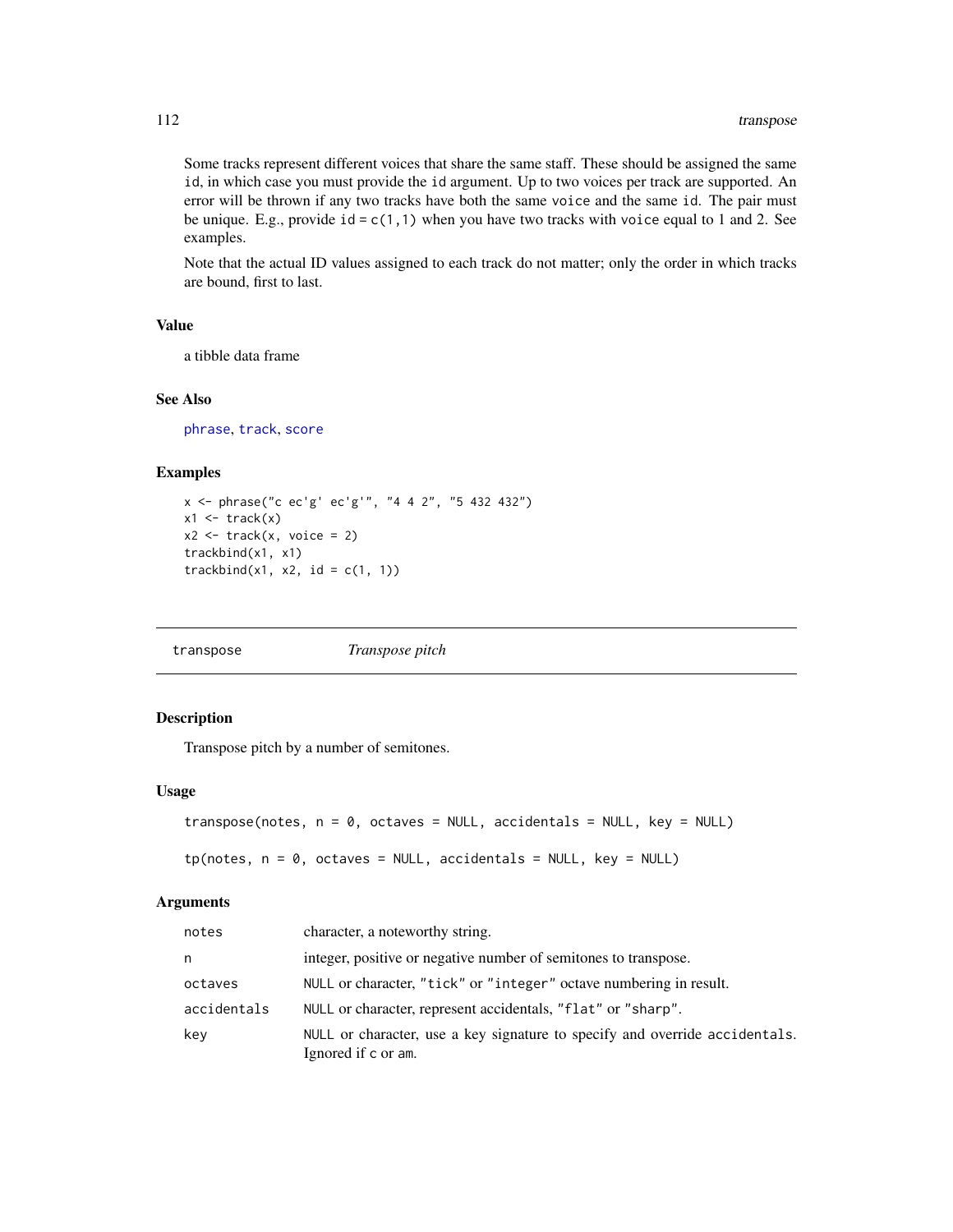#### <span id="page-112-1"></span>tunings and the contract of the contract of the contract of the contract of the contract of the contract of the contract of the contract of the contract of the contract of the contract of the contract of the contract of th

# Details

This function transposes the pitch of notes in a noteworthy string.

Transposing is not currently supported on a phrase object. The notes in a phrase object have already been transformed to LilyPond syntax and mixed with other potentially complex information. Transposing is intended to be done on a string of notes prior to passing it to phrase. It will work on strings that use either integer or tick mark octave numbering formats and flats or sharps, in any combination. The transposed result conforms according to the function arguments. When integer octaves are returned, all 3s are dropped since the third octave is implicit in LilyPond.

When octaves, accidentals and key are NULL, formatting is inferred from notes. When mixed formats are present, tick format is the default for octave numbering and flats are the default for accidentals.

# Value

character

# Examples

```
transpose("a_3 b_4 c5", 0)
tp("a_3 b_4 c5", -1)tp("a_3 b_4 c5", 1)
tp("a#3 b4 c#5", 11)
tp("a#3 b4 c#5", 12)
tp("r s a#3 b4 c#5", 13)
tp("a b' c#''", 2, "integer", "flat")
tp("a, b ceg", 2, "tick", "sharp")
```
<span id="page-112-0"></span>tunings *Predefined instrument tunings*

#### Description

A data frame containing some predefined instrument tunings commonly used for guitar, bass, mandolin, banjo, ukulele and orchestral instruments.

#### Usage

tunings

#### Format

A data frame with 2 columns for the tuning ID and corresponding pitches and 32 rows for all predefined tunings.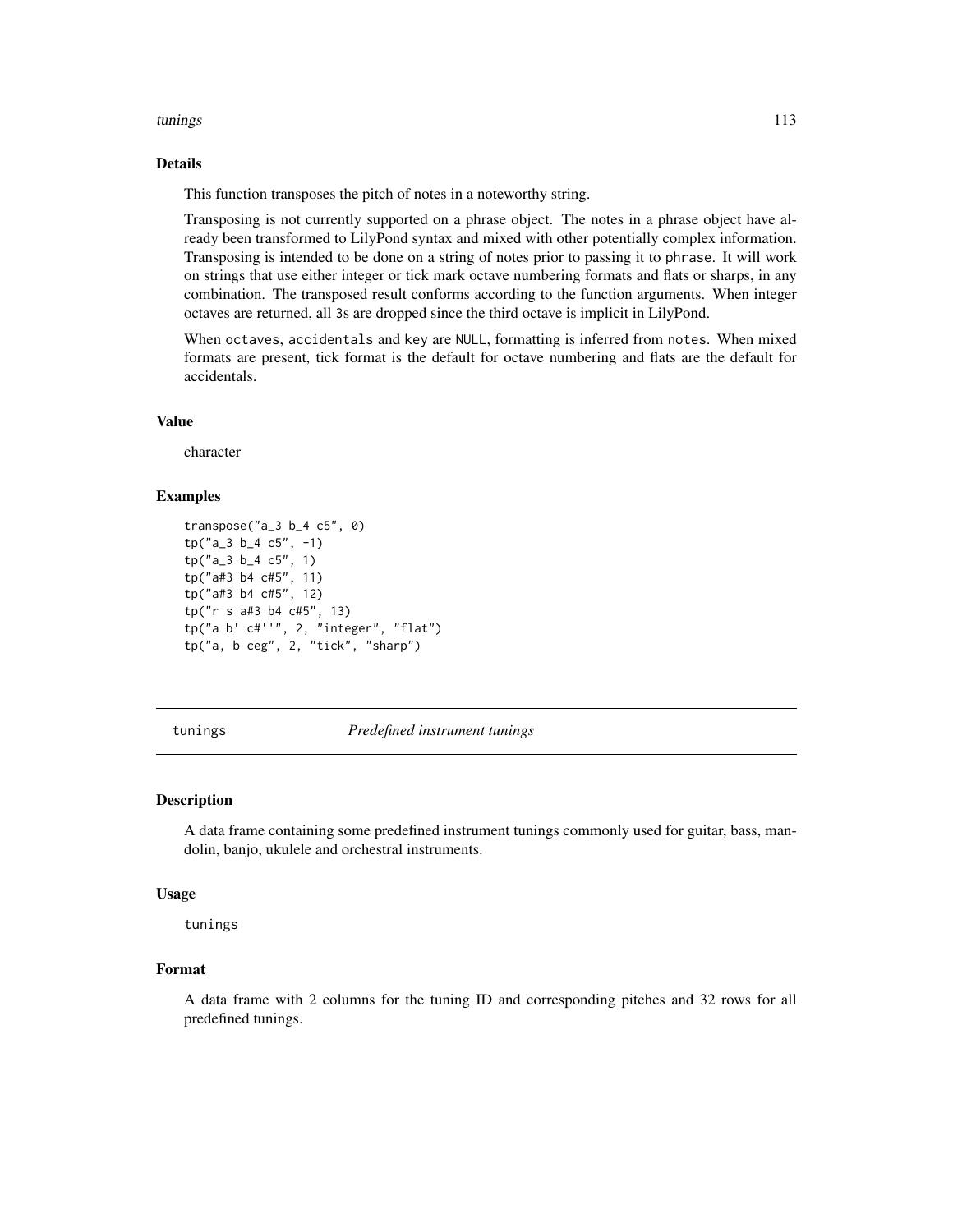<span id="page-113-0"></span>tuplet *Tuplets*

#### Description

Helper function for generating tuplet syntax.

### Usage

 $tuple(x, n, string = NULL, a = 3, b = 2)$ 

triplet(x, n, string = NULL)

#### Arguments

| x       | noteworthy string or phrase object.                                                                                                                                                    |
|---------|----------------------------------------------------------------------------------------------------------------------------------------------------------------------------------------|
| n       | integer, duration of each tuplet note, e.g., 8 for 8th note tuplet.                                                                                                                    |
| string, | character, optional string or vector with same number of timesteps as x that<br>specifies which strings to play for each specific note. Only applies when x is a<br>noteworthy string. |
| a       | integer, notes per tuplet.                                                                                                                                                             |
| b       | integer, beats per tuplet.                                                                                                                                                             |

### Details

This function gives control over tuplet construction. The default arguments  $a = 3$  and  $b = 2$  generates a triplet where three triplet notes, each lasting for two thirds of a beat, take up two beats. n is used to describe the beat duration with the same fraction-of-measure denominator notation used for notes in tabr phrases, e.g., 16th note triplet, 8th note triplet, etc.

If you provide a note sequence for multiple tuplets in a row of the same type, they will be connected automatically. It is not necessary to call tuplet each time when the pattern is constant. If you provide a complete phrase object, it will simply be wrapped in the tuplet tag, so take care to ensure the phrase contents make sense as part of a tuplet.

#### Value

phrase

# Examples

```
tuplet("c c# d", 8)
triplet("c c# d", 8)
tuplet("c c# d c c# d", 4, a = 6, b = 4)
p1 <- phrase("c c# d", "8-. 8( 8)", "5*3")
tuplet(p1, 8)
```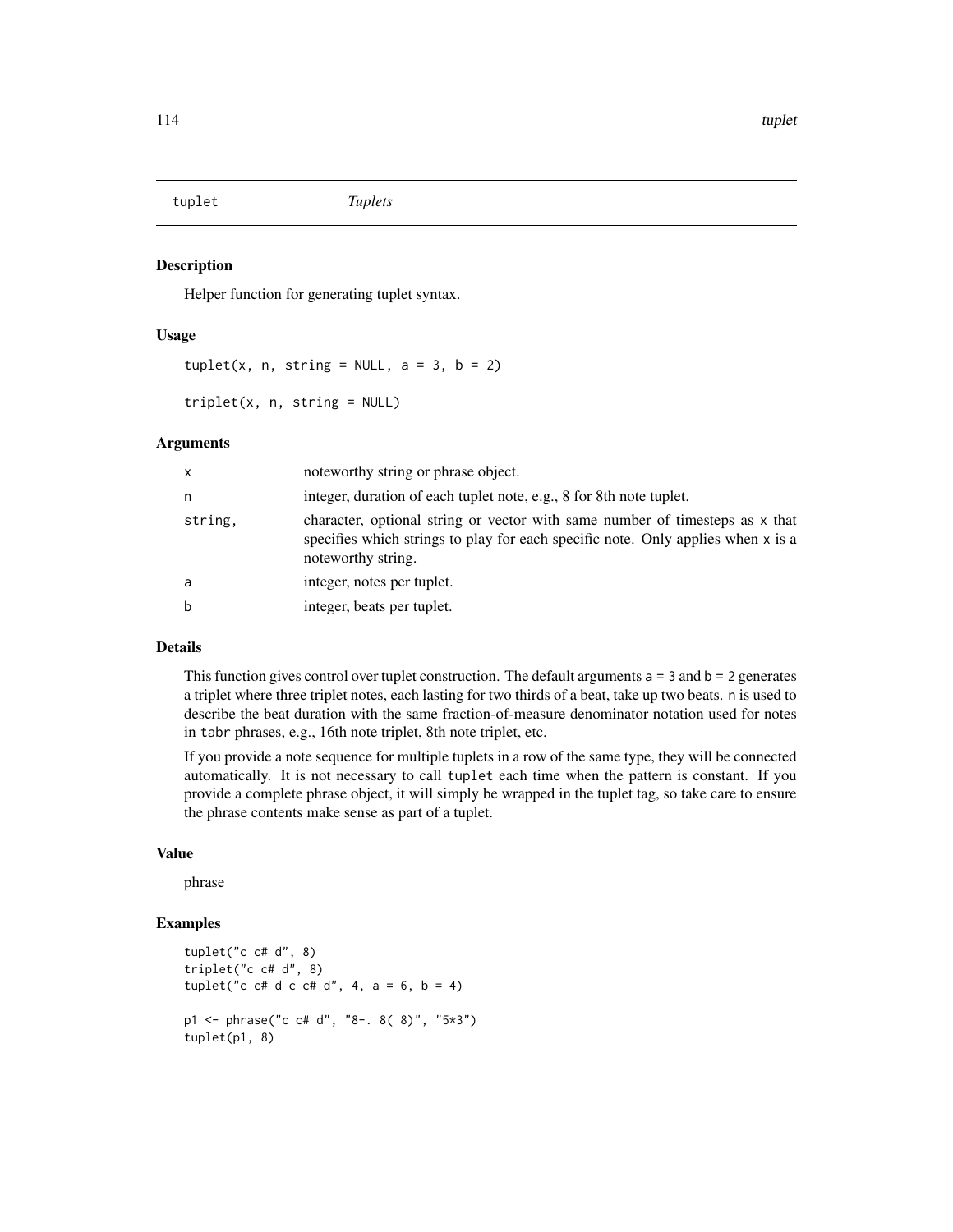#### <span id="page-114-0"></span>Description

Check whether a note info string is comprised exclusively of valid note info syntax. noteinfo returns a scalar logical result indicating whether the entire set contains exclusively valid entries.

# Usage

```
informable(x, na.rm = FALSE)
as\_noteinfo(x, format = NULL)
```
is\_noteinfo(x)

# Arguments

|        | character, a note info string.                                         |
|--------|------------------------------------------------------------------------|
| na.rm  | remove NAs.                                                            |
| format | NULL or character, the timestep delimiter format, "space" or "vector". |

# Details

as\_noteinfo can be used to coerce to the noteinfo class. Coercion will fail if the string is has any syntax that is not valid for note info. Using the noteinfo class is generally not needed by the user during an interactive session, but is available and offers its own print and summary methods for note info strings. The class is often used by other functions, and functions that output a note info string attach the noteinfo class.

When format = NULL, the timestep delimiter format is inferred from the note info string input. When unclear, such as with phrase objects, the default is space-delimited time.

# Value

depends on the function

#### See Also

[noteinfo](#page-53-0), [valid-notes](#page-115-0)

# Examples

```
a <- notate("8x", "Start here")
x <- paste(a, "8[stacatto] 8-. 16 4.. 16- 16 2^ 2 4. 8( 4)( 4) 8*4 1 1")
informable(x) # is it of 'noteinfo' class; a validity check for any string
x \le - as_noteinfo(x) # coerce to 'noteinfo' class
```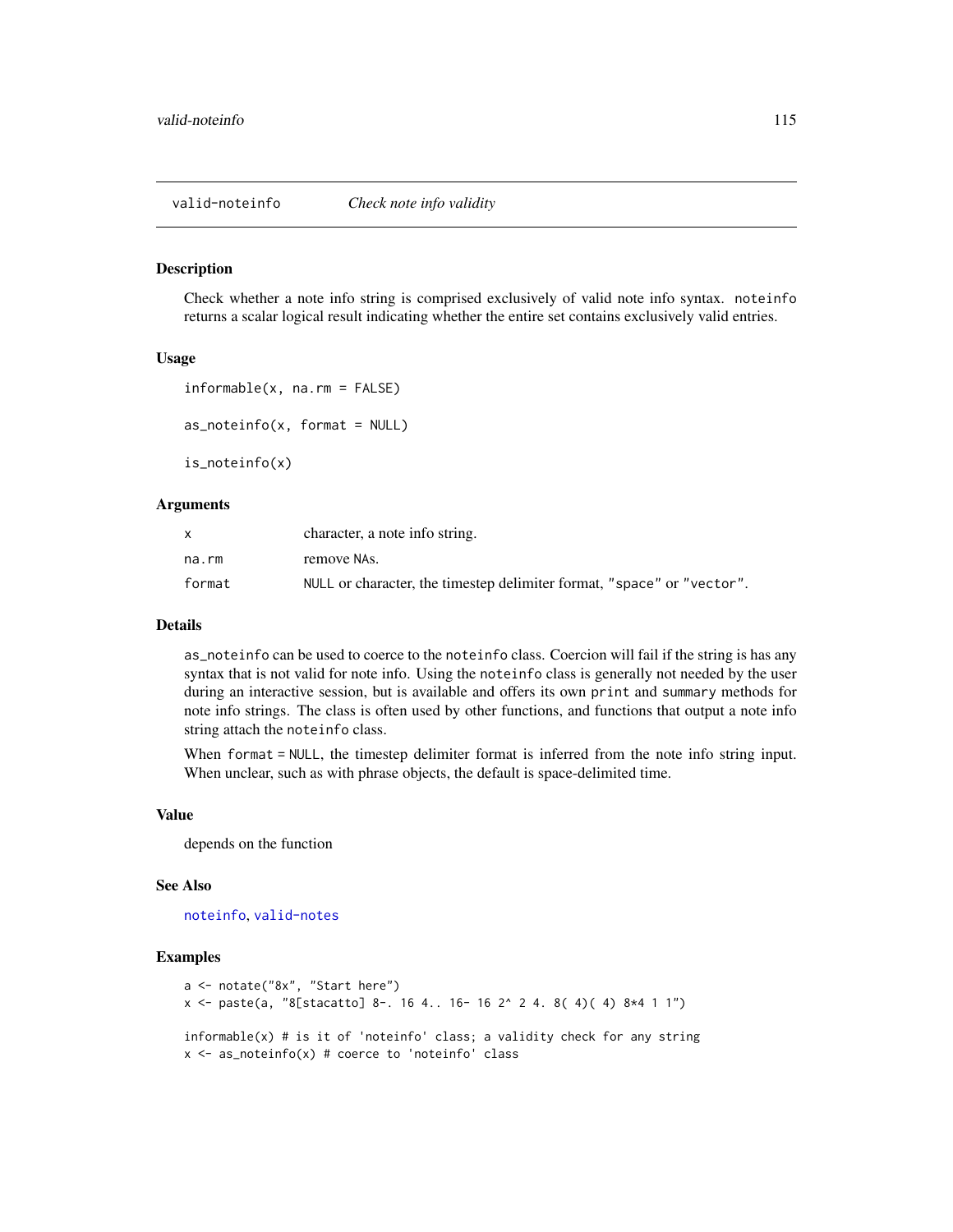```
is_noteinfo(x) # check for 'noteinfo' class
x
summary(x)
```
<span id="page-115-0"></span>valid-notes *Check note and chord validity*

# Description

Check whether a string is comprised exclusively of valid note and/or chord syntax. is\_note and is\_chord are vectorized and their positive results are mutually exclusive. noteworthy is also vectorized and performs both checks, but it returns a scalar logical result indicating whether the entire set contains exclusively valid entries.

#### Usage

is\_note(x, na.rm = FALSE)  $is\_chord(x, na.rm = FALSE)$  $noteworthy(x, na.rm = FALSE)$  $as\_noteworthy(x, octaves = NULL, accidents = NULL, format = NULL)$ is\_noteworthy(x)

#### **Arguments**

| x.          | character, a noteworthy string.                                        |
|-------------|------------------------------------------------------------------------|
| na.rm       | remove NAs.                                                            |
| octaves     | NULL or character, "tick" or "integer" octave numbering in result.     |
| accidentals | NULL or character, represent accidentals, "flat" or "sharp".           |
| format      | NULL or character, the timestep delimiter format, "space" or "vector". |

#### Details

as\_noteworthy can be used to coerce to the noteworthy class. Coercion will fail if the string is not noteworthy. While many functions will work on simple character strings and, if their syntax is valid, coerce them to the 'noteworthy' class, it is recommended to use this class. Not all functions are so aggressive, and several generic methods are implemented for the class. It also offers its own print and summary methods for noteworthy strings. An added benefit to using as\_noteworthy is to conform all notes in a noteworthy string to specific formatting for accidentals and octave numbering. Functions that output a noteworthy string attach the noteworthy class.

When octaves, accidentals, and format are NULL, formatting is inferred from the noteworthy string input. When mixed formats are present, tick format is the default for octave numbering and flats are the default for accidentals.

<span id="page-115-1"></span>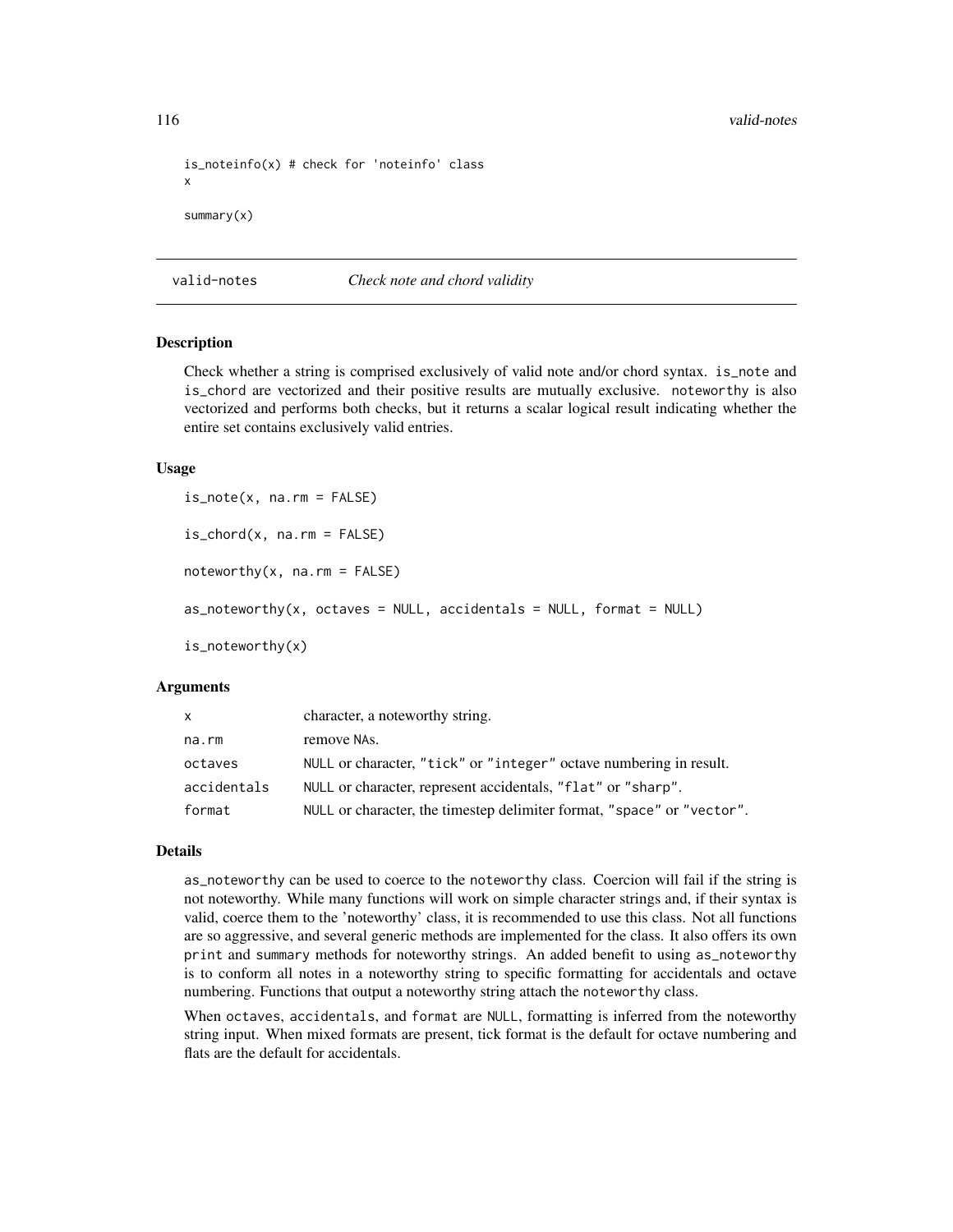#### valid-notes and the set of the set of the set of the set of the set of the set of the set of the set of the set of the set of the set of the set of the set of the set of the set of the set of the set of the set of the set

# Value

depends on the function

# See Also

[note-checks](#page-43-0), [note-metadata](#page-49-0), [note-summaries](#page-52-0), [note-coerce](#page-44-0)

# Examples

```
x <- "a# b_ c, d'' e3 g_4 A m c2e_2g2 cegh" # includes invalid syntax
data.frame(
 x = straight(x, "")[[1]],
 note = is\_note(x),chord = is\_chord(x),
  either = noteworthy(x))is_diatonic("ace ac#e d e_", "c")
x \le - "a# b_ - c, ~ c, d'' e3 g_4 c2e_2g2"
noteworthy(x) # is it noteworthy; a validity check for any string
x <- as_noteworthy(x) # coerce to 'noteworthy' class, conform formatting
is\_noteworthy(x) # check for 'noteworthy' class
x
summary(x)
x \leq - as_noteworthy(x, format = "vector", octaves = "integer",
                  accidentals = "flat")
x
summary(x)
```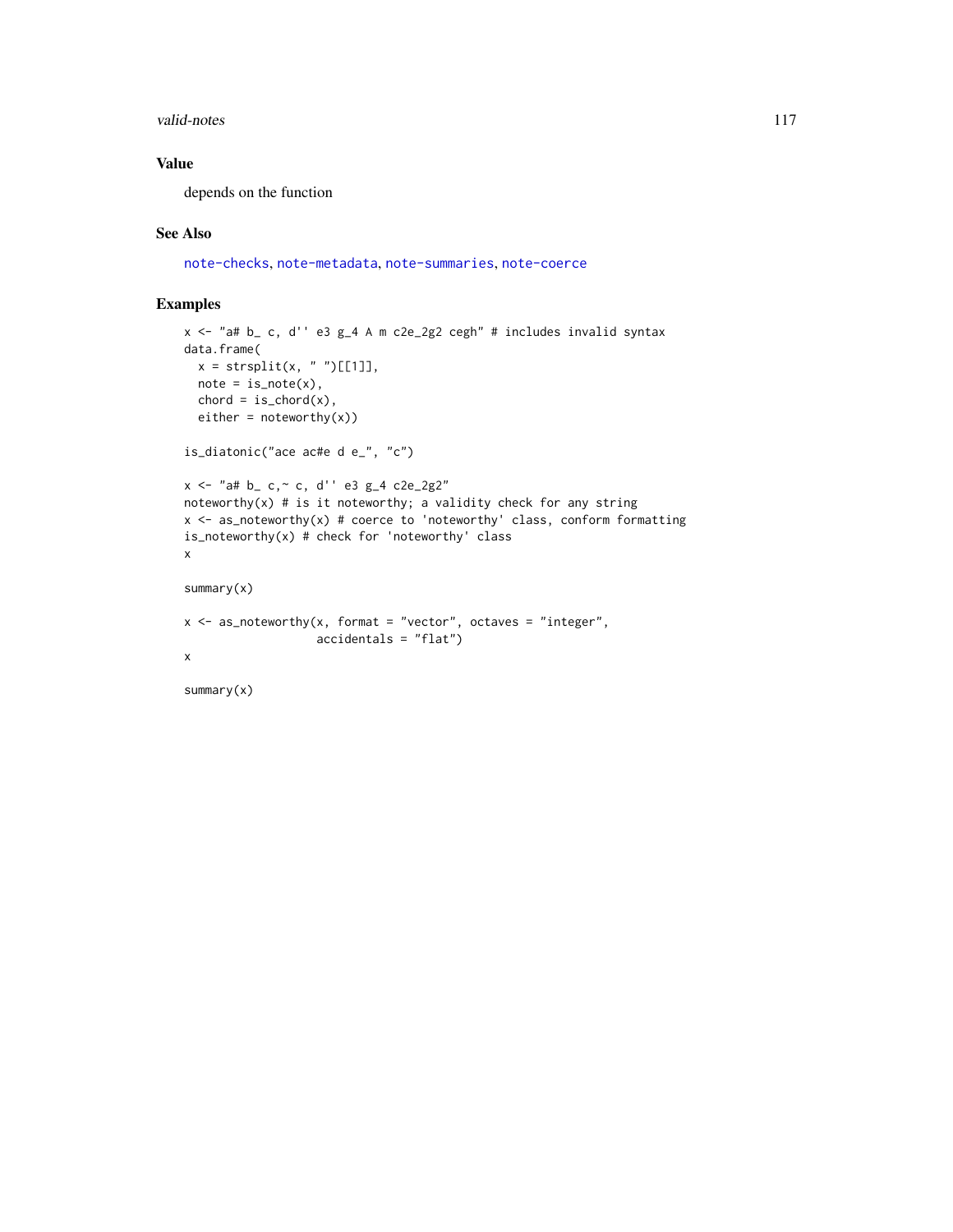# **Index**

```
!=.noteworthy (note-logic), 49
∗ datasets
    articulations, 5
    guitarChords, 23
    mainIntervals, 35
    tabrSyntax, 106
    tunings, 113
<.noteworthy (note-logic), 49
<=.noteworthy (note-logic), 49
==.noteworthy (note-logic), 49
>.noteworthy (note-logic), 49
>=.noteworthy (note-logic), 49
[.lyrics (single-bracket), 92
[.music (single-bracket), 92
[.noteinfo (single-bracket), 92
[.noteworthy (single-bracket), 92
[<-.lyrics (single-bracket), 92
[<-.music (single-bracket), 92
[<-.noteinfo (single-bracket), 92
[<-.noteworthy (single-bracket), 92
[[.lyrics (double-bracket), 20
[[.music (double-bracket), 20
[[.noteinfo (double-bracket), 20
[[.noteworthy (double-bracket), 20
[[<-.lyrics (double-bracket), 20
[[<-.music (double-bracket), 20
[[<-.noteinfo (double-bracket), 20
[[<-.noteworthy (double-bracket), 20
```

```
accidental_type (note-metadata), 50
append_phrases, 4
articulations, 5
as_integer_octaves (note-coerce), 45
as_lyrics (lyrics), 34
as_music (music), 40
as_music_df, 5
as_noteinfo (valid-noteinfo), 115
as_noteworthy, 46
as_noteworthy (valid-notes), 116
as_phrase (phrase-checks), 61
```
as\_space\_time *(*note-coerce*)*, [45](#page-44-1) as\_tick\_octaves *(*note-coerce*)*, [45](#page-44-1) as\_vector\_time *(*note-coerce*)*, [45](#page-44-1) bpm *(*n\_measures*)*, [58](#page-57-0) c.lyrics *(*tabr-c*)*, [98](#page-97-0) c.music *(*tabr-c*)*, [98](#page-97-0) c.noteinfo *(*tabr-c*)*, [98](#page-97-0) c.noteworthy *(*tabr-c*)*, [98](#page-97-0) c.phrase *(*tabr-c*)*, [98](#page-97-0) cents\_to\_ratio *(*ratio\_to\_cents*)*, [71](#page-70-0) chord-compare, [7](#page-6-0) chord-filter, [8](#page-7-0) chord-mapping, [9](#page-8-0) chord\_11 *(*chords*)*, [11](#page-10-0) chord\_13 *(*chords*)*, [11](#page-10-0) chord\_5 *(*chords*)*, [11](#page-10-0) chord\_7s11 *(*chords*)*, [11](#page-10-0) chord\_7s5 *(*chords*)*, [11](#page-10-0) chord\_7s9 *(*chords*)*, [11](#page-10-0) chord\_add9 *(*chords*)*, [11](#page-10-0) chord\_arpeggiate, [14](#page-13-0) chord\_aug *(*chords*)*, [11](#page-10-0) chord\_break, [15](#page-14-0) chord\_def, [16](#page-15-0) chord\_degree *(*scale-deg*)*, [82](#page-81-0) chord\_dim *(*chords*)*, [11](#page-10-0) chord\_dim7 *(*chords*)*, [11](#page-10-0) chord\_dom7 *(*chords*)*, [11](#page-10-0) chord\_dom9 *(*chords*)*, [11](#page-10-0) chord\_freq *(*pitch\_freq*)*, [63](#page-62-0) chord\_invert, [17](#page-16-0) chord\_is\_major, [18](#page-17-0) chord\_is\_minor *(*chord\_is\_major*)*, [18](#page-17-0) chord\_m7b5 *(*chords*)*, [11](#page-10-0) chord\_madd9 *(*chords*)*, [11](#page-10-0) chord\_maj *(*chords*)*, [11](#page-10-0) chord\_maj11 *(*chords*)*, [11](#page-10-0) chord\_maj13 *(*chords*)*, [11](#page-10-0)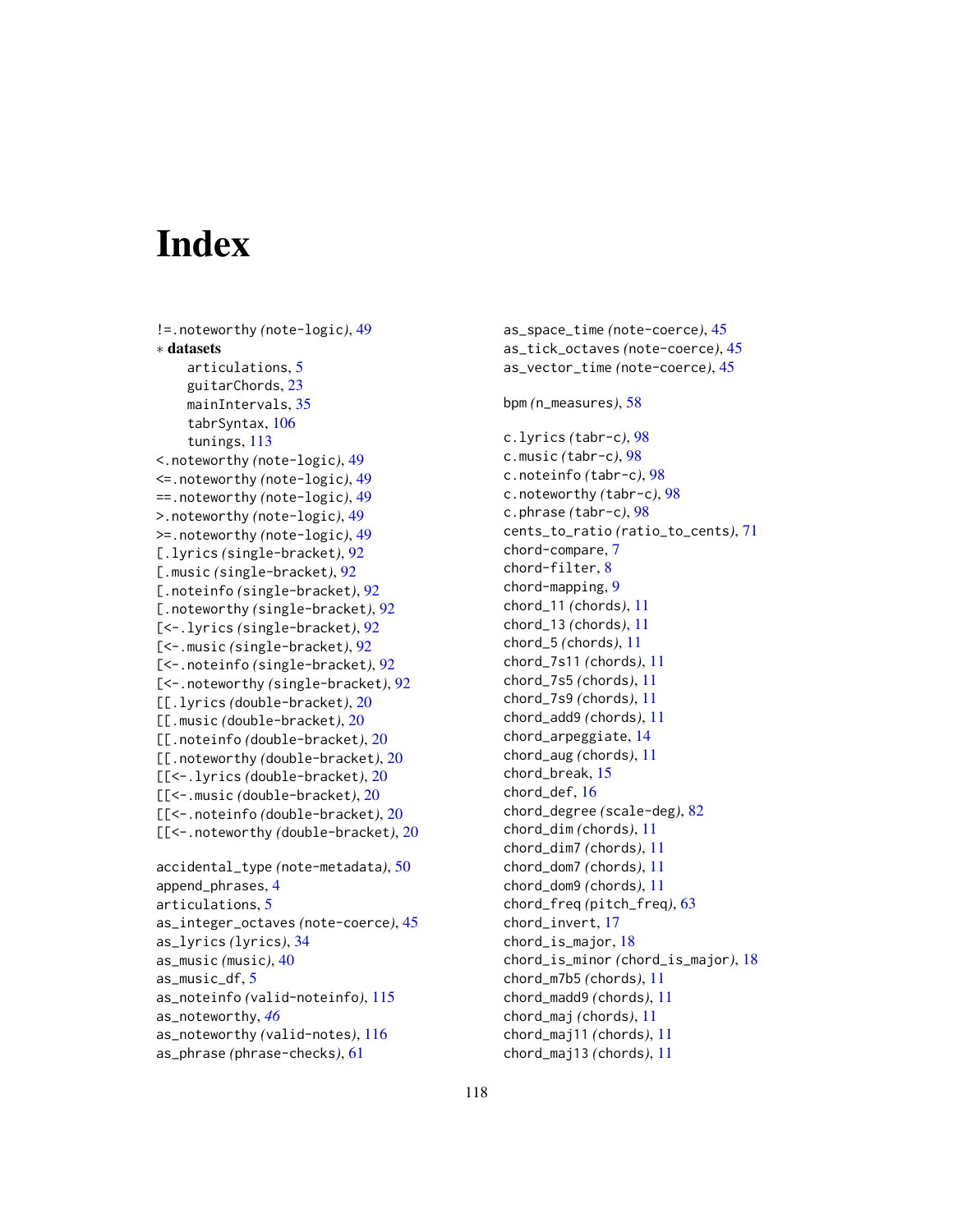# INDEX 119

chord\_maj6 *(*chords*)*, [11](#page-10-0) chord\_maj7 *(*chords*)*, [11](#page-10-0) chord\_maj7s11 *(*chords*)*, [11](#page-10-0) chord\_maj9 *(*chords*)*, [11](#page-10-0) chord\_min *(*chords*)*, [11](#page-10-0) chord\_min11 *(*chords*)*, [11](#page-10-0) chord\_min13 *(*chords*)*, [11](#page-10-0) chord\_min6 *(*chords*)*, [11](#page-10-0) chord\_min7 *(*chords*)*, [11](#page-10-0) chord\_min9 *(*chords*)*, [11](#page-10-0) chord\_order *(*chord-compare*)*, [7](#page-6-0) chord\_rank *(*chord-compare*)*, [7](#page-6-0) chord\_root *(*chord-filter*)*, [8](#page-7-0) chord\_semitones, *[16](#page-15-0)* chord\_semitones *(*pitch\_freq*)*, [63](#page-62-0) chord\_set, [19](#page-18-0) chord\_size *(*note-metadata*)*, [50](#page-49-1) chord\_slice *(*chord-filter*)*, [8](#page-7-0) chord\_sort *(*chord-compare*)*, [7](#page-6-0) chord\_sus2 *(*chords*)*, [11](#page-10-0) chord\_sus4 *(*chords*)*, [11](#page-10-0) chord\_top *(*chord-filter*)*, [8](#page-7-0) chords, [11](#page-10-0)

```
distinct_notes (note-summaries), 53
distinct_octaves (note-summaries), 53
distinct_pitches (note-summaries), 53
double-bracket, 20
duration_to_ticks (read_midi), 72
dyad, 21
```

```
flatten_sharp (note-coerce), 45
freq_pitch (pitch_freq), 63
freq_ratio, 22
freq_semitones (pitch_freq), 63
from_chorrrds (to_tabr), 107
from_music21 (to_tabr), 107
```

```
gc_fretboard (chord-mapping), 9
gc_info, 108
gc_info (chord-mapping), 9
gc_is_known (chord-mapping), 9
gc_name_mod (chord-mapping), 9
gc_name_root (chord-mapping), 9
gc_name_split (chord-mapping), 9
gc_notes (chord-mapping), 9
gc_notes_to_fb (chord-mapping), 9
guitarChords, 23, 108
```

```
head.lyrics (tabr-head), 99
```
head.music *(*tabr-head*)*, [99](#page-98-0) head.noteinfo *(*tabr-head*)*, [99](#page-98-0) head.noteworthy *(*tabr-head*)*, [99](#page-98-0) hp, [24](#page-23-0)

info\_annotation *(*noteinfo*)*, [54](#page-53-1) info\_articulation *(*noteinfo*)*, [54](#page-53-1) info\_bend *(*noteinfo*)*, [54](#page-53-1) info\_dotted *(*noteinfo*)*, [54](#page-53-1) info\_double\_dotted *(*noteinfo*)*, [54](#page-53-1) info\_duration *(*noteinfo*)*, [54](#page-53-1) info\_single\_dotted *(*noteinfo*)*, [54](#page-53-1) info\_slide *(*noteinfo*)*, [54](#page-53-1) info\_slur\_off *(*noteinfo*)*, [54](#page-53-1) info\_slur\_on *(*noteinfo*)*, [54](#page-53-1) informable *(*valid-noteinfo*)*, [115](#page-114-0) interval\_semitones, [26](#page-25-0) intervals, [24](#page-23-0) is\_chord *(*valid-notes*)*, [116](#page-115-1) is\_diatonic, [27,](#page-26-0) *[83](#page-82-0)* is\_in\_scale, *[27](#page-26-0)* is\_in\_scale *(*scale-deg*)*, [82](#page-81-0) is\_lyrics *(*lyrics*)*, [34](#page-33-0) is\_mode *(*mode-helpers*)*, [38](#page-37-0) is\_music *(*music*)*, [40](#page-39-0) is\_note *(*valid-notes*)*, [116](#page-115-1) is\_noteinfo *(*valid-noteinfo*)*, [115](#page-114-0) is\_noteworthy *(*valid-notes*)*, [116](#page-115-1) is\_space\_time *(*note-metadata*)*, [50](#page-49-1) is\_vector\_time *(*note-metadata*)*, [50](#page-49-1)

```
key_is_flat (keys), 28
key_is_major (keys), 28
key_is_minor (keys), 28
key_is_natural (keys), 28
key_is_sharp (keys), 28
key_n_flats (keys), 28
key_n_sharps (keys), 28
keys, 28, 39, 85
```
length.lyrics *(*tabr-length*)*, [100](#page-99-0) length.music *(*tabr-length*)*, [100](#page-99-0) length.noteinfo *(*tabr-length*)*, [100](#page-99-0) length.noteworthy *(*tabr-length*)*, [100](#page-99-0) lilypond, [29,](#page-28-0) *[36](#page-35-0)[–38](#page-37-0)*, *[70](#page-69-0)*, *[74](#page-73-0)*, *[79](#page-78-0)*, *[96,](#page-95-0) [97](#page-96-0)* lilypond\_root, [32](#page-31-0) lilypond\_version *(*lilypond\_root*)*, [32](#page-31-0) lp\_chord\_id, [33](#page-32-0) lp\_chord\_mod *(*lp\_chord\_id*)*, [33](#page-32-0)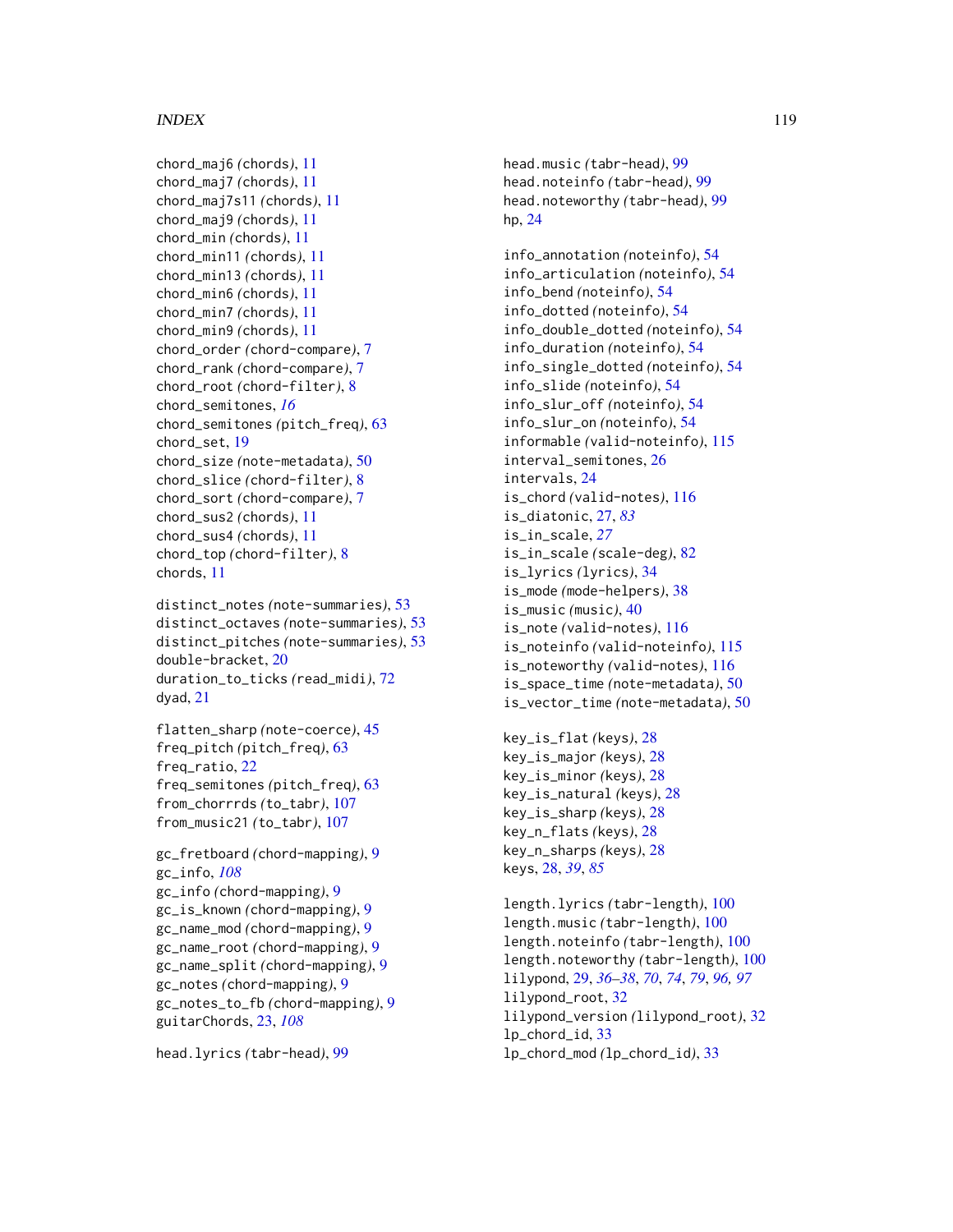lyrical *(*lyrics*)*, [34](#page-33-0) lyrics, [34](#page-33-0) lyrics\_template *(*lyrics*)*, [34](#page-33-0) mainIntervals, *[22](#page-21-0)*, *[25–](#page-24-0)[27](#page-26-0)*, [35](#page-34-0) midi\_key *(*read\_midi*)*, [72](#page-71-0) midi\_metadata *(*read\_midi*)*, [72](#page-71-0) midi\_notes *(*read\_midi*)*, [72](#page-71-0) midi\_time *(*read\_midi*)*, [72](#page-71-0) midily, *[32](#page-31-0)*, [35,](#page-34-0) *[37,](#page-36-0) [38](#page-37-0)* miditab, *[37](#page-36-0)*, [37,](#page-36-0) *[97](#page-96-0)* mode-helpers, [38](#page-37-0) mode\_aeolian *(*mode-helpers*)*, [38](#page-37-0) mode\_dorian *(*mode-helpers*)*, [38](#page-37-0) mode\_ionian *(*mode-helpers*)*, [38](#page-37-0) mode\_locrian *(*mode-helpers*)*, [38](#page-37-0) mode\_lydian *(*mode-helpers*)*, [38](#page-37-0) mode\_mixolydian *(*mode-helpers*)*, [38](#page-37-0) mode\_modern *(*mode-helpers*)*, [38](#page-37-0) mode\_phrygian *(*mode-helpers*)*, [38](#page-37-0) mode\_rotate *(*mode-helpers*)*, [38](#page-37-0) modes *(*mode-helpers*)*, [38](#page-37-0) music, [40,](#page-39-0) *[43](#page-42-0)*, *[60](#page-59-0)* music-helpers, [42](#page-41-0) music\_info *(*music-helpers*)*, [42](#page-41-0) music\_key *(*music-helpers*)*, [42](#page-41-0) music\_lyrics *(*music-helpers*)*, [42](#page-41-0) music\_notes *(*music-helpers*)*, [42](#page-41-0)

```
music_split (music), 40
music_strings (music-helpers), 42
music_tempo (music-helpers), 42
music_time (music-helpers), 42
musical (music), 40
```

```
n_beats (n_measures), 58
n_chords (note-metadata), 50
n_measures, 58
n_notes (note-metadata), 50
n_octaves (note-metadata), 50
n_steps (note-metadata), 50
naturalize (note-coerce), 45
notable (phrase-checks), 61
notate, 43
note-checks, 44
note-coerce, 45
note-equivalence, 47
note-logic, 49
note-metadata, 50
note-summaries, 53
```
note\_arpeggiate *(*note\_slice*)*, [56](#page-55-0) note\_has\_accidental *(*note-checks*)*, [44](#page-43-1) note\_has\_flat *(*note-checks*)*, [44](#page-43-1) note\_has\_integer *(*note-metadata*)*, [50](#page-49-1) note\_has\_natural *(*note-checks*)*, [44](#page-43-1) note\_has\_rest *(*note-metadata*)*, [50](#page-49-1) note\_has\_sharp *(*note-checks*)*, [44](#page-43-1) note\_has\_tick *(*note-metadata*)*, [50](#page-49-1) note\_in\_scale, *[27](#page-26-0)* note\_in\_scale *(*scale-deg*)*, [82](#page-81-0) note\_is\_accidental *(*note-checks*)*, [44](#page-43-1) note\_is\_equal *(*note-equivalence*)*, [47](#page-46-0) note\_is\_flat *(*note-checks*)*, [44](#page-43-1) note\_is\_identical *(*note-equivalence*)*, [47](#page-46-0) note\_is\_integer *(*note-metadata*)*, [50](#page-49-1) note\_is\_natural *(*note-checks*)*, [44](#page-43-1) note\_is\_rest *(*note-metadata*)*, [50](#page-49-1) note\_is\_sharp *(*note-checks*)*, [44](#page-43-1) note\_is\_tick *(*note-metadata*)*, [50](#page-49-1) note\_ngram, [55](#page-54-0) note\_rotate *(*note\_slice*)*, [56](#page-55-0) note\_set\_key *(*note-coerce*)*, [45](#page-44-1) note\_shift *(*note\_slice*)*, [56](#page-55-0) note\_slice, [56](#page-55-0) note\_sort, *[50](#page-49-1)* note\_sort *(*note\_slice*)*, [56](#page-55-0) noteinfo, [54,](#page-53-1) *[115](#page-114-0)* noteworthy *(*valid-notes*)*, [116](#page-115-1) notify, *[103](#page-102-0)* notify *(*phrase-checks*)*, [61](#page-60-0)

```
octave_is_equal (note-equivalence), 47
octave_is_identical (note-equivalence),
        47
octave_range (note-summaries), 53
octave_span (note-summaries), 53
octave_type (note-metadata), 50
octaves (note-summaries), 53
```

```
p (phrase), 59
pc (append_phrases), 4
pct (repeats), 80
phrase, 59, 70, 79, 81, 87–90, 110–112
phrase-checks, 61
phrase_info (phrase-checks), 61
phrase_notes (phrase-checks), 61
phrase_strings (phrase-checks), 61
phrasey (phrase-checks), 61
pitch_diff (intervals), 24
```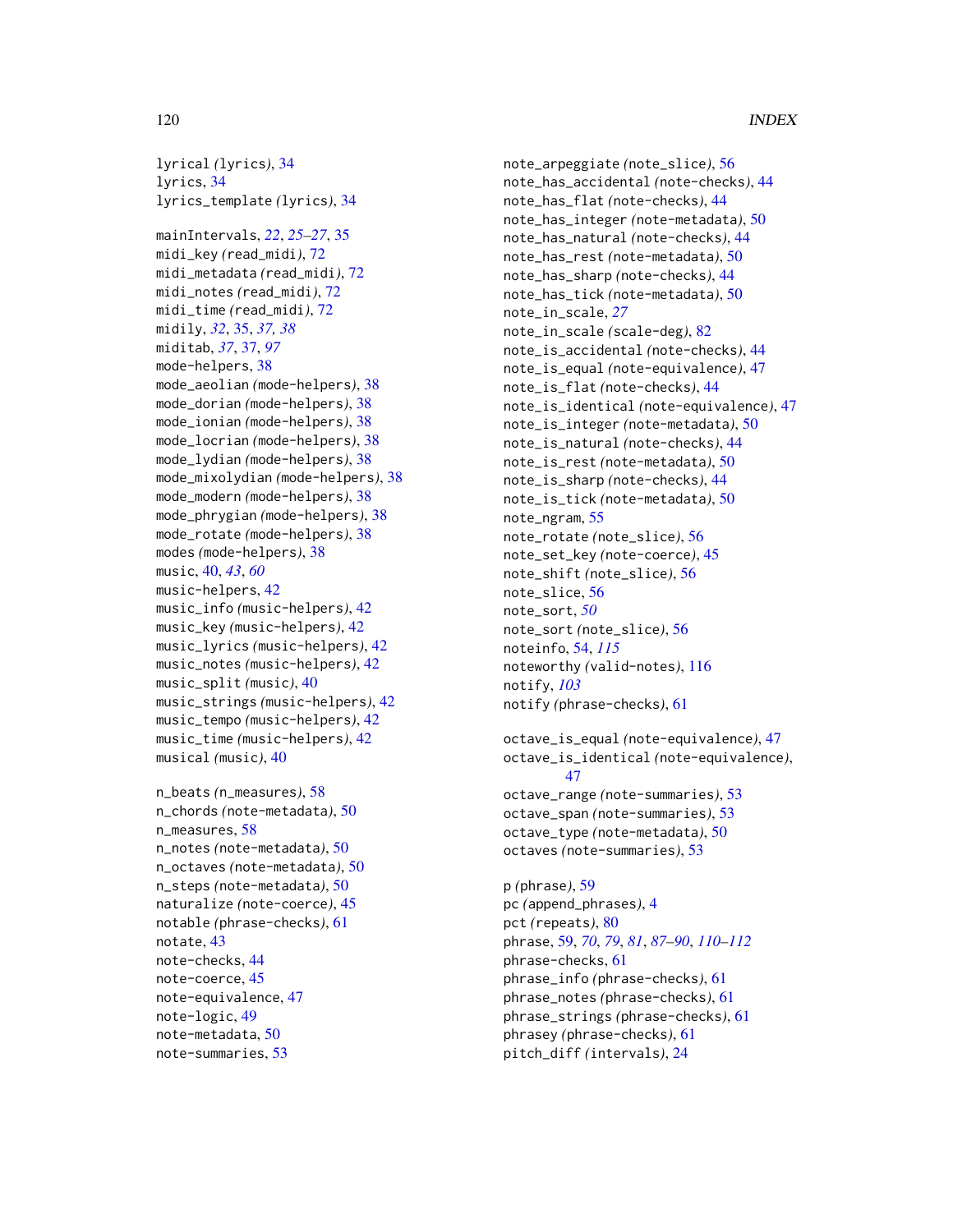# $INDEX$  and  $I21$

pitch\_freq, [63](#page-62-0) pitch\_interval *(*intervals*)*, [24](#page-23-0) pitch\_is\_equal *(*note-equivalence*)*, [47](#page-46-0) pitch\_is\_identical, *[50](#page-49-1)* pitch\_is\_identical *(*note-equivalence*)*, [47](#page-46-0) pitch\_range *(*note-summaries*)*, [53](#page-52-1) pitch\_semitones *(*pitch\_freq*)*, [63](#page-62-0) pitch\_seq, [64](#page-63-0) plot\_chord *(*plot\_fretboard*)*, [65](#page-64-0) plot\_fretboard, [65,](#page-64-0) *[74](#page-73-0)* plot\_music, [68,](#page-67-0) *[79](#page-78-0)* plot\_music\_bass *(*plot\_music*)*, [68](#page-67-0) plot\_music\_bc *(*plot\_music*)*, [68](#page-67-0) plot\_music\_guitar *(*plot\_music*)*, [68](#page-67-0) plot\_music\_tab *(*plot\_music*)*, [68](#page-67-0) plot\_music\_tc *(*plot\_music*)*, [68](#page-67-0) pn *(*append\_phrases*)*, [4](#page-3-0) pretty\_notes *(*note-coerce*)*, [45](#page-44-1) ratio\_to\_cents, [71](#page-70-0) read\_midi, [72](#page-71-0) render\_chordchart, *[32](#page-31-0)*, [73,](#page-72-0) *[97](#page-96-0)* render\_midi *(*tab*)*, [94](#page-93-0) render\_music, *[70](#page-69-0)*, [75](#page-74-0) render\_music\_bass *(*render\_music*)*, [75](#page-74-0) render\_music\_bc *(*render\_music*)*, [75](#page-74-0) render\_music\_guitar *(*render\_music*)*, [75](#page-74-0) render\_music\_tab *(*render\_music*)*, [75](#page-74-0) render\_music\_tc *(*render\_music*)*, [75](#page-74-0) render\_score *(*tab*)*, [94](#page-93-0) render\_tab *(*tab*)*, [94](#page-93-0) rep.lyrics *(*tabr-rep*)*, [104](#page-103-0) rep.music *(*tabr-rep*)*, [104](#page-103-0) rep.noteinfo *(*tabr-rep*)*, [104](#page-103-0) rep.noteworthy *(*tabr-rep*)*, [104](#page-103-0) rep.phrase *(*tabr-rep*)*, [104](#page-103-0) repeats, [80](#page-79-0) rest, [81](#page-80-0) rev.lyrics *(*tabr-rev*)*, [105](#page-104-0) rev.music *(*tabr-rev*)*, [105](#page-104-0) rev.noteinfo *(*tabr-rev*)*, [105](#page-104-0) rev.noteworthy *(*tabr-rev*)*, [105](#page-104-0) rp *(*repeats*)*, [80](#page-79-0)

scale-deg, [82](#page-81-0) scale-helpers, [84](#page-83-0) scale\_chords, [86](#page-85-0) scale\_chromatic *(*scale-helpers*)*, [84](#page-83-0)

scale\_degree, *[6](#page-5-0)* scale\_degree *(*scale-deg*)*, [82](#page-81-0) scale\_diatonic *(*scale-helpers*)*, [84](#page-83-0) scale\_diff *(*intervals*)*, [24](#page-23-0) scale\_harmonic\_minor *(*scale-helpers*)*, [84](#page-83-0) scale\_hungarian\_minor *(*scale-helpers*)*, [84](#page-83-0) scale\_interval, *[6](#page-5-0)* scale\_interval *(*intervals*)*, [24](#page-23-0) scale\_jazz\_minor *(*scale-helpers*)*, [84](#page-83-0) scale\_major *(*scale-helpers*)*, [84](#page-83-0) scale\_melodic\_minor *(*scale-helpers*)*, [84](#page-83-0) scale\_minor *(*scale-helpers*)*, [84](#page-83-0) scale\_note *(*scale-deg*)*, [82](#page-81-0) score, *[70](#page-69-0)*, *[79](#page-78-0)*, [87,](#page-86-1) *[111,](#page-110-1) [112](#page-111-0)* seconds *(*n\_measures*)*, [58](#page-57-0) seconds\_per\_measure *(*n\_measures*)*, [58](#page-57-0) seconds\_per\_step *(*n\_measures*)*, [58](#page-57-0) semitone\_freq *(*pitch\_freq*)*, [63](#page-62-0) semitone\_pitch *(*pitch\_freq*)*, [63](#page-62-0) semitone\_range *(*note-summaries*)*, [53](#page-52-1) semitone\_span *(*note-summaries*)*, [53](#page-52-1) sf\_note *(*sf\_phrase*)*, [88](#page-87-0) sf\_phrase, [88](#page-87-0) sfn *(*sf\_phrase*)*, [88](#page-87-0) sfp *(*sf\_phrase*)*, [88](#page-87-0) sharpen\_flat *(*note-coerce*)*, [45](#page-44-1) simplify\_phrase, [91](#page-90-0) single-bracket, [92](#page-91-0) steps\_per\_measure *(*n\_measures*)*, [58](#page-57-0) steps\_start\_time *(*n\_measures*)*, [58](#page-57-0) string\_fold *(*string\_unfold*)*, [93](#page-92-0) string\_unfold, [93](#page-92-0)

```
tab, 32, 37, 38, 70, 74, 79, 87, 94
tabr, 97
tabr-c, 98
tabr-head, 99
tabr-length, 100
tabr-methods, 101
tabr-rep, 104
tabr-rev, 105
tabr_lilypond_api (lilypond_root), 32
tabr_options, 106
tabrSyntax, 106
tail.lyrics (tabr-head), 99
tail.music (tabr-head), 99
tail.noteinfo (tabr-head), 99
tail.noteworthy (tabr-head), 99
```